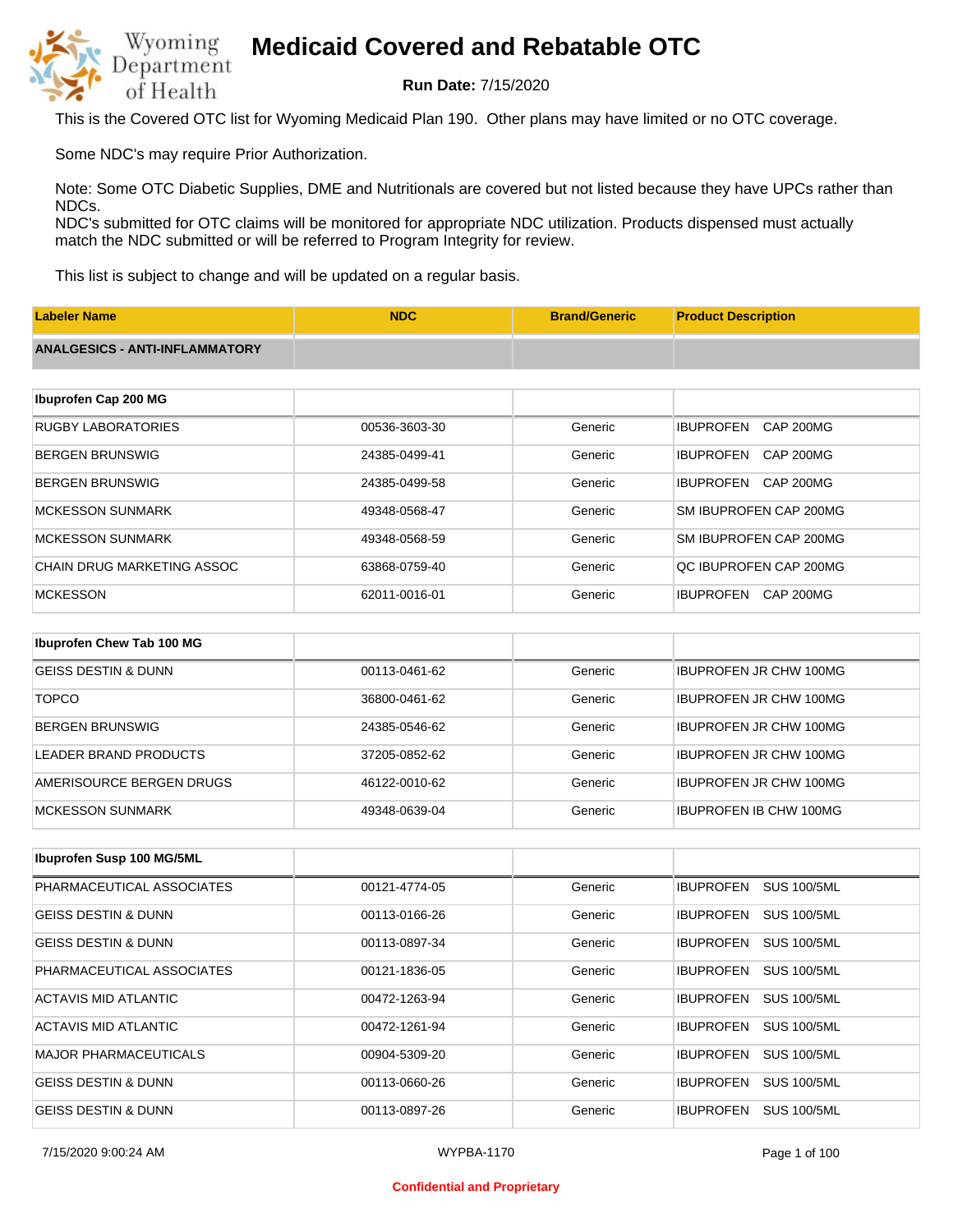

| <b>ACTAVIS MID ATLANTIC</b>  | 00472-1255-94 | Generic | IBUPROFEN SUS 100/5ML                  |
|------------------------------|---------------|---------|----------------------------------------|
| <b>SELECT BRAND</b>          | 15127-0900-04 | Generic | <b>SUS 100/5ML</b><br>IBUPROFEN        |
| <b>BERGEN BRUNSWIG</b>       | 24385-0009-26 | Generic | <b>IBUPROFEN</b><br>SUS 100/5ML        |
| <b>BERGEN BRUNSWIG</b>       | 24385-0372-26 | Generic | <b>IBUPROFEN</b><br><b>SUS 100/5ML</b> |
| <b>SELECT BRAND</b>          | 15127-0978-04 | Generic | IBUPROFEN<br><b>SUS 100/5ML</b>        |
| <b>BERGEN BRUNSWIG</b>       | 24385-0009-34 | Generic | <b>IBUPROFEN</b><br><b>SUS 100/5ML</b> |
| <b>MAJOR PHARMACEUTICALS</b> | 00904-5309-09 | Generic | IBUPROFEN<br><b>SUS 100/5ML</b>        |
| <b>MAJOR PHARMACEUTICALS</b> | 00904-5577-20 | Generic | <b>IBUPROFEN</b><br><b>SUS 100/5ML</b> |
| <b>BERGEN BRUNSWIG</b>       | 24385-0361-26 | Generic | IBUPROFEN<br><b>SUS 100/5ML</b>        |
| <b>BERGEN BRUNSWIG</b>       | 24385-0361-34 | Generic | <b>IBUPROFEN</b><br><b>SUS 100/5ML</b> |
| <b>TOPCO</b>                 | 36800-0897-26 | Generic | IBUPROFEN<br><b>SUS 100/5ML</b>        |
| LEADER BRAND PRODUCTS        | 37205-0643-26 | Generic | <b>IBUPROFEN</b><br><b>SUS 100/5ML</b> |
| LEADER BRAND PRODUCTS        | 37205-0660-26 | Generic | IBUPROFEN<br><b>SUS 100/5ML</b>        |
| <b>TOPCO</b>                 | 36800-0660-26 | Generic | <b>IBUPROFEN</b><br><b>SUS 100/5ML</b> |
| <b>BERGEN BRUNSWIG</b>       | 24385-0905-26 | Generic | IBUPROFEN<br><b>SUS 100/5ML</b>        |
| <b>BERGEN BRUNSWIG</b>       | 24385-0905-34 | Generic | <b>IBUPROFEN</b><br><b>SUS 100/5ML</b> |
| <b>TOPCO</b>                 | 36800-0166-26 | Generic | <b>IBUPROFEN</b><br><b>SUS 100/5ML</b> |
| PERRIGO PHARMACEUTICALS      | 45802-0140-26 | Generic | <b>IBUPROFEN</b><br><b>SUS 100/5ML</b> |
| LEADER BRAND PRODUCTS        | 37205-0282-26 | Generic | <b>IBUPROFEN</b><br><b>SUS 100/5ML</b> |
| LEADER BRAND PRODUCTS        | 37205-0283-26 | Generic | <b>IBUPROFEN</b><br><b>SUS 100/5ML</b> |
| PERRIGO PHARMACEUTICALS      | 45802-0133-26 | Generic | <b>IBUPROFEN</b><br><b>SUS 100/5ML</b> |
| PERRIGO PHARMACEUTICALS      | 45802-0897-26 | Generic | <b>IBUPROFEN</b><br><b>SUS 100/5ML</b> |
| PERRIGO PHARMACEUTICALS      | 45802-0897-34 | Generic | IBUPROFEN<br><b>SUS 100/5ML</b>        |
| LEADER BRAND PRODUCTS        | 37205-0848-26 | Generic | <b>IBUPROFEN</b><br><b>SUS 100/5ML</b> |
| <b>MCKESSON SUNMARK</b>      | 49348-0229-37 | Generic | <b>IBUPROFEN SUS 100/5ML</b>           |
| <b>MCKESSON SUNMARK</b>      | 49348-0499-34 | Generic | <b>IBUPROFEN</b><br><b>SUS 100/5ML</b> |
| <b>MCKESSON SUNMARK</b>      | 49348-0500-34 | Generic | <b>IBUPROFEN</b><br><b>SUS 100/5ML</b> |
| <b>MCKESSON SUNMARK</b>      | 49348-0876-34 | Generic | <b>IBUPROFEN</b><br><b>SUS 100/5ML</b> |
| AMERISOURCE BERGEN DRUGS     | 46122-0110-26 | Generic | <b>IBUPROFEN</b><br><b>SUS 100/5ML</b> |
| <b>MCKESSON SUNMARK</b>      | 49348-0229-34 | Generic | <b>IBUPROFEN</b><br><b>SUS 100/5ML</b> |
| <b>MCKESSON</b>              | 62011-0011-01 | Generic | <b>IBUPROFEN</b><br><b>SUS 100/5ML</b> |
| <b>MCKESSON</b>              | 62011-0030-01 | Generic | <b>IBUPROFEN</b><br><b>SUS 100/5ML</b> |
| <b>MCKESSON</b>              | 62011-0214-01 | Generic | <b>IBUPROFEN</b><br><b>SUS 100/5ML</b> |
| CHAIN DRUG MARKETING ASSOC   | 63868-0758-18 | Generic | <b>IBUPROFEN</b><br><b>SUS 100/5ML</b> |
| PRECISION DOSE, INC          | 68094-0503-62 | Generic | <b>IBUPROFEN</b><br><b>SUS 100/5ML</b> |
| PRECISION DOSE, INC.         | 68094-0503-61 | Generic | <b>IBUPROFEN</b><br><b>SUS 100/5ML</b> |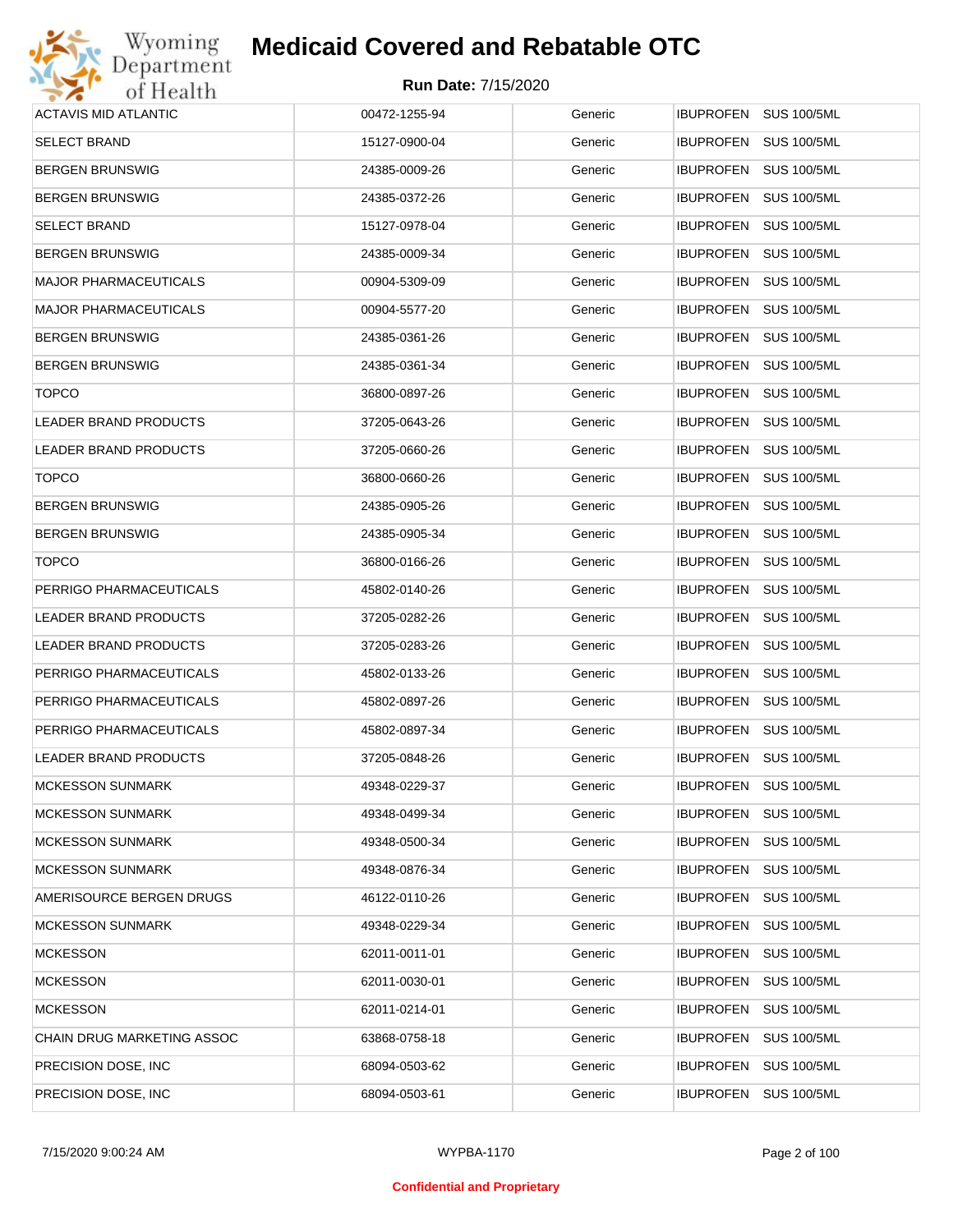

| PRECISION DOSE, INC.       | 68094-0494-58 | Generic | <b>SUS 100/5ML</b><br><b>IBUPROFEN</b> |
|----------------------------|---------------|---------|----------------------------------------|
| PRECISION DOSE, INC.       | 68094-0494-59 | Generic | <b>SUS 100/5ML</b><br><b>IBUPROFEN</b> |
| PRECISION DOSE, INC.       | 68094-0494-61 | Generic | <b>SUS 100/5ML</b><br><b>IBUPROFEN</b> |
| <b>MCKESSON</b>            | 62011-0010-01 | Generic | <b>SUS 100/5ML</b><br><b>IBUPROFEN</b> |
| <b>MCKESSON</b>            | 62011-0030-02 | Generic | <b>SUS 100/5ML</b><br><b>IBUPROFEN</b> |
| CHAIN DRUG MARKETING ASSOC | 63868-0756-18 | Generic | <b>SUS 100/5ML</b><br><b>IBUPROFEN</b> |
| PRECISION DOSE, INC.       | 68094-0494-62 | Generic | <b>SUS 100/5ML</b><br><b>IBUPROFEN</b> |
| PRECISION DOSE, INC.       | 68094-0503-59 | Generic | <b>IBUPROFEN</b><br><b>SUS 100/5ML</b> |

| <b>Ibuprofen Susp 40 MG/ML</b> |               |         |                                 |
|--------------------------------|---------------|---------|---------------------------------|
| <b>GEISS DESTIN &amp; DUNN</b> | 00113-0057-05 | Generic | <b>IBUPROFEN</b><br>DRO 50/1.25 |
| <b>MAJOR PHARMACEUTICALS</b>   | 00904-5463-35 | Generic | <b>IBUPROFEN</b><br>DRO 50/1.25 |
| <b>TOPCO</b>                   | 36800-0057-05 | Generic | <b>IBUPROFEN</b><br>DRO 50/1.25 |
| <b>TOPCO</b>                   | 36800-0255-10 | Generic | <b>IBUPROFEN</b><br>DRO 50/1.25 |
| <b>LEADER BRAND PRODUCTS</b>   | 37205-0436-10 | Generic | <b>IBU-DROPS</b><br>DRO 50/1.25 |
| <b>LEADER BRAND PRODUCTS</b>   | 37205-0646-05 | Generic | <b>IBU-DROPS</b><br>DRO 40MG/ML |
| <b>ACTAVIS</b>                 | 45963-0125-23 | Generic | <b>IBUPROFEN</b><br>DRO 50/1.25 |
| <b>BERGEN BRUNSWIG</b>         | 24385-0550-10 | Generic | <b>IBUPROFEN</b><br>DRO 50/1.25 |
| <b>MCKESSON SUNMARK</b>        | 49348-0374-69 | Generic | <b>IBUPROFEN</b><br>DRO 50/1.25 |
| <b>MCKESSON SUNMARK</b>        | 49348-0642-27 | Generic | <b>IBUPROFEN</b><br>DRO 50/1.25 |
| PERRIGO PHARMACEUTICALS        | 45802-0057-05 | Generic | <b>IBUPROFEN</b><br>DRO 50/1.25 |
| <b>ACTAVIS</b>                 | 45963-0125-24 | Generic | <b>IBUPROFEN</b><br>DRO 50/1.25 |
| <b>MCKESSON</b>                | 62011-0004-01 | Generic | <b>IBUPROFEN</b><br>DRO 50/1.25 |
| CHAIN DRUG MARKETING ASSOC     | 63868-0076-30 | Generic | <b>IBUPROFEN</b><br>DRO 50/1.25 |
| <b>MCKESSON</b>                | 62011-0012-01 | Generic | <b>IBUPROFEN</b><br>DRO 50/1.25 |

| Ibuprofen Tab 200 MG           |               |         |                                      |
|--------------------------------|---------------|---------|--------------------------------------|
| <b>GEISS DESTIN &amp; DUNN</b> | 00113-0517-71 | Generic | <b>IBUPROFEN</b><br><b>TAB 200MG</b> |
| PERRIGO                        | 00113-0604-62 | Generic | <b>IBUPROFEN</b><br><b>TAB 200MG</b> |
| <b>PERRIGO</b>                 | 00113-0074-71 | Generic | <b>TAB 200MG</b><br><b>IBUPROFEN</b> |
| PERRIGO                        | 00113-0074-78 | Generic | <b>IBUPROFEN</b><br><b>TAB 200MG</b> |
| <b>PERRIGO</b>                 | 00113-0647-62 | Generic | <b>IBUPROFEN</b><br><b>TAB 200MG</b> |
| PERRIGO                        | 00113-0647-71 | Generic | <b>IBUPROFEN</b><br><b>TAB 200MG</b> |
| <b>PERRIGO</b>                 | 00113-0604-71 | Generic | <b>IBUPROFEN</b><br><b>TAB 200MG</b> |
| PERRIGO                        | 00113-0647-78 | Generic | <b>IBUPROFEN</b><br><b>TAB 200MG</b> |
| <b>RUGBY LABORATORIES</b>      | 00536-3587-06 | Generic | <b>IBUPROFEN</b><br><b>TAB 200MG</b> |
| <b>RUGBY LABORATORIES</b>      | 00536-3587-01 | Generic | <b>TAB 200MG</b><br><b>IBUPROFEN</b> |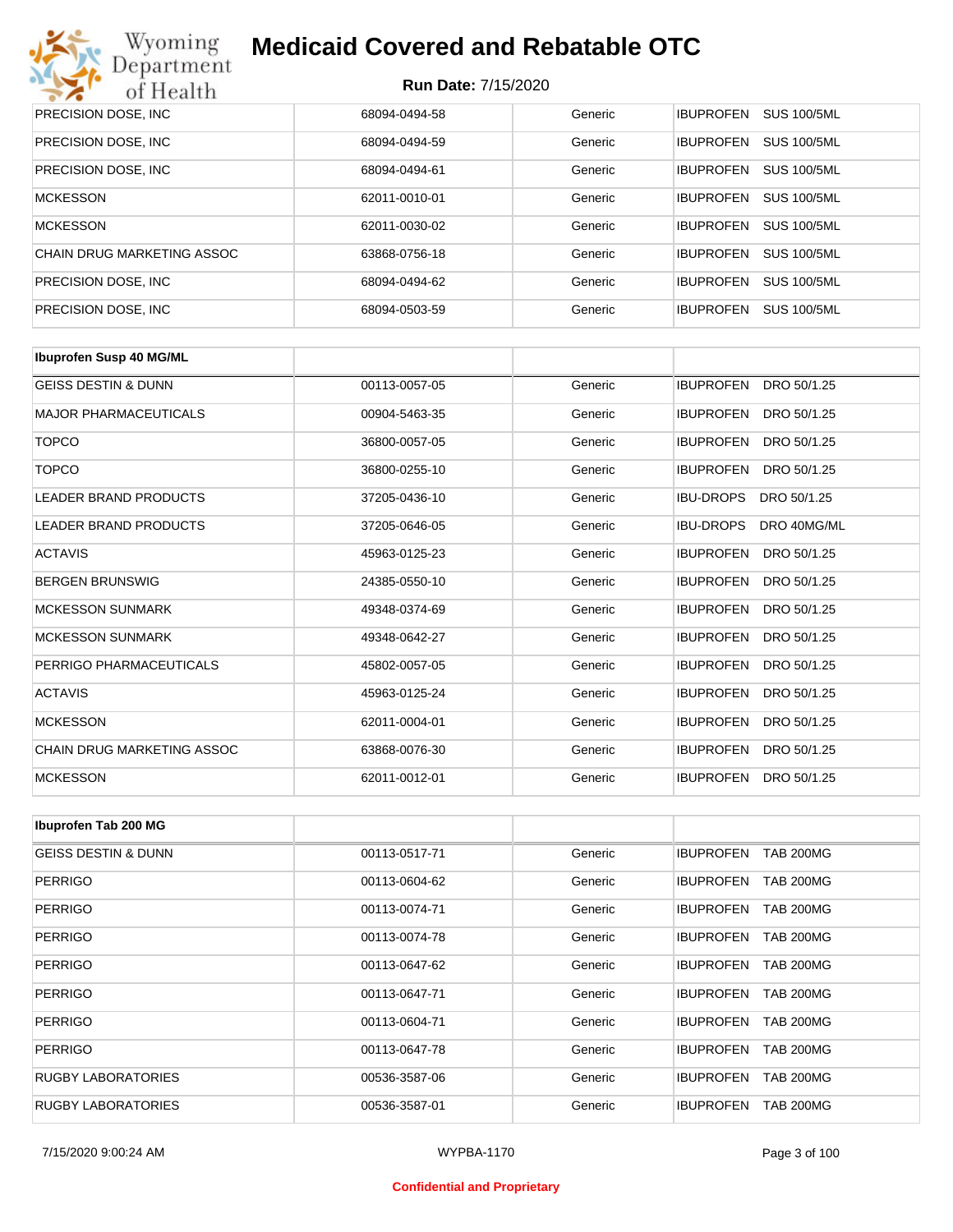

| Wyoming                      | <b>Medicaid Covered and Rebatable OTC</b> |         |                                      |
|------------------------------|-------------------------------------------|---------|--------------------------------------|
| Department<br>of Health      | <b>Run Date: 7/15/2020</b>                |         |                                      |
| MAJOR PHARMACEUTICALS        | 00904-7914-59                             | Generic | <b>IBU-200</b><br><b>TAB 200MG</b>   |
| <b>MAJOR PHARMACEUTICALS</b> | 00904-7915-80                             | Generic | IBUPROFEN TAB 200MG                  |
| <b>SELECT BRAND</b>          | 15127-0312-50                             | Generic | SB IBUPROFEN TAB 200MG               |
| <b>SELECT BRAND</b>          | 15127-0335-50                             | Generic | SB IBUPROFEN TAB 200MG               |
| <b>SELECT BRAND</b>          | 15127-0905-50                             | Generic | SB IBUPROFEN TAB 200MG               |
| <b>SELECT BRAND</b>          | 15127-0907-50                             | Generic | SB IBUPROFEN TAB 200MG               |
| PHARBEST PHARMACEUTICALS     | 16103-0393-06                             | Generic | <b>IBUPROFEN TAB 200MG</b>           |
| <b>MAJOR PHARMACEUTICALS</b> | 00904-7915-24                             | Generic | IBUPROFEN TAB 200MG                  |
| <b>MAJOR PHARMACEUTICALS</b> | 00904-7915-40                             | Generic | <b>IBUPROFEN</b><br>TAB 200MG        |
| <b>MAJOR PHARMACEUTICALS</b> | 00904-7915-51                             | Generic | <b>IBUPROFEN</b><br>TAB 200MG        |
| <b>MAJOR PHARMACEUTICALS</b> | 00904-7915-59                             | Generic | <b>IBUPROFEN</b><br>TAB 200MG        |
| <b>SELECT BRAND</b>          | 15127-0312-01                             | Generic | SB IBUPROFEN TAB 200MG               |
| <b>SELECT BRAND</b>          | 15127-0312-24                             | Generic | SB IBUPROFEN TAB 200MG               |
| <b>PERRIGO</b>               | 00113-0604-78                             | Generic | IBUPROFEN TAB 200MG                  |
| <b>PERRIGO</b>               | 00113-0604-90                             | Generic | <b>IBUPROFEN</b><br>TAB 200MG        |
| <b>BERGEN BRUNSWIG</b>       | 24385-0058-78                             | Generic | <b>IBUPROFEN</b><br><b>TAB 200MG</b> |
| <b>BERGEN BRUNSWIG</b>       | 24385-0058-82                             | Generic | <b>IBUPROFEN</b><br><b>TAB 200MG</b> |
| <b>BERGEN BRUNSWIG</b>       | 24385-0059-78                             | Generic | <b>IBUPROFEN</b><br><b>TAB 200MG</b> |
| <b>BERGEN BRUNSWIG</b>       | 24385-0604-78                             | Generic | <b>IBUPROFEN</b><br><b>TAB 200MG</b> |
| <b>BERGEN BRUNSWIG</b>       | 24385-0604-90                             | Generic | <b>IBUPROFEN</b><br><b>TAB 200MG</b> |
| <b>BERGEN BRUNSWIG</b>       | 24385-0647-71                             | Generic | <b>IBUPROFEN</b><br><b>TAB 200MG</b> |
| <b>MAJOR PHARMACEUTICALS</b> | 00904-7912-51                             | Generic | <b>IBUPROFEN</b><br>TAB 200MG        |
| <b>MAJOR PHARMACEUTICALS</b> | 00904-7912-59                             | Generic | <b>IBUPROFEN TAB 200MG</b>           |
| <b>SELECT BRAND</b>          | 15127-0335-01                             | Generic | SB IBUPROFEN TAB 200MG               |
| PHARBEST PHARMACEUTICALS     | 16103-0393-08                             | Generic | <b>IBUPROFEN</b><br><b>TAB 200MG</b> |
| <b>TOPCO</b>                 | 36800-0517-78                             | Generic | <b>IBUPROFEN</b><br><b>TAB 200MG</b> |
| <b>TOPCO</b>                 | 36800-0604-90                             | Generic | <b>IBUPROFEN</b><br><b>TAB 200MG</b> |
| <b>TOPCO</b>                 | 36800-0647-62                             | Generic | <b>IBUPROFEN</b><br><b>TAB 200MG</b> |
| <b>TOPCO</b>                 | 36800-0647-78                             | Generic | <b>IBUPROFEN</b><br>TAB 200MG        |
| <b>TOPCO</b>                 | 36800-0074-71                             | Generic | <b>IBUPROFEN</b><br><b>TAB 200MG</b> |
| <b>TOPCO</b>                 | 36800-0074-78                             | Generic | <b>IBUPROFEN</b><br>TAB 200MG        |
| <b>BERGEN BRUNSWIG</b>       | 24385-0604-71                             | Generic | <b>IBUPROFEN</b><br><b>TAB 200MG</b> |
| <b>BERGEN BRUNSWIG</b>       | 24385-0647-78                             | Generic | <b>IBUPROFEN</b><br>TAB 200MG        |
| <b>TOPCO</b>                 | 36800-0604-62                             | Generic | <b>IBUPROFEN</b><br><b>TAB 200MG</b> |
| <b>TOPCO</b>                 | 36800-0604-71                             | Generic | <b>IBUPROFEN</b><br>TAB 200MG        |
| <b>TOPCO</b>                 | 36800-0604-78                             | Generic | <b>TAB 200MG</b><br><b>IBUPROFEN</b> |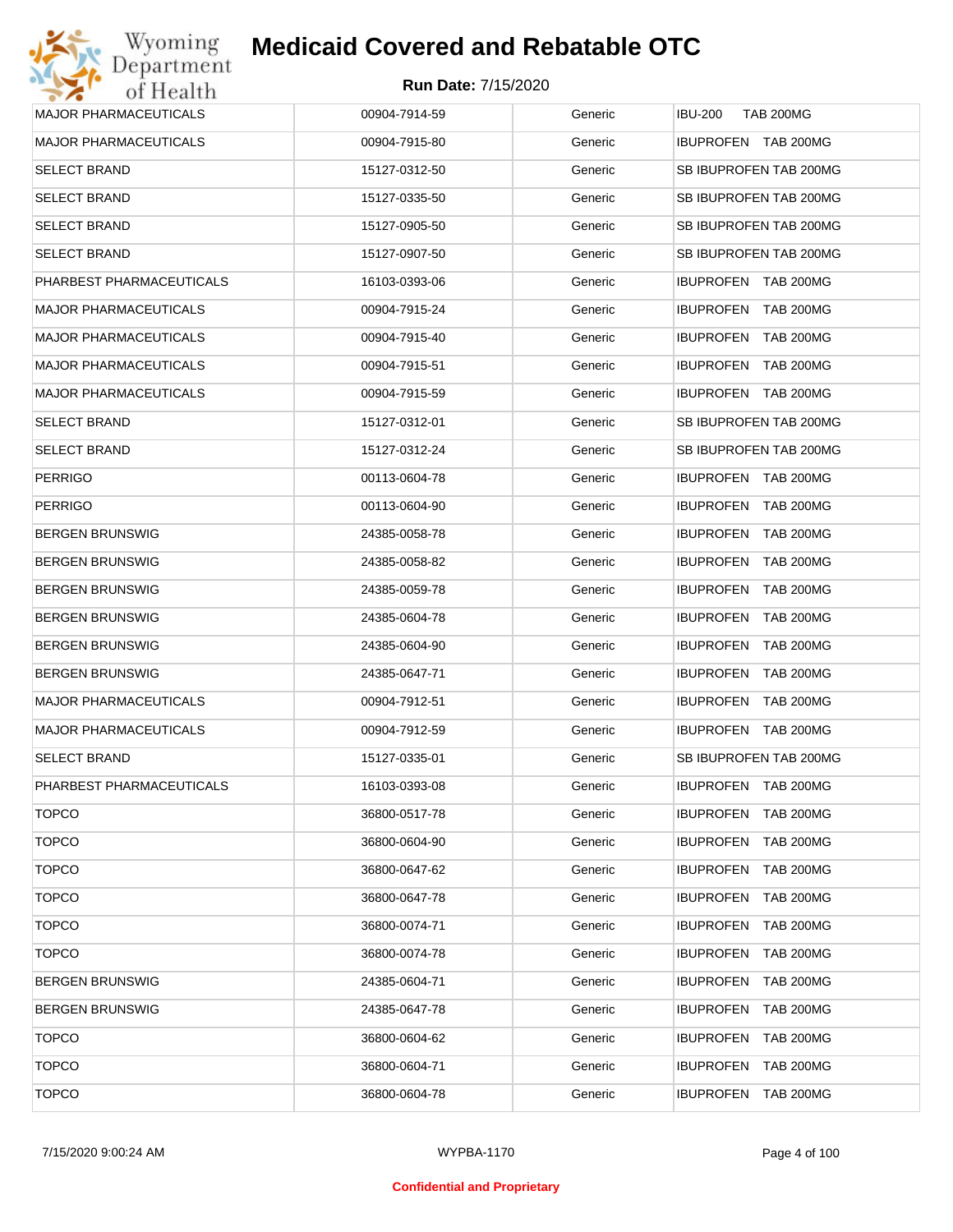

| <b>TOPCO</b>                 | 36800-0604-85 | Generic | IBUPROFEN TAB 200MG                |
|------------------------------|---------------|---------|------------------------------------|
| <b>LEADER BRAND PRODUCTS</b> | 37205-0341-78 | Generic | IBUPROFEN TAB 200MG                |
| <b>LEADER BRAND PRODUCTS</b> | 37205-0345-71 | Generic | IBUPROFEN TAB 200MG                |
| LEADER BRAND PRODUCTS        | 37205-0345-78 | Generic | IBUPROFEN TAB 200MG                |
| MAJOR PHARMACEUTICALS        | 00904-7914-51 | Generic | <b>IBU-200</b><br><b>TAB 200MG</b> |
| MAJOR PHARMACEUTICALS        | 00904-7914-61 | Generic | IBUPROFEN TAB 200MG                |
| MAJOR PHARMACEUTICALS        | 00904-7915-70 | Generic | IBUPROFEN TAB 200MG                |
| SELECT BRAND                 | 15127-0312-25 | Generic | SB IBUPROFEN TAB 200MG             |
| SELECT BRAND                 | 15127-0335-24 | Generic | SB IBUPROFEN TAB 200MG             |
| SELECT BRAND                 | 15127-0907-24 | Generic | SB IBUPROFEN TAB 200MG             |
| LEADER BRAND PRODUCTS        | 37205-0350-71 | Generic | IBUPROFEN TAB 200MG                |
| LEADER BRAND PRODUCTS        | 37205-0605-71 | Generic | IBUPROFEN TAB 200MG                |
| MCKESSON SUNMARK             | 49348-0196-09 | Generic | IBUPROFEN TAB 200MG                |
| MCKESSON SUNMARK             | 49348-0196-10 | Generic | IBUPROFEN TAB 200MG                |
| MCKESSON SUNMARK             | 49348-0196-35 | Generic | IBUPROFEN TAB 200MG                |
| BERGEN BRUNSWIG              | 24385-0604-85 | Generic | IBUPROFEN TAB 200MG                |
| <b>TOPCO</b>                 | 36800-0183-83 | Generic | IBUPROFEN TAB 200MG                |
| <b>TOPCO</b>                 | 36800-0517-71 | Generic | IBUPROFEN TAB 200MG                |
| <b>TOPCO</b>                 | 36800-0604-93 | Generic | IBUPROFEN TAB 200MG                |
| <b>TOPCO</b>                 | 36800-0647-71 | Generic | IBUPROFEN TAB 200MG                |
| <b>TOPCO</b>                 | 36800-0647-90 | Generic | IBUPROFEN TAB 200MG                |
| <b>LEADER BRAND PRODUCTS</b> | 37205-0341-71 | Generic | IBUPROFEN TAB 200MG                |
| <b>MCKESSON SUNMARK</b>      | 49348-0706-09 | Generic | IBUPROFEN TAB 200MG                |
| <b>MCKESSON SUNMARK</b>      | 49348-0706-14 | Generic | IBUPROFEN TAB 200MG                |
| MCKESSON SUNMARK             | 49348-0727-09 | Generic | SM IBUPROFEN TAB 200MG             |
| MCKESSON SUNMARK             | 49348-0706-04 | Generic | IBUPROFEN TAB 200MG                |
| <b>MCKESSON SUNMARK</b>      | 49348-0706-10 | Generic | IBUPROFEN TAB 200MG                |
| <b>MCKESSON SUNMARK</b>      | 49348-0727-10 | Generic | SM IBUPROFEN TAB 200MG             |
| AMNEAL PHARMACEUTICALS       | 53746-0140-10 | Generic | IBUPROFEN TAB 200MG                |
| <b>MCKESSON</b>              | 62011-0014-01 | Generic | HM IBUPROFEN TAB 200MG             |
| <b>MCKESSON</b>              | 62011-0014-02 | Generic | HM IBUPROFEN TAB 200MG             |
| <b>MCKESSON</b>              | 62011-0014-03 | Generic | HM IBUPROFEN TAB 200MG             |
| <b>MCKESSON</b>              | 62011-0015-02 | Generic | HM IBUPROFEN TAB 200MG             |
| <b>MCKESSON</b>              | 62011-0222-02 | Generic | HM IBUPROFEN TAB 200MG             |
| AUBURN PHARMACEUTICAL        | 62107-0002-01 | Generic | <b>PROVIL</b><br><b>TAB 200MG</b>  |
| AUBURN PHARMACEUTICAL        | 62107-0002-50 | Generic | <b>PROVIL</b><br><b>TAB 200MG</b>  |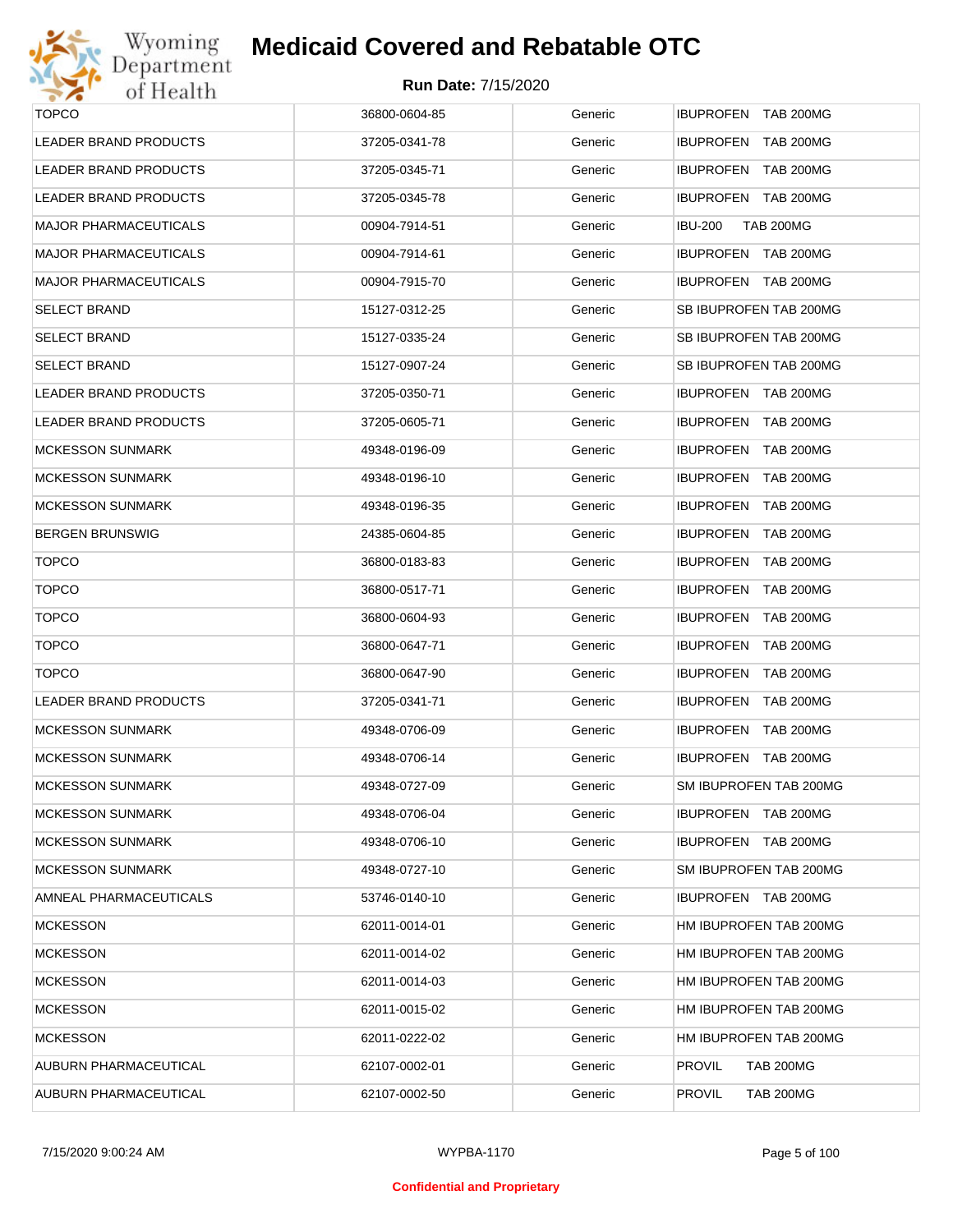#### **Run Date:** 7/15/2020

| Wyoming<br><b>Medicaid Covered and Rebatable OTC</b><br>Department |                            |         |                                      |  |
|--------------------------------------------------------------------|----------------------------|---------|--------------------------------------|--|
| of Health                                                          | <b>Run Date: 7/15/2020</b> |         |                                      |  |
| MCKESSON PACKAGING SERVICES                                        | 63739-0134-01              | Generic | <b>IBUPROFEN</b><br>TAB 200MG        |  |
| CHAIN DRUG MARKETING ASSOC                                         | 63868-0790-50              | Generic | OC IBUPROFEN TAB 200MG               |  |
| <b>CHAIN DRUG MARKETING ASSOC</b>                                  | 63868-0983-50              | Generic | OC IBUPROFEN TAB 200MG               |  |
| AMNEAL PHARMACEUTICALS                                             | 53746-0140-01              | Generic | <b>IBUPROFEN</b><br><b>TAB 200MG</b> |  |
| <b>MCKESSON</b>                                                    | 62011-0015-01              | Generic | HM IBUPROFEN TAB 200MG               |  |
| <b>MCKESSON</b>                                                    | 62011-0213-01              | Generic | HM IBUPROFEN TAB 200MG               |  |
| <b>MCKESSON</b>                                                    | 62011-0222-01              | Generic | HM IBUPROFEN TAB 200MG               |  |
| CHAIN DRUG MARKETING ASSOC                                         | 63868-0791-50              | Generic | OC IBUPROFEN TAB 200MG               |  |

| Naproxen Sodium Cap 220 MG |               |         |                        |
|----------------------------|---------------|---------|------------------------|
| LEADER BRAND PRODUCTS      | 37205-0854-58 | Generic | NAPROXEN SOD CAP 220MG |
| LEADER BRAND PRODUCTS      | 37205-0854-60 | Generic | NAPROXEN SOD CAP 220MG |
| AMERISOURCE BERGEN DRUGS   | 46122-0038-58 | Generic | NAPROXEN SOD CAP 220MG |
| AMERISOURCE BERGEN DRUGS   | 46122-0038-60 | Generic | NAPROXEN SOD CAP 220MG |
| <b>MCKESSON</b>            | 62011-0007-01 | Generic | NAPROXEN SOD CAP 220MG |

| Naproxen Sodium Tab 220 MG     |               |         |                        |
|--------------------------------|---------------|---------|------------------------|
| <b>GEISS DESTIN &amp; DUNN</b> | 00113-0368-62 | Generic | NAPROXEN SOD TAB 220MG |
| <b>GEISS DESTIN &amp; DUNN</b> | 00113-0368-71 | Generic | NAPROXEN SOD TAB 220MG |
| <b>GEISS DESTIN &amp; DUNN</b> | 00113-0368-78 | Generic | NAPROXEN SOD TAB 220MG |
| <b>GEISS DESTIN &amp; DUNN</b> | 00113-9490-62 | Generic | NAPROXEN SOD TAB 220MG |
| <b>GEISS DESTIN &amp; DUNN</b> | 00113-9490-71 | Generic | NAPROXEN SOD TAB 220MG |
| <b>RUGBY LABORATORIES</b>      | 00536-1022-01 | Generic | ALL DAY RELF TAB 220MG |
| <b>RUGBY LABORATORIES</b>      | 00536-1022-06 | Generic | ALL DAY RELF TAB 220MG |
| <b>RUGBY LABORATORIES</b>      | 00536-1023-01 | Generic | ALL DAY RELF TAB 220MG |
| <b>SELECT BRAND</b>            | 15127-0466-01 | Generic | NAPROXEN SOD TAB 220MG |
| <b>GEISS DESTIN &amp; DUNN</b> | 00113-9490-78 | Generic | NAPROXEN SOD TAB 220MG |
| <b>TOPCO</b>                   | 36800-0490-62 | Generic | ALL DAY PAIN TAB 220MG |
| <b>TOPCO</b>                   | 36800-0490-78 | Generic | ALL DAY PAIN TAB 220MG |
| <b>TOPCO</b>                   | 36800-0368-62 | Generic | ALL DAY PAIN TAB 220MG |
| <b>TOPCO</b>                   | 36800-0368-71 | Generic | ALL DAY PAIN TAB 220MG |
| <b>TOPCO</b>                   | 36800-0368-78 | Generic | ALL DAY PAIN TAB 220MG |
| <b>TOPCO</b>                   | 36800-0368-82 | Generic | ALL DAY PAIN TAB 220MG |
| <b>BERGEN BRUNSWIG</b>         | 24385-0368-71 | Generic | ALL DAY PAIN TAB 220MG |
| <b>BERGEN BRUNSWIG</b>         | 24385-0368-78 | Generic | ALL DAY PAIN TAB 220MG |
| <b>BERGEN BRUNSWIG</b>         | 24385-0368-81 | Generic | ALL DAY PAIN TAB 220MG |
| <b>BERGEN BRUNSWIG</b>         | 24385-0490-78 | Generic | ALL DAY PAIN TAB 220MG |

#### **Confidential and Proprietary**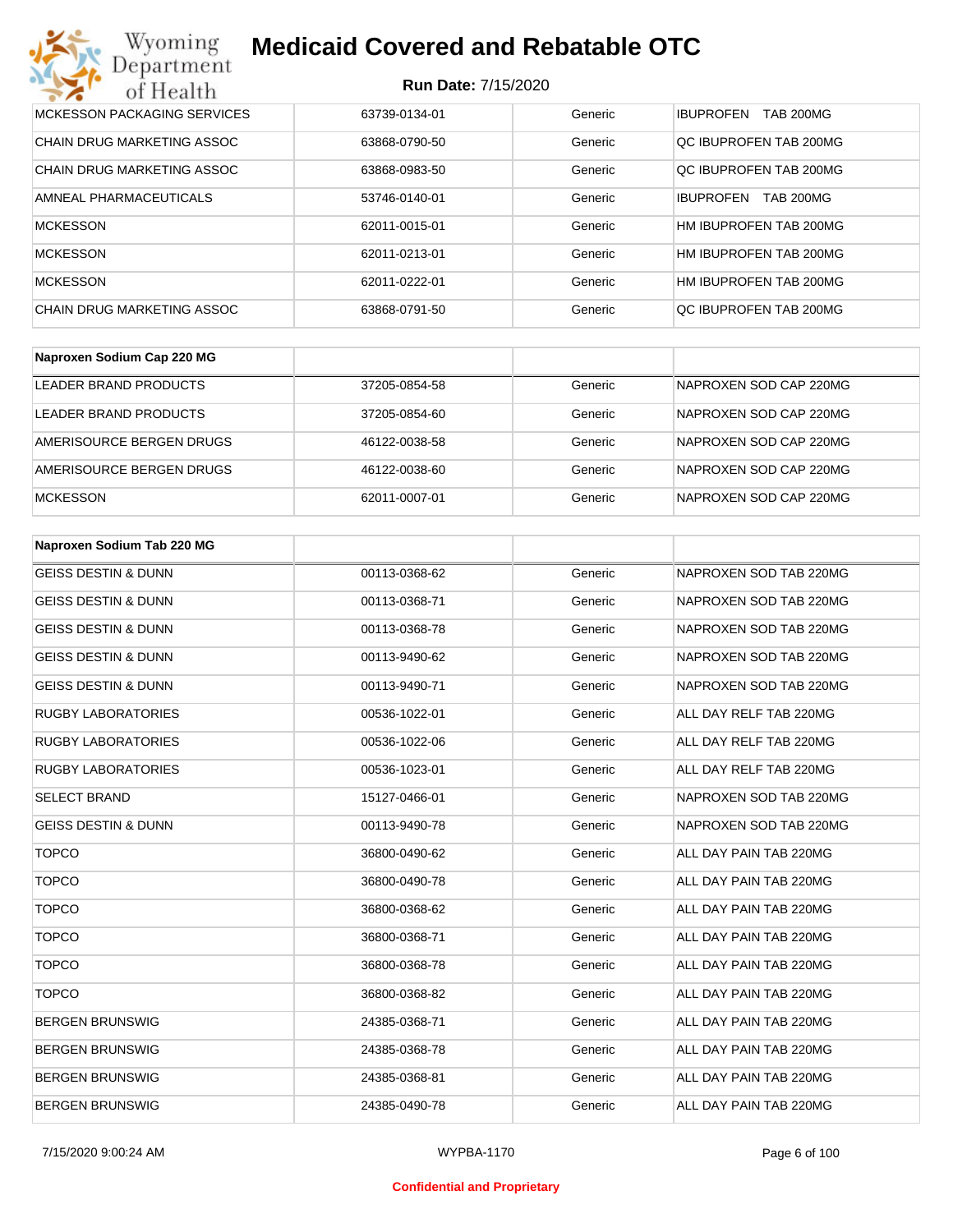## **Medicaid Covered and Rebatable OTC**

| <b>SELECT BRAND</b>             | 15127-0466-24 | Generic | NAPROXEN SOD TAB 220MG |
|---------------------------------|---------------|---------|------------------------|
| <b>SELECT BRAND</b>             | 15127-0466-50 | Generic | NAPROXEN SOD TAB 220MG |
| PERRIGO PHARMACEUTICALS         | 45802-0490-78 | Generic | NAPROXEN SOD TAB 220MG |
| PERRIGO PHARMACEUTICALS         | 45802-0490-71 | Generic | NAPROXEN SOD TAB 220MG |
| <b>BERGEN BRUNSWIG</b>          | 24385-0490-71 | Generic | ALL DAY PAIN TAB 220MG |
| MCKESSON SUNMARK                | 49348-0306-09 | Generic | NAPROXEN SOD TAB 220MG |
| <b>MCKESSON</b>                 | 62011-0017-02 | Generic | NAPROXEN SOD TAB 220MG |
| <b>MCKESSON</b>                 | 62011-0017-01 | Generic | NAPROXEN SOD TAB 220MG |
| CHAIN DRUG MARKETING ASSOC      | 63868-0465-01 | Generic | NAPROXEN SOD TAB 220MG |
| CHAIN DRUG MARKETING ASSOC      | 63868-0465-50 | Generic | NAPROXEN SOD TAB 220MG |
| <b>ANALGESICS - NonNarcotic</b> |               |         |                        |

| Acetaminophen Cap 500 MG |               |         |              |           |
|--------------------------|---------------|---------|--------------|-----------|
| MAJOR PHARMACEUTICALS    | 00904-1987-80 | Generic | MAPAP        | CAP 500MG |
| MAJOR PHARMACEUTICALS    | 00904-1987-60 | Generic | <b>MAPAP</b> | CAP 500MG |

| Acetaminophen Chew Tab 80 MG |               |         |                       |
|------------------------------|---------------|---------|-----------------------|
| <b>RUGBY LABORATORIES</b>    | 00536-1014-07 | Generic | PAIN & FEVER CHW 80MG |
| MAJOR PHARMACEUTICALS        | 00904-5256-46 | Generic | CHW 80MG<br>MAPAP     |
| MAJOR PHARMACEUTICALS        | 00904-5791-46 | Generic | MAPAP CHILD CHW 80MG  |

| Acetaminophen Disintegrating Tab 160 MG |               |         |                           |
|-----------------------------------------|---------------|---------|---------------------------|
| MAJOR PHARMACEUTICALS                   | 00904-5754-24 | Generic | JUNIOR MAPAP TAB 160MG RT |
| MCKESSON SUNMARK                        | 49348-0063-04 | Generic | SM RPD MELT TAB 160MG     |
| <b>MCKESSON</b>                         | 62011-0230-01 | Generic | HM RPD MELT TAB 160MG     |
| CHAIN DRUG MARKETING ASSOC              | 63868-0158-24 | Generic | NON-ASA JR TAB 160MG      |

| Acetaminophen Disintegrating Tab 80 MG |               |         |                         |
|----------------------------------------|---------------|---------|-------------------------|
| MAJOR PHARMACEUTICALS                  | 00904-5751-46 | Generic | CHLDS MAPAP TAB 80MG RT |
| LEADER BRAND PRODUCTS                  | 37205-0516-65 | Generic | CHLD PAIN RL TAB 80MG   |

| Acetaminophen Liquid 160 MG/5ML |               |         |              |              |
|---------------------------------|---------------|---------|--------------|--------------|
| <b>PAR PHARMACEUTICALS</b>      | 00603-0839-58 | Generic | Q-PAP        | LIQ 160/5ML  |
| <b>PAR PHARMACEUTICALS</b>      | 00603-0839-94 | Generic | Q-PAP        | LIQ 160/5ML  |
| <b>PAR PHARMACEUTICALS</b>      | 00603-0840-94 | Generic | Q-PAP        | LIQ 160/5ML  |
| <b>MAJOR PHARMACEUTICALS</b>    | 00904-1985-00 | Generic | <b>MAPAP</b> | LIQ 160/5ML  |
| <b>MAJOR PHARMACEUTICALS</b>    | 00904-1985-20 | Generic | <b>MAPAP</b> | LIQ 160/5ML  |
| WOMEN'S CHOICE PHARMACEUTICALS  | 00485-0057-08 | Generic | ED-APAP      | LIQ 80MG/2.5 |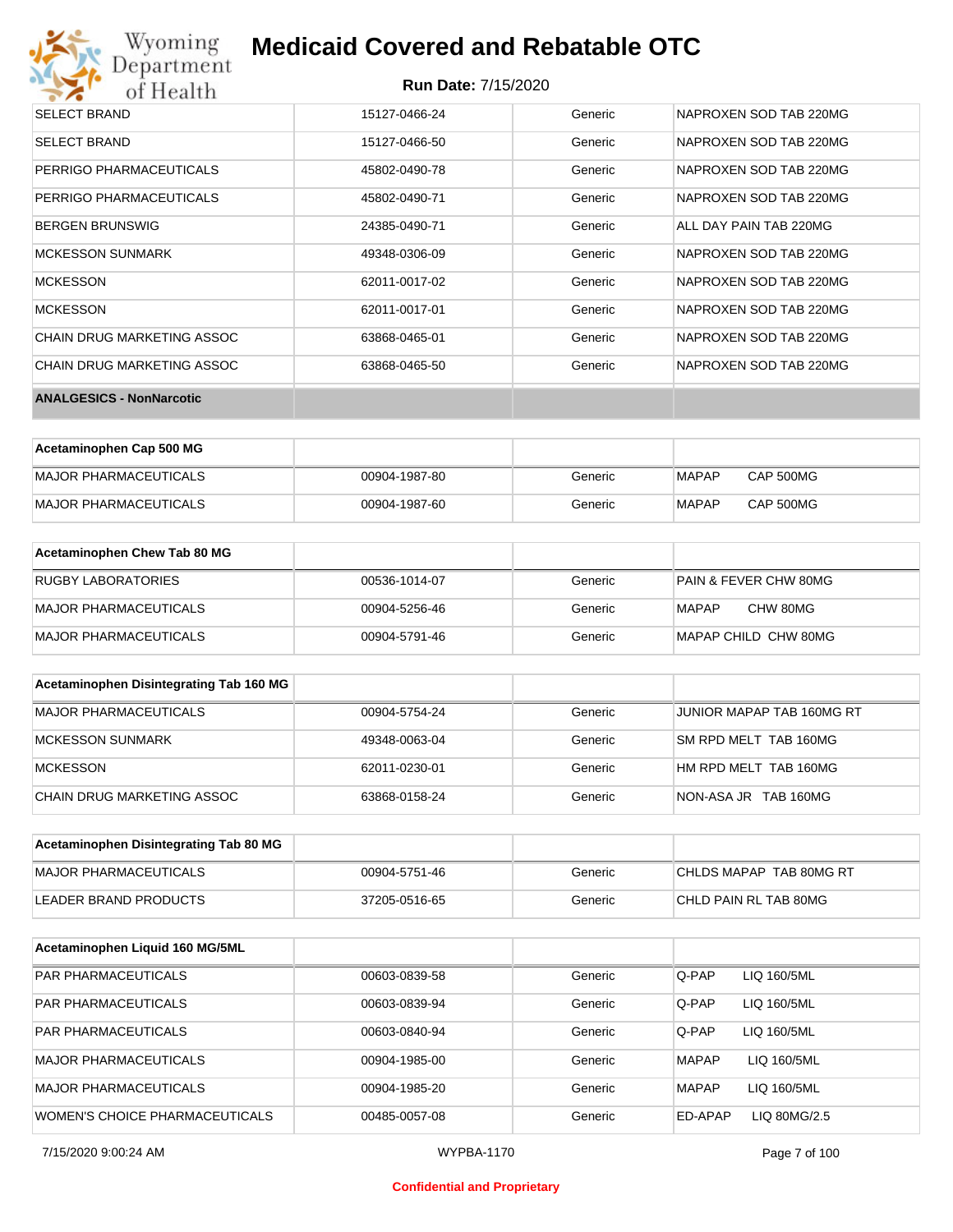

| <b>Run Date: 7/15/2020</b> |  |
|----------------------------|--|
|----------------------------|--|

| <b>MAJOR PHARMACEUTICALS</b>    | 00904-1985-16 | Generic      | <b>MAPAP</b><br>LIQ 160/5ML           |
|---------------------------------|---------------|--------------|---------------------------------------|
| <b>SILARX</b>                   | 54838-0144-40 | Generic      | CHLD SILAPAP LIQ 160/5ML              |
| <b>SILARX</b>                   | 54838-0144-70 | Generic      | CHLD SILAPAP LIQ 160/5ML              |
| <b>SILARX</b>                   | 54838-0144-80 | Generic      | CHLD SILAPAP LIQ 160/5ML              |
| <b>METHOD PHARMACEUTICALS</b>   | 58657-0520-16 | Generic      | <b>ACETAMIN</b><br>LIQ 160/5ML        |
|                                 |               |              |                                       |
| Acetaminophen Liquid 167 MG/5ML |               |              |                                       |
| <b>MAJOR PHARMACEUTICALS</b>    | 00904-5847-09 | Generic      | MAPAP APAP LIQ 500/15ML               |
| Acetaminophen Soln 100 MG/ML    |               |              |                                       |
| PAR PHARMACEUTICALS             | 00603-0838-73 | Generic      | Q-PAP INFANT DRO 80/0.8ML             |
| <b>SILARX</b>                   | 54838-0145-15 | <b>Brand</b> | INF SILAPAP DRO 80/0.8ML              |
| <b>SILARX</b>                   | 54838-0145-30 | <b>Brand</b> | INF SILAPAP DRO 80/0.8ML              |
|                                 |               |              |                                       |
| Acetaminophen Soln 160 MG/5ML   |               |              |                                       |
| PHARMACEUTICAL ASSOCIATES       | 00121-0657-11 | Generic      | <b>ACETAMIN</b><br><b>SOL 160/5ML</b> |
| PHARMACEUTICAL ASSOCIATES       | 00121-0657-21 | Generic      | <b>ACETAMIN</b><br><b>SOL 160/5ML</b> |
| PHARMACEUTICAL ASSOCIATES       | 00121-0657-05 | Generic      | <b>ACETAMIN</b><br><b>SOL 160/5ML</b> |
| <b>RUGBY LABORATORIES</b>       | 00536-0122-85 | Generic      | PAIN & FEVER SOL 160/5ML              |
| <b>RUGBY LABORATORIES</b>       | 00536-0122-97 | Generic      | PAIN & FEVER SOL 160/5ML              |
|                                 |               |              |                                       |
| Acetaminophen Suppos 120 MG     |               |              |                                       |
| COSETTE PHARMACEUTICALS         | 00713-0118-01 | Generic      | <b>ACEPHEN</b><br><b>SUP 120MG</b>    |
| COSETTE PHARMACEUTICALS         | 00713-0118-12 | Generic      | <b>ACEPHEN</b><br><b>SUP 120MG</b>    |
| <b>COSETTE PHARMACEUTICALS</b>  | 00713-0118-50 | Generic      | <b>ACEPHEN</b><br><b>SUP 120MG</b>    |
| <b>PERRIGO</b>                  | 45802-0732-30 | Generic      | <b>SUP 120MG</b><br><b>ACETAMIN</b>   |
| <b>PERRIGO</b>                  | 45802-0732-33 | Generic      | <b>ACETAMIN</b><br>SUP 120MG          |
| <b>TARO</b>                     | 51672-2115-02 | Generic      | <b>SUP 120MG</b><br><b>FEVERALL</b>   |
| <b>TARO</b>                     | 51672-2115-04 | Generic      | <b>SUP 120MG</b><br><b>FEVERALL</b>   |
|                                 |               |              |                                       |
| Acetaminophen Suppos 325 MG     |               |              |                                       |
| <b>COSETTE PHARMACEUTICALS</b>  | 00713-0164-01 | Generic      | <b>ACEPHEN</b><br><b>SUP 325MG</b>    |
| <b>COSETTE PHARMACEUTICALS</b>  | 00713-0164-50 | Generic      | <b>ACEPHEN</b><br><b>SUP 325MG</b>    |
| COSETTE PHARMACEUTICALS         | 00713-0164-12 | Generic      | <b>ACEPHEN</b><br><b>SUP 325MG</b>    |
| <b>TARO</b>                     | 51672-2116-04 | <b>Brand</b> | <b>FEVERALL</b><br><b>SUP 325MG</b>   |
| <b>TARO</b>                     | 51672-2116-02 | <b>Brand</b> | <b>FEVERALL</b><br><b>SUP 325MG</b>   |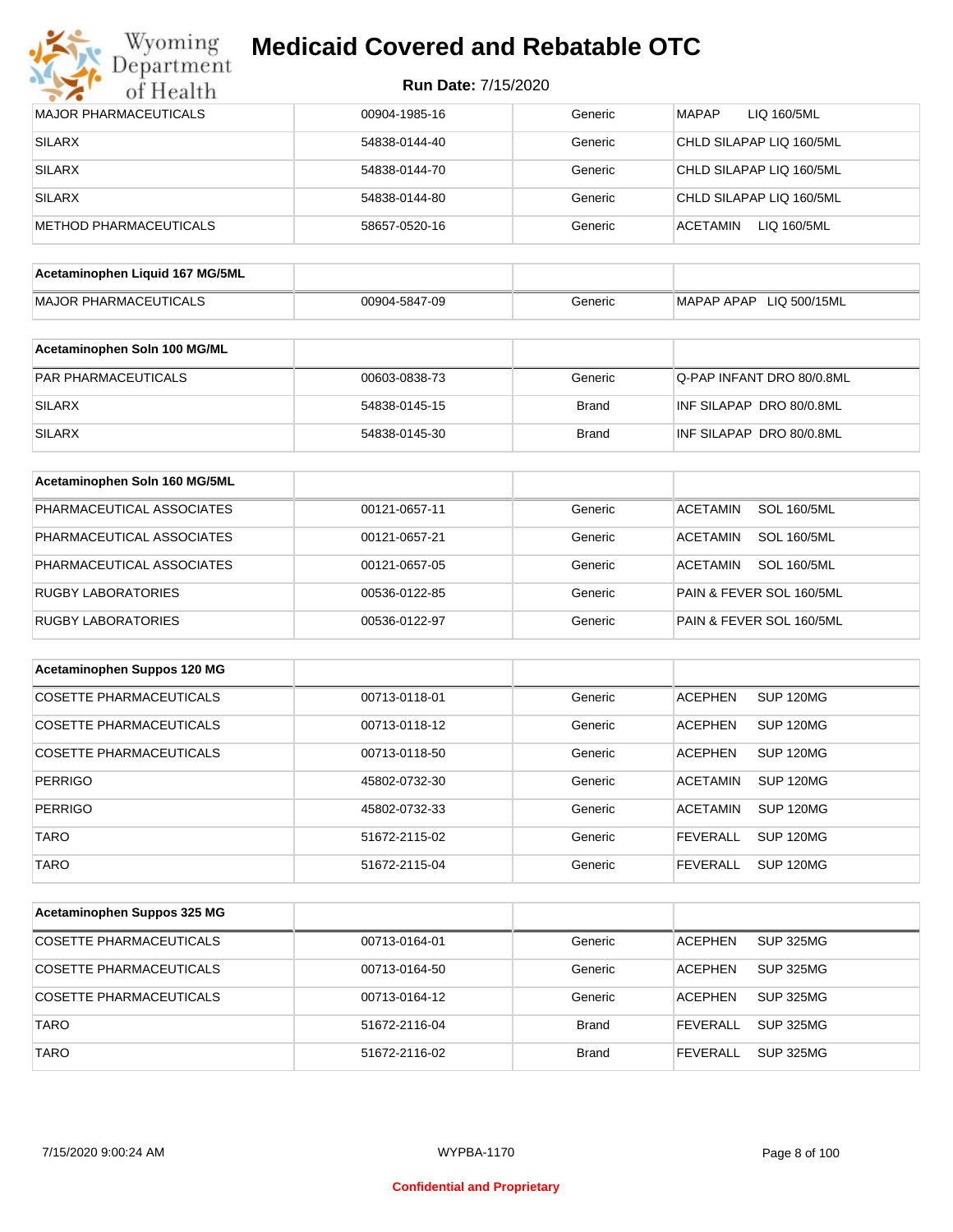

| Acetaminophen Suppos 650 MG    |               |              |                                     |
|--------------------------------|---------------|--------------|-------------------------------------|
| <b>COSETTE PHARMACEUTICALS</b> | 00713-0165-12 | Generic      | SUP 650MG<br><b>ACEPHEN</b>         |
| COSETTE PHARMACEUTICALS        | 00713-0165-50 | Generic      | <b>ACEPHEN</b><br>SUP 650MG         |
| COSETTE PHARMACEUTICALS        | 00713-0165-01 | Generic      | <b>ACEPHEN</b><br>SUP 650MG         |
| <b>PERRIGO</b>                 | 45802-0730-30 | Generic      | <b>ACETAMIN</b><br>SUP 650MG        |
| <b>PERRIGO</b>                 | 45802-0730-32 | Generic      | <b>ACETAMIN</b><br>SUP 650MG        |
| <b>PERRIGO</b>                 | 45802-0730-33 | Generic      | <b>ACETAMIN</b><br>SUP 650MG        |
| <b>TARO</b>                    | 51672-2117-04 | Generic      | <b>FEVERALL</b><br><b>SUP 650MG</b> |
|                                |               |              |                                     |
| Acetaminophen Suppos 80 MG     |               |              |                                     |
| <b>TARO</b>                    | 51672-2114-02 | <b>Brand</b> | FEVERALL INF SUP 80MG               |
| <b>TARO</b>                    | 51672-2114-04 | <b>Brand</b> | FEVERALL INF SUP 80MG               |
|                                |               |              |                                     |
| Acetaminophen Susp 160 MG/5ML  |               |              |                                     |
| PERRIGO PHARMACEUTICALS        | 00113-0105-26 | Generic      | PAIN RELIEF SUS 160/5ML             |
| <b>GEISS DESTIN &amp; DUNN</b> | 00113-0608-26 | Generic      | PAIN & FEVER SUS 160/5ML            |
| GEISS DESTIN & DUNN            | 00113-0212-26 | Generic      | PAIN & FEVER SUS 160/5ML            |
| <b>PERRIGO</b>                 | 00113-0590-10 | Generic      | PAIN & FEVER SUS 160/5ML            |
| PAR PHARMACEUTICALS            | 00603-0841-54 | Generic      | Q-PAP CHILD SUS 160/5ML             |
| PAR PHARMACEUTICALS            | 00603-0842-54 | Generic      | Q-PAP CHILD SUS 160/5ML             |
| PAR PHARMACEUTICALS            | 00603-0843-54 | Generic      | Q-PAP CHILD SUS 160/5ML             |
| PHARMACEUTICAL ASSOCIATES      | 00121-1781-05 | Generic      | ACETAMINOPHN SUS 160/5ML            |
| <b>RUGBY LABORATORIES</b>      | 00536-3606-96 | Generic      | PAIN & FEVER SUS 160/5ML            |
| MAJOR PHARMACEUTICALS          | 00904-6308-20 | Generic      | MAPAP CHILD SUS 160/5ML             |
| <b>TOPCO</b>                   | 36800-0105-26 | Generic      | PAIN RELIEF SUS 160/5ML             |
| <b>TOPCO</b>                   | 36800-0130-26 | Generic      | PAIN RELIEF SUS 160/5ML             |
| AMERISOURCE BERGEN DRUGS       | 46122-0042-03 | Generic      | PAIN & FEVER SUS 160/5ML            |
| AMERISOURCE BERGEN DRUGS       | 46122-0105-26 | Generic      | PAIN & FEVER SUS 160/5ML            |
| LEADER BRAND PRODUCTS          | 37205-0576-16 | Generic      | PAIN & FEVER SUS 160/5ML            |
| LEADER BRAND PRODUCTS          | 37205-0577-16 | Generic      | PAIN & FEVER SUS 160/5ML            |
| LEADER BRAND PRODUCTS          | 37205-0676-26 | Generic      | PAIN & FEVER SUS 160/5ML            |
| AMERISOURCE BERGEN DRUGS       | 46122-0050-46 | Generic      | PAIN RELIEF SUS 160/5ML             |
| PERRIGO PHARMACEUTICALS        | 45802-0203-26 | Generic      | ACETAMINOPHN SUS 160/5ML            |
| AMERISOURCE BERGEN DRUGS       | 46122-0056-03 | Generic      | PAIN & FEVER SUS 160/5ML            |
| AMERISOURCE BERGEN DRUGS       | 46122-0209-26 | Generic      | PAIN & FEVER SUS 160/5ML            |
| BERGEN BRUNSWIG                | 24385-0130-26 | Generic      | PAIN RELIEF SUS 160/5ML             |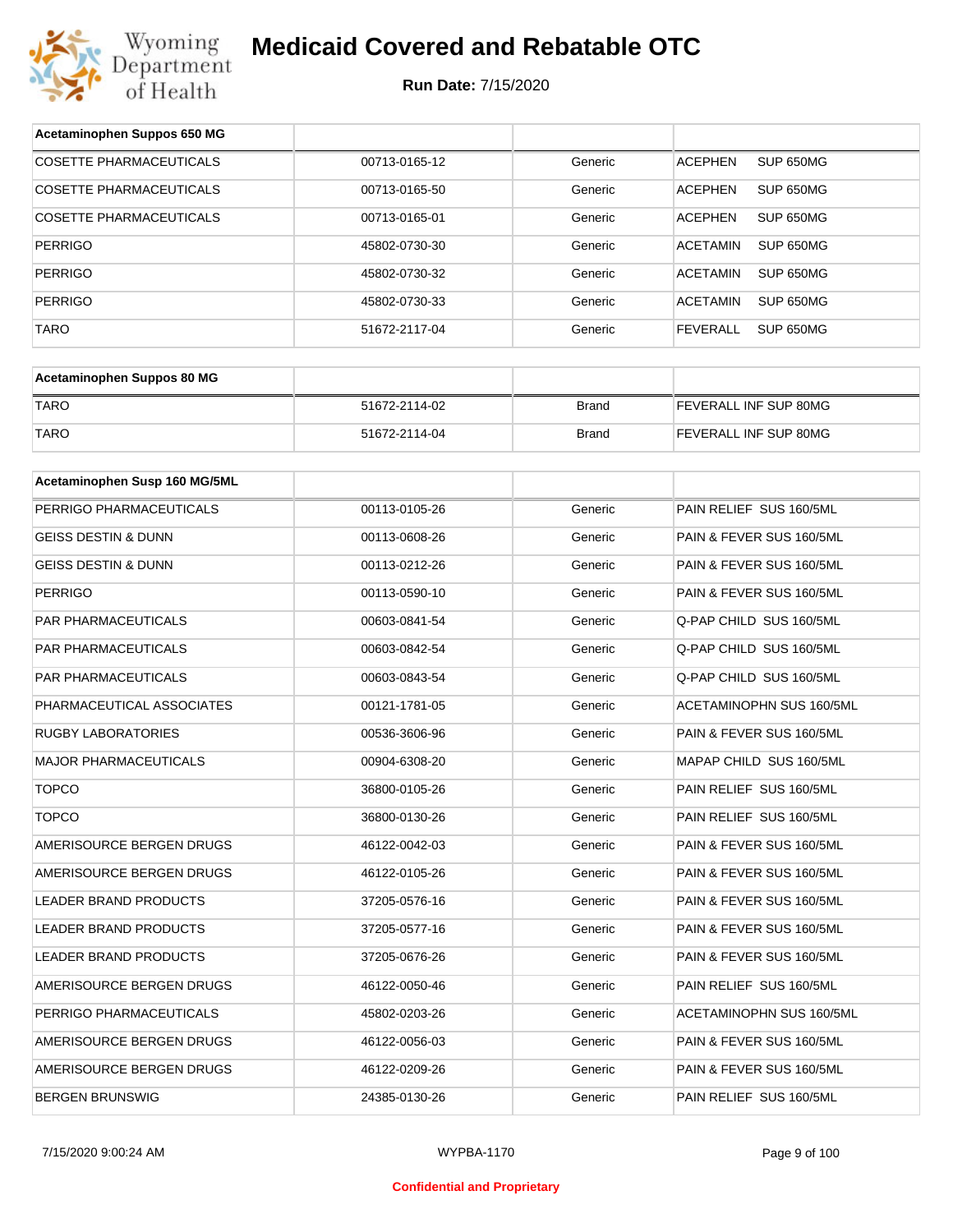



| <b>TOPCO</b>               | 36800-0175-26 | Generic | PAIN RELIEF SUS 160/5ML  |
|----------------------------|---------------|---------|--------------------------|
| LEADER BRAND PRODUCTS      | 37205-0575-16 | Generic | PAIN & FEVER SUS 160/5ML |
| AMERISOURCE BERGEN DRUGS   | 46122-0211-26 | Generic | PAIN & FEVER SUS 160/5ML |
| AMERISOURCE BERGEN DRUGS   | 46122-0214-26 | Generic | PAIN & FEVER SUS 160/5ML |
| <b>MCKESSON SUNMARK</b>    | 49348-0081-30 | Generic | PAIN & FEVER SUS 160/5ML |
| <b>MCKESSON SUNMARK</b>    | 49348-0123-34 | Generic | PAIN & FEVER SUS 160/5ML |
| <b>MCKESSON SUNMARK</b>    | 49348-0119-34 | Generic | PAIN & FEVER SUS 160/5ML |
| PERRIGO PHARMACEUTICALS    | 45802-0201-26 | Generic | ACETAMINOPHN SUS 160/5ML |
| AMERISOURCE BERGEN DRUGS   | 46122-0042-46 | Generic | PAIN & FEVER SUS 160/5ML |
| AMERISOURCE BERGEN DRUGS   | 46122-0106-26 | Generic | PAIN RELIEF SUS 160/5ML  |
| AMERISOURCE BERGEN DRUGS   | 46122-0210-26 | Generic | PAIN & FEVER SUS 160/5ML |
| AMERISOURCE BERGEN DRUGS   | 46122-0212-26 | Generic | PAIN & FEVER SUS 160/5ML |
| <b>MCKESSON SUNMARK</b>    | 49348-0325-34 | Generic | PAIN & FEVER SUS 160/5ML |
| <b>MCKESSON SUNMARK</b>    | 49348-0430-30 | Generic | PAIN & FEVER SUS 160/5ML |
| <b>MCKESSON</b>            | 62011-0029-01 | Generic | PAIN RELIEF SUS 160/5ML  |
| <b>MCKESSON</b>            | 62011-0001-01 | Generic | PAIN & FEVER SUS 160/5ML |
| <b>MCKESSON</b>            | 62011-0022-01 | Generic | PAIN & FEVER SUS 160/5ML |
| <b>MCKESSON</b>            | 62011-0183-01 | Generic | PAIN & FEVER SUS 160/5ML |
| <b>MCKESSON</b>            | 62011-0247-01 | Generic | PAIN & FEVER SUS 160/5ML |
| CHAIN DRUG MARKETING ASSOC | 63868-0175-26 | Generic | NON-ASPIRIN SUS 160/5ML  |
| CHAIN DRUG MARKETING ASSOC | 63868-0176-26 | Generic | NON-ASPIRIN SUS 160/5ML  |
| PRECISION DOSE, INC        | 68094-0586-58 | Generic | ACETAMINOPHN SUS 160/5ML |
| PRECISION DOSE, INC.       | 68094-0587-58 | Generic | ACETAMINOPHN SUS 160/5ML |
| PRECISION DOSE, INC.       | 68094-0587-59 | Generic | ACETAMINOPHN SUS 160/5ML |
| PRECISION DOSE, INC        | 68094-0587-61 | Generic | ACETAMINOPHN SUS 160/5ML |
| PRECISION DOSE, INC        | 68094-0588-59 | Generic | ACETAMINOPHN SUS 325MG   |
| <b>MCKESSON</b>            | 62011-0002-01 | Generic | PAIN & FEVER SUS 160/5ML |
| PRECISION DOSE, INC.       | 68094-0587-62 | Generic | ACETAMINOPHN SUS 160/5ML |
| PRECISION DOSE, INC.       | 68094-0588-62 | Generic | ACETAMINOPHN SUS 325MG   |

| Acetaminophen Susp 80 MG/0.8ML |               |         |                          |
|--------------------------------|---------------|---------|--------------------------|
| <b>TOPCO</b>                   | 36800-0289-05 | Generic | PAIN RELIEF DRO 80/0.8ML |
| <b>TOPCO</b>                   | 36800-0008-05 | Generic | PAIN RELIEF DRO 80/0.8ML |
| <b>TOPCO</b>                   | 36800-0289-10 | Generic | PAIN RELIEF DRO 80/0.8ML |

| Acetaminophen Tab 325 MG  |               |         |                                   |
|---------------------------|---------------|---------|-----------------------------------|
| <b>RUGBY LABORATORIES</b> | 00536-3222-10 | Generic | <b>PAIN &amp; FEVER TAB 325MG</b> |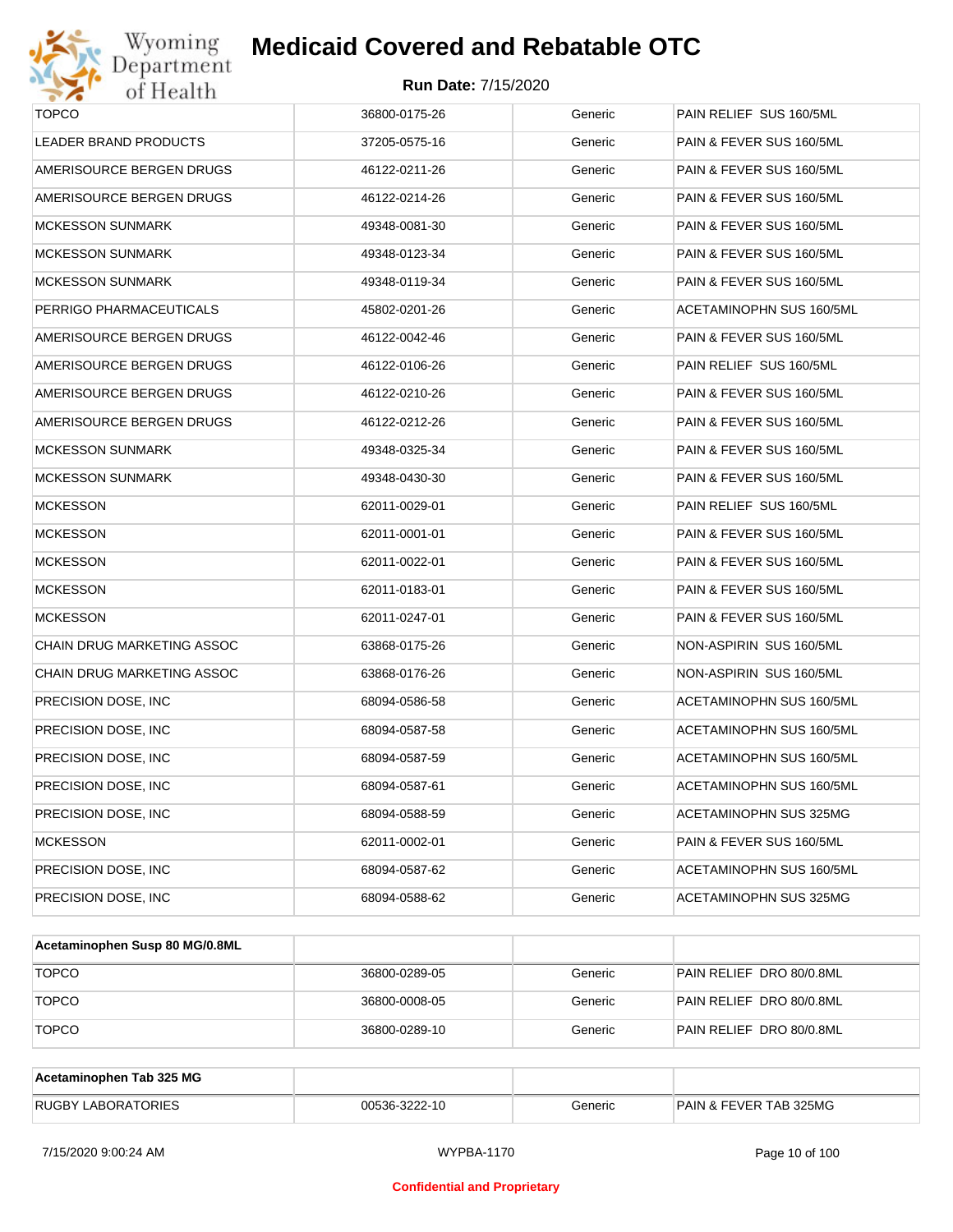## Wyoming<br>Department<br>of Health **Medicaid Covered and Rebatable OTC**

#### **Run Date:** 7/15/2020

| <b>PAR PHARMACEUTICAL</b>          | 00603-0263-32 | Generic | Q-PAP<br><b>TAB 325MG</b>           |
|------------------------------------|---------------|---------|-------------------------------------|
| <b>RUGBY LABORATORIES</b>          | 00536-3222-01 | Generic | PAIN & FEVER TAB 325MG              |
| <b>MAJOR PHARMACEUTICALS</b>       | 00904-1982-51 | Generic | <b>MAPAP</b><br><b>TAB 325MG</b>    |
| <b>MAJOR PHARMACEUTICALS</b>       | 00904-1982-59 | Generic | <b>MAPAP</b><br><b>TAB 325MG</b>    |
| <b>MAJOR PHARMACEUTICALS</b>       | 00904-1982-60 | Generic | <b>MAPAP</b><br><b>TAB 325MG</b>    |
| <b>MAJOR PHARMACEUTICALS</b>       | 00904-1982-61 | Generic | <b>MAPAP</b><br><b>TAB 325MG</b>    |
| <b>SELECT BRAND</b>                | 15127-0072-24 | Generic | NON-ASPIRIN TAB 325MG               |
| PHARBEST PHARMACEUTICALS           | 16103-0353-07 | Generic | PHARBETOL TAB 325MG                 |
| PHARBEST PHARMACEUTICALS           | 16103-0353-11 | Generic | PHARBETOL TAB 325MG                 |
| PAR PHARMACEUTICAL                 | 00603-0263-29 | Generic | Q-PAP<br><b>TAB 325MG</b>           |
| <b>MAJOR PHARMACEUTICALS</b>       | 00904-1982-80 | Generic | <b>MAPAP</b><br><b>TAB 325MG</b>    |
| <b>SELECT BRAND</b>                | 15127-0072-08 | Generic | NON-ASPIRIN TAB 325MG               |
| PHARBEST PHARMACEUTICALS           | 16103-0353-08 | Generic | PHARBETOL TAB 325MG                 |
| <b>BERGEN BRUNSWIG</b>             | 24385-0403-78 | Generic | PAIN RELIEF TAB 325MG               |
| <b>TOPCO</b>                       | 36800-0403-78 | Generic | PAIN RELIEF TAB 325MG               |
| AMERISOURCE BERGEN DRUGS           | 46122-0247-78 | Generic | PAIN RELIEF TAB 325MG               |
| <b>MCKESSON SUNMARK</b>            | 49348-0973-10 | Generic | PAIN RELIEVE TAB 325MG              |
| <b>MCKESSON</b>                    | 62011-0032-01 | Generic | PAIN RELIEVE TAB 325MG              |
| AUBURN PHARMACEUTICAL              | 62107-0052-01 | Generic | <b>TACTINAL</b><br><b>TAB 325MG</b> |
| <b>CHAIN DRUG CONSORTIUM</b>       | 68016-0246-00 | Generic | NON-ASPIRIN TAB 325MG               |
| AUBURN PHARMACEUTICAL              | 62107-0052-10 | Generic | <b>TACTINAL</b><br><b>TAB 325MG</b> |
| <b>MCKESSON PACKAGING SERVICES</b> | 63739-0440-01 | Generic | <b>ACETAMIN</b><br><b>TAB 325MG</b> |
|                                    |               |         |                                     |
| Acetaminophen Tab 500 MG           |               |         |                                     |
| <b>PERRIGO</b>                     | 00113-0227-71 | Generic | PAIN RELIEF TAB 500MG               |
| PERRIGO                            | 00113-0484-62 | Generic | PAIN RELIEF TAB 500MG               |
| <b>PERRIGO</b>                     | 00113-0484-78 | Generic | PAIN RELIEF TAB 500MG               |
| <b>RUGBY LABORATORIES</b>          | 00536-3231-10 | Generic | PAIN & FEVER TAB 500MG              |
| PAR PHARMACEUTICAL                 | 00603-0268-29 | Generic | <b>TAB 500MG</b><br>Q-PAP.          |
| <b>PAR PHARMACEUTICAL</b>          | 00603-0268-32 | Generic | Q-PAP<br>TAB 500MG                  |
| <b>RUGBY LABORATORIES</b>          | 00536-3218-01 | Generic | PAIN & FEVER TAB 500MG              |
| <b>RUGBY LABORATORIES</b>          | 00536-3218-10 | Generic | PAIN & FEVER TAB 500MG              |
| <b>MAJOR PHARMACEUTICALS</b>       | 00904-1988-59 | Generic | TAB 500MG<br>MAPAP                  |
| <b>MAJOR PHARMACEUTICALS</b>       | 00904-1988-60 | Generic | TAB 500MG<br>MAPAP                  |
| <b>MAJOR PHARMACEUTICALS</b>       | 00904-1988-61 | Generic | TAB 500MG<br>MAPAP                  |
| <b>MAJOR PHARMACEUTICALS</b>       | 00904-1988-80 | Generic | <b>MAPAP</b><br>TAB 500MG           |
| MAJOR PHARMACEUTICALS              | 00904-1983-24 | Generic | <b>MAPAP</b><br>TAB 500MG           |

#### **Confidential and Proprietary**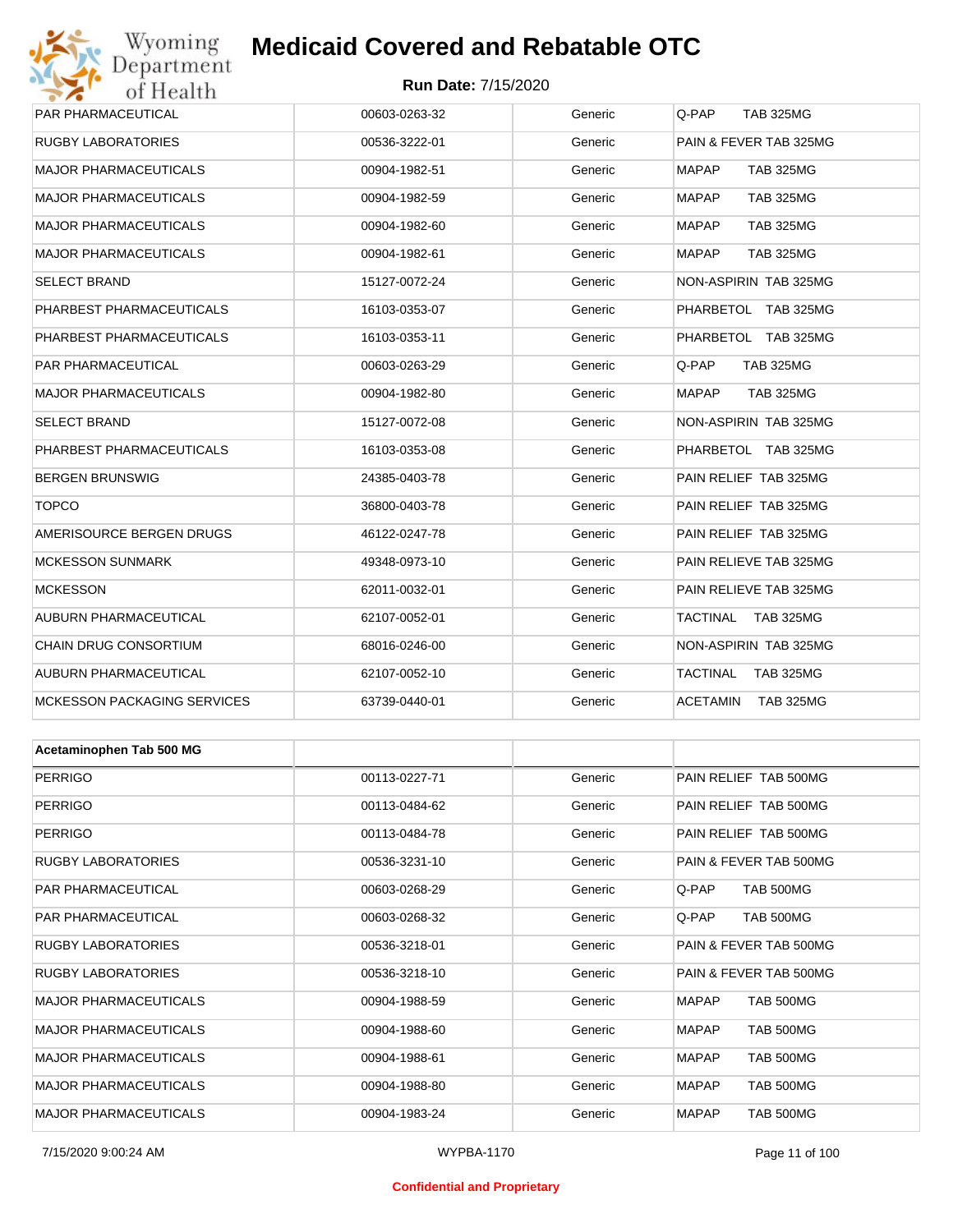| <b>MAJOR PHARMACEUTICALS</b> | 00904-1983-51 | Generic | <b>MAPAP</b><br><b>TAB 500MG</b> |
|------------------------------|---------------|---------|----------------------------------|
| <b>MAJOR PHARMACEUTICALS</b> | 00904-1983-59 | Generic | MAPAP<br>TAB 500MG               |
| <b>MAJOR PHARMACEUTICALS</b> | 00904-1983-60 | Generic | MAPAP<br>TAB 500MG               |
| <b>MAJOR PHARMACEUTICALS</b> | 00904-1983-80 | Generic | MAPAP<br><b>TAB 500MG</b>        |
| <b>MAJOR PHARMACEUTICALS</b> | 00904-1983-94 | Generic | MAPAP<br>TAB 500MG               |
| <b>MAJOR PHARMACEUTICALS</b> | 00904-5816-60 | Generic | MAPAP<br>TAB 500MG/RR            |
| <b>SELECT BRAND</b>          | 15127-0735-09 | Generic | NON-ASPIRIN TAB 500MG            |
| <b>PERRIGO</b>               | 00113-0484-71 | Generic | PAIN RELIEF TAB 500MG            |
| <b>PERRIGO</b>               | 00113-0484-90 | Generic | PAIN RELIEF TAB 500MG            |
| PHARBEST PHARMACEUTICALS     | 16103-0376-06 | Generic | PHARBETOL TAB 500MG              |
| PHARBEST PHARMACEUTICALS     | 16103-0376-08 | Generic | PHARBETOL TAB 500MG              |
| PHARBEST PHARMACEUTICALS     | 16103-0376-11 | Generic | PHARBETOL TAB 500MG              |
| <b>RUGBY LABORATORIES</b>    | 00536-3231-01 | Generic | PAIN & FEVER TAB 500MG           |
| <b>SELECT BRAND</b>          | 15127-0730-06 | Generic | NON-ASPIRIN TAB 500MG            |
| <b>SELECT BRAND</b>          | 15127-0730-21 | Generic | NON-ASPIRIN TAB 500MG            |
| <b>SELECT BRAND</b>          | 15127-0735-05 | Generic | NON-ASPIRIN TAB 500MG            |
| <b>MAJOR PHARMACEUTICALS</b> | 00904-1983-40 | Generic | MAPAP<br>TAB 500MG               |
| <b>TOPCO</b>                 | 36800-0010-71 | Generic | PAIN RELIEF TAB 500MG            |
| <b>TOPCO</b>                 | 36800-0405-72 | Generic | PAIN RELIEF TAB 500MG            |
| <b>TOPCO</b>                 | 36800-0484-71 | Generic | PAIN RELIEF TAB 500MG            |
| <b>BERGEN BRUNSWIG</b>       | 24385-0145-71 | Generic | PAIN RELIEF TAB 500MG            |
| <b>BERGEN BRUNSWIG</b>       | 24385-0484-71 | Generic | PAIN RELIEF TAB 500MG            |
| <b>BERGEN BRUNSWIG</b>       | 24385-0484-78 | Generic | PAIN RELIEF TAB 500MG            |
| <b>BERGEN BRUNSWIG</b>       | 24385-0484-90 | Generic | PAIN RELIEF TAB 500MG            |
| <b>TOPCO</b>                 | 36800-0010-78 | Generic | PAIN RELIEF TAB 500MG            |
| <b>TOPCO</b>                 | 36800-0046-62 | Generic | PAIN RELIEVE TAB 500MG           |
| <b>TOPCO</b>                 | 36800-0046-71 | Generic | PAIN RELIEVE TAB 500MG           |
| LEADER BRAND PRODUCTS        | 37205-0594-90 | Generic | PAIN RELIEVE TAB 500MG           |
| <b>TOPCO</b>                 | 36800-0046-78 | Generic | PAIN RELIEVE TAB 500MG           |
| <b>TOPCO</b>                 | 36800-0046-83 | Generic | PAIN RELIEVE TAB 500MG           |
| <b>TOPCO</b>                 | 36800-0227-71 | Generic | PAIN RELIEF TAB 500MG            |
| <b>TOPCO</b>                 | 36800-0227-78 | Generic | PAIN RELIEF TAB 500MG            |
| <b>TOPCO</b>                 | 36800-0484-90 | Generic | PAIN RELIEF TAB 500MG            |
| <b>SELECT BRAND</b>          | 15127-0735-08 | Generic | NON-ASPIRIN TAB 500MG            |
| <b>SELECT BRAND</b>          | 15127-0735-16 | Generic | NON-ASPIRIN TAB 500MG            |
| LEADER BRAND PRODUCTS        | 37205-0593-71 | Generic | PAIN RELIEVE TAB 500MG           |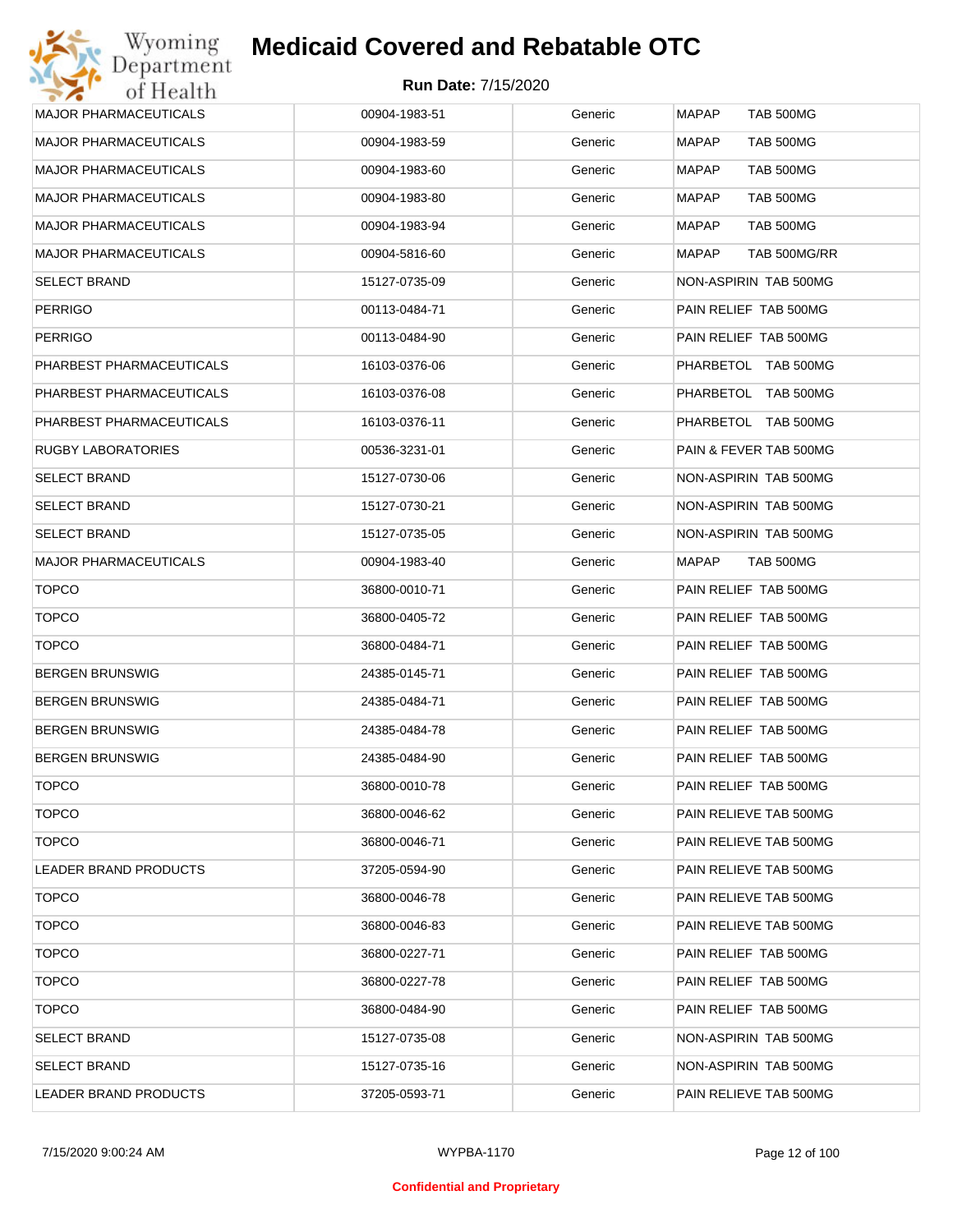| Wyoming<br>Department             | <b>Medicaid Covered and Rebatable OTC</b> |         |                              |
|-----------------------------------|-------------------------------------------|---------|------------------------------|
| of Health                         | <b>Run Date: 7/15/2020</b>                |         |                              |
| <b>LEADER BRAND PRODUCTS</b>      | 37205-0593-78                             | Generic | PAIN RELIEVE TAB 500MG       |
| LEADER BRAND PRODUCTS             | 37205-0594-71                             | Generic | PAIN RELIEVE TAB 500MG       |
| LEADER BRAND PRODUCTS             | 37205-0980-71                             | Generic | PAIN RELIEVE TAB 500MG/RR    |
| LEADER BRAND PRODUCTS             | 37205-0980-78                             | Generic | PAIN RELIEVE TAB 500MG/RR    |
| AMERISOURCE BERGEN DRUGS          | 46122-0178-78                             | Generic | PAIN RELIEVE TAB 500MG       |
| <b>MCKESSON SUNMARK</b>           | 49348-0042-10                             | Generic | PAIN RELIEVE TAB 500MG       |
| <b>MCKESSON SUNMARK</b>           | 49348-0042-14                             | Generic | PAIN RELIEVE TAB 500MG       |
| PERRIGO PHARMACEUTICALS           | 45802-0484-78                             | Generic | <b>ACETAMIN</b><br>TAB 500MG |
| PERRIGO PHARMACEUTICALS           | 45802-0484-90                             | Generic | <b>ACETAMIN</b><br>TAB 500MG |
| <b>BERGEN BRUNSWIG</b>            | 24385-0484-47                             | Generic | PAIN RELIEF TAB 500MG        |
| <b>TOPCO</b>                      | 36800-0405-78                             | Generic | PAIN RELIEF TAB 500MG        |
| <b>TOPCO</b>                      | 36800-0484-62                             | Generic | PAIN RELIEF TAB 500MG        |
| <b>TOPCO</b>                      | 36800-0484-78                             | Generic | PAIN RELIEF TAB 500MG        |
| <b>LEADER BRAND PRODUCTS</b>      | 37205-0594-78                             | Generic | PAIN RELIEVE TAB 500MG       |
| <b>MCKESSON SUNMARK</b>           | 49348-0042-09                             | Generic | PAIN RELIEVE TAB 500MG       |
| <b>MCKESSON SUNMARK</b>           | 49348-0730-09                             | Generic | PAIN RELIEVE TAB 500MG       |
| <b>MCKESSON SUNMARK</b>           | 49348-0730-10                             | Generic | PAIN RELIEVE TAB 500MG       |
| <b>MCKESSON SUNMARK</b>           | 49348-0998-10                             | Generic | PAIN RELIEVE TAB 500MG       |
| <b>MCKESSON</b>                   | 62011-0027-01                             | Generic | PAIN RELIEF TAB 500MG        |
| <b>MCKESSON</b>                   | 62011-0023-03                             | Generic | PAIN RELIEF TAB 500MG        |
| <b>MCKESSON</b>                   | 62011-0049-01                             | Generic | PAIN RELIEF TAB 500MG        |
| AUBURN PHARMACEUTICAL             | 62107-0050-01                             | Generic | TACTINAL<br>TAB 500MG        |
| AUBURN PHARMACEUTICAL             | 62107-0050-10                             | Generic | <b>TACTINAL</b><br>TAB 500MG |
| AUBURN PHARMACEUTICAL             | 62107-0051-01                             | Generic | TACTINAL<br>TAB 500MG        |
| CHAIN DRUG MARKETING ASSOC        | 63868-0507-01                             | Generic | NON-ASPIRIN TAB 500MG        |
| CHAIN DRUG MARKETING ASSOC        | 63868-0503-50                             | Generic | NON-ASPIRIN TAB 500MG        |
| CHAIN DRUG MARKETING ASSOC        | 63868-0987-10                             | Generic | NON-ASPIRIN TAB 500MG/RR     |
| <b>CHAIN DRUG MARKETING ASSOC</b> | 63868-0987-50                             | Generic | NON-ASPIRIN TAB 500MG/RR     |
| <b>MCKESSON</b>                   | 62011-0023-01                             | Generic | PAIN RELIEF TAB 500MG        |
| AUBURN PHARMACEUTICAL             | 62107-0051-10                             | Generic | TACTINAL<br>TAB 500MG        |
|                                   |                                           |         |                              |

| Acetaminophen Tab ER 650 MG    |               |         |                        |
|--------------------------------|---------------|---------|------------------------|
| <b>GEISS DESTIN &amp; DUNN</b> | 00113-0217-71 | Generic | PAIN RELIEF TAB 650MG  |
| <b>PERRIGO</b>                 | 00113-0544-71 | Generic | ARTHRTS PAIN TAB 650MG |
| MAJOR PHARMACEUTICALS          | 00904-5769-60 | Generic | ARTHRTS PAIN TAB 650MG |
| <b>PERRIGO</b>                 | 00113-0544-62 | Generic | ARTHRTS PAIN TAB 650MG |
| <b>TOPCO</b>                   | 36800-0544-62 | Generic | ARTHRTS PAIN TAB 650MG |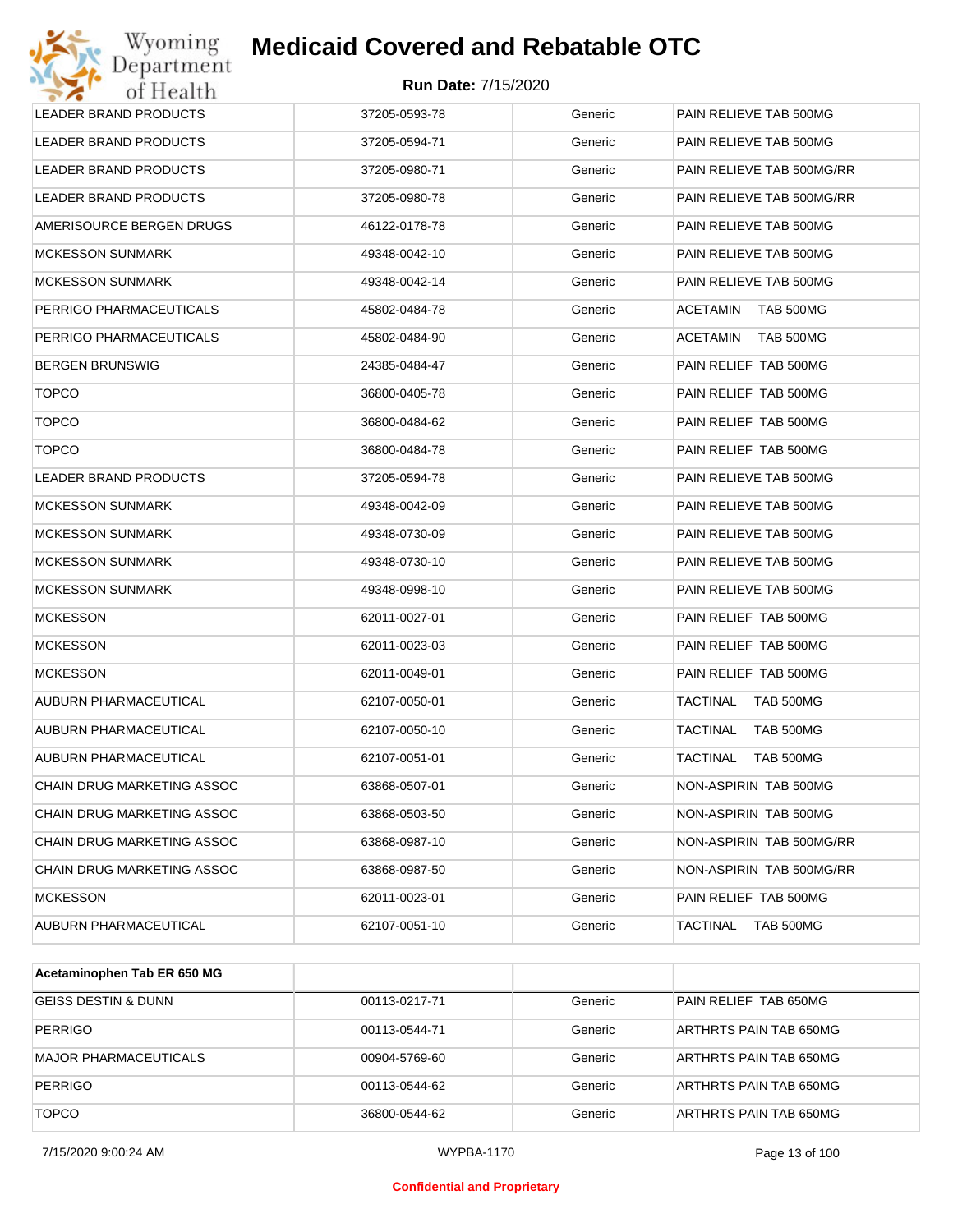

#### **Run Date:** 7/15/2020

| $\bullet$ $\bullet$<br><b>OF TEOGRAPH</b> |               |         |                                     |  |  |
|-------------------------------------------|---------------|---------|-------------------------------------|--|--|
| <b>TOPCO</b>                              | 36800-0544-78 | Generic | ARTHRTS PAIN TAB 650MG              |  |  |
| LEADER BRAND PRODUCTS                     | 37205-0477-78 | Generic | 8 HOUR PAIN TAB 650MG               |  |  |
| <b>TOPCO</b>                              | 36800-0217-78 | Generic | 8 HOUR PAIN TAB 650MG               |  |  |
| <b>BERGEN BRUNSWIG</b>                    | 24385-0629-71 | Generic | ARTHRTS PAIN TAB 650MG              |  |  |
| BERGEN BRUNSWIG                           | 24385-0629-78 | Generic | ARTHRTS PAIN TAB 650MG              |  |  |
| AMERISOURCE BERGEN DRUGS                  | 46122-0062-78 | Generic | 8 HOUR PAIN TAB 650MG               |  |  |
| <b>TOPCO</b>                              | 36800-0966-47 | Generic | ARTHRTS PAIN TAB 650MG              |  |  |
| <b>TOPCO</b>                              | 36800-0544-71 | Generic | ARTHRTS PAIN TAB 650MG              |  |  |
| LEADER BRAND PRODUCTS                     | 37205-0034-78 | Generic | ARTHRTS PAIN TAB 650MG              |  |  |
| <b>MCKESSON SUNMARK</b>                   | 49348-0921-09 | Generic | ARTHRTS PAIN TAB 650MG              |  |  |
| MCKESSON SUNMARK                          | 49348-0921-10 | Generic | ARTHRTS PAIN TAB 650MG              |  |  |
| AMERISOURCE BERGEN DRUGS                  | 46122-0062-71 | Generic | 8 HOUR PAIN TAB 650MG               |  |  |
| MCKESSON SUNMARK                          | 49348-0924-09 | Generic | 8 HOUR PAIN TAB 650MG               |  |  |
| AMERISOURCE BERGEN DRUGS                  | 46122-0170-81 | Generic | ARTHRTS PAIN TAB 650MG              |  |  |
| OHM LABS                                  | 51660-0333-01 | Generic | ARTHRTS PAIN TAB 650MG              |  |  |
| OHM LABS                                  | 51660-0333-50 | Generic | ARTHRTS PAIN TAB 650MG              |  |  |
| MCKESSON SUNMARK                          | 49348-0924-10 | Generic | 8 HOUR PAIN TAB 650MG               |  |  |
| <b>MCKESSON</b>                           | 62011-0026-01 | Generic | ARTHRTS PAIN TAB 650MG              |  |  |
| CHAIN DRUG MARKETING ASSOC                | 63868-0089-01 | Generic | ARTHRTS PAIN TAB 650MG              |  |  |
| CHAIN DRUG MARKETING ASSOC                | 63868-0089-50 | Generic | ARTHRTS PAIN TAB 650MG              |  |  |
| AMERICAN HEALTH PACKAGING                 | 68084-0777-95 | Generic | ACETAMIN<br>TAB 650MG               |  |  |
| AMERICAN HEALTH PACKAGING                 | 68084-0777-25 | Generic | <b>ACETAMIN</b><br><b>TAB 650MG</b> |  |  |
|                                           |               |         |                                     |  |  |
| <b>Aspirin Chew Tab 81 MG</b>             |               |         |                                     |  |  |
| <b>GEISS DESTIN &amp; DUNN</b>            | 00113-0467-68 | Generic | <b>ASPIRIN</b><br>CHW 81MG          |  |  |
| PAR PHARMACEUTICAL                        | 00603-0024-36 | Generic | <b>ASPIRIN</b><br>CHW 81MG          |  |  |
| <b>RUGBY LABORATORIES</b>                 | 00536-1008-36 | Generic | <b>ASPIRIN</b><br>CHW 81MG          |  |  |
| MAJOR PHARMACEUTICALS                     | 00904-4040-73 | Generic | ASPIRIN<br>CHW 81MG                 |  |  |
| PHARBEST PHARMACEUTICALS                  | 16103-0366-05 | Generic | ASPIRIN<br>CHW 81MG                 |  |  |
| MAJOR PHARMACEUTICALS                     | 00904-6288-89 | Generic | <b>ASPIRIN LOW CHW 81MG</b>         |  |  |
| GEISS DESTIN & DUNN                       | 00113-0274-68 | Generic | ASPIRIN<br>CHW 81MG                 |  |  |
| <b>BERGEN BRUNSWIG</b>                    | 24385-0028-68 | Generic | <b>GNP ASPIRIN CHW 81MG</b>         |  |  |
| BERGEN BRUNSWIG                           | 24385-0364-68 | Generic | <b>GNP ASPIRIN CHW 81MG</b>         |  |  |
| SELECT BRAND                              | 15127-0241-36 | Generic | SB CHILD ASA CHW 81MG               |  |  |
| <b>TOPCO</b>                              | 36800-0467-68 | Generic | ASPIRIN LOW CHW 81MG                |  |  |

7/15/2020 9:00:24 AM WYPBA-1170 Page 14 of 100

LEADER BRAND PRODUCTS **1989 1200 1200 137205-0708-68** Generic CHILD ASA CHW 81MG TOPCO 36800-0274-68 Generic ASPIRIN LOW CHW 81MG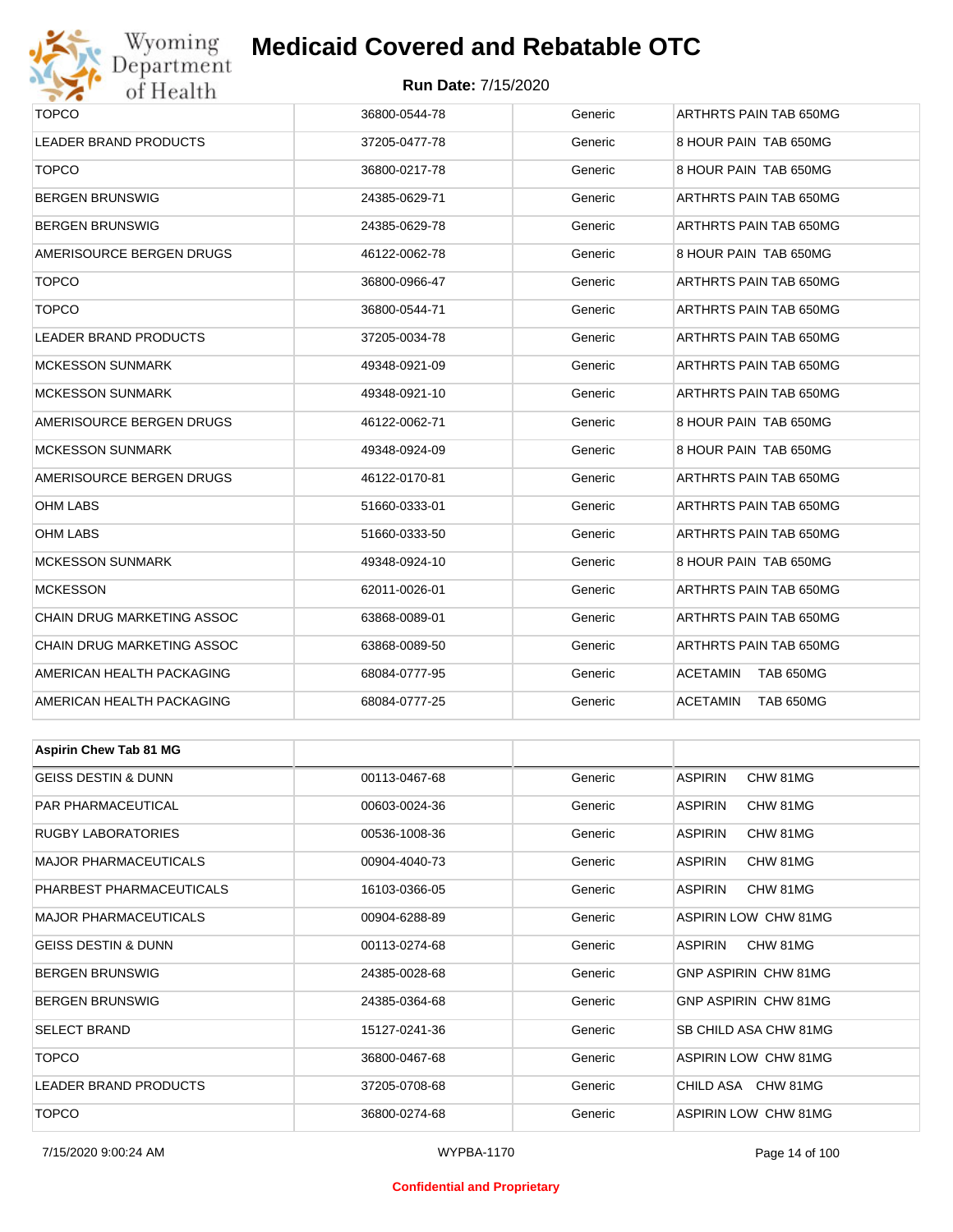#### **Run Date:** 7/15/2020

| Wyoming<br>Department                   | <b>Medicaid Covered and Rebatable OTC</b> |         |                             |  |  |
|-----------------------------------------|-------------------------------------------|---------|-----------------------------|--|--|
| <b>Run Date: 7/15/2020</b><br>of Health |                                           |         |                             |  |  |
| PHARBEST PHARMACEUTICALS                | 16103-0366-11                             | Generic | <b>ASPIRIN</b><br>CHW 81MG  |  |  |
| <b>LEADER BRAND PRODUCTS</b>            | 37205-0369-68                             | Generic | <b>ASPIRIN</b><br>CHW 81MG  |  |  |
| <b>LEADER BRAND PRODUCTS</b>            | 37205-0467-68                             | Generic | CHILD ASA CHW 81MG          |  |  |
| <b>BERGEN BRUNSWIG</b>                  | 24385-0278-68                             | Generic | GNP ASPIRIN CHW 81MG        |  |  |
| <b>TOPCO</b>                            | 36800-0259-68                             | Generic | <b>ASPIRIN</b><br>CHW 81MG  |  |  |
| <b>MCKESSON SUNMARK</b>                 | 49348-0191-07                             | Generic | SM CHILD ASA CHW 81MG       |  |  |
| <b>MCKESSON SUNMARK</b>                 | 49348-0498-07                             | Generic | SM ASPIRIN CHW 81MG         |  |  |
| <b>MCKESSON SUNMARK</b>                 | 49348-0757-07                             | Generic | SM ASPIRIN CHW 81MG         |  |  |
| <b>TIME-CAP LABS</b>                    | 49483-0334-63                             | Generic | <b>ASPIRIN LOW CHW 81MG</b> |  |  |
| <b>MCKESSON</b>                         | 62011-0028-01                             | Generic | HM ASPIRIN CHW 81MG         |  |  |
| <b>MCKESSON</b>                         | 62011-0021-01                             | Generic | HM ASPIRIN CHW 81MG         |  |  |
| <b>MCKESSON</b>                         | 62011-0212-01                             | Generic | HM ASPIRIN CHW 81MG         |  |  |
| AUBURN PHARMACEUTICAL                   | 62107-0026-36                             | Generic | CHILD ASA LS CHW 81MG       |  |  |

| <b>Aspirin Suppos 300 MG</b> |               |         |                |           |
|------------------------------|---------------|---------|----------------|-----------|
| PERRIGO                      | 00574-7034-12 | Generic | <b>ASPIRIN</b> | SUP 300MG |

| <b>Aspirin Suppos 600 MG</b> |               |         |                |           |
|------------------------------|---------------|---------|----------------|-----------|
| PERRIGO                      | 00574-7036-12 | Generic | <b>ASPIRIN</b> | SUP 600MG |

| Aspirin Tab 325 MG             |               |         |                                    |
|--------------------------------|---------------|---------|------------------------------------|
| <b>GEISS DESTIN &amp; DUNN</b> | 00113-0416-87 | Generic | <b>ASPIRIN</b><br><b>TAB 325MG</b> |
| <b>GEISS DESTIN &amp; DUNN</b> | 00113-0416-90 | Generic | <b>ASPIRIN</b><br><b>TAB 325MG</b> |
| <b>RUGBY LABORATORIES</b>      | 00536-1053-01 | Generic | <b>ASPIRIN</b><br><b>TAB 325MG</b> |
| <b>RUGBY LABORATORIES</b>      | 00536-1054-29 | Generic | <b>ASPIRIN</b><br><b>TAB 325MG</b> |
| <b>RUGBY LABORATORIES</b>      | 00536-3305-10 | Generic | <b>ASPIRIN</b><br><b>TAB 325MG</b> |
| <b>MAJOR PHARMACEUTICALS</b>   | 00904-2009-40 | Generic | <b>ASPIRIN</b><br><b>TAB 325MG</b> |
| <b>SELECT BRAND</b>            | 15127-0738-01 | Generic | SB ASPIRIN TAB 325MG               |
| PHARBEST PHARMACEUTICALS       | 16103-0365-11 | Generic | <b>ASPIRIN</b><br><b>TAB 325MG</b> |
| <b>SELECT BRAND</b>            | 15127-0738-10 | Generic | SB ASPIRIN TAB 325MG               |
| <b>SELECT BRAND</b>            | 15127-0738-21 | Generic | SB ASPIRIN TAB 325MG               |
| <b>GEISS DESTIN &amp; DUNN</b> | 00113-0416-78 | Generic | <b>ASPIRIN</b><br><b>TAB 325MG</b> |
| <b>RUGBY LABORATORIES</b>      | 00536-1053-05 | Generic | <b>ASPIRIN</b><br><b>TAB 325MG</b> |
| PHARBEST PHARMACEUTICALS       | 16103-0365-08 | Generic | <b>ASPIRIN</b><br><b>TAB 325MG</b> |
| <b>RUGBY LABORATORIES</b>      | 00536-3305-01 | Generic | <b>ASPIRIN</b><br><b>TAB 325MG</b> |
| <b>MAJOR PHARMACEUTICALS</b>   | 00904-2009-60 | Generic | <b>ASPIRIN</b><br><b>TAB 325MG</b> |
| <b>SELECT BRAND</b>            | 15127-0738-05 | Generic | SB ASPIRIN TAB 325MG               |

#### **Confidential and Proprietary**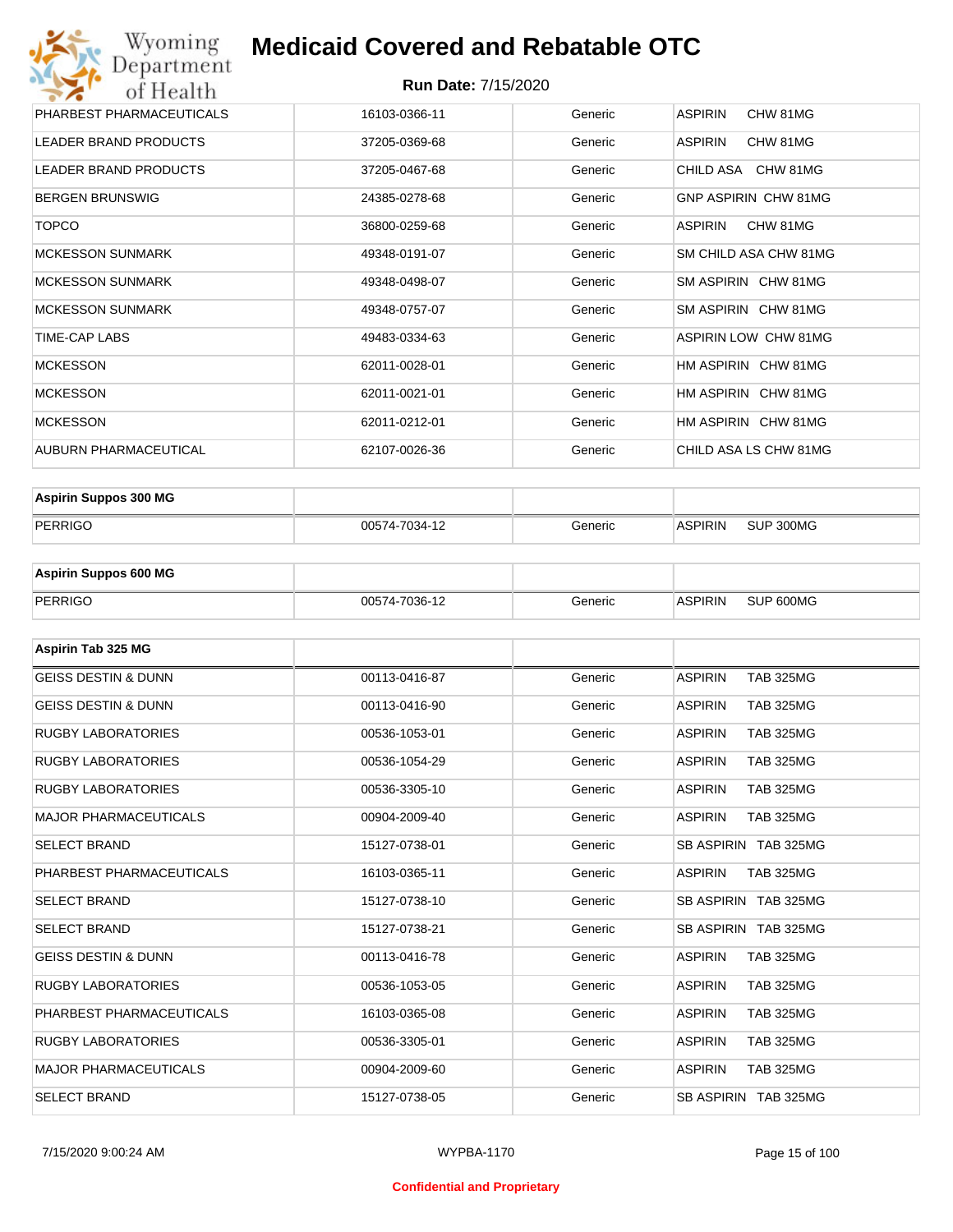

| MCKESSON SUNMARK           | 49348-0001-10 | Generic | SM ASPIRIN TAB 325MG               |
|----------------------------|---------------|---------|------------------------------------|
| <b>MCKESSON SUNMARK</b>    | 49348-0001-23 | Generic | SM ASPIRIN TAB 325MG               |
| TIME-CAP LABS              | 49483-0011-10 | Generic | <b>ASPIRIN</b><br><b>TAB 325MG</b> |
| <b>MCKESSON SUNMARK</b>    | 49348-0001-14 | Generic | SM ASPIRIN TAB 325MG               |
| MCKESSON                   | 62011-0020-01 | Generic | HM ASPIRIN TAB 325MG               |
| CHAIN DRUG MARKETING ASSOC | 63868-0352-03 | Generic | OC ASPIRIN TAB 325MG               |
| CHAIN DRUG MARKETING ASSOC | 63868-0352-10 | Generic | OC ASPIRIN TAB 325MG               |

| Aspirin Tab Delayed Release 325 MG |               |         |                                |
|------------------------------------|---------------|---------|--------------------------------|
| PAR PHARMACEUTICAL                 | 00603-0168-21 | Generic | <b>ASPIRIN</b><br>TAB 325MG EC |
| <b>RUGBY LABORATORIES</b>          | 00536-3313-01 | Generic | <b>ASPIRIN</b><br>TAB 325MG EC |
| <b>RUGBY LABORATORIES</b>          | 00536-3313-10 | Generic | TAB 325MG EC<br><b>ASPIRIN</b> |
| PAR PHARMACEUTICAL                 | 00603-0169-21 | Generic | <b>ASPIRIN</b><br>TAB 325MG EC |
| PAR PHARMACEUTICAL                 | 00603-0169-32 | Generic | TAB 325MG EC<br><b>ASPIRIN</b> |
| <b>MAJOR PHARMACEUTICALS</b>       | 00904-2013-80 | Generic | <b>ASPIRIN</b><br>TAB 325MG EC |
| <b>MAJOR PHARMACEUTICALS</b>       | 00904-2011-59 | Generic | <b>ASPIRIN</b><br>TAB 325MG EC |
| <b>MAJOR PHARMACEUTICALS</b>       | 00904-2013-60 | Generic | <b>ASPIRIN</b><br>TAB 325MG EC |
| PHARBEST PHARMACEUTICALS           | 16103-0357-11 | Generic | <b>ASPIRIN</b><br>TAB 325MG EC |
| <b>MAJOR PHARMACEUTICALS</b>       | 00904-2013-72 | Generic | <b>ASPIRIN</b><br>TAB 325MG EC |
| <b>BERGEN BRUNSWIG</b>             | 24385-0429-02 | Generic | GNP ASPIRIN TAB 325MG EC       |
| <b>BERGEN BRUNSWIG</b>             | 24385-0429-90 | Generic | GNP ASPIRIN TAB 325MG EC       |
| PHARBEST PHARMACEUTICALS           | 16103-0357-08 | Generic | <b>ASPIRIN</b><br>TAB 325MG EC |
| LEADER BRAND PRODUCTS              | 37205-0429-87 | Generic | <b>ASPIRIN</b><br>TAB 325MG EC |
| <b>TOPCO</b>                       | 36800-0429-02 | Generic | <b>ASPIRIN</b><br>TAB 325MG EC |
| <b>LEADER BRAND PRODUCTS</b>       | 37205-0429-96 | Generic | <b>ASPIRIN</b><br>TAB 325MG EC |
| <b>MCKESSON SUNMARK</b>            | 49348-0937-14 | Generic | SM ASPIRIN TAB 325MG EC        |
| TIME-CAP LABS                      | 49483-0331-10 | Generic | <b>ASPIRIN</b><br>TAB 325MG EC |
| <b>MCKESSON SUNMARK</b>            | 49348-0937-82 | Generic | SM ASPIRIN TAB 325MG EC        |
| <b>TIME-CAP LABS</b>               | 49483-0331-01 | Generic | <b>ASPIRIN</b><br>TAB 325MG EC |
| <b>WAL-MART</b>                    | 50844-0227-12 | Generic | EQ ASPIRIN TAB 325MG EC        |
| <b>MCKESSON</b>                    | 62011-0040-01 | Generic | <b>ASPIRIN</b><br>TAB 325MG EC |
| AUBURN PHARMACEUTICAL              | 62107-0028-32 | Generic | <b>ECPIRIN</b><br>TAB 325MG EC |
| <b>MCKESSON PACKAGING SERVICES</b> | 63739-0523-01 | Generic | <b>ASPIRIN</b><br>TAB 325MG EC |
| AUBURN PHARMACEUTICAL              | 62107-0028-01 | Generic | <b>ECPIRIN</b><br>TAB 325MG EC |
|                                    |               |         |                                |

| Aspirin Tab Delayed Release 81 MG |               |         |                |             |
|-----------------------------------|---------------|---------|----------------|-------------|
| <b>RUGBY LABORATORIES</b>         | 00536-1004-10 | Generic | <b>ASPIRIN</b> | TAB 81MG EC |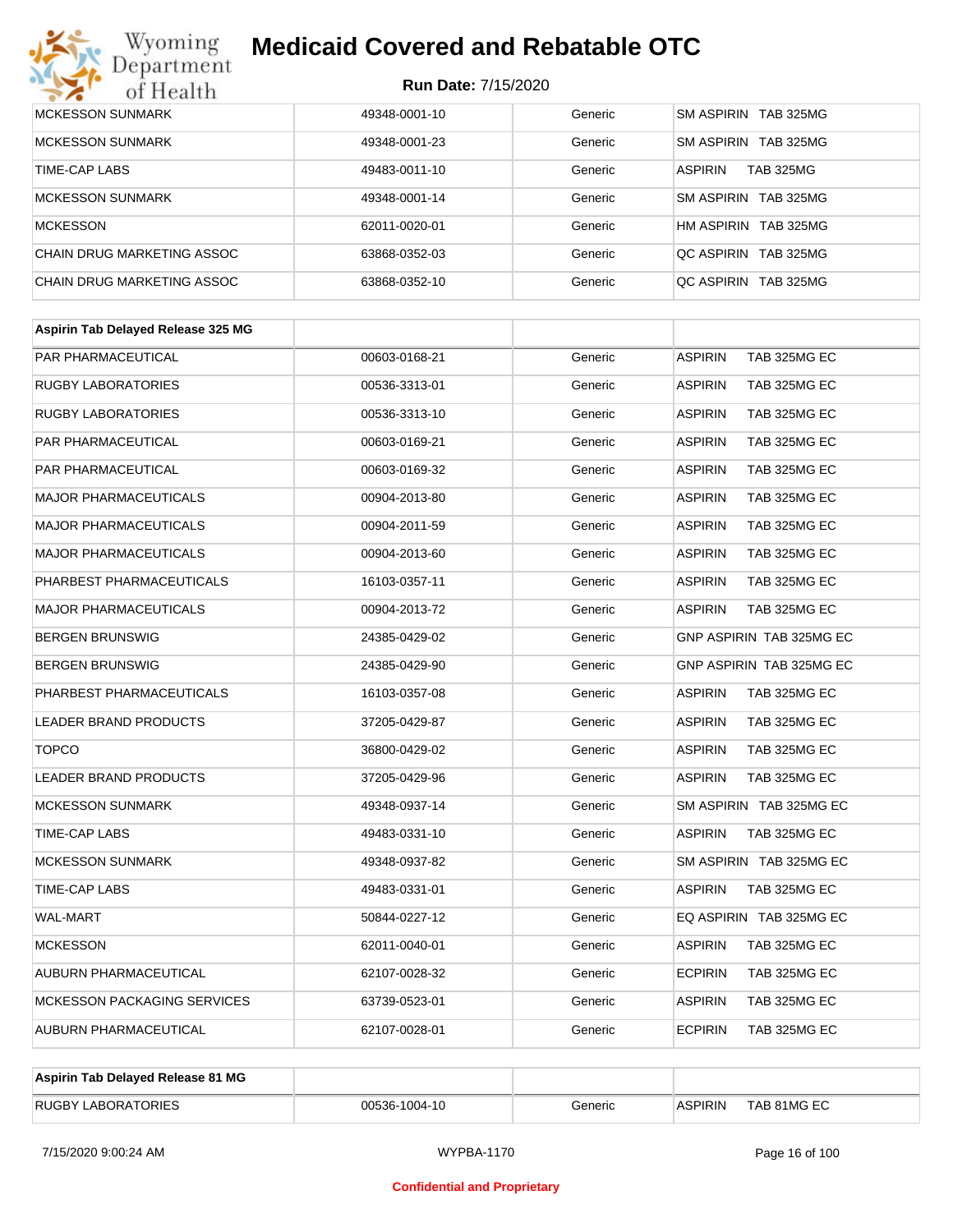| PAR PHARMACEUTICAL                 | 00603-0026-22 | Generic | ASPIRIN LOW TAB 81MG EC        |
|------------------------------------|---------------|---------|--------------------------------|
| PAR PHARMACEUTICAL                 | 00603-0026-32 | Generic | ASPIRIN LOW TAB 81MG EC        |
| <b>MAJOR PHARMACEUTICALS</b>       | 00904-7704-18 | Generic | ASPIR-LOW TAB 81MG EC          |
| <b>MAJOR PHARMACEUTICALS</b>       | 00904-7704-80 | Generic | ASPIR-LOW TAB 81MG EC          |
| <b>RUGBY LABORATORIES</b>          | 00536-1004-41 | Generic | <b>ASPIRIN</b><br>TAB 81MG EC  |
| PHARBEST PHARMACEUTICALS           | 16103-0356-09 | Generic | <b>ASPIRIN</b><br>TAB 81MG EC  |
| PHARBEST PHARMACEUTICALS           | 16103-0356-11 | Generic | <b>ASPIRIN</b><br>TAB 81MG EC  |
| <b>SELECT BRAND</b>                | 15127-0228-65 | Generic | <b>ASPIRIN</b><br>TAB 81MG EC  |
| <b>SELECT BRAND</b>                | 15127-0228-94 | Generic | ASPIRIN LOW TAB 81MG EC        |
| <b>TOPCO</b>                       | 36800-0277-48 | Generic | ASPIRIN LOW TAB 81MG EC        |
| <b>MAJOR PHARMACEUTICALS</b>       | 00904-7704-70 | Generic | ASPIR-LOW TAB 81MG EC          |
| AMERISOURCE BERGEN DRUGS           | 46122-0182-48 | Generic | GNP ASPIRIN TAB 81MG EC        |
| AMERISOURCE BERGEN DRUGS           | 46122-0180-76 | Generic | <b>ASPIRIN LOW TAB 81MG EC</b> |
| TIME-CAP LABS                      | 49483-0387-12 | Generic | ASPIRIN LOW TAB 81MG EC        |
| AMERISOURCE BERGEN DRUGS           | 46122-0180-87 | Generic | ASPIRIN LOW TAB 81MG EC        |
| <b>MCKESSON SUNMARK</b>            | 49348-0980-15 | Generic | SM ASPIRIN TAB 81MG EC         |
| <b>MCKESSON SUNMARK</b>            | 49348-0980-23 | Generic | SM ASPIRIN TAB 81MG EC         |
| <b>MCKESSON SUNMARK</b>            | 49348-0980-53 | Generic | SM ASPIRIN TAB 81MG EC         |
| <b>MCKESSON SUNMARK</b>            | 49348-0981-15 | Generic | SM ASPIRIN TAB 81MG EC         |
| TIME-CAP LABS                      | 49483-0387-10 | Generic | ASPIRIN LOW TAB 81MG EC        |
| <b>MCKESSON</b>                    | 62011-0003-01 | Generic | ASPIRIN LOW TAB 81MG EC        |
| <b>MCKESSON</b>                    | 62011-0019-01 | Generic | ASPIRIN LOW TAB 81MG EC        |
| <b>MCKESSON PACKAGING SERVICES</b> | 63739-0522-01 | Generic | ASPIRIN<br>TAB 81MG EC         |
| <b>MCKESSON PACKAGING SERVICES</b> | 63739-0522-10 | Generic | <b>ASPIRIN</b><br>TAB 81MG EC  |
| AUBURN PHARMACEUTICAL              | 62107-0027-26 | Generic | ASPIRIN 81 TAB 81MG EC         |
| AUBURN PHARMACEUTICAL              | 62107-0027-32 | Generic | ASPIRIN 81 TAB 81MG EC         |
|                                    |               |         |                                |

| Magnesium Salicylate Tab 500 MG |               |         |                              |
|---------------------------------|---------------|---------|------------------------------|
| <b>SELECT BRAND</b>             | 15127-0448-24 | Generic | <b>SB BACKACHE TAB 500MG</b> |
| <b>ANTACIDS</b>                 |               |         |                              |

| Alum & Mag Hydroxide-Simethicone Chew<br>Tab 200-200-25 MG |               |         |                        |
|------------------------------------------------------------|---------------|---------|------------------------|
| MAJOR PHARMACEUTICALS                                      | 00904-0478-60 | Generic | MINTOX PLUS CHW        |
| RUGBY LABORATORIES                                         | 00536-1011-01 | Generic | <b>CHW</b><br>ALMACONE |

| Alum & Mag Hydroxide-Simethicone Susp<br>200-200-20 MG/5ML |               |         |                           |
|------------------------------------------------------------|---------------|---------|---------------------------|
| PERRIGO                                                    | 00113-0357-40 | Generic | IANTACID PLUS SUS GAS REL |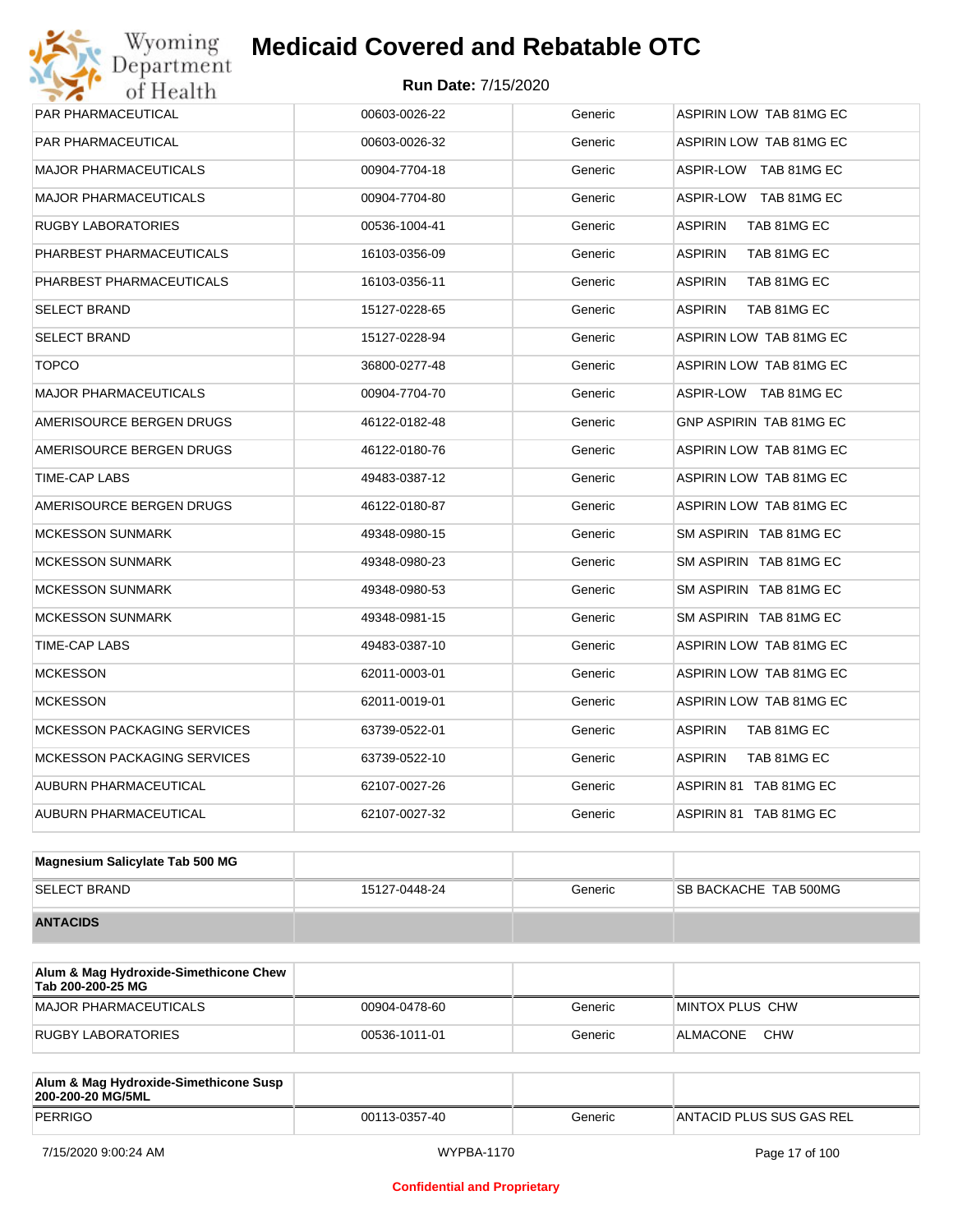

| Wyoming                                               | <b>Medicaid Covered and Rebatable OTC</b> |         |                                     |  |  |
|-------------------------------------------------------|-------------------------------------------|---------|-------------------------------------|--|--|
| Department<br><b>Run Date: 7/15/2020</b><br>of Health |                                           |         |                                     |  |  |
| PHARMACEUTICAL ASSOCIATES                             | 00121-1761-30                             | Generic | MAG-AL PLUS LIQ                     |  |  |
| <b>PERRIGO</b>                                        | 00113-0851-40                             | Generic | SUS<br><b>ANTACID</b>               |  |  |
| <b>RUGBY LABORATORIES</b>                             | 00536-0025-83                             | Generic | <b>ALMACONE</b><br><b>SUS</b>       |  |  |
| <b>RUGBY LABORATORIES</b>                             | 00536-1945-83                             | Generic | <b>SUS</b><br><b>RULOX</b>          |  |  |
| <b>MAJOR PHARMACEUTICALS</b>                          | 00904-5721-14                             | Generic | <b>MINTOX</b><br><b>SUS</b>         |  |  |
| <b>SELECT BRAND</b>                                   | 15127-0883-52                             | Generic | SB ANTACID/ SUS ANTIGAS             |  |  |
| <b>BERGEN BRUNSWIG</b>                                | 24385-0357-40                             | Generic | <b>GNP MASANTI SUS REG ST</b>       |  |  |
| <b>MAJOR PHARMACEUTICALS</b>                          | 00904-0004-14                             | Generic | <b>SUS</b><br>MI-ACID               |  |  |
| <b>TOPCO</b>                                          | 36800-0851-40                             | Generic | <b>ANTACID FAST SUS RELIEF</b>      |  |  |
| <b>TOPCO</b>                                          | 36800-0357-40                             | Generic | ANTACID PLUS SUS GAS REL            |  |  |
| <b>LEADER BRAND PRODUCTS</b>                          | 37205-0530-40                             | Generic | ANTACID FAST SUS ACTING             |  |  |
| <b>MCKESSON SUNMARK</b>                               | 49348-0019-39                             | Generic | <b>SM ANTACID/ SUS ANTIGAS</b>      |  |  |
| <b>BERGEN BRUNSWIG</b>                                | 24385-0356-40                             | Generic | <b>GNP ANTACID SUS ANTI-GAS</b>     |  |  |
| <b>LEADER BRAND PRODUCTS</b>                          | 37205-0314-40                             | Generic | <b>ANTACID</b><br><b>SUS REG ST</b> |  |  |
| <b>MCKESSON SUNMARK</b>                               | 49348-0020-39                             | Generic | SM ANTACID SUS ANTI-GAS             |  |  |
| <b>MCKESSON</b>                                       | 62011-0147-01                             | Generic | HM ANTACID SUS ANTI-GAS             |  |  |
| <b>MCKESSON</b>                                       | 62011-0148-01                             | Generic | HM ANTACID SUS ANTI-GAS             |  |  |
| <b>CHAIN DRUG MARKETING ASSOC</b>                     | 63868-0694-57                             | Generic | QC ANTACID SUS                      |  |  |
| <b>CHAIN DRUG MARKETING ASSOC</b>                     | 63868-0712-57                             | Generic | QC ANTACID SUS ANTI-GAS             |  |  |

| Alum & Mag Hydroxide-Simethicone Susp<br>400-400-40 MG/5ML |               |         |                                       |
|------------------------------------------------------------|---------------|---------|---------------------------------------|
| <b>GEISS DESTIN &amp; DUNN</b>                             | 00113-0340-40 | Generic | ANTACID PLUS SUS GAS REL              |
| PHARMACEUTICAL ASSOCIATES                                  | 00121-1762-30 | Generic | MAG-AL PLUS LIO XS                    |
| PERRIGO PHARMACEUTICALS                                    | 00113-0588-40 | Generic | <b>ANTACID</b><br><b>SUS ANTI-GAS</b> |
| <b>MAJOR PHARMACEUTICALS</b>                               | 00904-0005-14 | Generic | MI-ACID<br><b>SUS MAX ST</b>          |
| <b>MAJOR PHARMACEUTICALS</b>                               | 00904-5725-14 | Generic | <b>MINTOX</b><br><b>SUS MAX ST</b>    |
| <b>RUGBY LABORATORIES</b>                                  | 00536-0015-83 | Generic | ALMACONE DBL SUS STRENGTH             |
| <b>BERGEN BRUNSWIG</b>                                     | 24385-0362-40 | Generic | <b>GNP ANTACID SUS CHERRY</b>         |
| <b>BERGEN BRUNSWIG</b>                                     | 24385-0340-40 | Generic | <b>GNP MASANTI SUS MAX ST</b>         |
| <b>LEADER BRAND PRODUCTS</b>                               | 37205-0536-40 | Generic | <b>ANTACID</b><br><b>SUS MAX ST</b>   |
| <b>TOPCO</b>                                               | 36800-0340-40 | Generic | ANTACID PLUS SUS ANTI-GAS             |
| <b>TOPCO</b>                                               | 36800-0588-40 | Generic | <b>ANTACID</b><br><b>SUS MAX ST</b>   |
| <b>SELECT BRAND</b>                                        | 15127-0745-52 | Generic | ANTACID/ANTI SUS - GAS DS             |
| <b>LEADER BRAND PRODUCTS</b>                               | 37205-0535-40 | Generic | <b>ANTACID</b><br><b>SUS MAX ST</b>   |
| <b>MCKESSON</b>                                            | 62011-0122-01 | Generic | ADVANCED<br><b>SUS ANTACID</b>        |
| <b>MCKESSON</b>                                            | 62011-0149-01 | Generic | HM ANTACID SUS ANTI-GAS               |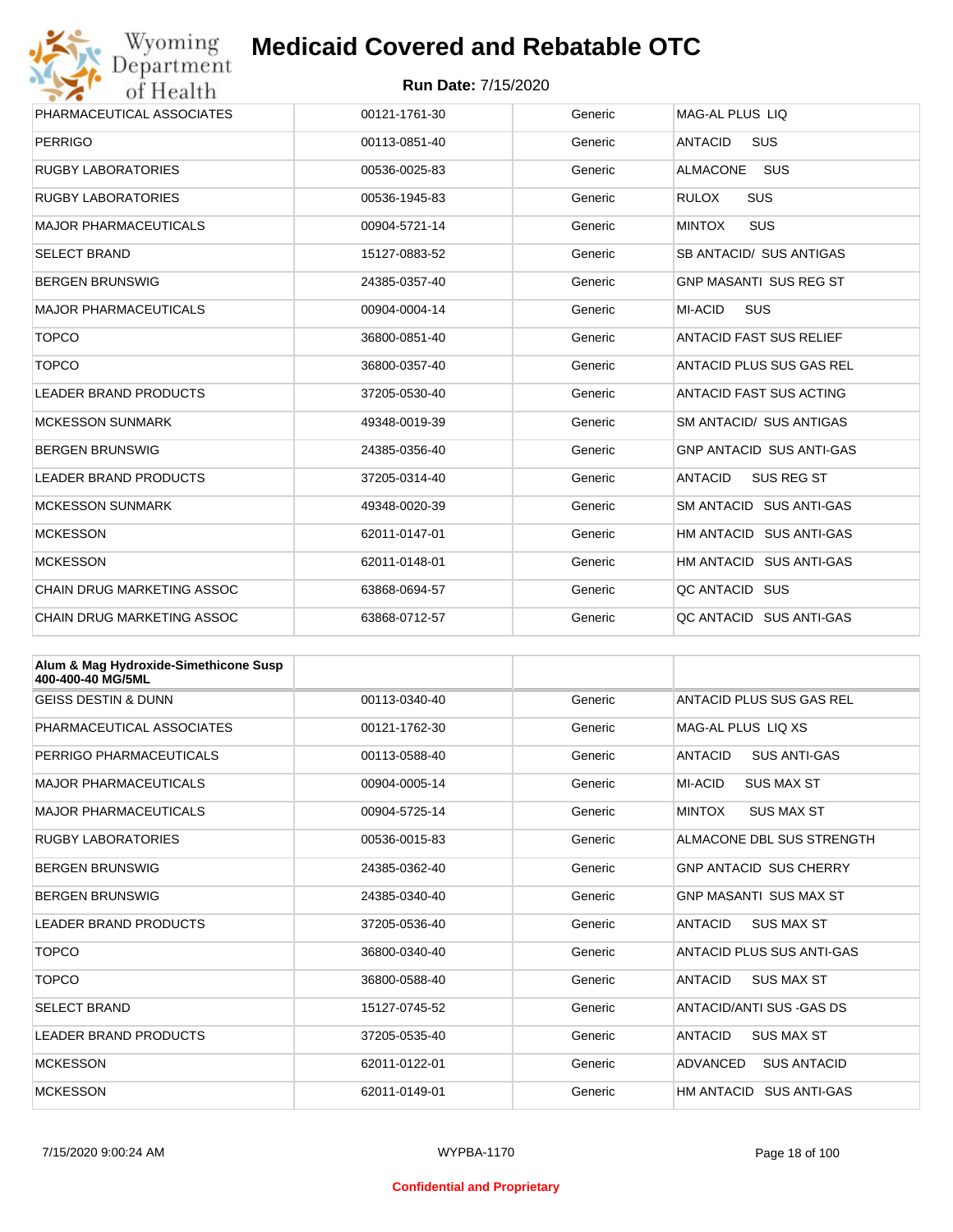

| Aluminum & Magnesium Hydroxides Susp<br>200-200 MG/5ML          |               |              |                                      |
|-----------------------------------------------------------------|---------------|--------------|--------------------------------------|
| PHARMACEUTICAL ASSOCIATES                                       | 00121-1760-30 | <b>Brand</b> | MAG-AL<br>LIQ                        |
| Aluminum Hydroxide Gel Susp 320<br>MG/5ML                       |               |              |                                      |
| <b>RUGBY LABORATORIES</b>                                       | 00536-0091-85 | Generic      | ALUM HYDROX SUS 320/5ML              |
| Aluminum Hydroxide-Magnesium                                    |               |              |                                      |
| Carbonate Chew Tab 160-105 MG                                   |               |              |                                      |
| GLAXO CONSUMER HEALTHCARE L.P.                                  | 00135-0098-26 | <b>Brand</b> | <b>GAVISCON</b><br>CHW EX-STR        |
| GLAXO CONSUMER HEALTHCARE L.P.                                  | 00135-0430-03 | <b>Brand</b> | <b>GAVISCON</b><br><b>CHW EX-STR</b> |
| <b>MAJOR PHARMACEUTICALS</b>                                    | 00904-5365-60 | Generic      | <b>ACID GONE</b><br><b>CHW</b>       |
| AMERISOURCE BERGEN DRUGS                                        | 46122-0150-78 | Generic      | GNP ANTACID CHW 160-105              |
| Aluminum Hydroxide-Magnesium<br>Carbonate Susp 508-475 MG/10ML  |               |              |                                      |
| GLAXO CONSUMER HEALTHCARE L.P.                                  | 00135-0095-41 | <b>Brand</b> | <b>GAVISCON</b><br>SUS               |
| Aluminum Hydroxide-Magnesium<br>Carbonate Susp 95-358 MG/15ML   |               |              |                                      |
| GLAXO CONSUMER HEALTHCARE L.P.                                  | 00135-0094-41 | <b>Brand</b> | SUS<br><b>GAVISCON</b>               |
| <b>MAJOR PHARMACEUTICALS</b>                                    | 00904-7727-14 | Generic      | ACID GONE<br><b>SUS</b>              |
| Aluminum Hydroxide-Magnesium<br>Trisilicate Chew Tab 80-14.2 MG |               |              |                                      |
| GLAXO CONSUMER HEALTHCARE L.P.                                  | 00135-0096-26 | <b>Brand</b> | <b>GAVISCON</b><br><b>CHW</b>        |
| <b>Calcium Carbonate (Antacid) Chew Tab</b>                     |               |              |                                      |
| 1000 MG                                                         |               |              |                                      |
| <b>GLAXO CONSUMER HEALTHCARE L.P.</b>                           | 00135-0180-14 | <b>Brand</b> | TUMS ULTRA CHW 1000MG                |
| <b>GLAXO CONSUMER HEALTHCARE L.P.</b>                           | 00135-0181-01 | <b>Brand</b> | TUMS ULTRA CHW 1000MG                |
| GLAXO CONSUMER HEALTHCARE L.P.                                  | 00135-0181-02 | <b>Brand</b> | TUMS ULTRA CHW 1000MG                |
| GLAXO CONSUMER HEALTHCARE L.P.                                  | 00135-0181-03 | <b>Brand</b> | TUMS ULTRA CHW 1000MG                |
| <b>GLAXO CONSUMER HEALTHCARE L.P.</b>                           | 00135-0228-01 | Brand        | TUMS ULTRA CHW 1000MG                |
| GLAXO CONSUMER HEALTHCARE L.P.                                  | 00135-0118-14 | Brand        | TUMS ULTRA CHW 1000MG                |
| GLAXO CONSUMER HEALTHCARE L.P.                                  | 00135-0118-83 | Brand        | TUMS ULTRA CHW 1000MG                |
| GLAXO CONSUMER HEALTHCARE L.P.                                  | 00135-0180-02 | Brand        | TUMS ULTRA CHW 1000MG                |
| GLAXO CONSUMER HEALTHCARE L.P.                                  | 00135-0181-14 | Brand        | TUMS ULTRA CHW 1000MG                |
| PERRIGO PHARMACEUTICALS                                         | 00113-0595-23 | Generic      | CAL ANTACID CHW 1000MG               |
| GLAXO CONSUMER HEALTHCARE L.P.                                  | 00135-0181-05 | <b>Brand</b> | TUMS ULTRA CHW 1000MG                |
| LEADER BRAND PRODUCTS                                           | 37205-0333-69 | Generic      | CAL ANTACID CHW 1000MG               |
| <b>TOPCO</b>                                                    | 36800-0595-23 | Generic      | CALC ANTACID CHW 1000MG              |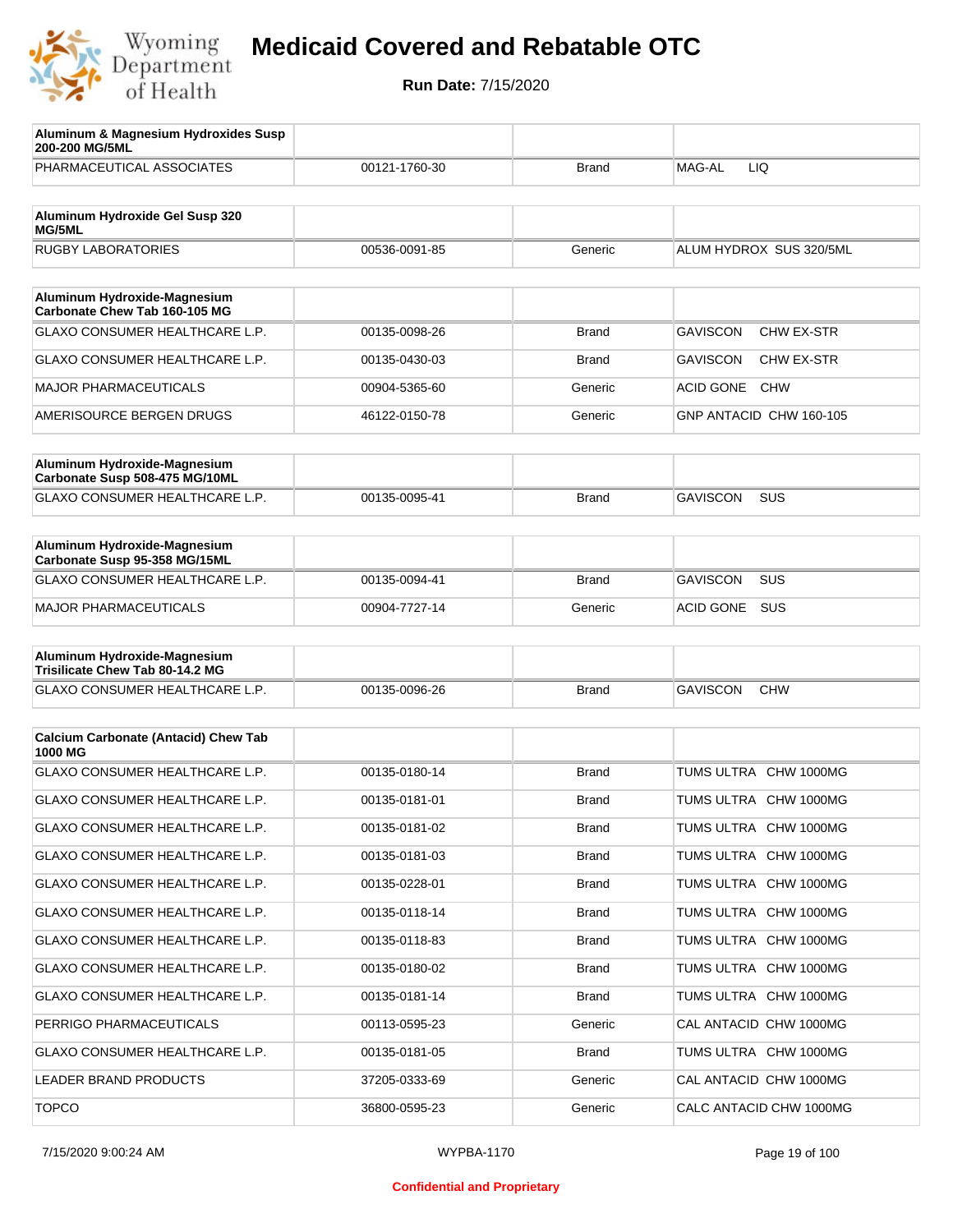

| <b>MCKESSON SUNMARK</b>                               | 49348-0959-16 | Generic      | SM ANTACID CHW 1000MG       |
|-------------------------------------------------------|---------------|--------------|-----------------------------|
| <b>Calcium Carbonate (Antacid) Chew Tab</b>           |               |              |                             |
| 1177 MG (471 MG Ca)                                   |               |              |                             |
| <b>GLAXO CONSUMER HEALTHCARE L.P.</b>                 | 00135-0560-01 | <b>Brand</b> | TUMS CHW DEL CHW 1177MG     |
| <b>Calcium Carbonate (Antacid) Chew Tab</b><br>500 MG |               |              |                             |
| PERRIGO PHARMACEUTICALS                               | 00113-0478-47 | Generic      | CALC ANTACID CHW 500MG      |
| PERRIGO PHARMACEUTICALS                               | 00113-0485-47 | Generic      | <b>ANTACID</b><br>CHW 500MG |
| <b>GLAXO CONSUMER HEALTHCARE L.P.</b>                 | 00135-0070-48 | <b>Brand</b> | <b>TUMS</b><br>CHW 500MG    |
| <b>GLAXO CONSUMER HEALTHCARE L.P.</b>                 | 00135-0071-27 | <b>Brand</b> | <b>TUMS</b><br>CHW 500MG    |
| <b>GLAXO CONSUMER HEALTHCARE L.P.</b>                 | 00135-0071-48 | <b>Brand</b> | <b>TUMS</b><br>CHW 500MG    |
| GLAXO CONSUMER HEALTHCARE L.P.                        | 00135-0070-27 | <b>Brand</b> | <b>TUMS</b><br>CHW 500MG    |
| GLAXO CONSUMER HEALTHCARE L.P.                        | 00135-0522-03 | Generic      | TUMS FRESHER CHW 500MG      |
| <b>RUGBY LABORATORIES</b>                             | 00536-1007-15 | Generic      | CAL-GEST<br>CHW 500MG       |
| <b>MAJOR PHARMACEUTICALS</b>                          | 00904-1257-92 | Generic      | CALC ANTACID CHW 500MG      |
| <b>SELECT BRAND</b>                                   | 15127-0211-24 | Generic      | <b>ANTACID</b><br>CHW 500MG |
| GLAXO CONSUMER HEALTHCARE L.P.                        | 00135-0070-03 | <b>Brand</b> | <b>TUMS</b><br>CHW 500MG    |
| <b>RUGBY LABORATORIES</b>                             | 00536-1048-15 | Generic      | <b>ANTACID</b><br>CHW 500MG |
| <b>MAJOR PHARMACEUTICALS</b>                          | 00904-6412-92 | Generic      | CALC ANTACID CHW 500MG      |
| <b>TOPCO</b>                                          | 36800-0485-47 | Generic      | CALC ANTACID CHW 500MG      |
| <b>SELECT BRAND</b>                                   | 15127-0210-24 | Generic      | <b>ANTACID</b><br>CHW 500MG |
| <b>LEADER BRAND PRODUCTS</b>                          | 37205-0200-47 | Generic      | <b>ANTACID</b><br>CHW 500MG |
| LEADER BRAND PRODUCTS                                 | 37205-0210-47 | Generic      | <b>ANTACID</b><br>CHW 500MG |
| <b>TOPCO</b>                                          | 36800-0478-47 | Generic      | <b>ANTACID</b><br>CHW 500MG |
| <b>MCKESSON SUNMARK</b>                               | 49348-0958-21 | Generic      | CALC ANTACID CHW 500MG      |
| <b>MCKESSON SUNMARK</b>                               | 49348-0957-21 | Generic      | CALC ANTACID CHW 500MG      |
| <b>MCKESSON</b>                                       | 62011-0132-01 | Generic      | CALC ANTACID CHW 500MG      |

| <b>Calcium Carbonate (Antacid) Chew Tab</b><br>750 MG |               |              |                        |
|-------------------------------------------------------|---------------|--------------|------------------------|
| PERRIGO PHARMACEUTICALS                               | 00113-0179-80 | Generic      | CALC ANTACID CHW 750MG |
| GLAXO CONSUMER HEALTHCARE L.P.                        | 00135-0154-05 | <b>Brand</b> | TUMS F-X<br>CHW 750MG  |
| GLAXO CONSUMER HEALTHCARE L.P.                        | 00135-0469-01 | <b>Brand</b> | TUMS KIDS<br>CHW 750MG |
| GLAXO CONSUMER HEALTHCARE L.P.                        | 00135-0074-07 | <b>Brand</b> | TUMS EXTRA CHW 750MG   |
| GLAXO CONSUMER HEALTHCARE L.P.                        | 00135-0074-22 | <b>Brand</b> | TUMS EXTRA CHW 750MG   |
| GLAXO CONSUMER HEALTHCARE L.P.                        | 00135-0140-03 | <b>Brand</b> | CHW 750MG<br>TUMS E-X  |
| <b>GLAXO CONSUMER HEALTHCARE L.P.</b>                 | 00135-0178-02 | <b>Brand</b> | TUMS E-X<br>CHW 750MG  |
| <b>GLAXO CONSUMER HEALTHCARE L.P.</b>                 | 00135-0178-03 | <b>Brand</b> | CHW 750MG<br>TUMS E-X  |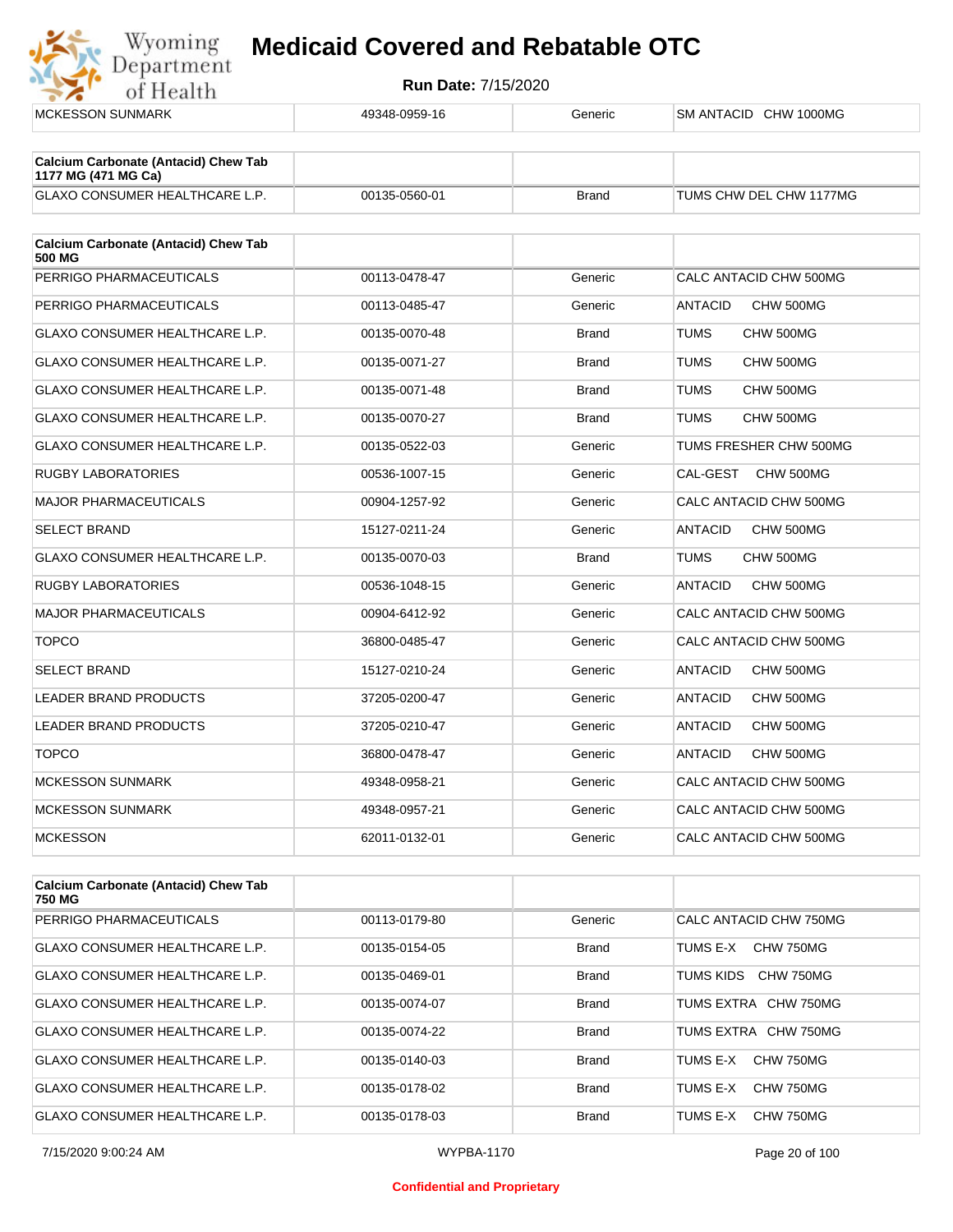

| GLAXO CONSUMER HEALTHCARE L.P. | 00135-0178-08 | <b>Brand</b> | TUMS E-X<br>CHW 750MG       |
|--------------------------------|---------------|--------------|-----------------------------|
| PERRIGO PHARMACEUTICALS        | 00113-0468-80 | Generic      | ANTACID<br>CHW 750MG        |
| GLAXO CONSUMER HEALTHCARE L.P. | 00135-0074-25 | <b>Brand</b> | TUMS EXTRA CHW 750MG        |
| GLAXO CONSUMER HEALTHCARE L.P. | 00135-0076-25 | <b>Brand</b> | TUMS E-X<br>CHW 750MG       |
| GLAXO CONSUMER HEALTHCARE L.P. | 00135-0140-01 | Brand        | TUMS E-X<br>CHW 750MG       |
| GLAXO CONSUMER HEALTHCARE L.P. | 00135-0178-09 | <b>Brand</b> | TUMS E-X<br>CHW 750MG       |
| GLAXO CONSUMER HEALTHCARE L.P. | 00135-0243-02 | Brand        | TUMS SMOOTHI CHW 750MG      |
| GLAXO CONSUMER HEALTHCARE L.P. | 00135-0245-02 | Generic      | TUMS SMOOTHI CHW 750MG      |
| GLAXO CONSUMER HEALTHCARE L.P. | 00135-0246-01 | Brand        | TUMS SMOOTHI CHW 750MG      |
| RUGBY LABORATORIES             | 00536-1050-22 | Generic      | CALC ANTACID CHW 750MG      |
| RUGBY LABORATORIES             | 00536-1049-22 | Generic      | CALC ANTACID CHW 750MG      |
| SELECT BRAND                   | 15127-0207-37 | Generic      | <b>ANTACID</b><br>CHW 750MG |
| PERRIGO PHARMACEUTICALS        | 00113-0489-80 | Generic      | ANTACID<br>CHW 750MG        |
| GLAXO CONSUMER HEALTHCARE L.P. | 00135-0074-24 | <b>Brand</b> | TUMS EXTRA CHW 750MG        |
| GLAXO CONSUMER HEALTHCARE L.P. | 00135-0074-46 | Brand        | TUMS EXTRA CHW 750MG        |
| GLAXO CONSUMER HEALTHCARE L.P. | 00135-0246-02 | <b>Brand</b> | TUMS SMOOTHI CHW 750MG      |
| GLAXO CONSUMER HEALTHCARE L.P. | 00135-0456-03 | Brand        | TUMS SMOOTHI CHW 750MG      |
| <b>BERGEN BRUNSWIG</b>         | 24385-0106-80 | Generic      | ANTACID<br>CHW 750MG        |
| <b>MAJOR PHARMACEUTICALS</b>   | 00904-5513-79 | Generic      | CALC ANTACID CHW 750MG      |
| LEADER BRAND PRODUCTS          | 37205-0205-80 | Generic      | ANTACID<br>CHW 750MG        |
| <b>TOPCO</b>                   | 36800-0179-80 | Generic      | CALC ANTACID CHW 750MG      |
| <b>MAJOR PHARMACEUTICALS</b>   | 00904-7695-91 | Generic      | CALC ANTACID CHW 750MG      |
| SELECT BRAND                   | 15127-0212-96 | Generic      | ANTACID<br>CHW 750MG        |
| <b>LEADER BRAND PRODUCTS</b>   | 37205-0706-80 | Generic      | ANTACID<br>CHW 750MG        |
| <b>TOPCO</b>                   | 36800-0468-80 | Generic      | CALC ANTACID CHW 750MG      |
| <b>TOPCO</b>                   | 36800-0489-80 | Generic      | CALC ANTACID CHW 750MG      |
| <b>MCKESSON SUNMARK</b>        | 49348-0954-34 | Generic      | CALC ANTACID CHW 750MG      |
| <b>MCKESSON</b>                | 62011-0131-01 | Generic      | CALC ANTACID CHW 750MG      |
| <b>MCKESSON</b>                | 62011-0229-01 | Generic      | CALC ANTACID CHW 750MG      |

| Calcium Carbonate (Antacid) Susp 1250<br>MG/5ML |               |         |                           |
|-------------------------------------------------|---------------|---------|---------------------------|
| PHARMACEUTICAL ASSOCIATES                       | 00121-4766-05 | Generic | CALCIUM CARB SUS 1250/5ML |
| <b>HIKMA</b>                                    | 00054-3117-63 | Generic | CALCIUM CARB SUS 1250/5ML |
| PHARMACEUTICAL ASSOCIATES                       | 00121-0766-16 | Generic | CALCIUM CARB SUS 1250/5ML |

| Calcium Carbonate (Antacid) Tab 648 MG |               |         |                        |
|----------------------------------------|---------------|---------|------------------------|
| <b>RUGBY LABORATORIES</b>              | 00536-1024-10 | Generic | CALCIUM CARB TAB 648MG |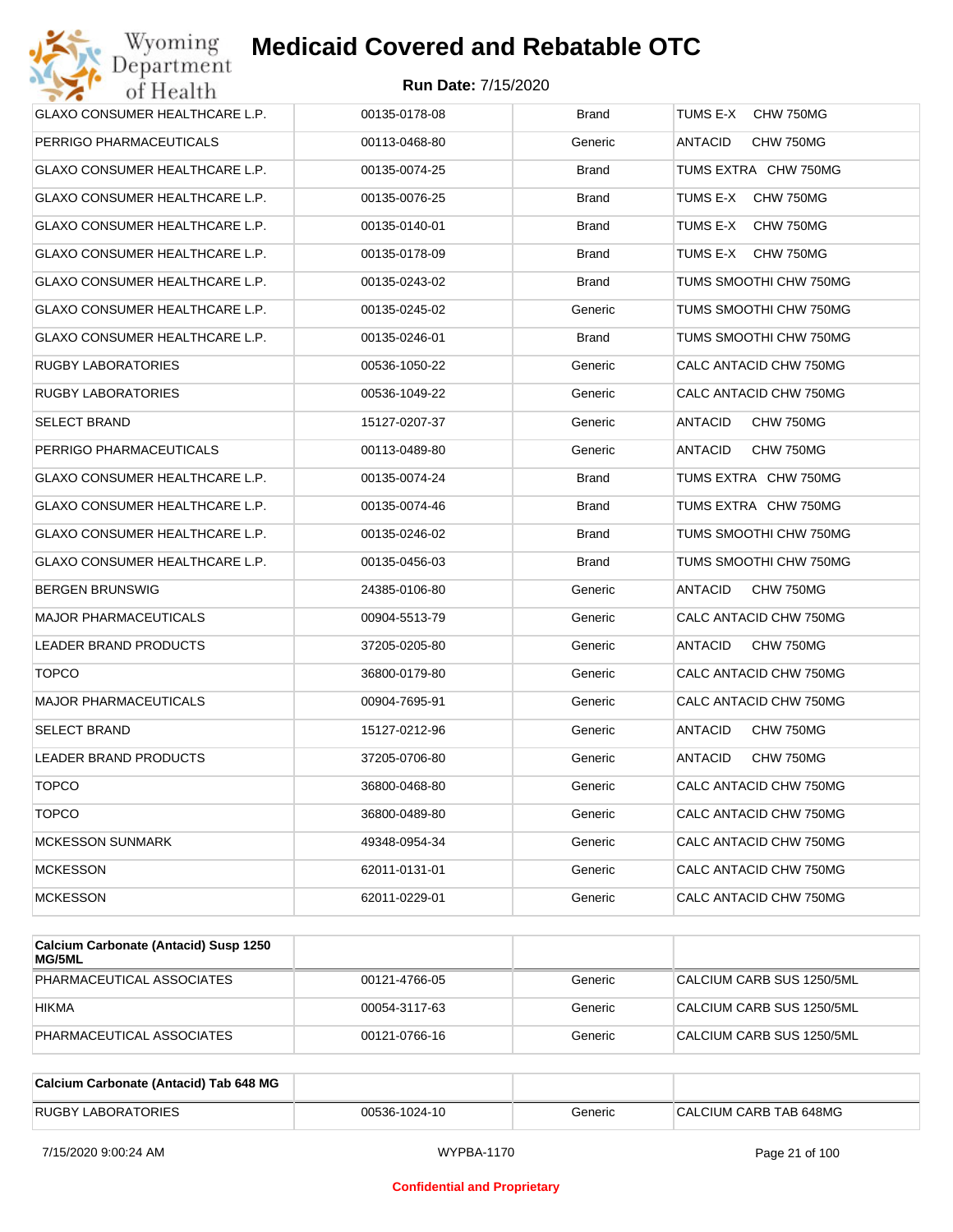

| <b>Calcium Carbonate-Mag Hydroxide Chew</b><br>Tab 550-110 MG |               |              |                             |
|---------------------------------------------------------------|---------------|--------------|-----------------------------|
| AMERISOURCE BERGEN DRUGS                                      | 46122-0153-47 | Generic      | GNP ANTACID CHW 550-110     |
| <b>Calcium Carbonate-Mag Hydroxide Chew</b><br>Tab 700-300 MG |               |              |                             |
| <b>MAJOR PHARMACEUTICALS</b>                                  | 00904-5115-71 | <b>Brand</b> | MI-ACID<br><b>CHW</b>       |
| <b>Calcium Carbonate-Simethicone Chew Tab</b><br>1000-60 MG   |               |              |                             |
| AMERISOURCE BERGEN DRUGS                                      | 46122-0151-75 | Generic      | ANT/ANTI-GAS CHW 1000-60    |
| Magnesium Oxide Tab 400 MG                                    |               |              |                             |
| PAR PHARMACEUTICALS                                           | 00603-0209-22 | Generic      | MAG OXIDE TAB 400MG         |
| Magnesium Oxide Tab 420 MG                                    |               |              |                             |
| PAR PHARMACEUTICALS                                           | 00603-0213-21 | Generic      | MAG OXIDE TAB 420MG         |
| Sodium Bicarbonate Tab 325 MG                                 |               |              |                             |
| <b>RUGBY LABORATORIES</b>                                     | 00536-1046-10 | Generic      | SODIUM BICAR TAB 325MG      |
| Sodium Bicarbonate Tab 650 MG                                 |               |              |                             |
| <b>RUGBY LABORATORIES</b>                                     | 00536-1047-10 | Generic      | SODIUM BICAR TAB 650MG      |
| <b>RUGBY LABORATORIES</b>                                     | 00536-4544-10 | Generic      | SODIUM BICAR TAB 650MG      |
| RISING PHARMACEUTICALS                                        | 64980-0182-10 | Generic      | SODIUM BICAR TAB 10GR       |
| <b>ANTIASTHMATIC AND BRONCHODILATOR</b><br><b>AGENTS</b>      |               |              |                             |
| <b>Ephedrine Sulfate Cap 25 MG</b>                            |               |              |                             |
| <b>HIKMA</b>                                                  | 00143-3145-01 | Generic      | EPHEDRINE SU CAP 25MG       |
| Racepinephrine HCI Soln Nebu 2.25%<br>(Base Equivalent)       |               |              |                             |
| NEPHRON PHARMACEUTICALS CORP.                                 | 00487-5901-10 | Brand        | S <sub>2</sub><br>NEB 2.25% |
| NEPHRON PHARMACEUTICALS CORP.                                 | 00487-5901-99 | Brand        | S <sub>2</sub><br>NEB 2.25% |
| <b>ANTIDIABETICS</b>                                          |               |              |                             |
| Insulin NPH & Regular Susp Pen-Inj 100<br>$11n/14$ $(70.20)$  |               |              |                             |

| <b>INSUMIT NET &amp; Regular Susp Fen-Inj Too</b><br>Unit/ML (70-30) |               |              |                |                     |
|----------------------------------------------------------------------|---------------|--------------|----------------|---------------------|
| LILLY                                                                | 00002-8803-01 | Brand        | <b>HUMULIN</b> | <b>INJ 70/30KWP</b> |
| LILLY                                                                | 00002-8803-59 | <b>Brand</b> | <b>HUMULIN</b> | <b>INJ 70/30KWP</b> |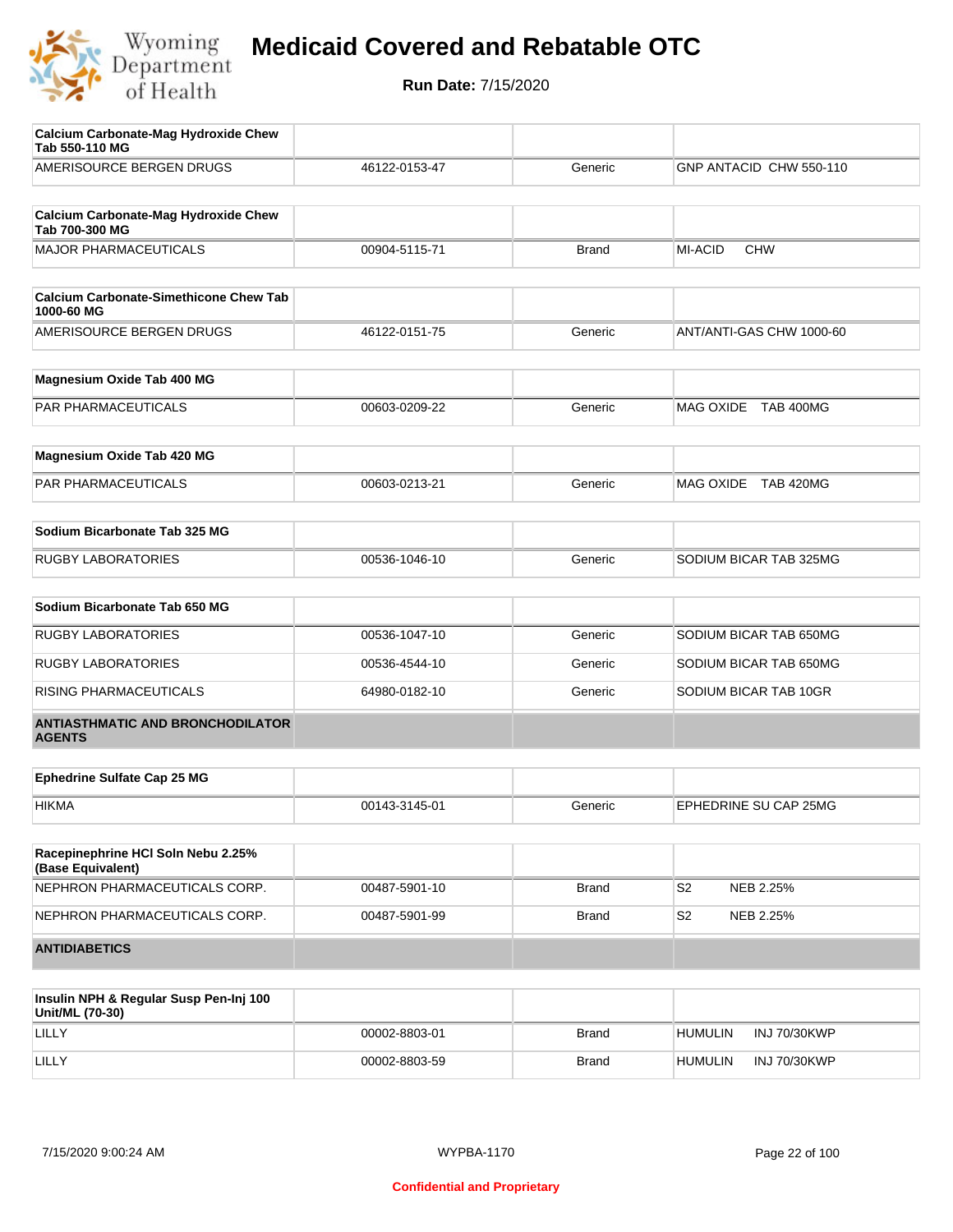

| Insulin NPH (Human) (Isophane) Inj 100<br>Unit/ML |               |              |                         |
|---------------------------------------------------|---------------|--------------|-------------------------|
| LILLY                                             | 00002-8315-01 | Brand        | HUMULIN N INJ U-100     |
| LILLY                                             | 00002-8315-17 | Brand        | HUMULIN N<br>INJ U-100  |
| NOVO NORDISK                                      | 00169-1834-11 | Brand        | INJ U-100<br>NOVOLIN N  |
| NOVO NORDISK                                      | 00169-1834-02 | <b>Brand</b> | INJ RELION<br>NOVOLIN N |

| Insulin NPH (Human) (Isophane) Susp Pen-<br>injector 100 Unit/ML |               |              |                        |
|------------------------------------------------------------------|---------------|--------------|------------------------|
| LILLY                                                            | 00002-8805-01 | Brand        | HUMULIN N INJ U-100KWP |
| LILLY                                                            | 00002-8805-59 | <b>Brand</b> | HUMULIN N INJ U-100KWP |

| Insulin NPH Isophane & Regular Human Inj<br>100 Unit/ML (70-30) |               |              |                             |
|-----------------------------------------------------------------|---------------|--------------|-----------------------------|
| LILLY                                                           | 00002-8715-17 | <b>Brand</b> | <b>HUMULIN</b><br>INJ 70/30 |
| NOVO NORDISK                                                    | 00169-1837-02 | <b>Brand</b> | NOVOLIN70/30 INJ RELION     |
| NOVO NORDISK                                                    | 00169-1837-11 | <b>Brand</b> | <b>NOVOLIN</b><br>INJ 70/30 |
| LILLY                                                           | 00002-8715-01 | <b>Brand</b> | <b>HUMULIN</b><br>INJ 70/30 |

| Insulin Regular (Human) Inj 100 Unit/ML |               |              |                         |
|-----------------------------------------|---------------|--------------|-------------------------|
| LILLY                                   | 00002-8215-17 | <b>Brand</b> | HUMULIN R INJ U-100     |
| NOVO NORDISK                            | 00169-1833-02 | <b>Brand</b> | INJ RELION<br>NOVOLIN R |
| LILLY                                   | 00002-8215-01 | <b>Brand</b> | HUMULIN R INJ U-100     |
| NOVO NORDISK                            | 00169-1833-11 | <b>Brand</b> | NOVOLIN R<br>INJ U-100  |
| <b>ANTIDIARRHEAL/PROBIOTIC AGENTS</b>   |               |              |                         |

| <b>Bismuth Subsalicylate Chew Tab 262 MG</b> |               |         |                                      |
|----------------------------------------------|---------------|---------|--------------------------------------|
| <b>RUGBY LABORATORIES</b>                    | 00536-1021-07 | Generic | PEPTIC RELF CHW 262MG                |
| <b>BERGEN BRUNSWIG</b>                       | 24385-0024-65 | Generic | PINK BISMUTH CHW 262MG               |
| <b>PAR PHARMACEUTICAL</b>                    | 00603-0235-16 | Generic | PINK BISMUTH CHW 262MG               |
| <b>MAJOR PHARMACEUTICALS</b>                 | 00904-1315-46 | Generic | <b>BISMATROL</b><br><b>CHW 262MG</b> |
| LEADER BRAND PRODUCTS                        | 37205-0720-65 | Generic | PINK BISMUTH CHW 262MG               |
| <b>TOPCO</b>                                 | 36800-0469-65 | Generic | <b>STOMACH RELF CHW 262MG</b>        |
| <b>MCKESSON SUNMARK</b>                      | 49348-0953-44 | Generic | <b>STOMACH RELF CHW 262MG</b>        |
| <b>MCKESSON</b>                              | 62011-0140-01 | Generic | <b>STOMACH RELF CHW 262MG</b>        |

| Bismuth Subsalicylate Susp 262 MG/15ML |               |         |                           |
|----------------------------------------|---------------|---------|---------------------------|
| PERRIGO                                | 00113-0302-34 | Generic | STOMACH RELF SUS 262/15ML |
| PERRIGO                                | 00113-0302-40 | Generic | STOMACH RELF SUS 262/15ML |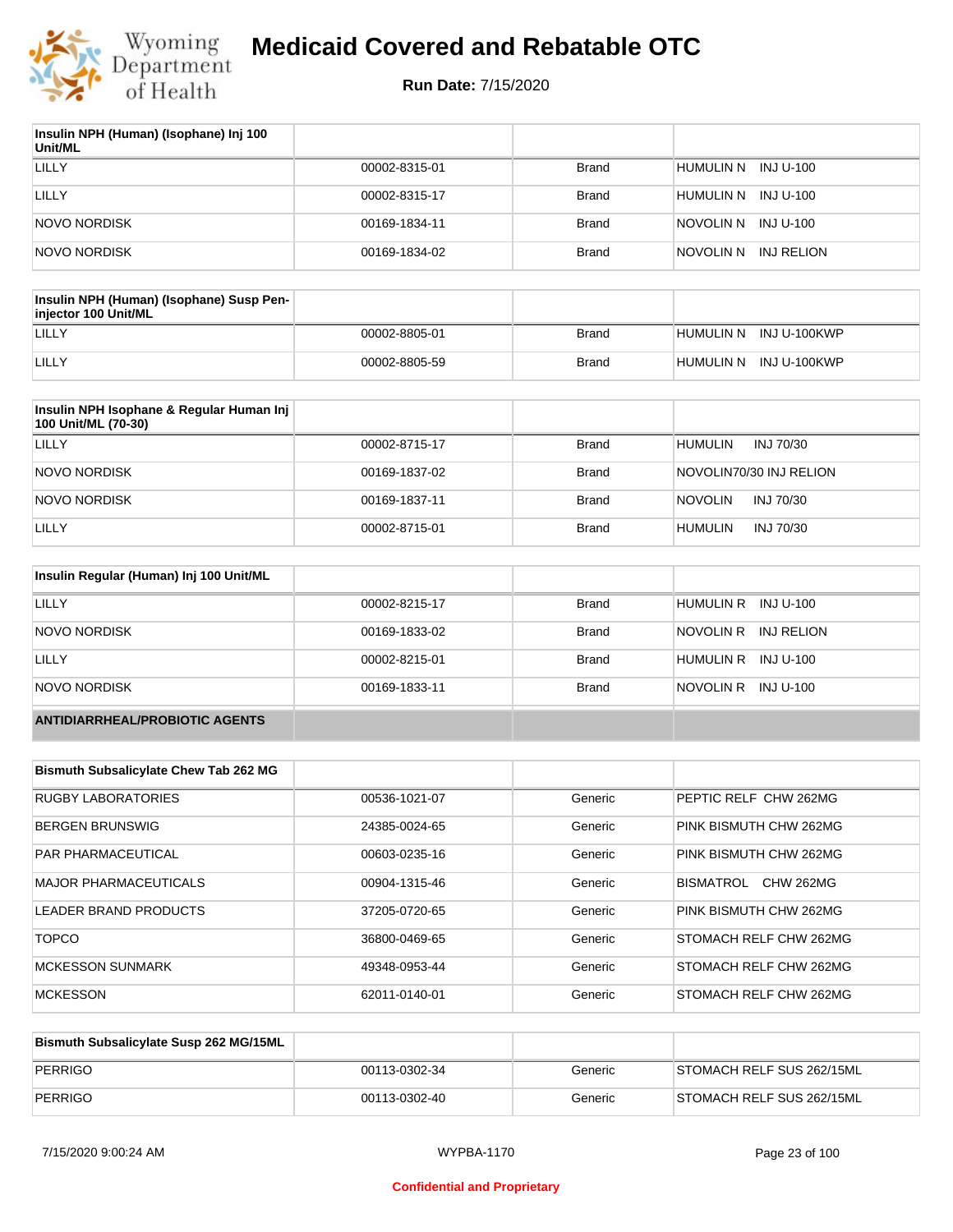## Wyoming<br>Department<br>of Health **Medicaid Covered and Rebatable OTC**

| RUGBY LABORATORIES           | 00536-1810-59 | Generic | PEPTIC RELF SUS 262/15ML  |
|------------------------------|---------------|---------|---------------------------|
| <b>MAJOR PHARMACEUTICALS</b> | 00904-1313-09 | Generic | BISMATROL<br>SUS 262/15ML |
| <b>MAJOR PHARMACEUTICALS</b> | 00904-5709-09 | Generic | SUS 262/15ML<br>KAO-TIN   |
| <b>MAJOR PHARMACEUTICALS</b> | 00904-5709-16 | Generic | KAO-TIN<br>SUS 262/15ML   |
| <b>BERGEN BRUNSWIG</b>       | 24385-0302-34 | Generic | STOMACH RELF SUS 262/15ML |
| <b>SELECT BRAND</b>          | 15127-0550-68 | Generic | SB BISMUTH SUS 262/15ML   |
| <b>TOPCO</b>                 | 36800-0302-34 | Generic | STOMACH RELF SUS 262/15ML |
| <b>BERGEN BRUNSWIG</b>       | 24385-0302-26 | Generic | STOMACH RELF SUS 262/15ML |
| <b>TOPCO</b>                 | 36800-0302-40 | Generic | STOMACH RELF SUS 262/15ML |
| <b>MCKESSON SUNMARK</b>      | 49348-0922-37 | Generic | SM STOMACH SUS 262/15ML   |
| <b>MCKESSON</b>              | 62011-0126-01 | Generic | STOMACH RELF SUS 262/15ML |

| Bismuth Subsalicylate Susp 525 MG/15ML |               |         |                                  |
|----------------------------------------|---------------|---------|----------------------------------|
| PERRIGO PHARMACEUTICALS                | 00113-0337-34 | Generic | STOMACH RELF SUS 525/15ML        |
| <b>MAJOR PHARMACEUTICALS</b>           | 00904-1314-09 | Generic | <b>BISMATROL</b><br>SUS 525/15ML |
| <b>BERGEN BRUNSWIG</b>                 | 24385-0337-34 | Generic | STOMACH RELF SUS 525/15ML        |
| <b>SELECT BRAND</b>                    | 15127-0555-68 | Generic | BISMUTH MS SUS 525/15ML          |
| <b>TOPCO</b>                           | 36800-0337-40 | Generic | STOMACH RELF SUS 525/15ML        |
| <b>TOPCO</b>                           | 36800-0337-34 | Generic | STOMACH RELF SUS 525/15ML        |
| <b>MCKESSON</b>                        | 62011-0127-01 | Generic | STOMACH RELF SUS 525/15ML        |

| <b>Bismuth Subsalicylate Tab 262 MG</b> |               |         |                        |
|-----------------------------------------|---------------|---------|------------------------|
| BERGEN BRUNSWIG                         | 24385-0017-58 | Generic | PINK BISMUTH TAB 262MG |
| <b>IMCKESSON SUNMARK</b>                | 49348-0511-59 | Generic | STOMACH RELF TAB 262MG |

| Loperamide HCI Cap 2 MG  |               |         |                      |
|--------------------------|---------------|---------|----------------------|
| AMERISOURCE BERGEN DRUGS | 46122-0207-62 | Generic | ANTI-DIARRHE CAP 2MG |
| <b>IMCKESSON SUNMARK</b> | 49348-0752-04 | Generic | ANTI-DIARRHE CAP 2MG |
| <b>IMCKESSON</b>         | 62011-0158-01 | Generic | LOPERAMIDE CAP 2MG   |

| Loperamide HCI Liq 1 MG/5ML (0.2 MG/ML) |               |         |                        |
|-----------------------------------------|---------------|---------|------------------------|
| HI-TECH                                 | 50383-0618-05 | Generic | LOPERAMIDE LIQ 1MG/5ML |
| HI-TECH                                 | 50383-0618-10 | Generic | LOPERAMIDE LIQ 1MG/5ML |
| HI-TECH                                 | 50383-0618-11 | Generic | LOPERAMIDE LIQ 1MG/5ML |
| HI-TECH                                 | 50383-0618-04 | Generic | LOPERAMIDE LIQ 1MG/5ML |
| HI-TECH                                 | 50383-0618-06 | Generic | LOPERAMIDE LIQ 1MG/5ML |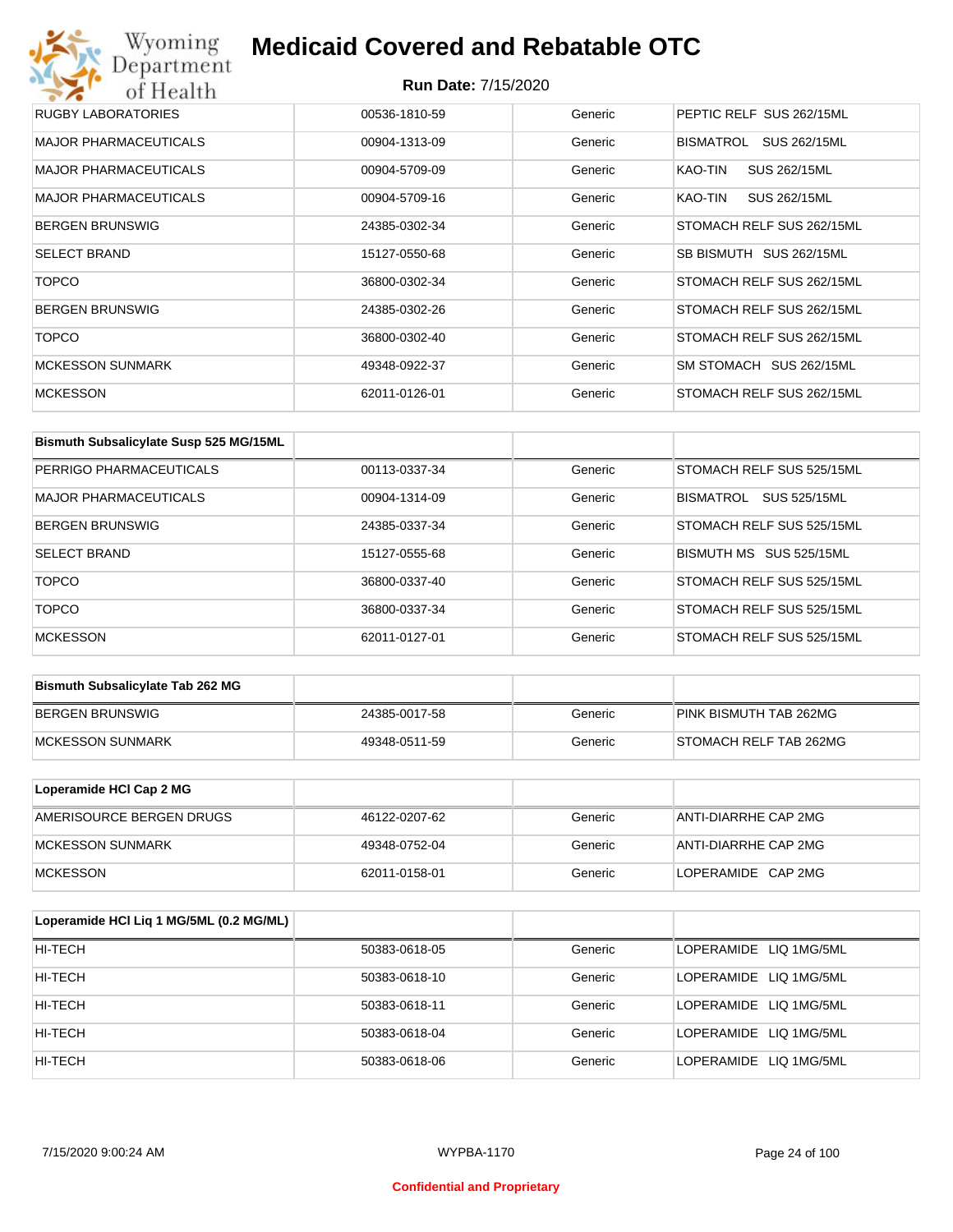

**Loperamide HCl Liq 1 MG/7.5ML**

## **Medicaid Covered and Rebatable OTC**

| PERRIGO PHARMACEUTICALS      | 00113-0645-26 | Generic | LOPERAMIDE SUS 1MG/7.5 |  |  |
|------------------------------|---------------|---------|------------------------|--|--|
| <b>MAJOR PHARMACEUTICALS</b> | 00904-6256-20 | Generic | LOPERAMIDE SUS 1MG/7.5 |  |  |
| AMERISOURCE BERGEN DRUGS     | 46122-0111-26 | Generic | LOPERAMIDE SUS 1MG/7.5 |  |  |
| <b>MCKESSON SUNMARK</b>      | 49348-0999-34 | Generic | LOPERAMIDE SUS 1MG/7.5 |  |  |
| <b>MCKESSON</b>              | 62011-0151-01 | Generic | LOPERAMIDE SUS 1MG/7.5 |  |  |
| PRECISION DOSE, INC          | 68094-0107-62 | Generic | LOPERAMIDE SUS 1MG/7.5 |  |  |
| PRECISION DOSE, INC          | 68094-0108-62 | Generic | LOPERAMIDE SUS 1MG/7.5 |  |  |
| <b>MCKESSON</b>              | 62011-0236-01 | Generic | LOPERAMIDE LIQ 1MG/7.5 |  |  |
| PRECISION DOSE, INC          | 68094-0107-59 | Generic | LOPERAMIDE SUS 1MG/7.5 |  |  |
| PRECISION DOSE, INC.         | 68094-0108-59 | Generic | LOPERAMIDE SUS 1MG/7.5 |  |  |
|                              |               |         |                        |  |  |
| Loperamide HCI Tab 2 MG      |               |         |                        |  |  |
| PERRIGO PHARMACEUTICALS      | 00113-0224-53 | Generic | ANTI-DIARRHE TAB 2MG   |  |  |
| PERRIGO PHARMACEUTICALS      | 00113-0224-89 | Generic | ANTI-DIARRHE TAB 2MG   |  |  |
| <b>MAJOR PHARMACEUTICALS</b> | 00904-7725-24 | Generic | ANTI-DIARRHE TAB 2MG   |  |  |
| <b>SELECT BRAND</b>          | 15127-0338-66 | Generic | ANTI-DIARRHE TAB 2MG   |  |  |
| PERRIGO PHARMACEUTICALS      | 00113-0224-62 | Generic | ANTI-DIARRHE TAB 2MG   |  |  |
| PERRIGO PHARMACEUTICALS      | 00113-0224-91 | Generic | ANTI-DIARRHE TAB 2MG   |  |  |
| <b>BERGEN BRUNSWIG</b>       | 24385-0554-53 | Generic | ANTI-DIARRHE TAB 2MG   |  |  |
| <b>TOPCO</b>                 | 36800-0224-62 | Generic | ANTI-DIARRHE TAB 2MG   |  |  |
| <b>BERGEN BRUNSWIG</b>       | 24385-0554-62 | Generic | ANTI-DIARRHE TAB 2MG   |  |  |
| <b>BERGEN BRUNSWIG</b>       | 24385-0554-67 | Generic | ANTI-DIARRHE TAB 2MG   |  |  |
| LEADER BRAND PRODUCTS        | 37205-0370-89 | Generic | ANTI-DIARRHE TAB 2MG   |  |  |
| <b>BERGEN BRUNSWIG</b>       | 24385-0386-89 | Generic | ANTI-DIARRHE TAB 2MG   |  |  |
| <b>TOPCO</b>                 | 36800-0224-91 | Generic | ANTI-DIARRHE TAB 2MG   |  |  |
| MAJOR PHARMACEUTICALS        | 00904-7725-12 | Generic | ANTI-DIARRHE TAB 2MG   |  |  |
| SELECT BRAND                 | 15127-0338-12 | Generic | ANTI-DIARRHE TAB 2MG   |  |  |
| LEADER BRAND PRODUCTS        | 37205-0370-53 | Generic | ANTI-DIARRHE TAB 2MG   |  |  |
| <b>TOPCO</b>                 | 36800-0224-53 | Generic | ANTI-DIARRHE TAB 2MG   |  |  |
| <b>TOPCO</b>                 | 36800-0224-80 | Generic | ANTI-DIARRHE TAB 2MG   |  |  |
| LEADER BRAND PRODUCTS        | 37205-0370-67 | Generic | ANTI-DIARRHE TAB 2MG   |  |  |
| AMERISOURCE BERGEN DRUGS     | 46122-0169-08 | Generic | ANTI-DIARRHE TAB 2MG   |  |  |
| <b>MCKESSON SUNMARK</b>      | 49348-0529-02 | Generic | SM ANTI-DIAR TAB 2MG   |  |  |
| <b>MCKESSON SUNMARK</b>      | 49348-0529-08 | Generic | SM ANTI-DIAR TAB 2MG   |  |  |
| <b>MCKESSON SUNMARK</b>      | 49348-0529-34 | Generic | SM ANTI-DIAR TAB 2MG   |  |  |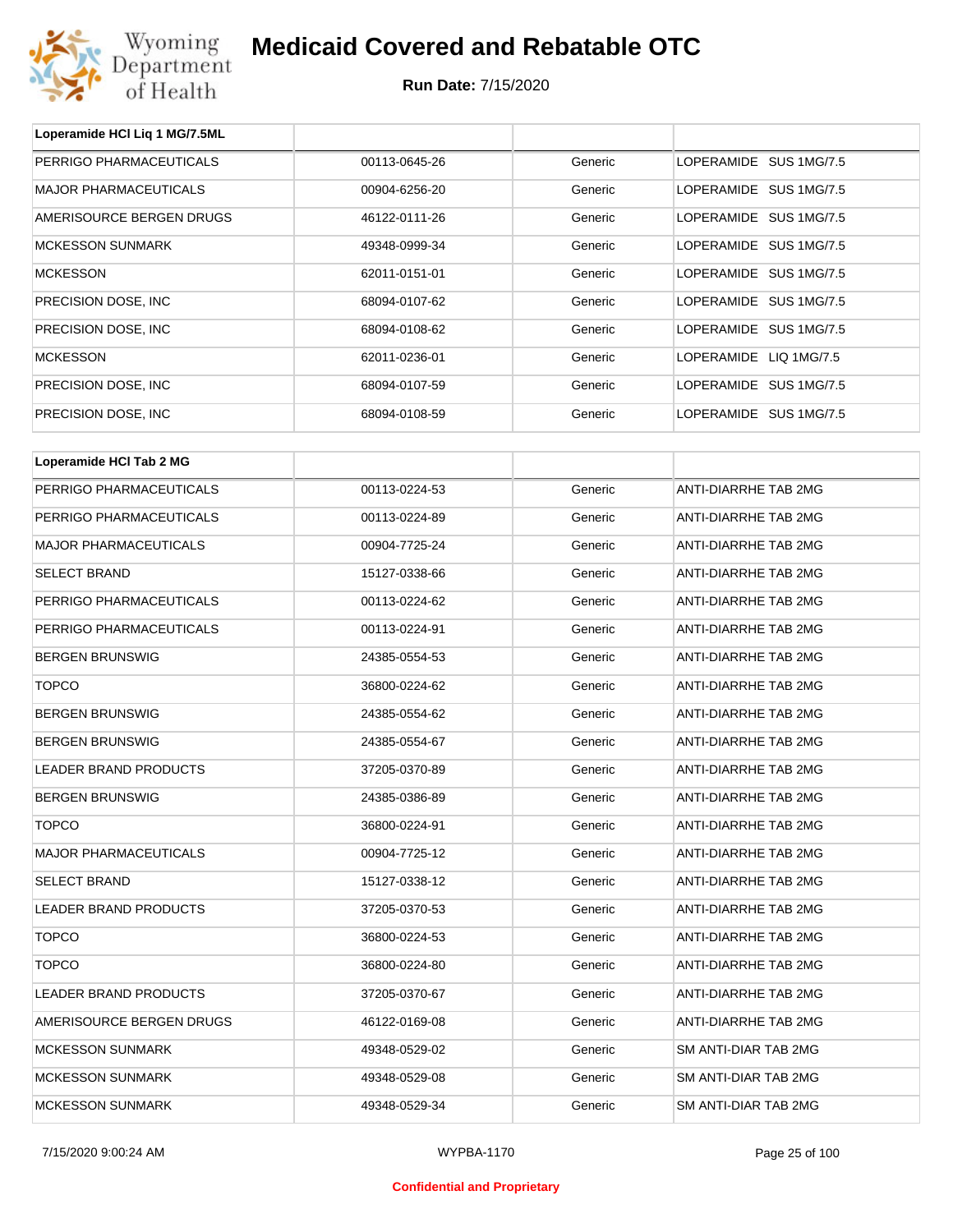## **Medicaid Covered and Rebatable OTC**

| MCKESSON SUNMARK           | 49348-0529-04 | Generic | SM ANTI-DIAR TAB 2MG        |
|----------------------------|---------------|---------|-----------------------------|
| <b>MCKESSON</b>            | 62011-0150-02 | Generic | ANTI-DIARRHE TAB 2MG        |
| CHAIN DRUG MARKETING ASSOC | 63868-0338-12 | Generic | ANTI-DIARRHE TAB 2MG        |
| CHAIN DRUG MARKETING ASSOC | 63868-0338-24 | Generic | <b>ANTI-DIARRHE TAB 2MG</b> |
| CHAIN DRUG MARKETING ASSOC | 63868-0338-60 | Generic | ANTI-DIARRHE TAB 2MG        |
| <b>MCKESSON</b>            | 62011-0150-01 | Generic | ANTI-DIARRHE TAB 2MG        |
| <b>MCKESSON</b>            | 62011-0150-03 | Generic | ANTI-DIARRHE TAB 2MG        |
| <b>ANTIHISTAMINES</b>      |               |         |                             |

| Brompheniramine Maleate Liquid 1 MG/ML |               |              |                 |            |
|----------------------------------------|---------------|--------------|-----------------|------------|
| <b>JAYMAC PHARMACEUTICAL LLC</b>       | 64661-0031-30 | <b>Brand</b> | <b>J-TAN PD</b> | DRO 1MG/ML |

| Cetirizine HCI Chew Tab 10 MG |               |         |                       |
|-------------------------------|---------------|---------|-----------------------|
| SANDOZ                        | 00781-5284-64 | Generic | CETIRIZINE CHW 10MG   |
| MAJOR PHARMACEUTICALS         | 00904-5879-12 | Generic | ALL DAY ALLG CHW 10MG |
| <b>SUN PHARMACEUTICALS</b>    | 47335-0344-83 | Generic | CETIRIZINE CHW 10MG   |

| <b>Cetirizine HCI Chew Tab 5 MG</b> |               |         |                    |
|-------------------------------------|---------------|---------|--------------------|
| SANDOZ                              | 00781-5283-64 | Generic | CETIRIZINE CHW 5MG |
| <b>SUN PHARMACEUTICALS</b>          | 47335-0343-83 | Generic | CETIRIZINE CHW 5MG |

| Cetirizine HCI Oral Soln 1 MG/ML (5<br>MG/5ML) |               |         |                          |
|------------------------------------------------|---------------|---------|--------------------------|
| PERRIGO PHARMACEUTICALS                        | 00113-0974-26 | Generic | ALL DAY ALLG SOL 5MG/5ML |
| <b>MAJOR PHARMACEUTICALS</b>                   | 00904-5828-20 | Generic | ALL DAY ALLG SOL 1MG/ML  |
| <b>MAJOR PHARMACEUTICALS</b>                   | 00904-6372-20 | Generic | ALL DAY ALLG SOL 1MG/ML  |
| <b>BERGEN BRUNSWIG</b>                         | 24385-0188-26 | Generic | ALL DAY ALLG SOL 1MG/ML  |
| <b>LEADER BRAND PRODUCTS</b>                   | 37205-0855-26 | Generic | ALL DAY ALLG SOL 5MG/5ML |
| PERRIGO PHARMACEUTICALS                        | 45802-0974-26 | Generic | CETIRIZINE SOL 1MG/ML    |
| AMERISOURCE BERGEN DRUGS                       | 46122-0020-26 | Generic | ALL DAY ALLG SOL 1MG/ML  |
| <b>TOPCO</b>                                   | 36800-0974-26 | Generic | ALL DAY ALLG SOL 5MG/5ML |
| <b>LEADER BRAND PRODUCTS</b>                   | 37205-0826-26 | Generic | ALL DAY ALLG SOL 1MG/ML  |
| <b>MCKESSON SUNMARK</b>                        | 49348-0078-34 | Generic | ALL DAY ALLG SOL 5MG/5ML |
| AMERISOURCE BERGEN DRUGS                       | 46122-0101-26 | Generic | ALL DAY ALLG SOL 5MG/5ML |
| <b>LEADER BRAND PRODUCTS</b>                   | 37205-0591-26 | Generic | ALLERGY RELF SOL 5MG/5ML |
| <b>MCKESSON SUNMARK</b>                        | 49348-0326-34 | Generic | ALL DAY ALLG SOL 5MG/5ML |
| <b>MCKESSON SUNMARK</b>                        | 49348-0934-34 | Generic | ALL DAY ALLG SOL 5MG/5ML |
| <b>TARO</b>                                    | 51672-2088-08 | Generic | CETIRIZINE SOL 1MG/ML    |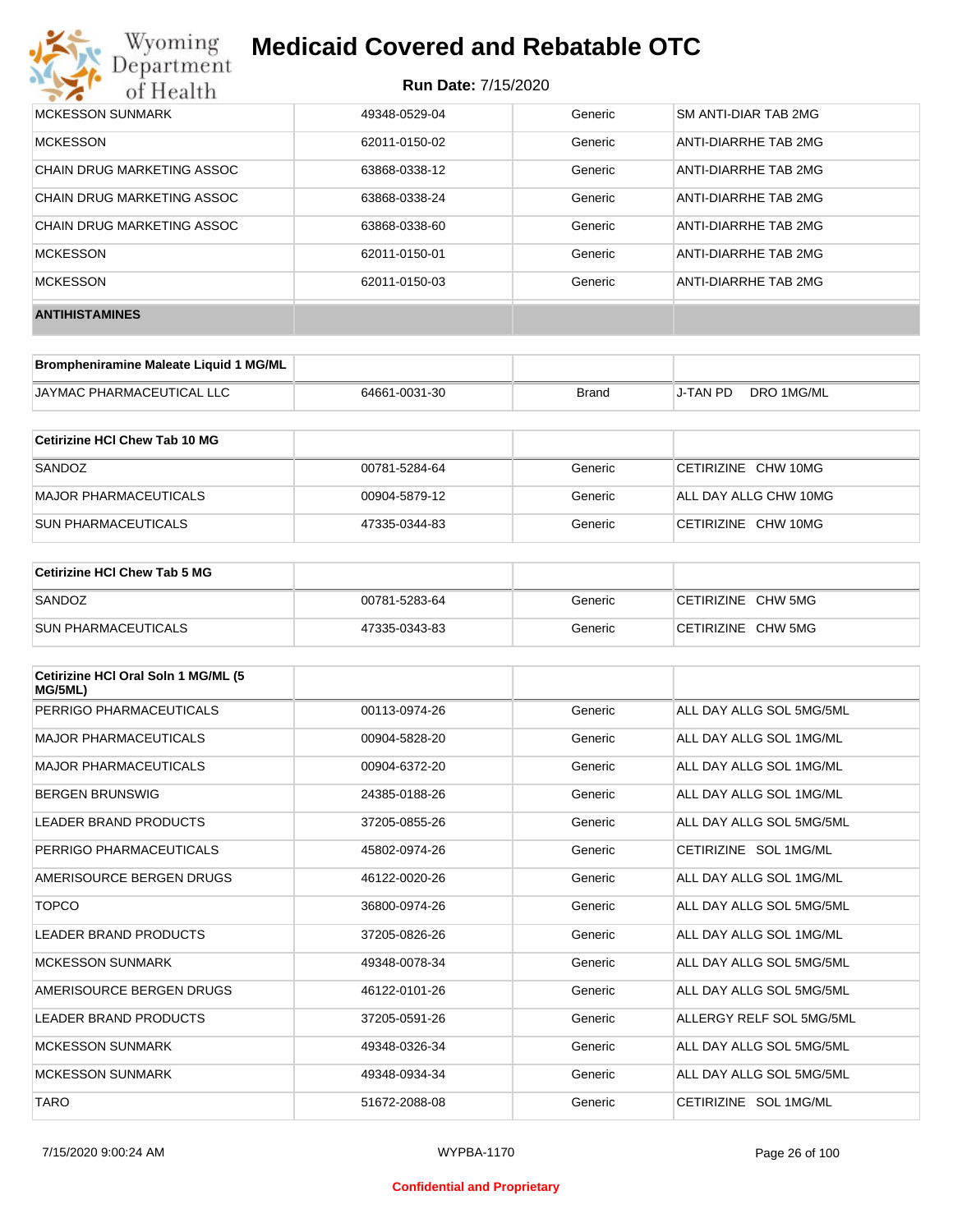

## **Medicaid Covered and Rebatable OTC**

| <b>TARO</b>          | 51672-2102-08 | Generic | CETIRIZINE SOL 5MG/5ML  |
|----------------------|---------------|---------|-------------------------|
| <b>SILARX</b>        | 54838-0552-40 | Generic | CETIRIZINE SOL 5MG/5ML  |
| <b>MCKESSON</b>      | 62011-0051-01 | Generic | CETIRIZINE SOL 5MG/5ML  |
| <b>MCKESSON</b>      | 62011-0054-01 | Generic | ALLERGY COMP SOL 1MG/ML |
| <b>MCKESSON</b>      | 62011-0093-01 | Generic | CETIRIZINE SOL 5MG/5ML  |
| PRECISION DOSE, INC. | 68094-0720-59 | Generic | CETIRIZINE SOL 5MG/5ML  |
| PRECISION DOSE, INC. | 68094-0720-62 | Generic | CETIRIZINE SOL 5MG/5ML  |

| <b>Cetirizine HCI Tab 10 MG</b> |               |         |                                |  |
|---------------------------------|---------------|---------|--------------------------------|--|
| <b>GEISS DESTIN &amp; DUNN</b>  | 00113-9458-39 | Generic | ALL DAY ALLG TAB 10MG          |  |
| <b>GEISS DESTIN &amp; DUNN</b>  | 00113-9458-66 | Generic | ALL DAY ALLG TAB 10MG          |  |
| <b>MYLAN</b>                    | 00378-3637-05 | Generic | CETIRIZINE TAB 10MG            |  |
| <b>RUGBY LABORATORIES</b>       | 00536-4088-07 | Generic | CETIRIZINE TAB 10MG            |  |
| <b>RUGBY LABORATORIES</b>       | 00536-4088-11 | Generic | CETIRIZINE TAB 10MG            |  |
| <b>RUGBY LABORATORIES</b>       | 00536-4088-88 | Generic | CETIRIZINE TAB 10MG            |  |
| <b>MYLAN</b>                    | 00378-3637-01 | Generic | CETIRIZINE TAB 10MG            |  |
| SANDOZ                          | 00781-1684-01 | Generic | CETIRIZINE TAB 10MG            |  |
| <b>RUGBY LABORATORIES</b>       | 00536-1041-05 | Generic | CETIRIZINE TAB 10MG            |  |
| <b>MAJOR PHARMACEUTICALS</b>    | 00904-5852-61 | Generic | CETIRIZINE TAB 10MG            |  |
| <b>MAJOR PHARMACEUTICALS</b>    | 00904-5852-41 | Generic | ALL DAY ALLG TAB 10MG          |  |
| <b>MAJOR PHARMACEUTICALS</b>    | 00904-5852-43 | Generic | ALL DAY ALLG TAB 10MG          |  |
| <b>MAJOR PHARMACEUTICALS</b>    | 00904-5852-46 | Generic | ALL DAY ALLG TAB 10MG          |  |
| NORTHSTAR RX                    | 16714-0271-02 | Generic | CETIRIZINE TAB 10MG            |  |
| <b>SELECT BRAND</b>             | 15127-0909-14 | Generic | SB ALLERGY TAB 10MG            |  |
| <b>SELECT BRAND</b>             | 15127-0909-30 | Generic | SB ALLERGY TAB 10MG            |  |
| PACK PHARMACEUTICALS, LLC       | 16571-0402-10 | Generic | CETIRIZINE TAB 10MG            |  |
| PACK PHARMACEUTICALS, LLC       | 16571-0402-50 | Generic | CETIRIZINE TAB 10MG            |  |
| <b>MAJOR PHARMACEUTICALS</b>    | 00904-5852-60 | Generic | ALL DAY ALLG TAB 10MG          |  |
| <b>MAJOR PHARMACEUTICALS</b>    | 00904-5852-89 | Generic | ALL DAY ALLG TAB 10MG          |  |
| <b>TOPCO</b>                    | 36800-0458-39 | Generic | ALL DAY ALLG TAB 10MG          |  |
| <b>TOPCO</b>                    | 36800-0458-66 | Generic | ALL DAY ALLG TAB 10MG          |  |
| <b>BERGEN BRUNSWIG</b>          | 24385-0998-65 | Generic | <b>GNP ALL DAY TAB ALLERGY</b> |  |
| <b>BERGEN BRUNSWIG</b>          | 24385-0998-74 | Generic | <b>GNP ALL DAY TAB ALLERGY</b> |  |
| <b>BERGEN BRUNSWIG</b>          | 24385-0998-75 | Generic | GNP ALL DAY TAB ALLERGY        |  |
| <b>TOPCO</b>                    | 36800-0458-87 | Generic | ALL DAY ALLG TAB 10MG          |  |
| <b>TOPCO</b>                    | 36800-0458-95 | Generic | ALL DAY ALLG TAB 10MG          |  |
| <b>TOPCO</b>                    | 36800-0458-13 | Generic | ALL DAY ALLG TAB 10MG          |  |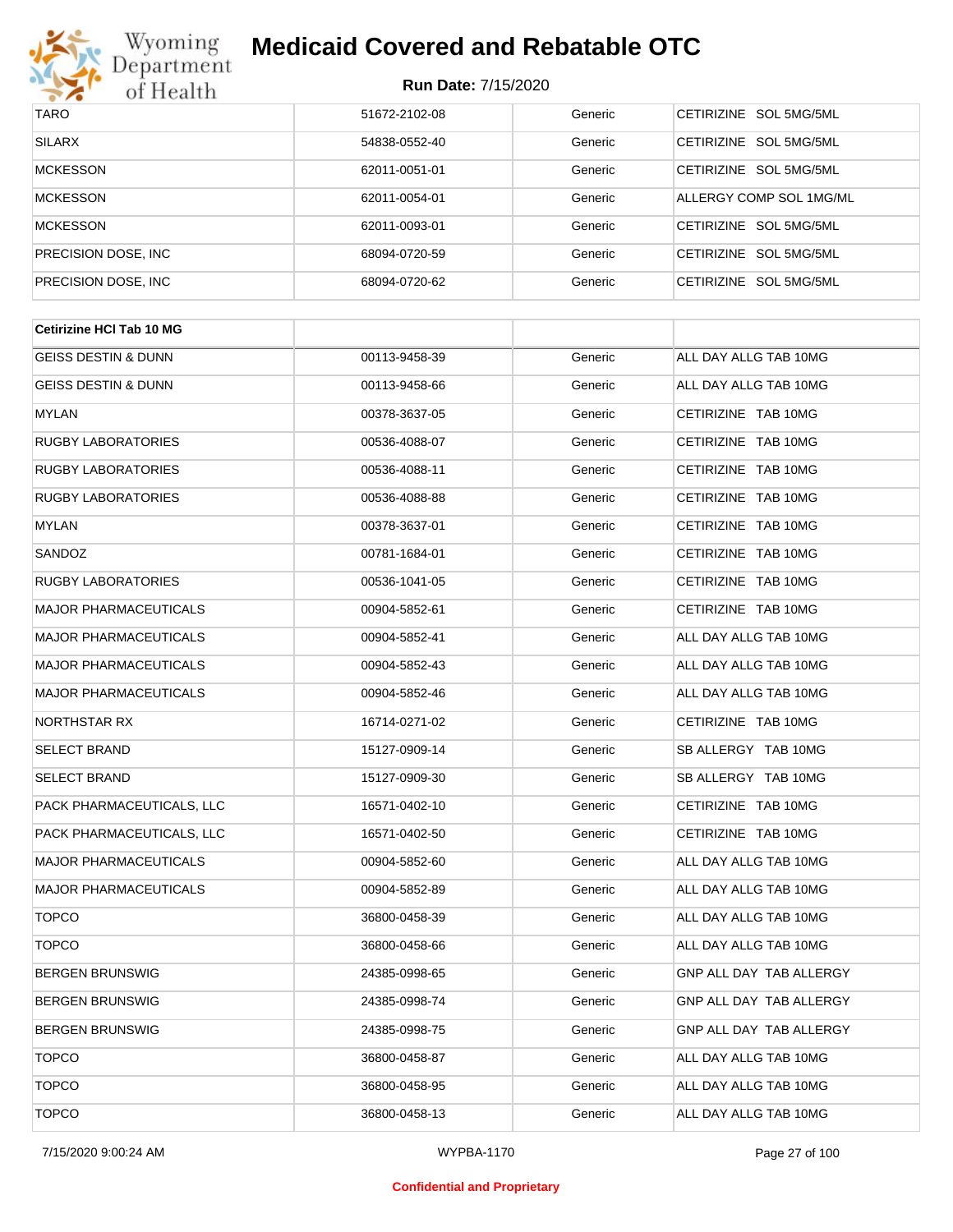

## **Medicaid Covered and Rebatable OTC**

| <b>PERRIGO</b>                    | 45802-0919-39 | Generic | CETIRIZINE TAB 10MG    |
|-----------------------------------|---------------|---------|------------------------|
| NORTHSTAR RX                      | 16714-0271-03 | Generic | CETIRIZINE TAB 10MG    |
| <b>TOPCO</b>                      | 36800-0458-47 | Generic | ALL DAY ALLG TAB 10MG  |
| <b>TOPCO</b>                      | 36800-0458-72 | Generic | ALL DAY ALLG TAB 10MG  |
| <b>PERRIGO</b>                    | 45802-0919-87 | Generic | CETIRIZINE TAB 10MG    |
| <b>MCKESSON SUNMARK</b>           | 49348-0984-46 | Generic | SM ALL DAY TAB ALLERGY |
| <b>MYLAN INSTITUTIONAL</b>        | 51079-0597-20 | Generic | CETIRIZINE TAB 10MG    |
| <b>MCKESSON SUNMARK</b>           | 49348-0939-44 | Generic | SM ALL DAY TAB ALLERGY |
| <b>OHM LABS</b>                   | 51660-0939-54 | Generic | CETIRIZINE TAB 10MG    |
| <b>MCKESSON SUNMARK</b>           | 49348-0939-12 | Generic | SM ALL DAY TAB ALLERGY |
| <b>MYLAN INSTITUTIONAL</b>        | 51079-0597-01 | Generic | CETIRIZINE TAB 10MG    |
| DR.REDDY'S LABORATORIES, INC.     | 55111-0699-90 | Generic | CETIRIZINE TAB 10MG    |
| <b>APOTEX</b>                     | 60505-2633-01 | Generic | CETIRIZINE TAB 10MG    |
| <b>APOTEX</b>                     | 60505-2633-08 | Generic | CETIRIZINE TAB 10MG    |
| <b>MCKESSON</b>                   | 62011-0052-01 | Generic | ALL DAY ALLG TAB 10MG  |
| <b>MCKESSON</b>                   | 62011-0052-02 | Generic | ALL DAY ALLG TAB 10MG  |
| <b>MCKESSON</b>                   | 62011-0205-02 | Generic | ALL DAY ALLG TAB 10MG  |
| <b>CHAIN DRUG MARKETING ASSOC</b> | 63868-0132-30 | Generic | QC ALLERGY TAB 10MG    |
| CHAIN DRUG MARKETING ASSOC        | 63868-0132-14 | Generic | QC ALLERGY TAB 10MG    |
| CHAIN DRUG MARKETING ASSOC        | 63868-0132-90 | Generic | QC ALLERGY TAB 10MG    |
|                                   |               |         |                        |

| Cetirizine HCI Tab 5 MG   |               |         |                    |
|---------------------------|---------------|---------|--------------------|
| <b>MYLAN</b>              | 00378-3635-01 | Generic | CETIRIZINE TAB 5MG |
| SANDOZ                    | 00781-1683-01 | Generic | CETIRIZINE TAB 5MG |
| PACK PHARMACEUTICALS, LLC | 16571-0401-10 | Generic | CETIRIZINE TAB 5MG |

| <b>Chlorcyclizine HCI Tab 25 MG</b> |               |       |              |          |
|-------------------------------------|---------------|-------|--------------|----------|
| MAGNA PHARMACEUTICALS. INC          | 58407-0025-30 | Brand | <b>AHIST</b> | TAB 25MG |

| Chlorpheniramine Maleate Liquid 2 MG/ML |               |              |                                |
|-----------------------------------------|---------------|--------------|--------------------------------|
| WOMEN'S CHOICE PHARMACEUTICALS          | 00485-0094-02 | <b>Brand</b> | <b>IED CHLORPED LIQ 2MG/ML</b> |

| <b>Chlorpheniramine Maleate Syrup 2</b><br><b>MG/5ML</b> |               |         |                         |
|----------------------------------------------------------|---------------|---------|-------------------------|
| WOMEN'S CHOICE PHARMACEUTICALS                           | 00485-0098-16 | Generic | ED CHLORPED SYP JR      |
| WOMEN'S CHOICE PHARMACEUTICALS                           | 00485-0098-04 | Generic | ED CHLORPED SYP JR      |
| RUGBY LABORATORIES                                       | 00536-1025-47 | Generic | ALLER-CHLOR SYP 2MG/5ML |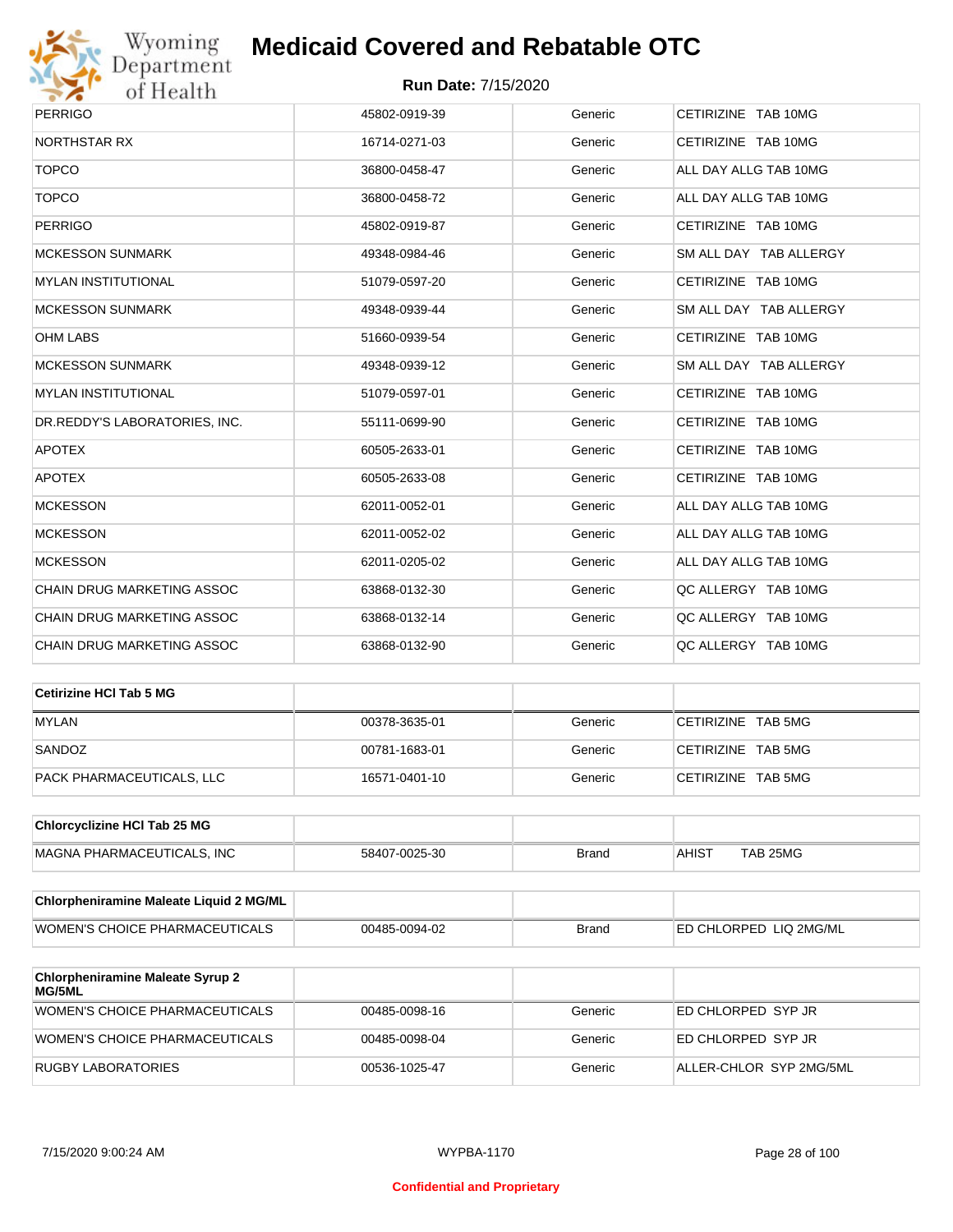

| <b>Chlorpheniramine Maleate Tab 4 MG</b> |               |         |                           |
|------------------------------------------|---------------|---------|---------------------------|
| WOMEN'S CHOICE PHARMACEUTICALS           | 00485-0085-01 | Generic | ED-CHLORTAN TAB 4MG       |
| <b>RUGBY LABORATORIES</b>                | 00536-1006-10 | Generic | ALLER-CHLOR TAB 4MG       |
| <b>MAJOR PHARMACEUTICALS</b>             | 00904-0012-24 | Generic | TAB 4MG<br><b>ALLERGY</b> |
| <b>MAJOR PHARMACEUTICALS</b>             | 00904-0012-59 | Generic | <b>ALLERGY</b><br>TAB 4MG |
| <b>RUGBY LABORATORIES</b>                | 00536-1006-35 | Generic | ALLER-CHLOR TAB 4MG       |
| <b>RUGBY LABORATORIES</b>                | 00536-3467-10 | Generic | ALLER-CHLOR TAB 4MG       |
| <b>MAJOR PHARMACEUTICALS</b>             | 00904-0012-80 | Generic | <b>ALLERGY</b><br>TAB 4MG |
| <b>SELECT BRAND</b>                      | 15127-0821-09 | Generic | CHLORPHENIR TAB 4MG       |
| <b>RUGBY LABORATORIES</b>                | 00536-1006-01 | Generic | ALLER-CHLOR TAB 4MG       |
| <b>MAJOR PHARMACEUTICALS</b>             | 00904-0012-61 | Generic | ALLERGY<br>TAB 4MG        |
| <b>BERGEN BRUNSWIG</b>                   | 24385-0463-62 | Generic | GNP ALLERGY TAB 4MG       |
| <b>LEADER BRAND PRODUCTS</b>             | 37205-0215-62 | Generic | TAB 4MG<br><b>ALLERGY</b> |
| <b>LEADER BRAND PRODUCTS</b>             | 37205-0215-78 | Generic | <b>ALLERGY</b><br>TAB 4MG |
| <b>MCKESSON SUNMARK</b>                  | 49348-0025-04 | Generic | SM ALLERGY TAB 4MG        |
| <b>BERGEN BRUNSWIG</b>                   | 24385-0463-78 | Generic | GNP ALLERGY TAB 4MG       |
| <b>TOPCO</b>                             | 36800-0463-62 | Generic | <b>ALLERGY</b><br>TAB 4MG |
| <b>MCKESSON SUNMARK</b>                  | 49348-0025-10 | Generic | SM ALLERGY TAB 4MG        |
| <b>TIME-CAP LABS</b>                     | 49483-0242-01 | Generic | ALLERGY-TIME TAB 4MG      |
| <b>TIME-CAP LABS</b>                     | 49483-0242-10 | Generic | ALLERGY-TIME TAB 4MG      |
| <b>MCKESSON</b>                          | 62011-0059-01 | Generic | HM ALLERGY TAB 4MG        |

| Chlorpheniramine Maleate Tab ER 12 MG |               |         |                         |
|---------------------------------------|---------------|---------|-------------------------|
| KVK TECH                              | 10702-0017-06 | Generic | CHLORPHENIR TAB 12MG CR |
| KVK TECH                              | 10702-0017-24 | Generic | CHLORPHENIR TAB 12MG CR |
| LEADER BRAND PRODUCTS                 | 37205-0117-62 | Generic | TAB 12MG CR<br>ALLERGY  |

| Clemastine Fumarate Tab 1.34 MG (1 MG<br>Base Equiv) |               |         |                          |
|------------------------------------------------------|---------------|---------|--------------------------|
| PERRIGO PHARMACEUTICALS                              | 00113-0282-73 | Generic | DAYHIST ALRG TAB 12 HOUR |
| SANDOZ                                               | 00781-1358-01 | Generic | CLEMASTINE TAB 1.34MG    |
| <b>TOPCO</b>                                         | 36800-0282-51 | Generic | DAYHIST ALRG TAB 12 HOUR |
| LEADER BRAND PRODUCTS                                | 37205-0228-73 | Generic | ALLERHIST-1 TAB 1.34MG   |
| <b>BERGEN BRUNSWIG</b>                               | 24385-0183-51 | Generic | GNP DAYHIST TAB 1.34MG   |
| MCKESSON SUNMARK                                     | 49348-0686-03 | Generic | ALLERGY RELF TAB 1.34MG  |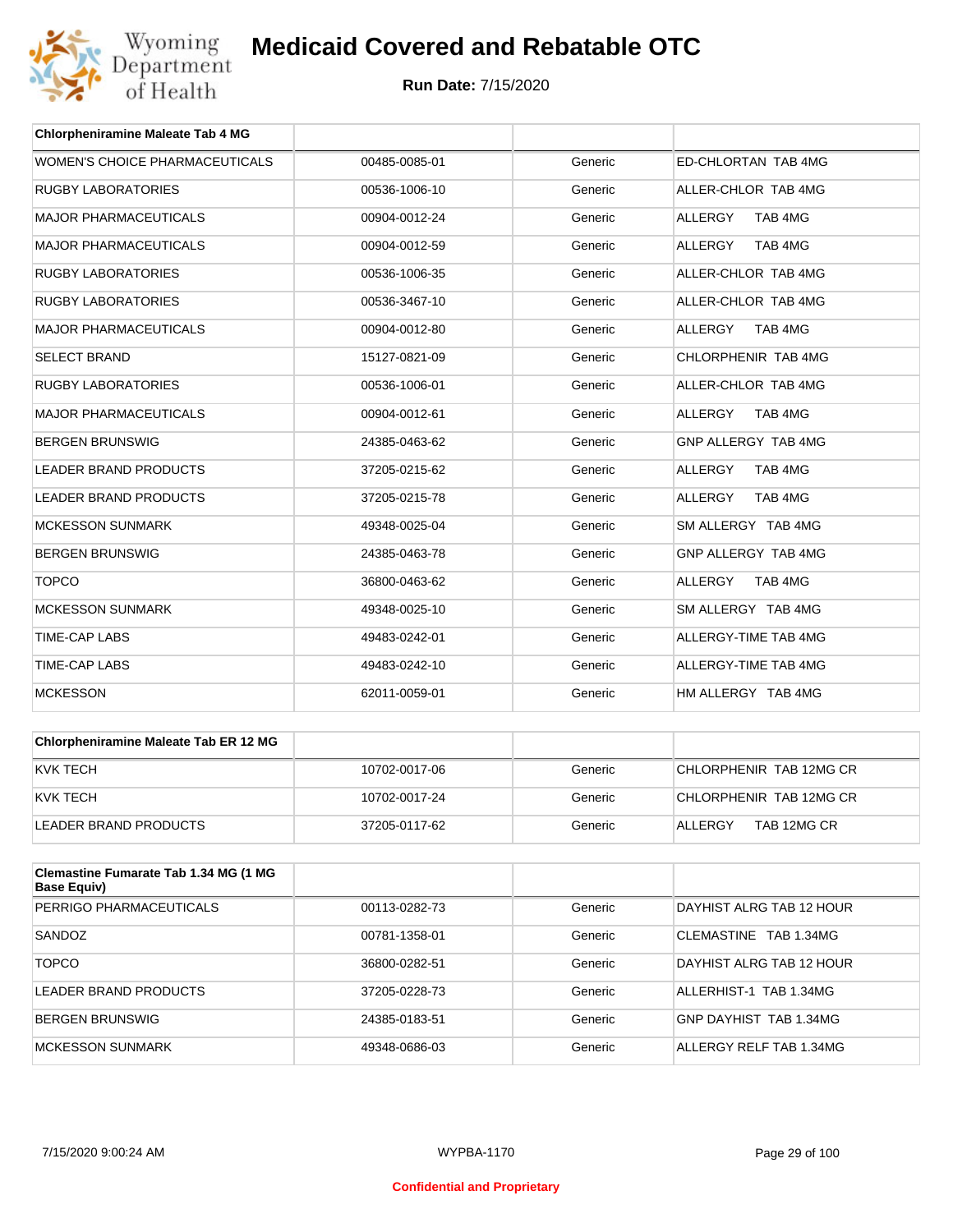

| Dexbrompheniramine Maleate Tab 2 MG |               |              |                             |
|-------------------------------------|---------------|--------------|-----------------------------|
| POLY PHARMACEUTICALS                | 50991-0783-60 | <b>Brand</b> | ALA-HIST IR TAB 2MG         |
|                                     |               |              |                             |
| Diphenhydramine HCI Cap 25 MG       |               |              |                             |
| SANDOZ                              | 00185-0648-10 | Generic      | DIPHENHYDRAM CAP 25MG       |
| RUGBY LABORATORIES                  | 00536-1010-01 | Generic      | DIPHENHIST CAP 25MG         |
| PAR PHARMACEUTICALS                 | 00603-3339-21 | Generic      | DIPHENHYDRAM CAP 25MG       |
| PAR PHARMACEUTICALS                 | 00603-3339-32 | Generic      | DIPHENHYDRAM CAP 25MG       |
| PAR PHARMACEUTICAL                  | 00603-0241-18 | Generic      | Q-DRYL<br>CAP 25MG          |
| <b>MAJOR PHARMACEUTICALS</b>        | 00904-5306-61 | Generic      | DIPHENHYDRAM CAP 25MG       |
| <b>MAJOR PHARMACEUTICALS</b>        | 00904-5306-80 | Generic      | <b>BANOPHEN</b><br>CAP 25MG |
| <b>MAJOR PHARMACEUTICALS</b>        | 00904-2035-24 | Generic      | <b>BANOPHEN</b><br>CAP 25MG |
| <b>SELECT BRAND</b>                 | 15127-0283-24 | Generic      | ALLERGY<br>CAP 25MG         |
| <b>GEISS DESTIN &amp; DUNN</b>      | 00113-0462-62 | Generic      | ALLERGY RELF CAP 25MG       |
| SANDOZ                              | 00185-0648-01 | Generic      | DIPHENHYDRAM CAP 25MG       |
| CONTRACT PHARMACAL CORPORATION      | 10267-0835-01 | Generic      | DIPHENHYDRAM CAP 25MG       |
| PHARBEST PHARMACEUTICALS            | 16103-0348-08 | Generic      | PHARBEDRYL CAP 25MG         |
| PHARBEST PHARMACEUTICALS            | 16103-0348-11 | Generic      | PHARBEDRYL CAP 25MG         |
| <b>MAJOR PHARMACEUTICALS</b>        | 00904-5306-60 | Generic      | <b>BANOPHEN</b><br>CAP 25MG |
| <b>TOPCO</b>                        | 36800-0462-78 | Generic      | ALLERGY<br>CAP 25MG         |
| <b>TOPCO</b>                        | 36800-0462-62 | Generic      | ALLERGY<br>CAP 25MG         |
| <b>BERGEN BRUNSWIG</b>              | 24385-0462-62 | Generic      | GNP ALLERGY CAP 25MG        |
| <b>BERGEN BRUNSWIG</b>              | 24385-0462-78 | Generic      | GNP ALLERGY CAP 25MG        |
| CONTRACT PHARMACAL CORPORATION      | 10267-0835-04 | Generic      | DIPHENHYDRAM CAP 25MG       |
| <b>SELECT BRAND</b>                 | 15127-0283-48 | Generic      | ALLERGY<br>CAP 25MG         |
| PHARBEST PHARMACEUTICALS            | 16103-0348-03 | Generic      | PHARBEDRYL CAP 25MG         |
| <b>TOPCO</b>                        | 36800-0462-67 | Generic      | CAP 25MG<br>ALLERGY         |
| <b>MCKESSON SUNMARK</b>             | 49348-0971-10 | Generic      | ALLERGY RELF CAP 25MG       |
| <b>MCKESSON</b>                     | 62011-0056-03 | Generic      | ALLERGY<br>CAP 25MG         |
| <b>SDA LABORATORIES INC</b>         | 66424-0020-10 | Generic      | DIPHENHYDRAM CAP 25MG       |
| <b>SDA LABORATORIES INC</b>         | 66424-0020-01 | Generic      | DIPHENHYDRAM CAP 25MG       |
| CHAIN DRUG MARKETING ASSOC          | 63868-0087-01 | Generic      | COMP ALLERGY CAP 25MG       |
| <b>MCKESSON</b>                     | 62011-0056-01 | Generic      | ALLERGY<br>CAP 25MG         |
| CHAIN DRUG MARKETING ASSOC          | 63868-0087-24 | Generic      | COMP ALLERGY CAP 25MG       |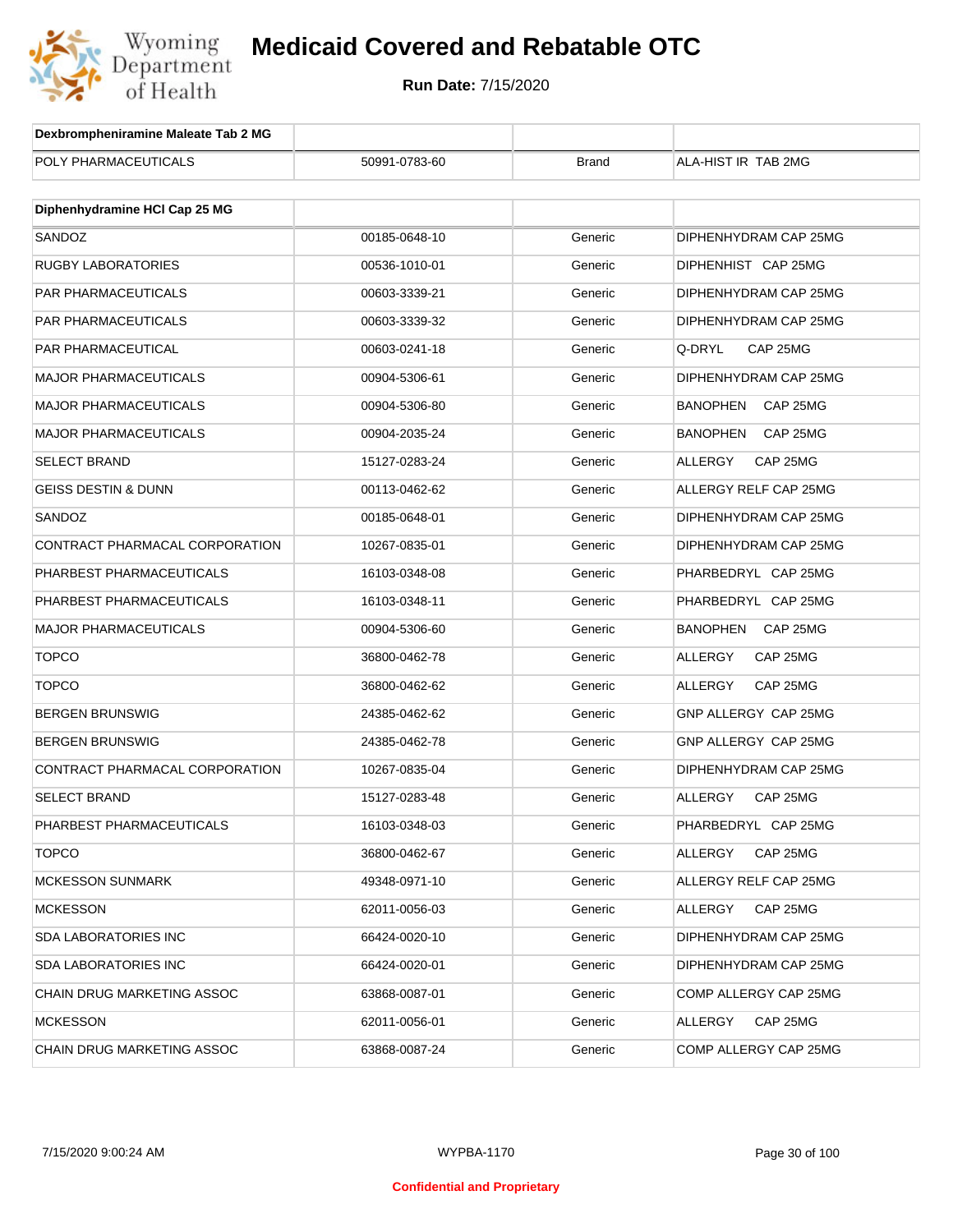

**Diphenhydramine HCl Cap 50 MG**

## **Medicaid Covered and Rebatable OTC**

| SANDOZ                                 | 00185-0649-10 | Generic | DIPHENHYDRAM CAP 50MG           |
|----------------------------------------|---------------|---------|---------------------------------|
| PAR PHARMACEUTICALS                    | 00603-3340-32 | Generic | DIPHENHYDRAM CAP 50MG           |
| <b>MAJOR PHARMACEUTICALS</b>           | 00904-5307-60 | Generic | BANOPHEN CAP 50MG               |
| <b>MAJOR PHARMACEUTICALS</b>           | 00904-5307-80 | Generic | BANOPHEN<br>CAP 50MG            |
| <b>MAJOR PHARMACEUTICALS</b>           | 00904-2056-61 | Generic | DIPHENHYDRAM CAP 50MG           |
| SANDOZ                                 | 00185-0649-01 | Generic | DIPHENHYDRAM CAP 50MG           |
| <b>PAR PHARMACEUTICALS</b>             | 00603-3340-21 | Generic | DIPHENHYDRAM CAP 50MG           |
| PHARBEST PHARMACEUTICALS               | 16103-0347-11 | Generic | PHARBEDRYL CAP 50MG             |
| <b>SDA LABORATORIES INC</b>            | 66424-0021-10 | Generic | DIPHENHYDRAM CAP 50MG           |
| <b>SDA LABORATORIES INC</b>            | 66424-0021-01 | Generic | DIPHENHYDRAM CAP 50MG           |
| Diphenhydramine HCI Liquid 12.5 MG/5ML |               |         |                                 |
|                                        |               |         |                                 |
| <b>GEISS DESTIN &amp; DUNN</b>         | 00113-0379-26 | Generic | ALLERGY RELF LIQ 12.5/5ML       |
| <b>RUGBY LABORATORIES</b>              | 00536-0770-85 | Generic | DIPHENHIST LIQ 12.5/5ML         |
| <b>RUGBY LABORATORIES</b>              | 00536-0770-97 | Generic | DIPHENHIST LIQ 12.5/5ML         |
| PAR PHARMACEUTICALS                    | 00603-0823-94 | Generic | Q-DRYL<br>LIQ 12.5/5ML          |
| PAR PHARMACEUTICALS                    | 00603-0823-58 | Generic | Q-DRYL<br>LIQ 12.5/5ML          |
| <b>MAJOR PHARMACEUTICALS</b>           | 00904-5174-16 | Generic | <b>BANOPHEN</b><br>LIQ 12.5/5ML |
| <b>MAJOR PHARMACEUTICALS</b>           | 00904-1228-00 | Generic | BANOPHEN<br>LIQ 12.5/5ML        |
| <b>MAJOR PHARMACEUTICALS</b>           | 00904-1228-20 | Generic | BANOPHEN<br>LIQ 12.5/5ML        |
| PAR PHARMACEUTICALS                    | 00603-0823-54 | Generic | Q-DRYL<br>LIQ 12.5/5ML          |
| PAR PHARMACEUTICALS                    | 00603-0823-81 | Generic | Q-DRYL<br>LIQ 12.5/5ML          |
| <b>BERGEN BRUNSWIG</b>                 | 24385-0379-26 | Generic | CHLD ALLERGY LIQ 12.5/5ML       |
| LEADER BRAND PRODUCTS                  | 37205-0565-34 | Generic | ALLERGY<br>LIQ 12.5/5ML         |
| <b>TOPCO</b>                           | 36800-0379-26 | Generic | ALLERGY RELF LIQ 12.5/5ML       |
| <b>TOPCO</b>                           | 36800-0379-34 | Generic | ALLERGY RELF LIQ 12.5/5ML       |
| LEADER BRAND PRODUCTS                  | 37205-0565-26 | Generic | ALLERGY<br>LIQ 12.5/5ML         |
| <b>MCKESSON SUNMARK</b>                | 49348-0045-37 | Generic | ALLERGY RELF LIQ 12.5/5ML       |
| <b>MCKESSON SUNMARK</b>                | 49348-0045-34 | Generic | ALLERGY RELF LIQ 12.5/5ML       |
| SILARX                                 | 54838-0135-40 | Generic | SILADRYL ALR LIQ 12.5/5ML       |
| <b>SILARX</b>                          | 54838-0135-70 | Generic | SILADRYL ALR LIQ 12.5/5ML       |
| <b>SILARX</b>                          | 54838-0135-80 | Generic | SILADRYL ALR LIQ 12.5/5ML       |
| <b>MCKESSON</b>                        | 62011-0057-01 | Generic | ALLERGY CHLD LIQ 12.5/5ML       |
| CHAIN DRUG MARKETING ASSOC             | 63868-0823-54 | Generic | ALLERGY CHLD LIQ 12.5/5ML       |
|                                        |               |         |                                 |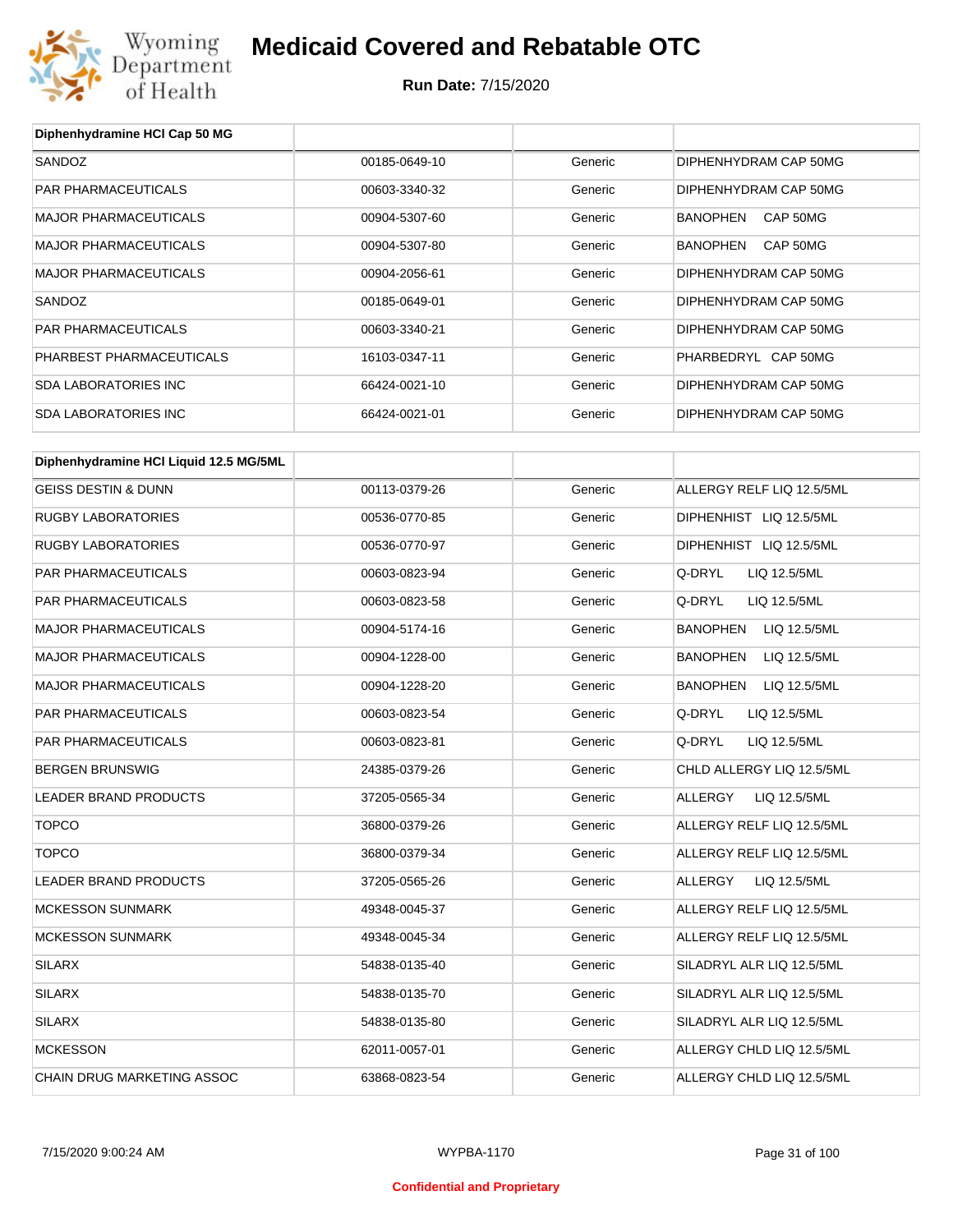

| Diphenhydramine HCI Syrup 12.5 MG/5ML |               |              |                               |
|---------------------------------------|---------------|--------------|-------------------------------|
| PAR PHARMACEUTICALS                   | 00603-0860-54 | Generic      | SYP 12.5/5ML<br>QUENALIN      |
| <b>SILARX</b>                         | 54838-0154-40 | <b>Brand</b> | SILPHEN COUG SYP 12.5/5ML     |
| <b>SILARX</b>                         | 54838-0154-80 | <b>Brand</b> | SILPHEN COUG SYP 12.5/5ML     |
| <b>SILARX</b>                         | 54838-0154-70 | <b>Brand</b> | SILPHEN COUG SYP 12.5/5ML     |
| Diphenhydramine HCI Tab 25 MG         |               |              |                               |
| <b>GEISS DESTIN &amp; DUNN</b>        | 00113-0479-62 | Generic      | ALLERGY RELF TAB 25MG         |
| <b>GEISS DESTIN &amp; DUNN</b>        | 00113-0479-78 | Generic      | ALLERGY RELF TAB 25MG         |
| <b>RUGBY LABORATORIES</b>             | 00536-1016-01 | Generic      | DIPHENHIST TAB 25MG           |
| <b>MAJOR PHARMACEUTICALS</b>          | 00904-5551-24 | Generic      | <b>BANOPHEN</b><br>TAB 25MG   |
| <b>MAJOR PHARMACEUTICALS</b>          | 00904-5551-59 | Generic      | <b>BANOPHEN</b><br>TAB 25MG   |
| <b>SELECT BRAND</b>                   | 15127-0018-01 | Generic      | SB ALLERGY TAB 25MG MED       |
| <b>BERGEN BRUNSWIG</b>                | 24385-0479-78 | Generic      | GNP ALLERGY TAB 25MG          |
| <b>TOPCO</b>                          | 36800-0479-62 | Generic      | ALLERGY<br>TAB 25MG           |
| <b>TOPCO</b>                          | 36800-0479-67 | Generic      | ALLERGY<br>TAB 25MG           |
| <b>TOPCO</b>                          | 36800-0479-78 | Generic      | ALLERGY<br>TAB 25MG           |
| <b>TOPCO</b>                          | 36800-0479-79 | Generic      | ALLERGY<br>TAB 25MG           |
| <b>BERGEN BRUNSWIG</b>                | 24385-0479-62 | Generic      | GNP ALLERGY TAB 25MG          |
| TIME-CAP LABS                         | 49483-0061-01 | Generic      | DIPHENHYDRAM TAB 25MG         |
| TIME-CAP LABS                         | 49483-0061-10 | Generic      | DIPHENHYDRAM TAB 25MG         |
| <b>MCKESSON SUNMARK</b>               | 49348-0983-10 | Generic      | SM ALLERGY TAB 25MG RLF       |
| <b>MCKESSON</b>                       | 62011-0058-01 | Generic      | HM ALLERGY TAB 25MG           |
| <b>MCKESSON</b>                       | 62011-0058-03 | Generic      | HM ALLERGY TAB 25MG           |
| Fexofenadine HCI Susp 30 MG/5ML (6    |               |              |                               |
| MG/ML)                                |               |              |                               |
| <b>ACTAVIS MID ATLANTIC</b>           | 00472-0527-94 | Generic      | FEXOFENADINE SUS 30MG/5ML     |
| <b>RUGBY LABORATORIES</b>             | 00536-1005-97 | Generic      | FEXOFENADINE SUS 30MG/5ML     |
| Fexofenadine HCI Tab 180 MG           |               |              |                               |
| <b>RUGBY LABORATORIES</b>             | 00536-1066-15 | Generic      | <b>FEXOFENADINE TAB 180MG</b> |
| <b>MYLAN</b>                          | 00378-0782-05 | Generic      | FEXOFENADINE TAB 180MG        |
| <b>MYLAN</b>                          | 00378-0782-93 | Generic      | FEXOFENADINE TAB 180MG        |
| <b>MAJOR PHARMACEUTICALS</b>          | 00904-6214-18 | Generic      | FEXOFENADINE TAB 180MG        |
| <b>MAJOR PHARMACEUTICALS</b>          | 00904-6214-48 | Generic      | FEXOFENADINE TAB 180MG        |
| <b>MAJOR PHARMACEUTICALS</b>          | 00904-6214-52 | Generic      | FEXOFENADINE TAB 180MG        |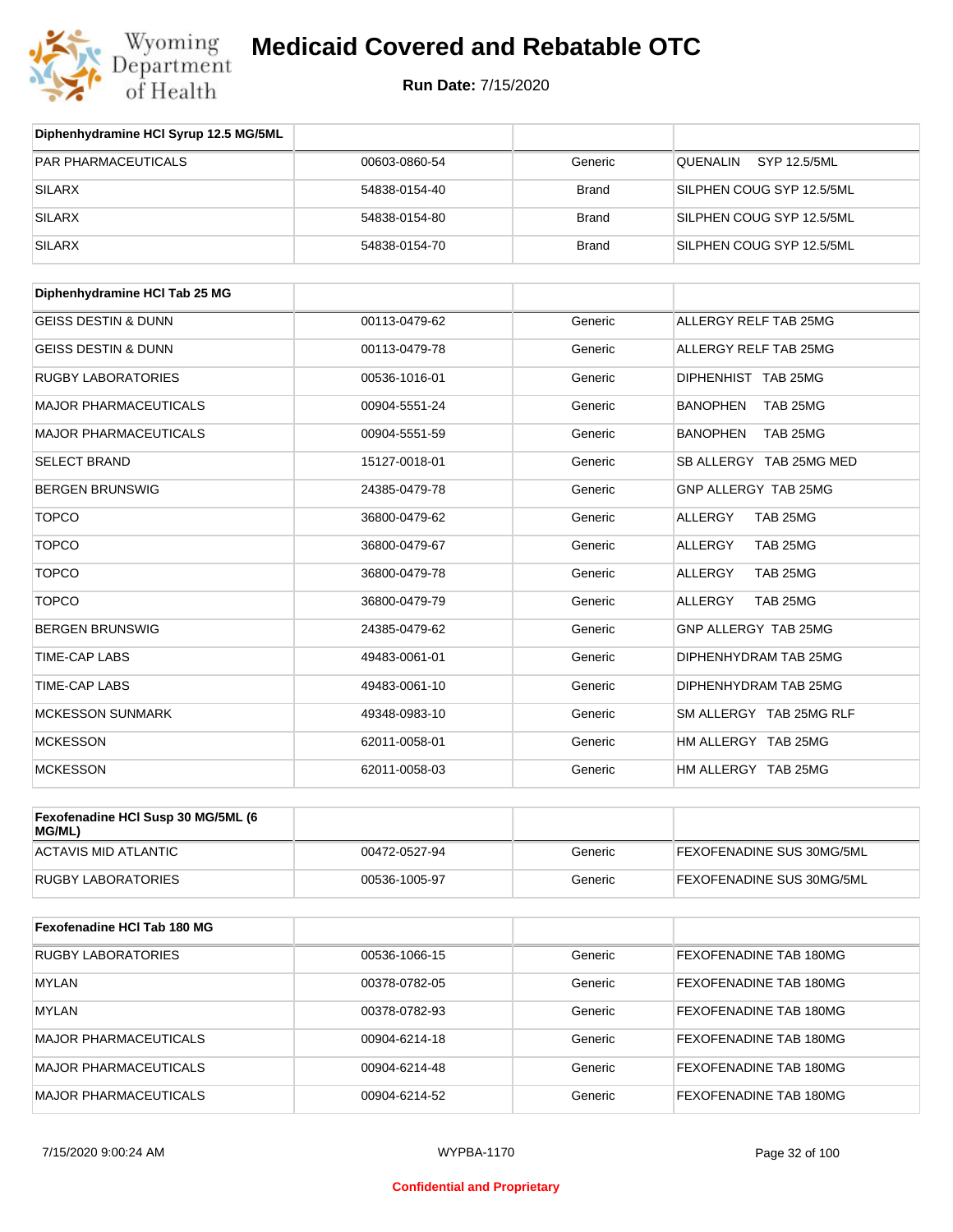#### **Run Date:** 7/15/2020

| Wyoming<br>Department         | <b>Medicaid Covered and Rebatable OTC</b> |         |                        |
|-------------------------------|-------------------------------------------|---------|------------------------|
| of Health                     | <b>Run Date: 7/15/2020</b>                |         |                        |
| <b>MAJOR PHARMACEUTICALS</b>  | 00904-6214-89                             | Generic | FEXOFENADINE TAB 180MG |
| <b>MAJOR PHARMACEUTICALS</b>  | 00904-6214-46                             | Generic | FEXOFENADINE TAB 180MG |
| LEADER BRAND PRODUCTS         | 37205-0650-65                             | Generic | ALLER-EASE TAB 180MG   |
| LEADER BRAND PRODUCTS         | 37205-0650-88                             | Generic | ALLER-EASE TAB 180MG   |
| PERRIGO PHARMACEUTICALS       | 45802-0571-78                             | Generic | FEXOFENADINE TAB 180MG |
| AMERISOURCE BERGEN DRUGS      | 46122-0040-22                             | Generic | GNP ALLERGY TAB 180MG  |
| AMERISOURCE BERGEN DRUGS      | 46122-0040-65                             | Generic | GNP ALLERGY TAB 180MG  |
| AMERISOURCE BERGEN DRUGS      | 46122-0040-75                             | Generic | GNP ALLERGY TAB 180MG  |
| AMERISOURCE BERGEN DRUGS      | 46122-0040-61                             | Generic | GNP ALLERGY TAB 180MG  |
| <b>MCKESSON SUNMARK</b>       | 49348-0968-56                             | Generic | FEXOFENADINE TAB 180MG |
| MYLAN INSTITUTIONAL           | 51079-0548-20                             | Generic | FEXOFENADINE TAB 180MG |
| <b>MCKESSON SUNMARK</b>       | 49348-0968-44                             | Generic | FEXOFENADINE TAB 180MG |
| <b>MCKESSON SUNMARK</b>       | 49348-0968-57                             | Generic | FEXOFENADINE TAB 180MG |
| <b>MYLAN INSTITUTIONAL</b>    | 51079-0548-01                             | Generic | FEXOFENADINE TAB 180MG |
| DR.REDDY'S LABORATORIES, INC. | 55111-0784-30                             | Generic | FEXOFENADINE TAB 180MG |
| <b>MCKESSON</b>               | 62011-0067-01                             | Generic | FEXOFENADINE TAB 180MG |
| <b>MCKESSON</b>               | 62011-0233-01                             | Generic | FEXOFENADINE TAB 180MG |
| <b>RECKITT BENCKISER</b>      | 63824-0926-05                             | Generic | MUCINEX ALLR TAB 180MG |
| <b>RECKITT BENCKISER</b>      | 63824-0926-30                             | Generic | MUCINEX ALLR TAB 180MG |
| <b>RECKITT BENCKISER</b>      | 63824-0926-40                             | Generic | MUCINEX ALLR TAB 180MG |
| <b>MCKESSON</b>               | 62011-0067-02                             | Generic | FEXOFENADINE TAB 180MG |
| <b>RECKITT BENCKISER</b>      | 63824-0926-10                             | Generic | MUCINEX ALLR TAB 180MG |
| Fexofenadine HCI Tab 60 MG    |                                           |         |                        |
| <b>PERRIGO</b>                | 00113-0425-53                             | Generic | ALLER-EASE TAB 60MG    |
| MYLAN                         | 00378-0781-05                             | Generic | FEXOFENADINE TAB 60MG  |
| <b>MYLAN</b>                  | 00378-0781-91                             | Generic | FEXOFENADINE TAB 60MG  |
| <b>MCKESSON SUNMARK</b>       | 49348-0970-02                             | Generic | FEXOFENADINE TAB 60MG  |
| PERRIGO PHARMACELITICALS      | 45802-0425-78                             | Generic | FEXOFENADINE TAR 60MG  |

| MCKESSON SUNMARK            | 49348-0970-02 | Generic | FEXOFENADINE TAB 60MG.       |
|-----------------------------|---------------|---------|------------------------------|
| PERRIGO PHARMACEUTICALS     | 45802-0425-78 | Generic | <b>FEXOFENADINE TAB 60MG</b> |
| <b>IMYLAN INSTITUTIONAL</b> | 51079-0547-20 | Generic | <b>FEXOFENADINE TAB 60MG</b> |
| <b>IMYLAN INSTITUTIONAL</b> | 51079-0547-01 | Generic | <b>FEXOFENADINE TAB 60MG</b> |
| <b>MCKESSON</b>             | 62011-0068-01 | Generic | <b>FEXOFENADINE TAB 60MG</b> |

| Loratadine Rapidly-Disintegrating Tab 10<br>MG |               |         |                       |
|------------------------------------------------|---------------|---------|-----------------------|
| MAJOR PHARMACEUTICALS                          | 00904-5806-15 | Generic | TAB 10MG<br>ALLERGY   |
| BERGEN BRUNSWIG                                | 24385-0161-52 | Generic | ALLERGY RELF TAB 10MG |
| LEADER BRAND PRODUCTS                          | 37205-0745-65 | Generic | ALLERGY RELF TAB 10MG |

#### **Confidential and Proprietary**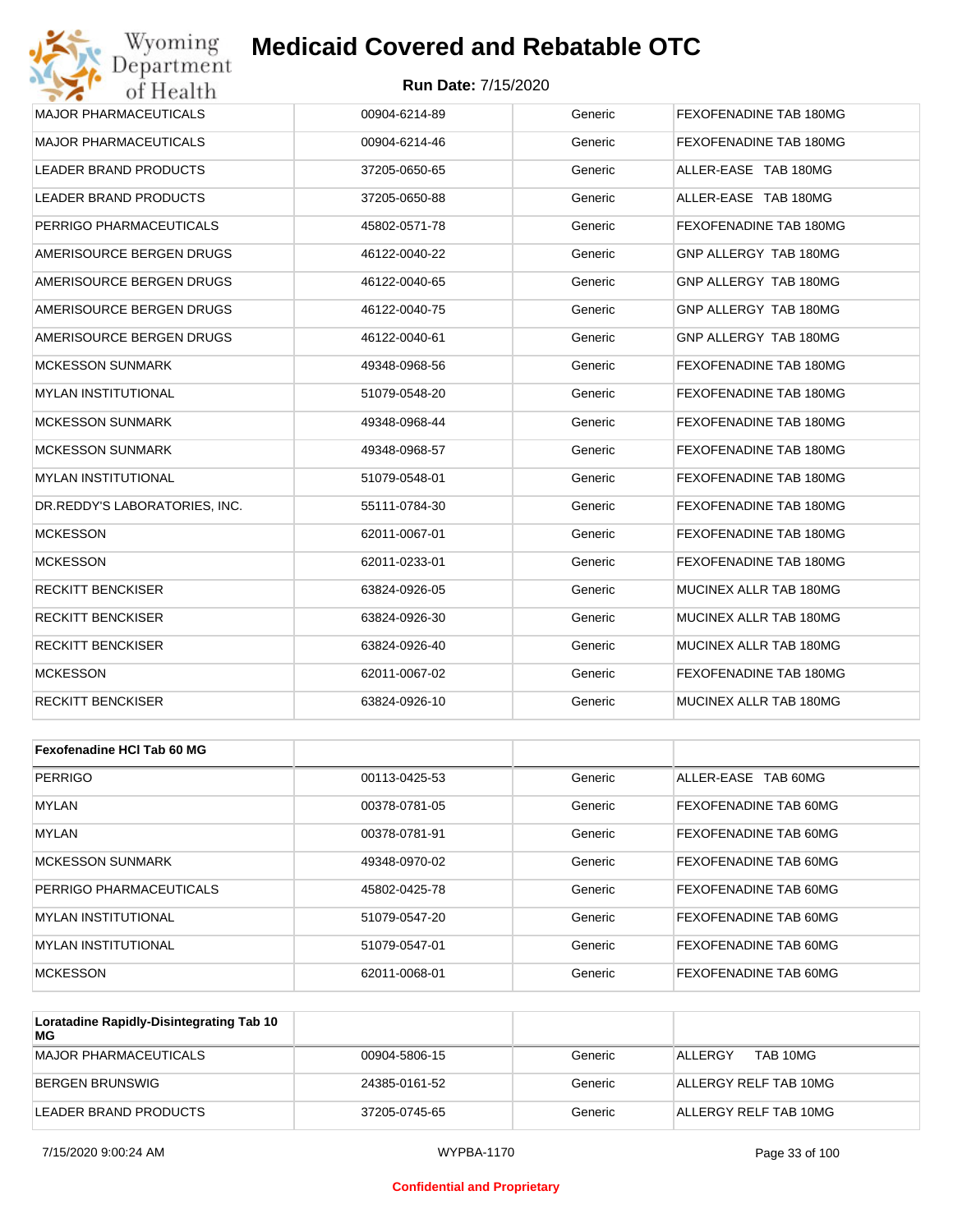| Wyoming<br>Department      | <b>Medicaid Covered and Rebatable OTC</b><br><b>Run Date: 7/15/2020</b> |         |                         |  |
|----------------------------|-------------------------------------------------------------------------|---------|-------------------------|--|
| of Health                  |                                                                         |         |                         |  |
| AMERISOURCE BERGEN DRUGS   | 46122-0140-52                                                           | Generic | ALLERGY RELF TAB 10MG   |  |
| <b>BERGEN BRUNSWIG</b>     | 24385-0540-53                                                           | Generic | ALLERGY RELF TAB 10MG   |  |
| <b>MCKESSON SUNMARK</b>    | 49348-0930-01                                                           | Generic | I ORATADINE<br>TAB 10MG |  |
| <b>MCKESSON SUNMARK</b>    | 49348-0930-44                                                           | Generic | LORATADINE<br>TAB 10MG  |  |
| <b>OHM LABS</b>            | 51660-0527-31                                                           | Generic | ALLERGY RELF TAB 10MG   |  |
| <b>MCKESSON</b>            | 62011-0073-01                                                           | Generic | ALLERGY RELF TAB 10MG   |  |
| CHAIN DRUG MARKETING ASSOC | 63868-0157-10                                                           | Generic | ALLERGY RELF TAB 10MG   |  |

| Loratadine Syrup 5 MG/5ML    |               |         |                          |
|------------------------------|---------------|---------|--------------------------|
| <b>MAJOR PHARMACEUTICALS</b> | 00904-6234-20 | Generic | LORATADINE SOL 5MG/5ML   |
| AMERISOURCE BERGEN DRUGS     | 46122-0164-26 | Generic | LORATADINE SYP 5MG/5ML   |
| <b>BERGEN BRUNSWIG</b>       | 24385-0531-26 | Generic | LORATADINE SYP 5MG/5ML   |
| <b>LEADER BRAND PRODUCTS</b> | 37205-0378-26 | Generic | ALLERGY RELF SYP 5MG/5ML |
| <b>MCKESSON SUNMARK</b>      | 49348-0636-34 | Generic | LORATADINE SYP 5MG/5ML   |
| <b>MCKESSON SUNMARK</b>      | 49348-0333-34 | Generic | LORATADINE SYP 5MG/5ML   |
| <b>TARO</b>                  | 51672-2073-08 | Generic | LORATADINE SYP 5MG/5ML   |
| <b>TARO</b>                  | 51672-2092-08 | Generic | LORATADINE SOL 5MG/5ML   |
| <b>SILARX</b>                | 54838-0554-40 | Generic | LORATADINE SOL 5MG/5ML   |
| <b>TARO</b>                  | 51672-2085-08 | Generic | LORATADINE SYP 5MG/5ML   |
| <b>MCKESSON</b>              | 62011-0181-01 | Generic | LORATADINE SYP 5MG/5ML   |
| <b>MCKESSON</b>              | 62011-0072-01 | Generic | LORATADINE SYP 5MG/5ML   |
| <b>SILARX</b>                | 54838-0558-40 | Generic | LORATADINE SOL 5MG/5ML   |

| <b>Loratadine Tab 10 MG</b>    |               |         |                       |  |
|--------------------------------|---------------|---------|-----------------------|--|
| <b>GEISS DESTIN &amp; DUNN</b> | 00113-0612-65 | Generic | ALLERGY RELF TAB 10MG |  |
| <b>GEISS DESTIN &amp; DUNN</b> | 00113-0612-39 | Generic | ALLERGY RELF TAB 10MG |  |
| <b>GEISS DESTIN &amp; DUNN</b> | 00113-0612-60 | Generic | ALLERGY RELF TAB 10MG |  |
| SANDOZ                         | 00781-5077-01 | Generic | LORATADINE TAB 10MG   |  |
| <b>MAJOR PHARMACEUTICALS</b>   | 00904-5728-87 | Generic | TAB 10MG<br>ALLERGY   |  |
| <b>MAJOR PHARMACEUTICALS</b>   | 00904-5728-89 | Generic | TAB 10MG<br>ALLERGY   |  |
| <b>MAJOR PHARMACEUTICALS</b>   | 00904-6074-46 | Generic | TAB 10MG<br>ALLERGY   |  |
| <b>MAJOR PHARMACEUTICALS</b>   | 00904-6074-60 | Generic | TAB 10MG<br>ALLERGY   |  |
| <b>MAJOR PHARMACEUTICALS</b>   | 00904-6074-61 | Generic | LORATADINE TAB 10MG   |  |
| <b>MAJOR PHARMACEUTICALS</b>   | 00904-6074-89 | Generic | TAB 10MG<br>ALLERGY   |  |
| <b>SELECT BRAND</b>            | 15127-0715-10 | Generic | LORATADINE TAB 10MG   |  |
| <b>SELECT BRAND</b>            | 15127-0715-30 | Generic | LORATADINE TAB 10MG   |  |
| <b>GEISS DESTIN &amp; DUNN</b> | 00113-0612-46 | Generic | ALLERGY RELF TAB 10MG |  |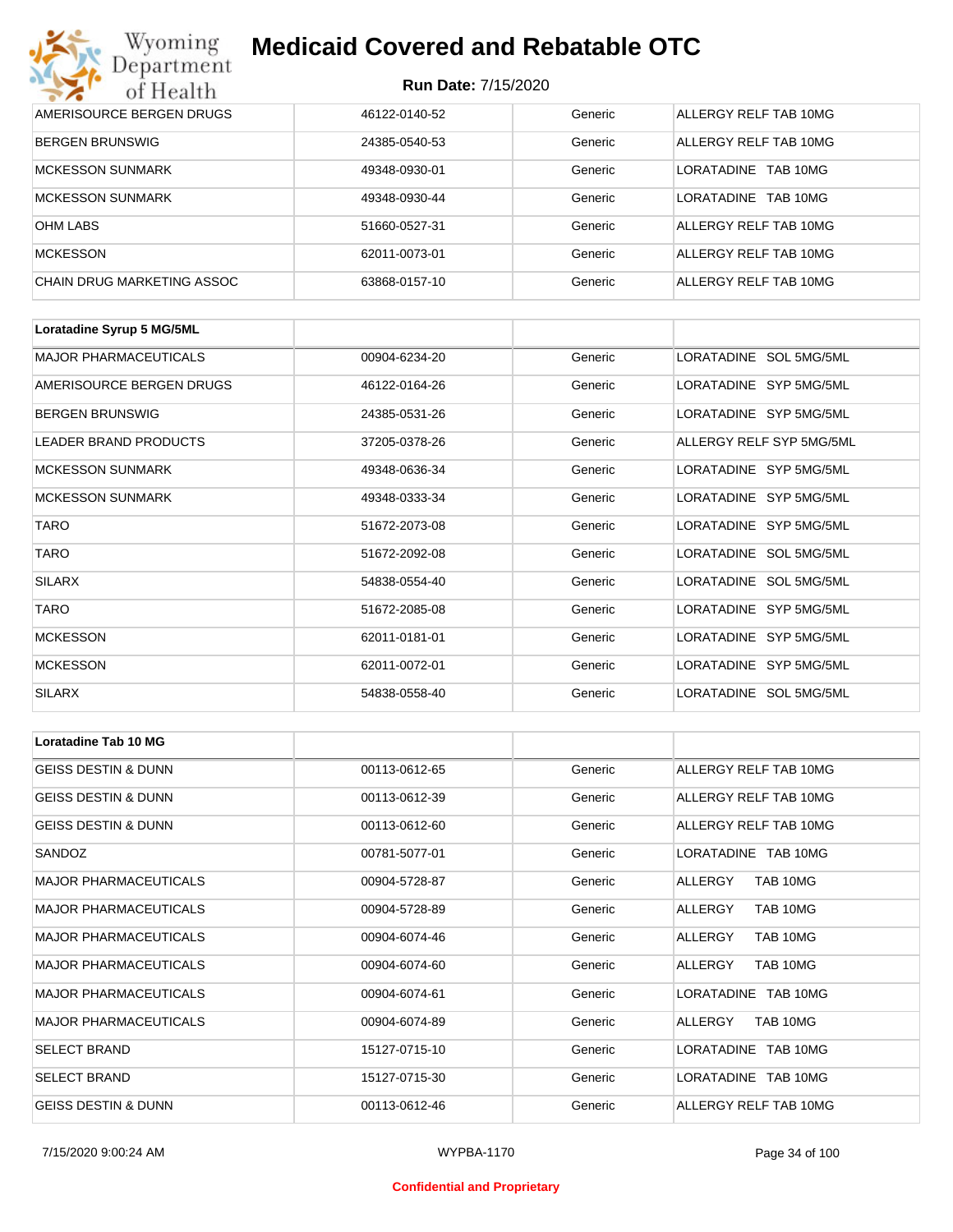

| <b>BERGEN BRUNSWIG</b>              | 24385-0471-78 | Generic      | LORATADINE TAB 10MG          |  |  |
|-------------------------------------|---------------|--------------|------------------------------|--|--|
| <b>BERGEN BRUNSWIG</b>              | 24385-0471-52 | Generic      | LORATADINE TAB 10MG          |  |  |
| <b>TOPCO</b>                        | 36800-0612-65 | Generic      | ALLERGY RELF TAB 10MG        |  |  |
| <b>TOPCO</b>                        | 36800-0612-72 | Generic      | ALLERGY RELF TAB 10MG        |  |  |
| <b>TOPCO</b>                        | 36800-0612-76 | Generic      | ALLERGY RELF TAB 10MG        |  |  |
| <b>TOPCO</b>                        | 36800-0612-87 | Generic      | ALLERGY RELF TAB 10MG        |  |  |
| PERRIGO PHARMACEUTICALS             | 45802-0650-87 | Generic      | LORATADINE TAB 10MG          |  |  |
| PERRIGO PHARMACEUTICALS             | 45802-0650-78 | Generic      | LORATADINE TAB 10MG          |  |  |
| LEADER BRAND PRODUCTS               | 37205-0346-72 | Generic      | LORATADINE TAB 10MG          |  |  |
| AMERISOURCE BERGEN DRUGS            | 46122-0158-65 | Generic      | LORATADINE TAB 10MG          |  |  |
| <b>BERGEN BRUNSWIG</b>              | 24385-0471-99 | Generic      | LORATADINE TAB 10MG          |  |  |
| <b>TOPCO</b>                        | 36800-0612-46 | Generic      | ALLERGY RELF TAB 10MG        |  |  |
| <b>MCKESSON SUNMARK</b>             | 49348-0818-01 | Generic      | SM LORATADIN TAB 10MG        |  |  |
| <b>MCKESSON SUNMARK</b>             | 49348-0818-13 | Generic      | SM LORATADIN TAB 10MG        |  |  |
| PERRIGO PHARMACEUTICALS             | 45802-0650-65 | Generic      | LORATADINE TAB 10MG          |  |  |
| <b>MCKESSON SUNMARK</b>             | 49348-0818-44 | Generic      | SM LORATADIN TAB 10MG        |  |  |
| OHM LABS                            | 51660-0526-01 | Generic      | ALLERGY RELF TAB 10MG        |  |  |
| <b>MYLAN INSTITUTIONAL</b>          | 51079-0246-01 | Generic      | LORATADINE TAB 10MG          |  |  |
| <b>MYLAN INSTITUTIONAL</b>          | 51079-0246-20 | Generic      | LORATADINE TAB 10MG          |  |  |
| <b>OHM LABS</b>                     | 51660-0526-05 | Generic      | ALLERGY RELF TAB 10MG        |  |  |
| OHM LABS                            | 51660-0526-31 | Generic      | ALLERGY RELF TAB 10MG        |  |  |
| <b>APOTEX</b>                       | 60505-0147-01 | Generic      | LORATADINE TAB 10MG          |  |  |
| CHAIN DRUG MARKETING ASSOC          | 63868-0151-01 | Generic      | LORATADINE TAB 10MG          |  |  |
| CHAIN DRUG MARKETING ASSOC          | 63868-0151-10 | Generic      | LORATADINE TAB 10MG          |  |  |
| CHAIN DRUG MARKETING ASSOC          | 63868-0151-30 | Generic      | LORATADINE TAB 10MG          |  |  |
| AMERICAN HEALTH PACKAGING           | 68084-0248-01 | Generic      | LORATADINE TAB 10MG          |  |  |
| <b>APOTEX</b>                       | 60505-0147-08 | Generic      | LORATADINE TAB 10MG          |  |  |
| AMERICAN HEALTH PACKAGING           | 68084-0248-11 | Generic      | LORATADINE TAB 10MG          |  |  |
| Triprolidine HCI Drops 0.938 MG/ML  |               |              |                              |  |  |
| ALLEGIS PHARMACEUTICALS             | 28595-0801-30 | <b>Brand</b> | DRO 0.938MG<br>HISTEX PD     |  |  |
| Triprolidine HCI Liquid 0.625 MG/ML |               |              |                              |  |  |
| <b>GM PHARMACEUTICALS</b>           | 58809-0501-30 | <b>Brand</b> | VANAHIST PD LIQ 0.625MG      |  |  |
| Triprolidine HCI Syrup 2.5 MG/5ML   |               |              |                              |  |  |
| ALLEGIS PHARMACEUTICALS             | 28595-0802-08 | <b>Brand</b> | <b>HISTEX</b><br>SYP 2.5MG/5 |  |  |
|                                     |               |              |                              |  |  |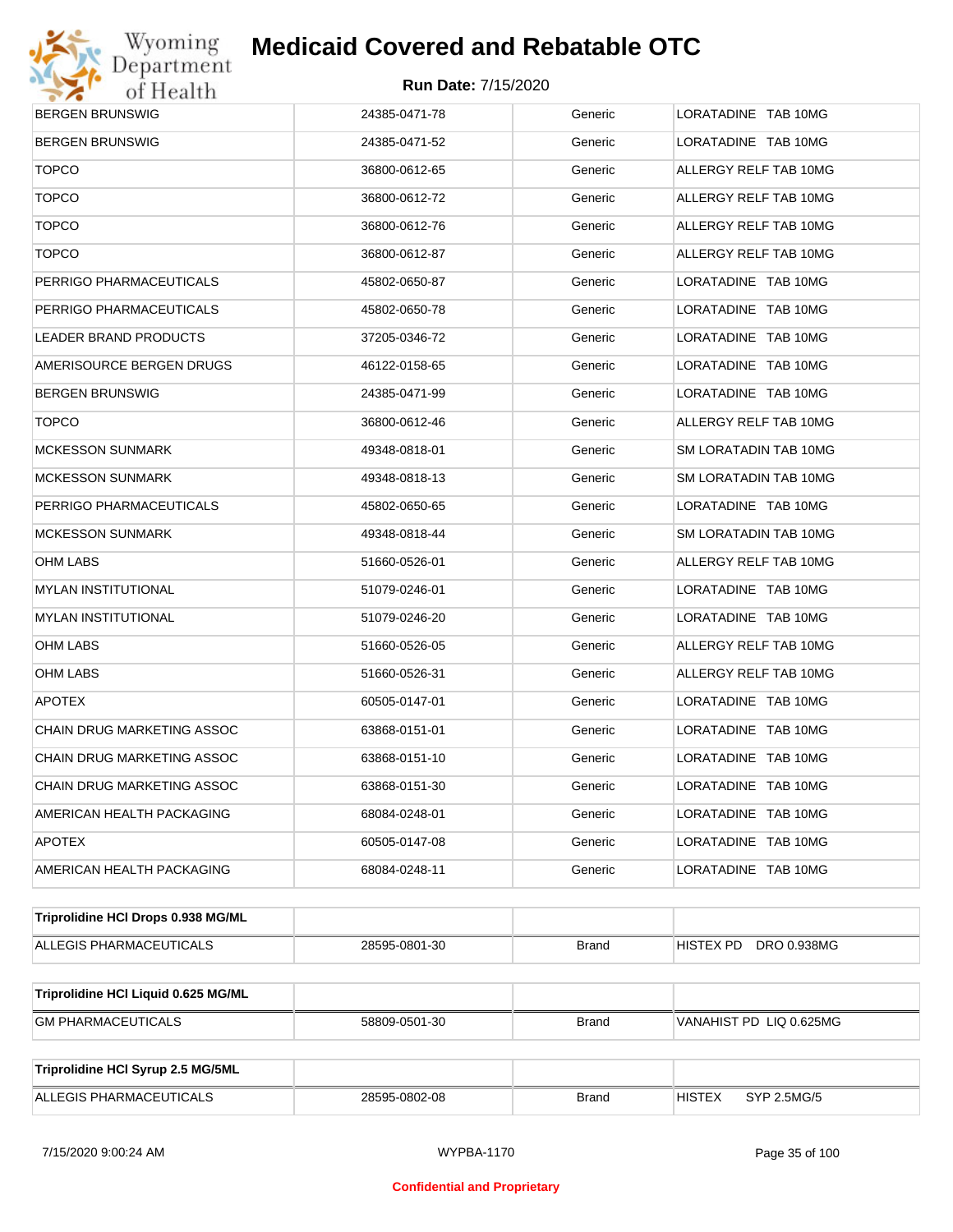

| <b>CONTRACEPTIVES</b> |  |
|-----------------------|--|
|                       |  |

| Levonorgestrel Tab 1.5 MG             |               |              |                                    |
|---------------------------------------|---------------|--------------|------------------------------------|
| LUPIN PHARMACEUTICALS                 | 43386-0622-30 | Generic      | <b>TAB 1.5MG</b><br>MY WAY         |
| <b>AFAXYS</b>                         | 50102-0111-01 | Generic      | FCONTRA FZ TAB 1.5MG               |
| <b>AFAXYS</b>                         | 50102-0111-12 | Generic      | ECONTRA EZ TAB 1.5MG               |
| FOUNDATION CONSUMER HEALTHCARE        | 51285-0100-88 | Generic      | TAKE ACTION TAB 1.5MG              |
| <b>FOUNDATION CONSUMER HEALTHCARE</b> | 51285-0103-88 | Generic      | <b>TAB 1.5MG</b><br>AFTERA         |
| <b>TEVA/WOMENS HEALTH</b>             | 51285-0943-88 | <b>Brand</b> | <b>TAB 1.5MG</b><br>PLAN B         |
| <b>FOUNDATION CONSUMER HEALTHCARE</b> | 51285-0146-19 | <b>Brand</b> | PLAN B<br><b>TAB 1.5MG</b>         |
| FOUNDATION CONSUMER HEALTHCARE        | 51285-0162-88 | <b>Brand</b> | <b>TAB 1.5MG</b><br>PLAN B         |
| <b>ACTAVIS PHARMA</b>                 | 52544-0065-54 | Generic      | NEXT CHOICE TAB 1.5MG              |
| PHARMACIST PHARMACEUTICAL LLC         | 63704-0010-01 | Generic      | LEVONORGESTR TAB 1.5MG             |
| <b>SUN PHARMACEUTICALS</b>            | 62756-0718-60 | Generic      | <b>OPCICON</b><br><b>TAB 1.5MG</b> |
| LUPIN PHARMACEUTICALS                 | 68180-0853-13 | Generic      | FALLBACK<br>TAB 1.5MG              |
| <b>COUGH/COLD/ALLERGY</b>             |               |              |                                    |

| *Camphor-Eucalyptus-Menthol - Oint*** |               |         |                   |
|---------------------------------------|---------------|---------|-------------------|
| AMERISOURCE BERGEN DRUGS              | 46122-0157-54 | Generic | GNP CHEST OIN RUB |
| <b>MCKESSON</b>                       | 62011-0075-01 | Generic | HM CHEST RUB OIN  |

| *Camphor-Eucalyptus-Menthol-Turp Oil-<br><b>White Pet -Oint***</b> |               |         |                                  |
|--------------------------------------------------------------------|---------------|---------|----------------------------------|
| MCKESSON SUNMARK                                                   | 49348-0398-96 | Generic | <b>SM MEDICATED MIS CHST RUB</b> |

| *DM-GG-PE Tab & APAP-Diphenhyd-PE<br>Tab Therapy Pack*** |               |       |                            |
|----------------------------------------------------------|---------------|-------|----------------------------|
| <b>RECKITT BENCKISER</b>                                 | 63824-0555-30 | Brand | IMUCINEX FAST MIS MX DAY/N |

| *PE-DM-GG Ligd & Diphenhyd-PE-APAP<br>Ligd Therapy Pack*** |               |              |                           |
|------------------------------------------------------------|---------------|--------------|---------------------------|
| <b>RECKITT BENCKISER</b>                                   | 63824-0287-22 | <b>Brand</b> | MUCINEX CHLD MIS DAY/NITE |

| *PE-DM-GG-APAP Ligd & PE-Diphenhyd-<br><b>APAP Ligd Therapy Pack***</b> |               |       |                           |
|-------------------------------------------------------------------------|---------------|-------|---------------------------|
| RECKITT BENCKISER                                                       | 63824-0526-22 | Brand | MUCINEX FAST MIS DAY/NGHT |

| *PE-DM-GG-APAP Pack & PE-Diphenhyd-<br><b>APAP Pack Therapy Pack***</b> |               |              |                |              |
|-------------------------------------------------------------------------|---------------|--------------|----------------|--------------|
| <b>RECKITT BENCKISER</b>                                                | 63824-0234-44 | <b>Brand</b> | <b>MUCINEX</b> | MIS DAY/NGHT |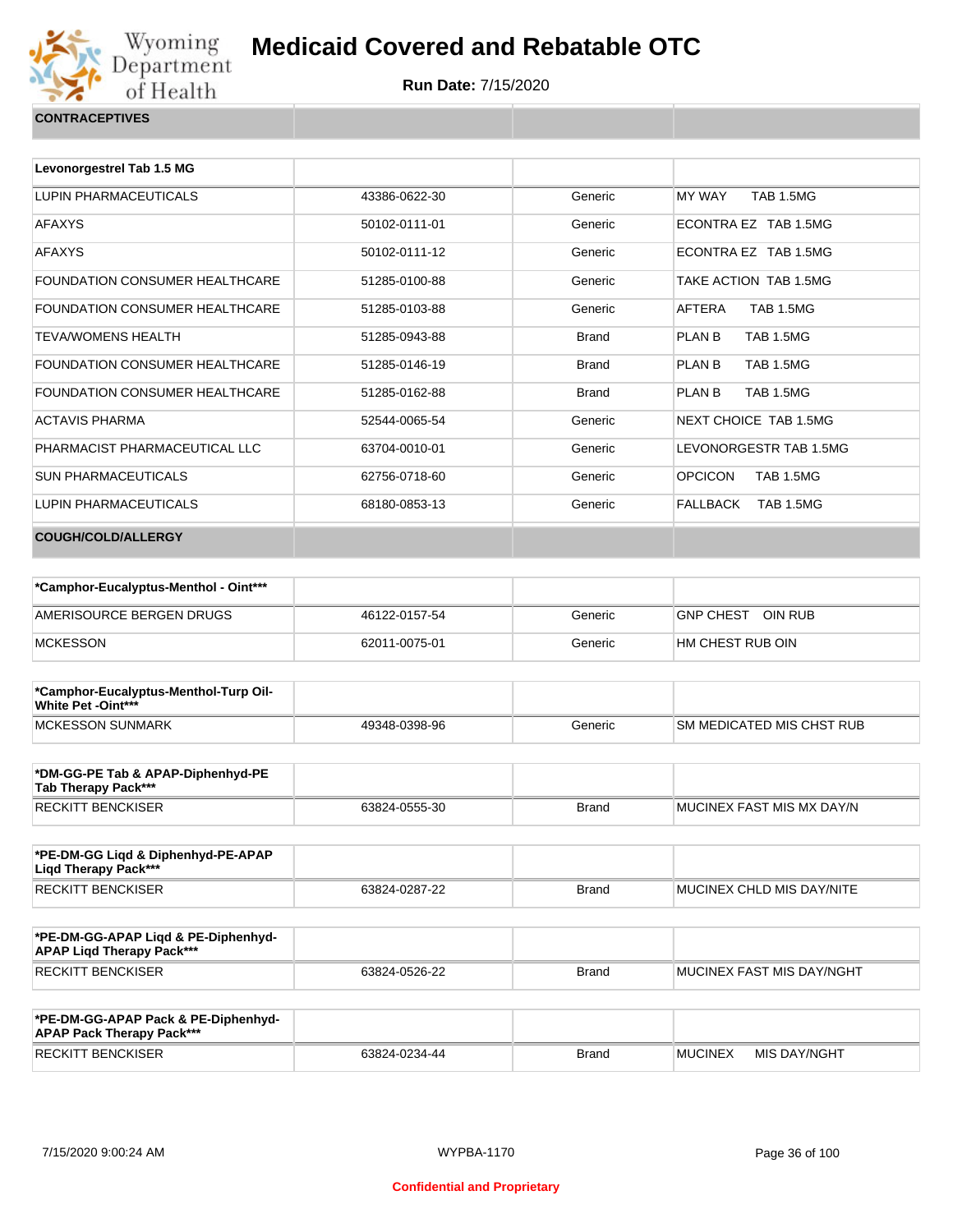

| *PE-DM-GG-APAP Tab & PE-Diphenhyd-<br><b>APAP Tab Therapy Pack***</b> |               |              |                                         |
|-----------------------------------------------------------------------|---------------|--------------|-----------------------------------------|
| <b>RECKITT BENCKISER</b>                                              | 63824-0551-30 | Generic      | MUCINEX FAST PAK DAY/NGHT               |
|                                                                       |               |              |                                         |
| Acetaminophen w/ DM Liq 1000-30<br>MG/30ML                            |               |              |                                         |
| <b>TOPCO</b>                                                          | 36800-0698-34 | Generic      | COUGH & SORE LIQ THRT DAY               |
| Acetaminophen w/ DM Susp 160-5 MG/5ML                                 |               |              |                                         |
| <b>GLAXO CONSUMER HEALTHCARE L.P.</b>                                 | 00067-8115-04 | <b>Brand</b> | <b>SUS CGH/ST</b><br>TRIAMINIC          |
|                                                                       |               |              |                                         |
| Brompheniramine & Phenylephrine Elixir 1<br>-2.5 MG/5ML               |               |              |                                         |
| <b>MAJOR PHARMACEUTICALS</b>                                          | 00904-5781-20 | Generic      | <b>DIMAPHEN</b><br><b>ELX CHILDREN</b>  |
| <b>PERRIGO</b>                                                        | 00113-0906-26 | Generic      | COLD/ALLERGY ELX CHILDREN               |
| <b>WOMEN'S CHOICE PHARMACEUTICALS</b>                                 | 00485-0202-16 | Generic      | RYNEX PE ELX                            |
| <b>BERGEN BRUNSWIG</b>                                                | 24385-0517-26 | Generic      | <b>GNP CLD/ALLE ELX CHILDREN</b>        |
| <b>BERGEN BRUNSWIG</b>                                                | 24385-0517-34 | Generic      | <b>GNP CLD/ALLE ELX CHILDREN</b>        |
| <b>TOPCO</b>                                                          | 36800-0906-26 | Generic      | COLD/ALLERGY ELX CHILDREN               |
| <b>LEADER BRAND PRODUCTS</b>                                          | 37205-0931-26 | Generic      | COLD/ALLERGY ELX CHILDREN               |
| <b>TOPCO</b>                                                          | 36800-0906-34 | Generic      | COLD/ALLERGY ELX CHILDREN               |
| <b>MCKESSON SUNMARK</b>                                               | 49348-0777-37 | Generic      | SM CLD/ALRGY ELX CHILDREN               |
| <b>MCKESSON SUNMARK</b>                                               | 49348-0777-34 | Generic      | SM CLD/ALRGY ELX CHILDREN               |
| <b>MCKESSON</b>                                                       | 62011-0062-01 | Generic      | COLD/ALLERGY ELX CHILDREN               |
| Brompheniramine & Phenylephrine Syrup                                 |               |              |                                         |
| 1-2.5 MG/5ML<br>GLAXO CONSUMER HEALTHCARE L.P.                        | 00067-8117-04 | <b>Brand</b> | <b>TRIAMINIC</b><br><b>SYP CLD/ALRG</b> |
|                                                                       |               |              |                                         |
| Brompheniramine & Phenylephrine Tab 4-<br><b>10 MG</b>                |               |              |                                         |
| ALLEGIS PHARMACEUTICALS                                               | 28595-0900-60 | <b>Brand</b> | RU-HIST D TAB 4-10MG                    |
| Brompheniramine & Pseudoephedrine Cap                                 |               |              |                                         |
| 4-60 MG<br><b>BAUSCH HEALTH</b>                                       | 00095-0860-06 | <b>Brand</b> | LODRANE D CAP 4-60MG                    |
|                                                                       |               |              |                                         |
| Brompheniramine & Pseudoephedrine<br>Elixir 1-15 MG/5ML               |               |              |                                         |
| <b>WOMEN'S CHOICE PHARMACEUTICALS</b>                                 | 00485-0206-16 | Generic      | RYNEX PSE LIQ                           |
| PAR PHARMACEUTICALS                                                   | 00603-0851-94 | Generic      | <b>ELX 1-15/5ML</b><br>Q-TAPP           |
| <b>SILARX</b>                                                         | 54838-0125-40 | Generic      | <b>BROTAPP</b><br>LIQ                   |
| <b>SILARX</b>                                                         | 54838-0125-80 | Generic      | <b>BROTAPP</b><br>LIQ                   |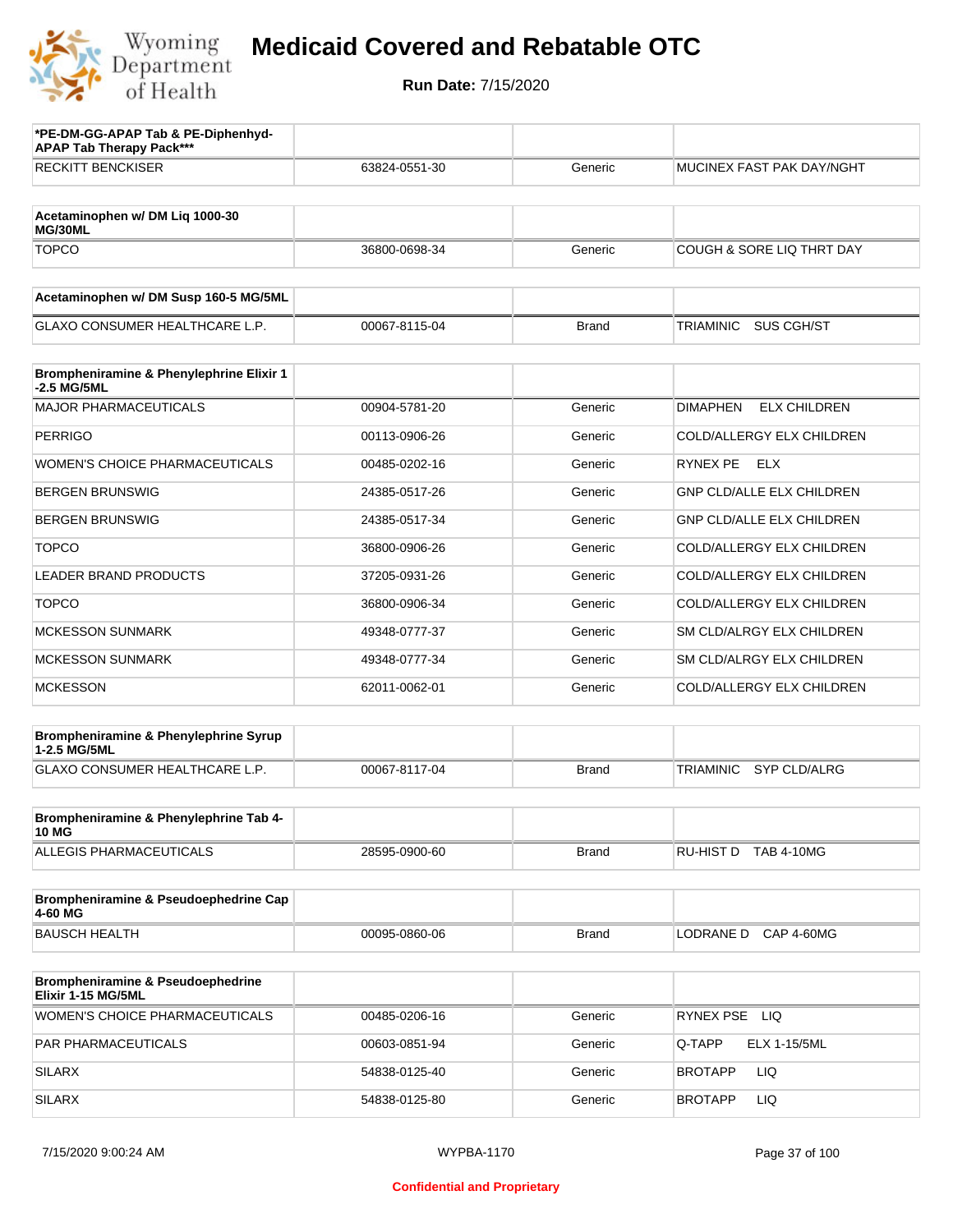| <b>CENTURION LABS</b>                                              | 23359-0033-16 | <b>Brand</b> | NINJACOF-A LIQ                       |
|--------------------------------------------------------------------|---------------|--------------|--------------------------------------|
| Chlophedianol-Pyrilamine-APAP Liquid<br>12.5-12.5-160 MG/5ML       |               |              |                                      |
| <b>GM PHARMACEUTICALS</b>                                          | 58809-0350-04 | <b>Brand</b> | VANACOF-8 LIQ 25-50/15               |
| Chlophedianol-Pyrilamine Liquid 25-50<br>MG/15ML                   |               |              |                                      |
| <b>CENTURION LABS</b>                                              | 23359-0032-16 | <b>Brand</b> | <b>NINJACOF</b><br>LIQ.              |
| Chlophedianol-Pyrilamine Liquid 12.5-12.5<br>MG/5ML                |               |              |                                      |
| R A MCNEIL                                                         | 12830-0767-16 | <b>Brand</b> | CHLO TUSS EX LIQ 12.5-100            |
| Chlophedianol-Guaifenesin Liquid 12.5-100<br>MG/5ML                |               |              |                                      |
| <b>RAMCNEIL</b>                                                    | 12830-0864-16 | <b>Brand</b> | CHLO HIST SOL                        |
| Chlophedianol-Dexbrompheniramine Soln<br>12.5-1 MG/5ML             |               |              |                                      |
| <b>MCKESSON</b>                                                    | 62011-0055-01 | Generic      | ALLGY COMP-D TAB 5-120MG             |
| <b>MCKESSON SUNMARK</b>                                            | 49348-0851-04 | Generic      | ALLERGY-D TAB 5-120MG                |
| <b>TOPCO</b>                                                       | 36800-0176-53 | Generic      | ALLERGY D TAB 5-120MG                |
| PERRIGO PHARMACEUTICALS                                            | 45802-0721-62 | Generic      | CETIRIZ/PSE TAB 5-120MG              |
| PERRIGO PHARMACEUTICALS                                            | 45802-0721-53 | Generic      | CETIRIZ/PSE TAB 5-120MG              |
| <b>TOPCO</b>                                                       | 36800-0176-62 | Generic      | ALLERGY D TAB 5-120MG                |
| <b>MAJOR PHARMACEUTICALS</b>                                       | 00904-5831-12 | Generic      | ALLERGY-D TAB 5-120MG                |
| <b>BERGEN BRUNSWIG</b>                                             | 24385-0175-62 | Generic      | ALLERGY-D TAB 5-120MG                |
| <b>BERGEN BRUNSWIG</b>                                             | 24385-0175-53 | Generic      | ALLERGY-D<br><b>TAB 5-120MG</b>      |
| <b>PERRIGO</b>                                                     | 00113-2176-62 | Generic      | ALLERGY-D TAB 5-120MG                |
| <b>PERRIGO</b>                                                     | 00113-2176-53 | Generic      | ALLERGY-D<br><b>TAB 5-120MG</b>      |
| <b>GEISS DESTIN &amp; DUNN</b>                                     | 00113-0176-62 | Generic      | ALLERGY-D TAB 5-120MG                |
| 5-120 MG<br><b>GEISS DESTIN &amp; DUNN</b>                         | 00113-0176-53 | Generic      | <b>TAB 5-120MG</b><br>ALLERGY-D      |
| Cetirizine-Pseudoephedrine Tab ER 12HR                             |               |              |                                      |
| MAGNA PHARMACEUTICALS, INC                                         | 58407-0225-01 | <b>Brand</b> | <b>STAFLEX</b><br><b>TAB 2-250MG</b> |
| Brompheniramine-Acetaminophen Tab 2-<br>250 MG                     |               |              |                                      |
| JAYMAC PHARMACEUTICAL LLC                                          | 64661-0032-30 | <b>Brand</b> | J-TAN D PD DRO 1-7.5MG               |
| <b>Brompheniramine &amp; Pseudoephedrine</b><br>Liquid 1-7.5 MG/ML |               |              |                                      |
| <b>SILARX</b>                                                      | 54838-0125-70 | Generic      | <b>BROTAPP</b><br>LIQ.               |
| $\bullet$<br>ui ricaith                                            |               |              |                                      |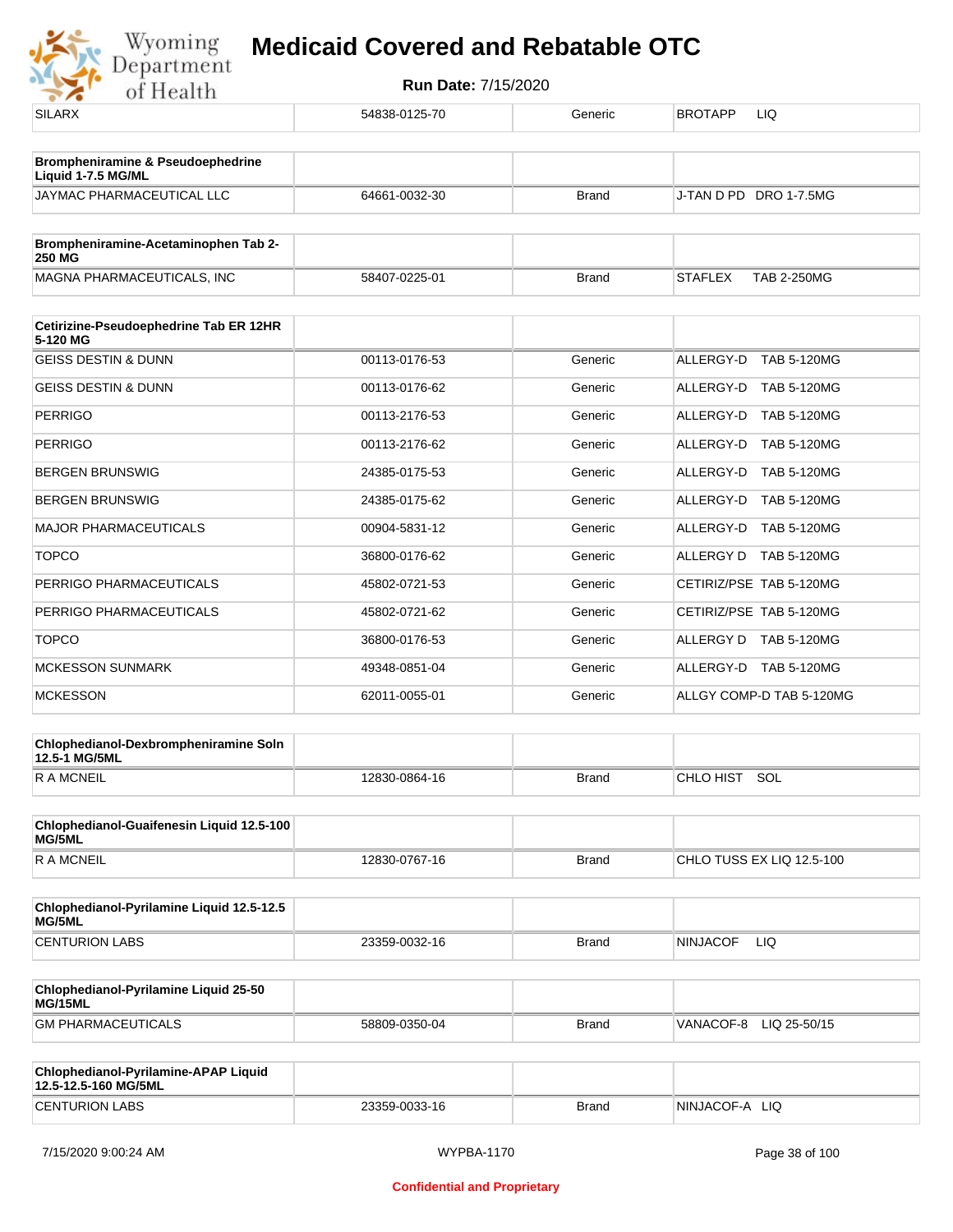

| <b>Chlorcyclizine &amp; Pseudoephedrine Liquid</b><br>25-60 MG/5ML |               |              |                                       |
|--------------------------------------------------------------------|---------------|--------------|---------------------------------------|
| MAGNA PHARMACEUTICALS, INC                                         | 58407-0624-04 | <b>Brand</b> | STAHIST AD LIQ                        |
| Chlorcyclizine & Pseudoephedrine Tab 25-                           |               |              |                                       |
| 60 MG                                                              |               |              |                                       |
| MAGNA PHARMACEUTICALS, INC                                         | 58407-0625-30 | <b>Brand</b> | STAHIST AD TAB 25-60MG                |
| Chlorpheniramine & Phenylephrine Liquid<br>1-2.5 MG/ML             |               |              |                                       |
| <b>LASER PHARMACEUTICALS</b>                                       | 16477-0121-30 | <b>Brand</b> | <b>DALLERGY</b><br><b>DRO 1-2.5MG</b> |
| Chlorpheniramine & Phenylephrine Liquid<br>1-3.5 MG/ML             |               |              |                                       |
| <b>VIRTUS PHARMACEUTICALS OPCO</b>                                 | 76439-0319-30 | Generic      | <b>VIRDEC</b><br><b>DRO</b>           |
| Chlorpheniramine & Phenylephrine Liquid<br><b>2-5 MG/ML</b>        |               |              |                                       |
| <b>WOMEN'S CHOICE PHARMACEUTICALS</b>                              | 00485-0096-02 | <b>Brand</b> | ED CHLORPED DRO D                     |
| <b>Chlorpheniramine &amp; Phenylephrine Liquid</b><br>4-10 MG/5ML  |               |              |                                       |
| WOMEN'S CHOICE PHARMACEUTICALS                                     | 00485-0155-16 | <b>Brand</b> | ED A-HIST<br>LIQ 4-10/5ML             |
| LARKEN LABORATORIES, INC.                                          | 68047-0185-16 | Generic      | NOHIST-LQ LIQ 4-10/5ML                |
| Chlorpheniramine & Phenylephrine Tab 4-<br><b>10 MG</b>            |               |              |                                       |
| <b>WOMEN'S CHOICE PHARMACEUTICALS</b>                              | 00485-0254-01 | Generic      | ED A-HIST TAB 4-10MG                  |
| <b>TOPCO</b>                                                       | 36800-0358-62 | Generic      | SINUS/ALERGY TAB PE MAX               |
| <b>TOPCO</b>                                                       | 36800-0139-62 | Generic      | COLD/ALLERGY TAB 4-10MG               |
| <b>SELECT BRAND</b>                                                | 15127-0082-24 | Generic      | SINUS/ALERGY TAB MAX ST               |
| <b>BERGEN BRUNSWIG</b>                                             | 24385-0961-62 | Generic      | SINUS/ALLERG TAB 4-10MG               |
| AMERISOURCE BERGEN DRUGS                                           | 46122-0181-62 | Generic      | COLD/ALLERGY TAB 4-10MG               |
| Chlorpheniramine & Pseudoephedrine<br>Liquid 2-30 MG/5ML           |               |              |                                       |
| LARKEN LABORATORIES, INC.                                          | 68047-0120-16 | <b>Brand</b> | LOHIST-D<br>LIQ.                      |
| Chlorpheniramine & Pseudoephedrine Tab<br>4-60 MG                  |               |              |                                       |
| <b>MAJOR PHARMACEUTICALS</b>                                       | 00904-5351-24 | Generic      | <b>SUDOGEST</b><br><b>TAB 4-60MG</b>  |
| <b>MAJOR PHARMACEUTICALS</b>                                       | 00904-5351-96 | Generic      | <b>SUDOGEST</b><br><b>TAB 4-60MG</b>  |
| Chlorpheniramine w/ Codeine Liquid 2-9<br>MG/5ML                   |               |              |                                       |
| MAGNA PHARMACEUTICALS, INC                                         | 58407-0920-16 | <b>Brand</b> | Z-TUSS AC<br>LIQ 2-9/5ML              |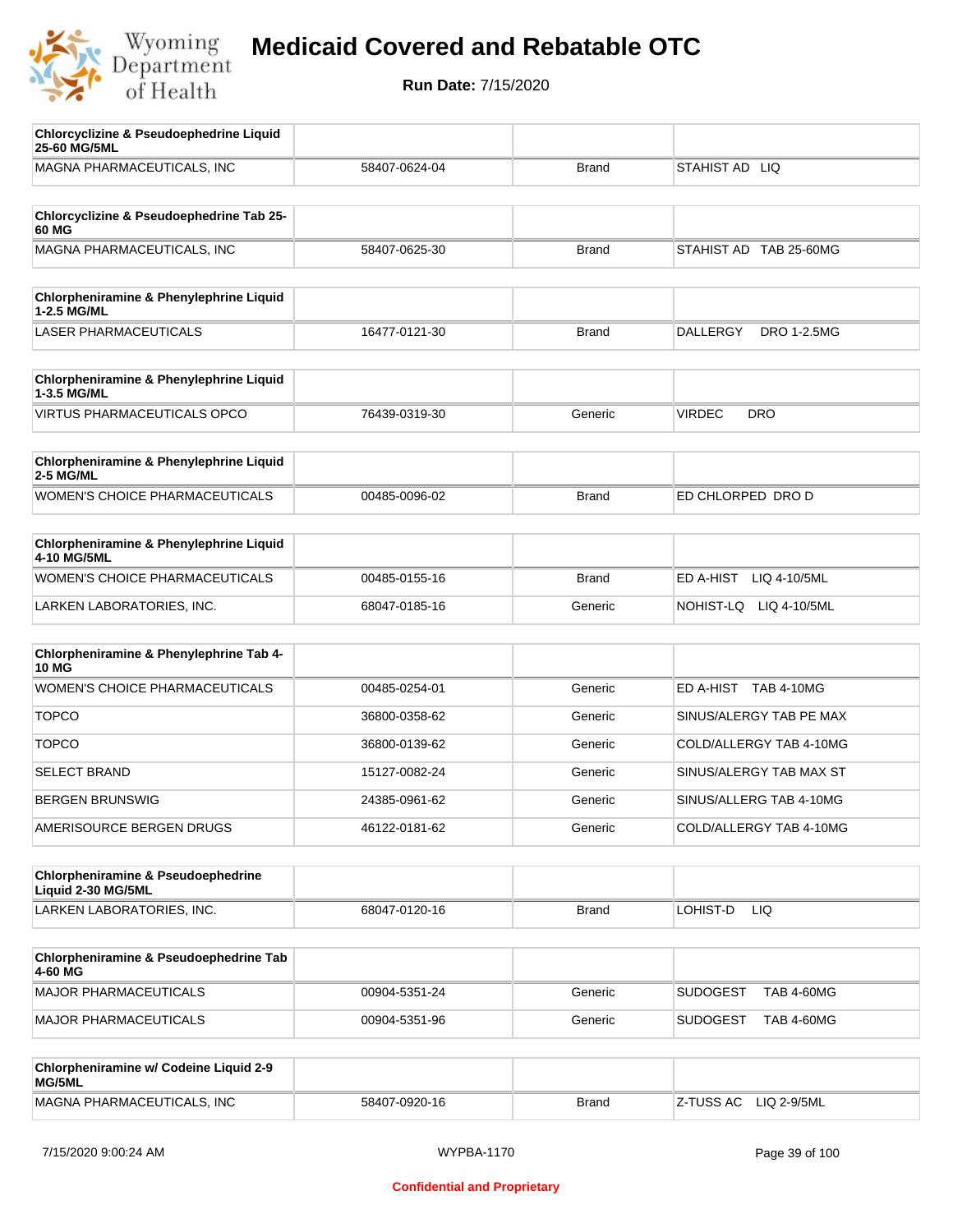

| Chlorpheniramine-DM Tab 4-30 MG                                  |               |              |                                       |
|------------------------------------------------------------------|---------------|--------------|---------------------------------------|
| <b>MAJOR PHARMACEUTICALS</b>                                     | 00904-5817-44 | Generic      | <b>COUGH &amp; COLD TAB</b>           |
| <b>SELECT BRAND</b>                                              | 15127-0268-16 | Generic      | SB COLD/CGH TAB HBP                   |
|                                                                  |               |              |                                       |
| Chlorpheniramine-Phenylephrine-ASA<br>Effer Tab 2-7.8-325 MG     |               |              |                                       |
| CHAIN DRUG MARKETING ASSOC                                       | 63868-0228-20 | Generic      | COLD RELIEF TAB PLUS                  |
|                                                                  |               |              |                                       |
| Chlorphen-PE-APAP Tab 2-5-325 MG & PE-<br>APAP Tab 5-325 MG Pack |               |              |                                       |
| <b>SELECT BRAND</b>                                              | 15127-0933-24 | Generic      | <b>SB SINUS CNG PAK/PAIN</b>          |
| AMERISOURCE BERGEN DRUGS                                         | 46122-0075-60 | Generic      | SINUS RELIEF PAK CNG/PAIN             |
| Chlorphen-Phenylephrine w/ APAP Tab 2-5                          |               |              |                                       |
| $-325$ MG                                                        |               |              |                                       |
| <b>GEISS DESTIN &amp; DUNN</b>                                   | 00113-0476-62 | Generic      | <b>ALLERGY</b><br><b>TAB MULTI-SY</b> |
| <b>SELECT BRAND</b>                                              | 15127-0966-24 | Generic      | SB SINUS CNG TAB / PAIN               |
| <b>SELECT BRAND</b>                                              | 15127-0967-24 | Generic      | SB ALLERGY TAB MULTI-SY               |
| <b>BERGEN BRUNSWIG</b>                                           | 24385-0147-62 | Generic      | <b>GNP ALLERGY TAB MULTI-SY</b>       |
| <b>TOPCO</b>                                                     | 36800-0476-62 | Generic      | <b>ALLERGY</b><br><b>TAB MULTI-SY</b> |
| <b>TOPCO</b>                                                     | 36800-0476-67 | Generic      | <b>ALLERGY</b><br>TAB MULTI-SY        |
| <b>LEADER BRAND PRODUCTS</b>                                     | 37205-0940-62 | Generic      | <b>ALLERGY</b><br><b>TAB MULTI-SY</b> |
| AMERISOURCE BERGEN DRUGS                                         | 46122-0074-62 | Generic      | GNP SINUS TAB CNG/PAIN                |
| <b>TOPCO</b>                                                     | 36800-0935-62 | Generic      | NIGHT TIME TAB SINUS                  |
| <b>MCKESSON SUNMARK</b>                                          | 49348-0778-04 | Generic      | SM ALLERGY TAB MULTI-SY               |
| CHAIN DRUG MARKETING ASSOC                                       | 63868-0981-24 | Generic      | QC ALLERGY TAB RELIEF                 |
|                                                                  |               |              |                                       |
| Chlorphen-Phenylephrine w/ APAP Tab 4-<br>10-325 MG              |               |              |                                       |
| U S PHARMACEUTICAL                                               | 52747-0475-70 | Brand        | NOREL AD<br>TAB 4-10-325              |
|                                                                  |               |              |                                       |
| Dexbrompheniramine & Pseudoephedrine<br>Soln 1-30 MG/5ML         |               |              |                                       |
| LLORENS PHARMACEUTICAL                                           | 54859-0802-04 | Brand        | <b>CONEX</b><br>SOL CLD/ALRG          |
|                                                                  |               |              |                                       |
| Dexbrompheniramine & Pseudoephedrine<br><b>Tab 2-60 MG</b>       |               |              |                                       |
| LLORENS PHARMACEUTICAL                                           | 54859-0702-60 | Brand        | <b>CONEX</b><br><b>TAB 2-60MG</b>     |
|                                                                  |               |              |                                       |
| Dexbrompheniramine-Phenylephrine<br>Syrup 1-5 MG/5ML             |               |              |                                       |
| LASER PHARMACEUTICALS                                            | 16477-0822-01 | <b>Brand</b> | DALLERGY<br>SYP                       |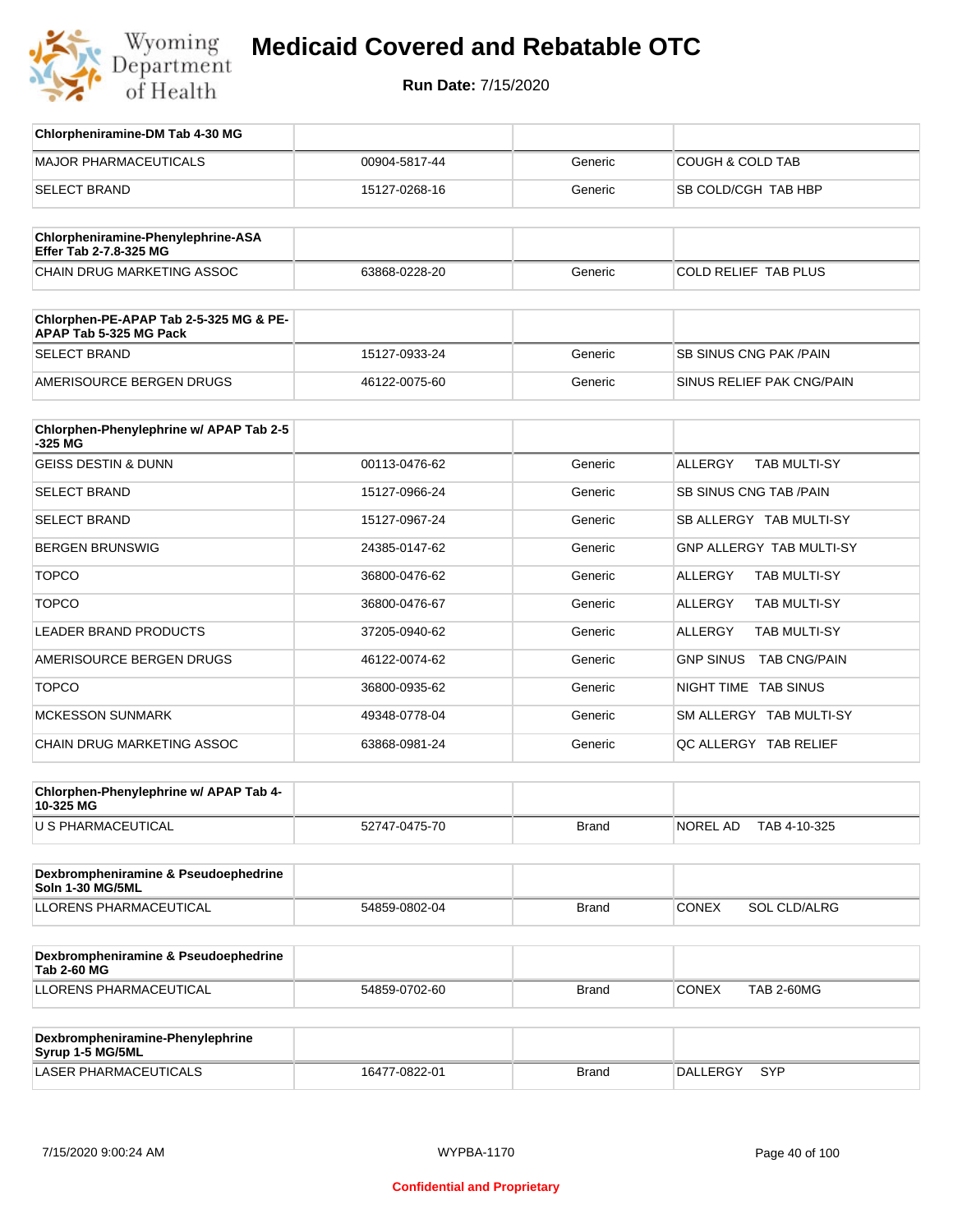

| Dexbrompheniramine-Phenylephrine Tab 1<br>-5 MG             |               |              |                                    |
|-------------------------------------------------------------|---------------|--------------|------------------------------------|
| <b>LASER PHARMACEUTICALS</b>                                | 16477-0161-01 | <b>Brand</b> | TAB 1-5MG<br>DALLERGY              |
| Dexbrompheniramine-Phenylephrine Tab 2<br>-10 MG            |               |              |                                    |
| POLY PHARMACEUTICALS                                        | 50991-0782-60 | <b>Brand</b> | ALA-HIST PE TAB 2-10MG             |
| Dexchlorpheniramine & Pseudoephedrine<br><b>Tab 2-60 MG</b> |               |              |                                    |
| <b>CAPELLON PHARMACEUTICALS</b>                             | 64543-0097-90 | <b>Brand</b> | <b>RESCON</b><br><b>TAB 2-60MG</b> |
| Dexchlorpheniramine-Phenylephrine Tab 2<br>-10 MG           |               |              |                                    |
| <b>WOMEN'S CHOICE PHARMACEUTICALS</b>                       | 00485-0080-01 | <b>Brand</b> | <b>RYMED</b><br><b>TAB 2-10MG</b>  |
| Dextromethorphan HBr Cap 15 MG                              |               |              |                                    |
| RUGBY LABORATORIES                                          | 00536-1068-34 | Generic      | ROBAFEN CGH CAP 15MG               |
| <b>MAJOR PHARMACEUTICALS</b>                                | 00904-5752-95 | Generic      | ROBAFEN CGH CAP 15MG               |
| <b>SELECT BRAND</b>                                         | 15127-0984-20 | Generic      | SB CGH CONTR CAP 15MG              |
| Dextromethorphan HBr Liquid 15 MG/15ML                      |               |              |                                    |
| <b>TOPCO</b>                                                | 36800-0473-38 | Generic      | LIQ COUGH<br>DAY TIME              |
| Dextromethorphan HBr Liquid 15 MG/5ML                       |               |              |                                    |
| <b>SELECT BRAND</b>                                         | 15127-0925-04 | Generic      | SB CGH RELF LIQ 15MG/5ML           |
| <b>BERGEN BRUNSWIG</b>                                      | 24385-0263-26 | Generic      | GNP CGH RELF LIQ 15MG/5ML          |
| <b>BERGEN BRUNSWIG</b>                                      | 24385-0262-26 | Generic      | GNP CGH RELF LIQ 15MG/5ML          |
| CHAIN DRUG MARKETING ASSOC                                  | 63868-0070-04 | Generic      | QC CGH RELF LIQ 15MG/5ML           |
| Dextromethorphan HBr Syrup 15 MG/5ML                        |               |              |                                    |
| <b>TOPCO</b>                                                | 36800-0300-26 | Generic      | TUSSIN COUGH SYP 15MG/5ML          |
| <b>BERGEN BRUNSWIG</b>                                      | 24385-0493-26 | Generic      | TUSSIN COUGH SYP 15MG/5ML          |
| Dextromethorphan Polistirex Extended                        |               |              |                                    |
| Release Susp 30 MG/5ML                                      |               |              |                                    |
| <b>MAJOR PHARMACEUTICALS</b>                                | 00904-6312-56 | Generic      | COUGH DM<br>SUS 30MG/5ML           |
| LEADER BRAND PRODUCTS                                       | 37205-0697-21 | Generic      | COUGH DM<br>SUS 30MG/5ML           |
| PERRIGO PHARMACEUTICALS                                     | 45802-0433-21 | Generic      | DEXTROMETHOR SUS 30MG/5ML          |
| AMERISOURCE BERGEN DRUGS                                    | 46122-0141-25 | Generic      | GNP COUGH DM SUS 30MG/5ML          |
| AMERISOURCE BERGEN DRUGS                                    | 46122-0141-21 | Generic      | GNP COUGH DM SUS 30MG/5ML          |
| AMERISOURCE BERGEN DRUGS                                    | 46122-0142-21 | Generic      | GNP COUGH DM SUS 30MG/5ML          |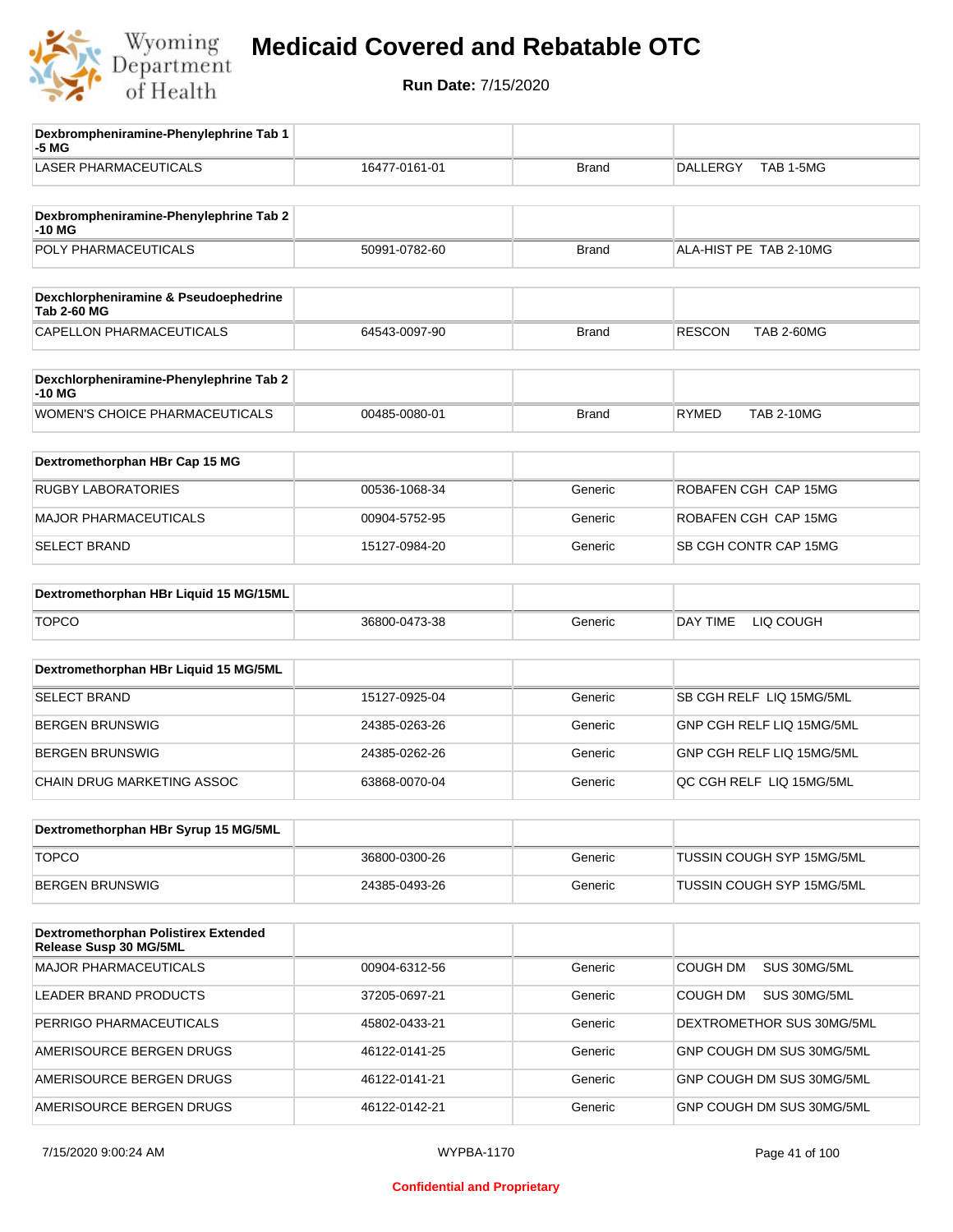

| <b>MCKESSON</b>          | 62011-0198-01 | Generic      | HM COUGH DM SUS 30MG/5ML      |
|--------------------------|---------------|--------------|-------------------------------|
| <b>RECKITT BENCKISER</b> | 63824-0171-65 | <b>Brand</b> | SUS 30MG/5ML<br>DELSYM        |
| <b>RECKITT BENCKISER</b> | 63824-0173-65 | <b>Brand</b> | DELSYM CHILD SUS 30MG/5ML     |
| <b>RECKITT BENCKISER</b> | 63824-0172-63 | <b>Brand</b> | SUS 30MG/5ML<br>DELSYM        |
| <b>RECKITT BENCKISER</b> | 63824-0172-65 | <b>Brand</b> | SUS 30MG/5ML<br>DELSYM        |
| <b>RECKITT BENCKISER</b> | 63824-0173-63 | <b>Brand</b> | DELSYM CHILD SUS 30MG/5ML     |
| <b>RECKITT BENCKISER</b> | 63824-0176-65 | <b>Brand</b> | DELSYM<br>SUS 30MG/5ML        |
| <b>RECKITT BENCKISER</b> | 63824-0177-63 | <b>Brand</b> | DELSYM CHILD SUS 30MG/5ML     |
| <b>RECKITT BENCKISER</b> | 63824-0177-65 | <b>Brand</b> | DELSYM CHILD SUS 30MG/5ML     |
| <b>RECKITT BENCKISER</b> | 63824-0175-63 | <b>Brand</b> | DELSYM<br>SUS 30MG/5ML        |
| <b>RECKITT BENCKISER</b> | 63824-0176-63 | <b>Brand</b> | <b>DELSYM</b><br>SUS 30MG/5ML |
| <b>MCKESSON</b>          | 62011-0176-01 | Generic      | HM COUGH DM SUS 30MG/5ML      |
| <b>RECKITT BENCKISER</b> | 63824-0171-63 | <b>Brand</b> | DELSYM<br>SUS 30MG/5ML        |
| <b>RECKITT BENCKISER</b> | 63824-0175-65 | <b>Brand</b> | <b>DELSYM</b><br>SUS 30MG/5ML |

| Dextromethorphan-Doxylamine-APAP Cap<br>15-6.25-325 MG |               |         |                           |
|--------------------------------------------------------|---------------|---------|---------------------------|
| <b>SELECT BRAND</b>                                    | 15127-0985-12 | Generic | NIGHT TIME CAP COLD/FLU   |
| <b>MAJOR PHARMACEUTICALS</b>                           | 00904-5764-44 | Generic | NIGHT TIME CAP COLD/FLU   |
| TOPCO                                                  | 36800-0977-53 | Generic | NITF TIMF<br>CAP COLD/FLU |
| <b>LEADER BRAND PRODUCTS</b>                           | 37205-0707-62 | Generic | NITE-TIME<br>CAP COLD/FLU |
| AMERISOURCE BERGEN DRUGS                               | 46122-0183-73 | Generic | NIGHT TIME CAP COLD/FLU   |
| AMERISOURCE BERGEN DRUGS                               | 46122-0245-62 | Generic | NIGHT TIME CAP COLD/FLU   |
| TOPCO                                                  | 36800-0977-60 | Generic | CAP COLD/FLU<br>NITE TIME |
| <b>MCKESSON SUNMARK</b>                                | 49348-0741-03 | Generic | SM NITE TIME CAP COLD/FLU |
| <b>MCKESSON</b>                                        | 62011-0084-02 | Generic | NIGHT TIME CAP COLD/FLU   |

| Dextromethorphan-Doxylamine-APAP<br>Liquid 15-6.25-325 MG/15ML |               |         |                            |
|----------------------------------------------------------------|---------------|---------|----------------------------|
| <b>MAJOR PHARMACEUTICALS</b>                                   | 00904-5777-09 | Generic | ALL-NITE<br>LIQ COLD/FLU   |
| AMERISOURCE BERGEN DRUGS                                       | 46122-0136-34 | Generic | NIGHT TIME<br>LIQ COLD/FLU |
| AMERISOURCE BERGEN DRUGS                                       | 46122-0198-34 | Generic | NIGHT TIME<br>LIQ COLD/FLU |
| AMERISOURCE BERGEN DRUGS                                       | 46122-0198-40 | Generic | NIGHT TIME<br>LIQ COLD/FLU |
| AMERISOURCE BERGEN DRUGS                                       | 46122-0136-40 | Generic | NIGHT TIME LIQ COLD/FLU    |
| <b>MCKESSON SUNMARK</b>                                        | 49348-0975-37 | Generic | SM NITE TIME LIQ CLD/FLU   |
| <b>MCKESSON SUNMARK</b>                                        | 49348-0975-39 | Generic | SM NITE TIME LIQ CLD/FLU   |
| <b>MCKESSON</b>                                                | 62011-0082-02 | Generic | NIGHT TIME LIQ CLD/FLU     |
| <b>MCKESSON</b>                                                | 62011-0083-02 | Generic | NIGHT TIME<br>LIO CLD/FLU  |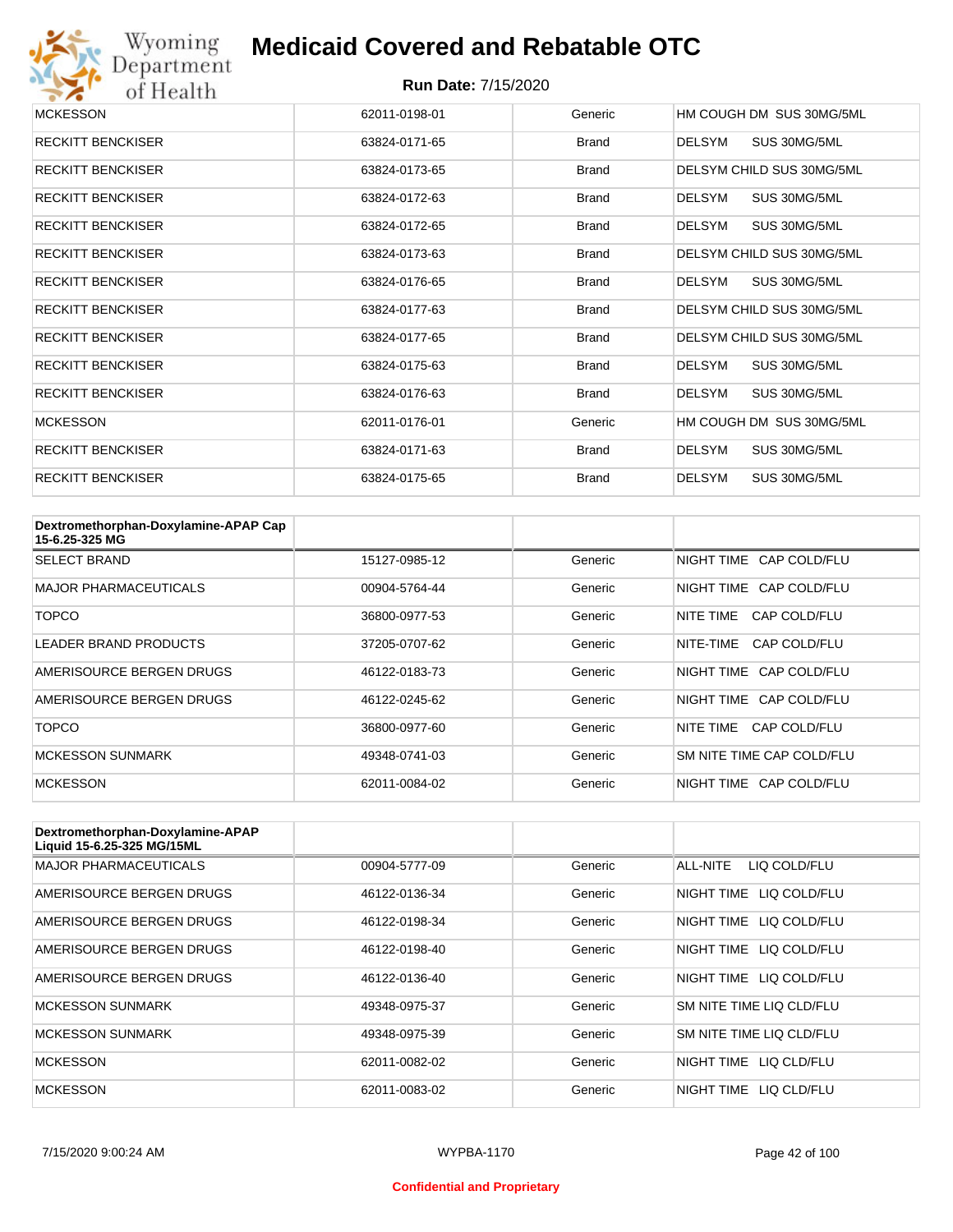

| Dextromethorphan-Doxylamine-APAP<br>Liquid 30-12.5-1000 MG/30ML |               |         |                            |
|-----------------------------------------------------------------|---------------|---------|----------------------------|
| <b>SELECT BRAND</b>                                             | 15127-0987-10 | Generic | NIGHT TIME LIQ COLD/FLU    |
| <b>TOPCO</b>                                                    | 36800-0908-30 | Generic | NITE TIME<br>LIQ COLD/FLU  |
| <b>TOPCO</b>                                                    | 36800-0666-34 | Generic | COUGH & SORE LIQ NGT TIME  |
| <b>TOPCO</b>                                                    | 36800-0908-38 | Generic | NITE TIME<br>LIQ COLD/FLU  |
| <b>TOPCO</b>                                                    | 36800-0041-30 | Generic | NITE-TIME<br>LIQ COLD/FLU  |
| <b>TOPCO</b>                                                    | 36800-0990-38 | Generic | LIQ COLD/FLU<br>NITE TIME  |
| <b>SELECT BRAND</b>                                             | 15127-0987-06 | Generic | NIGHT TIME<br>LIQ COLD/FLU |
| <b>TOPCO</b>                                                    | 36800-0041-38 | Generic | NITE-TIME<br>LIQ COLD/FLU  |
| CHAIN DRUG MARKETING ASSOC                                      | 63868-0065-08 | Generic | LIQ SORE THR<br>QC COUGH   |

| Dextromethorphan-Guaifenesin Granules<br>Packet 5-100 MG |               |              |                         |
|----------------------------------------------------------|---------------|--------------|-------------------------|
| <b>RECKITT BENCKISER</b>                                 | 63824-0256-12 | <b>Brand</b> | MUCINEX CGH GRA 5-100MG |

| Dextromethorphan-Guaifenesin Liquid 10-<br><b>100 MG/5ML</b> |               |         |                                  |
|--------------------------------------------------------------|---------------|---------|----------------------------------|
| <b>PERRIGO</b>                                               | 00113-0578-26 | Generic | TUSSIN DM LIQ                    |
| <b>PAR PHARMACEUTICALS</b>                                   | 00603-1330-58 | Generic | IOPHEN DM-NR LIQ 100-10/5        |
| <b>BERGEN BRUNSWIG</b>                                       | 24385-0359-26 | Generic | <b>GNP TUSSIN LIQ DM</b>         |
| <b>TOPCO</b>                                                 | 36800-0359-34 | Generic | <b>TUSSIN DM</b><br>LIQ 100-10/5 |
| <b>BERGEN BRUNSWIG</b>                                       | 24385-0359-34 | Generic | <b>GNP TUSSIN LIQ DM</b>         |
| <b>TOPCO</b>                                                 | 36800-0578-26 | Generic | <b>TUSSIN DM</b><br>LIQ 100-10/5 |
| <b>LEADER BRAND PRODUCTS</b>                                 | 37205-0712-26 | Generic | <b>TUSSIN DM</b><br>LIQ CLEAR    |
| <b>BERGEN BRUNSWIG</b>                                       | 24385-0578-26 | Generic | GNP TUSSIN LIQ DM COUGH          |
| <b>TOPCO</b>                                                 | 36800-0359-26 | Generic | <b>TUSSIN DM</b><br>LIQ 100-10/5 |
| <b>TOPCO</b>                                                 | 36800-0359-40 | Generic | <b>TUSSIN DM</b><br>LIQ 100-10/5 |
| <b>HI-TECH</b>                                               | 50383-0062-07 | Generic | DM/GG<br>SOL 10-100/5            |
| <b>HI-TECH</b>                                               | 50383-0062-12 | Generic | SOL<br>DM/GG                     |
| <b>SILARX</b>                                                | 54838-0133-40 | Generic | SILTUSSIN DM LIQ DAS             |
| HI-TECH                                                      | 50383-0062-11 | Generic | SOL<br>DM/GG                     |
| <b>HI-TECH</b>                                               | 50383-0062-06 | Generic | DM/GG<br>SOL 10-100/5            |
| <b>SILARX</b>                                                | 54838-0139-40 | Generic | SILTUSSIN-DM LIQ DIABETIC        |
| <b>LLORENS PHARMACEUTICAL</b>                                | 54859-0505-16 | Generic | TUSNEL DIABT LIQ 10-100/5        |
| <b>MCKESSON</b>                                              | 62011-0091-01 | Generic | HM TUSSIN LIQ ADLT DM            |
| <b>MCKESSON</b>                                              | 62011-0092-01 | Generic | TUSSIN ADULT LIQ CGH/CONG        |
| <b>LLORENS PHARMACEUTICAL</b>                                | 54859-0505-04 | Generic | TUSNEL DIABT LIQ 10-100/5        |
| <b>MCKESSON</b>                                              | 62011-0091-02 | Generic | HM TUSSIN LIQ ADLT DM            |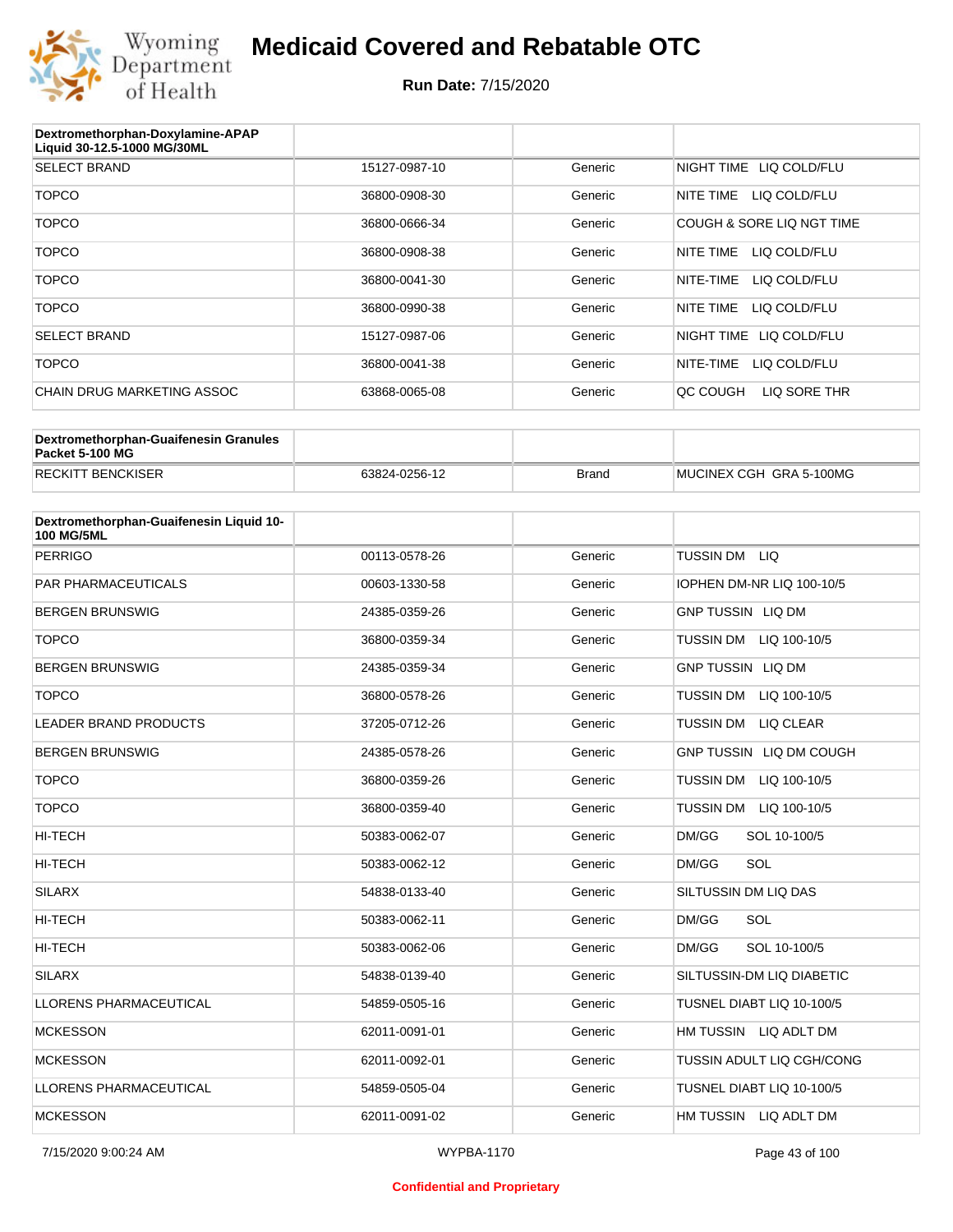

#### **Run Date:** 7/15/2020

| <b>MCKESSON</b>                                              | 62011-0092-02 | Generic | TUSSIN ADULT LIQ CGH/CONG    |
|--------------------------------------------------------------|---------------|---------|------------------------------|
|                                                              |               |         |                              |
| Dextromethorphan-Guaifenesin Liquid 10-<br><b>200 MG/5ML</b> |               |         |                              |
| <b>PERRIGO</b>                                               | 00113-0799-26 | Generic | TUSSIN DM MX LIQ 10-200/5    |
| <b>TOPCO</b>                                                 | 36800-0799-34 | Generic | TUSSIN DM<br>LIQ MAX         |
| <b>LEADER BRAND PRODUCTS</b>                                 | 37205-0629-26 | Generic | TUSSIN DM MX LIQ 10-200/5    |
| AMERISOURCE BERGEN DRUGS                                     | 46122-0139-26 | Generic | TUSSIN DM<br>LIQ 10-200/5    |
| AMERISOURCE BERGEN DRUGS                                     | 46122-0139-34 | Generic | TUSSIN DM<br>LIQ 10-200/5    |
| AMERISOURCE BERGEN DRUGS                                     | 46122-0017-26 | Generic | <b>GNP TUSSIN LIQ DM MAX</b> |
| AMERISOURCE BERGEN DRUGS                                     | 46122-0017-34 | Generic | <b>GNP TUSSIN LIQ DM MAX</b> |
| <b>TOPCO</b>                                                 | 36800-0799-26 | Generic | TUSSIN DM<br>LIQ MAX         |
| <b>LEADER BRAND PRODUCTS</b>                                 | 37205-0629-34 | Generic | TUSSIN DM MX LIQ 10-200/5    |
| <b>SILARX</b>                                                | 54838-0140-40 | Generic | SILTUSSIN-DM LIQ MAX ST      |
| <b>MCKESSON</b>                                              | 62011-0211-01 | Generic | HM TUSSIN<br>LIQ DM MAX      |

| Dextromethorphan-Guaifenesin Liquid 5-<br><b>100 MG/5ML</b> |               |         |                           |
|-------------------------------------------------------------|---------------|---------|---------------------------|
| <b>GEISS DESTIN &amp; DUNN</b>                              | 00113-0419-26 | Generic | MUCUS RELIEF LIQ 5-100MG  |
| <b>BERGEN BRUNSWIG</b>                                      | 24385-0985-26 | Generic | MUCUS RELIEF LIQ 5-100MG  |
| TOPCO                                                       | 36800-0419-26 | Generic | MUCUS RELIEF LIQ 5-100MG  |
| <b>LEADER BRAND PRODUCTS</b>                                | 37205-0993-26 | Generic | MUCUS RELIEF LIQ 5-100MG  |
| <b>MCKESSON SUNMARK</b>                                     | 49348-0828-34 | Generic | MUCUS RELIEF LIQ 5-100MG  |
| <b>RECKITT BENCKISER</b>                                    | 63824-0019-66 | Generic | MUCINEX DM LIQ 20-400     |
| <b>RECKITT BENCKISER</b>                                    | 63824-0213-66 | Generic | DELSYM COUGH LIQ CONGS DM |
| <b>RECKITT BENCKISER</b>                                    | 63824-0214-66 | Generic | DELSYM COUGH LIQ CONGS DM |
| <b>RECKITT BENCKISER</b>                                    | 63824-0286-64 | Generic | MUCINEX CGH LIQ 5-100MG   |

| Dextromethorphan-Guaifenesin Syrup 10-<br><b>100 MG/5ML</b> |               |         |                           |
|-------------------------------------------------------------|---------------|---------|---------------------------|
| PHARMACEUTICAL ASSOCIATES                                   | 00121-0638-05 | Generic | <b>GUAIFENESIN SYP DM</b> |
| <b>PERRIGO</b>                                              | 00113-0359-26 | Generic | TUSSIN DM SYP 100-10/5    |
| PHARMACEUTICAL ASSOCIATES                                   | 00121-0638-10 | Generic | <b>GUAIFENESIN SYP DM</b> |
| <b>RUGBY LABORATORIES</b>                                   | 00536-0970-97 | Generic | EXTRA ACTION SYP 100-10/5 |
| <b>PAR PHARMACEUTICALS</b>                                  | 00603-0855-94 | Generic | Q-TUSSIN DM SYP 100-10/5  |
| <b>MAJOR PHARMACEUTICALS</b>                                | 00904-0053-00 | Generic | ROBAFEN DM SYP 100-10/5   |
| <b>MAJOR PHARMACEUTICALS</b>                                | 00904-0053-09 | Generic | ROBAFEN DM SYP 100-10/5   |
| <b>MAJOR PHARMACEUTICALS</b>                                | 00904-0053-16 | Generic | ROBAFEN DM SYP 100-10/5   |
| <b>MAJOR PHARMACEUTICALS</b>                                | 00904-0053-20 | Generic | ROBAFEN DM SYP 100-10/5   |
| <b>MAJOR PHARMACEUTICALS</b>                                | 00904-6306-20 | Generic | ROBAFEN DM SYP 100-10/5   |

#### **Confidential and Proprietary**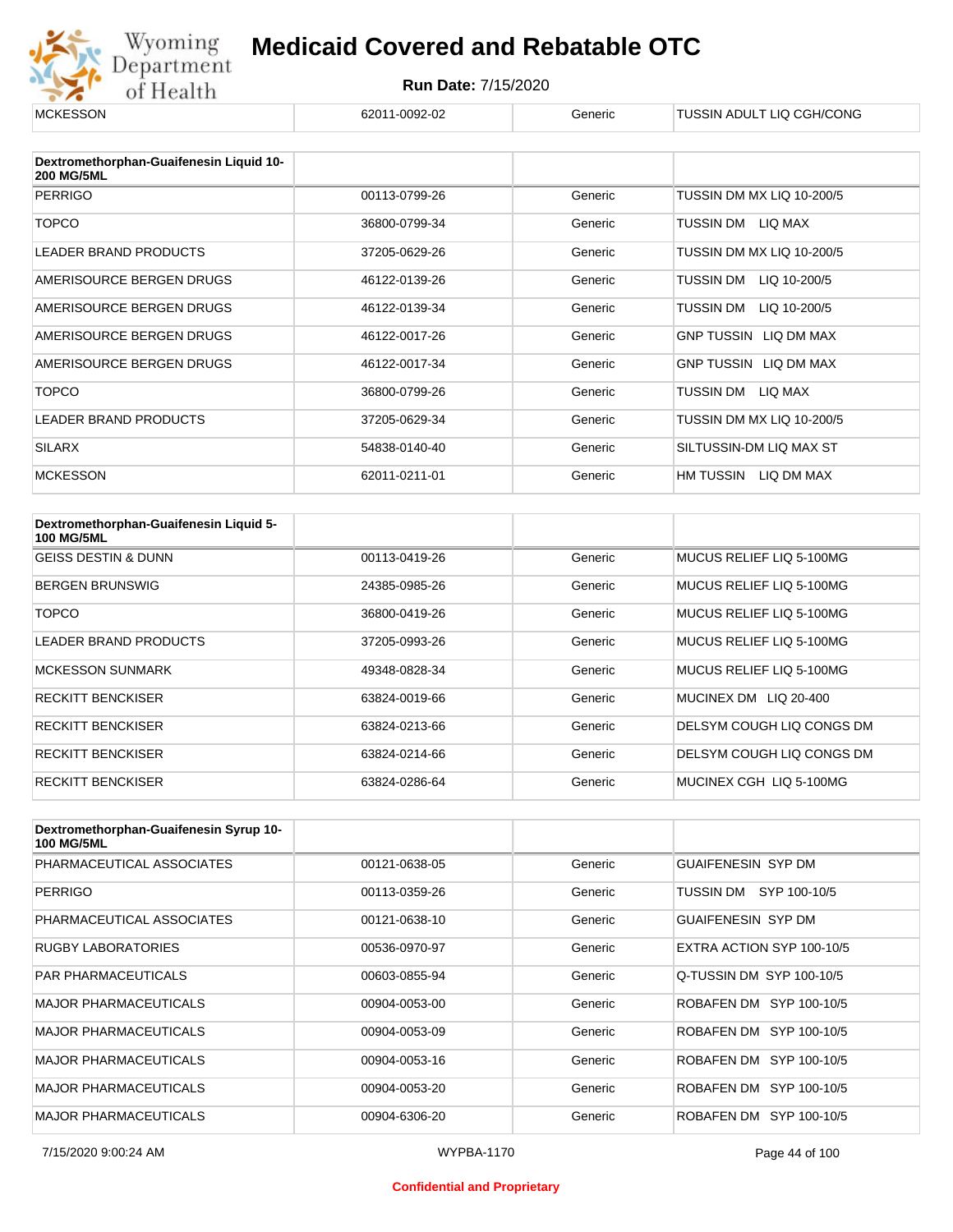

| <b>PERRIGO</b>               | 00113-0359-34 | Generic | TUSSIN DM SYP 100-10/5    |
|------------------------------|---------------|---------|---------------------------|
| RUGBY LABORATORIES           | 00536-0970-85 | Generic | EXTRA ACTION SYP 100-10/5 |
| <b>PAR PHARMACEUTICALS</b>   | 00603-0855-58 | Generic | Q-TUSSIN DM SYP 100-10/5  |
| <b>PAR PHARMACEUTICALS</b>   | 00603-0855-81 | Generic | Q-TUSSIN DM SYP 100-10/5  |
| <b>LEADER BRAND PRODUCTS</b> | 37205-0970-26 | Generic | TUSSIN DM SYP 100-10/5    |
| <b>LEADER BRAND PRODUCTS</b> | 37205-0970-34 | Generic | TUSSIN DM SYP 100-10/5    |
| <b>MCKESSON SUNMARK</b>      | 49348-0017-34 | Generic | SM TUSSIN DM SYP 100-10/5 |
| <b>MCKESSON SUNMARK</b>      | 49348-0017-39 | Generic | SM TUSSIN DM SYP 100-10/5 |
| <b>MCKESSON SUNMARK</b>      | 49348-0861-34 | Generic | SM TUSSIN SYP DM          |
| <b>MCKESSON SUNMARK</b>      | 49348-0017-37 | Generic | SM TUSSIN DM SYP 100-10/5 |
| <b>MCKESSON SUNMARK</b>      | 49348-0861-37 | Generic | SM TUSSIN SYP DM          |
| <b>SILARX</b>                | 54838-0209-40 | Generic | SILTUSSIN-DM SYP ALC FREE |
| <b>SILARX</b>                | 54838-0209-70 | Generic | SILTUSSIN-DM SYP ALC FREE |
| <b>SILARX</b>                | 54838-0209-80 | Generic | SILTUSSIN-DM SYP ALC FREE |

| Dextromethorphan-Guaifenesin Syrup 5-<br><b>100 MG/5ML</b> |               |       |                       |
|------------------------------------------------------------|---------------|-------|-----------------------|
| <b>GLAXO CONSUMER HEALTHCARE L.P.</b>                      | 00067-8118-04 | Brand | TRIAMINIC SYP CGH/CNG |

| Dextromethorphan-Guaifenesin Tab 20-400<br>MG |               |         |                           |
|-----------------------------------------------|---------------|---------|---------------------------|
| <b>MAJOR PHARMACEUTICALS</b>                  | 00904-6233-46 | Generic | MUCUS RELIEF TAB DM       |
| <b>MAJOR PHARMACEUTICALS</b>                  | 00904-6233-52 | Generic | MUCUS RELIEF TAB DM       |
| <b>BERGEN BRUNSWIG</b>                        | 24385-0026-71 | Generic | MUCUS RELIEF TAB DM       |
| <b>LEADER BRAND PRODUCTS</b>                  | 37205-0538-71 | Generic | CHEST CONGES TAB 20-400MG |
| <b>LEADER BRAND PRODUCTS</b>                  | 37205-0675-62 | Generic | TABTUSSIN DM TAB 20-400MG |
| AMERISOURCE BERGEN DRUGS                      | 46122-0058-62 | Generic | TAB TUSSIN TAB DM         |
| <b>MCKESSON SUNMARK</b>                       | 49348-0728-09 | Generic | CHEST CONGES TAB 20-400MG |
| TIME-CAP LABS                                 | 49483-0280-06 | Generic | MUCOSA DM<br>TAB 20-400MG |
| CHAIN DRUG MARKETING ASSOC                    | 63868-0753-50 | Generic | OC MEDIFIN TAB DM         |
| <b>MCKESSON</b>                               | 62011-0061-01 | Generic | CHEST CONGES TAB RELF DM  |

| Dextromethorphan-Guaifenesin Tab ER<br>12HR 30-600 MG |               |              |                         |
|-------------------------------------------------------|---------------|--------------|-------------------------|
| RECKITT BENCKISER                                     | 63824-0056-69 | <b>Brand</b> | MUCINEX DM TAB 30-600ER |
| RECKITT BENCKISER                                     | 63824-0056-32 | <b>Brand</b> | MUCINEX DM TAB 30-600ER |
| RECKITT BENCKISER                                     | 63824-0056-34 | <b>Brand</b> | MUCINEX DM TAB 30-600ER |

| Dextromethorphan-Guaifenesin Tab ER<br>12HR 60-1200 MG |               |              |                        |
|--------------------------------------------------------|---------------|--------------|------------------------|
| RECKITT BENCKISER                                      | 63824-0072-36 | <b>Brand</b> | MUCINEX DM TAB 60-1200 |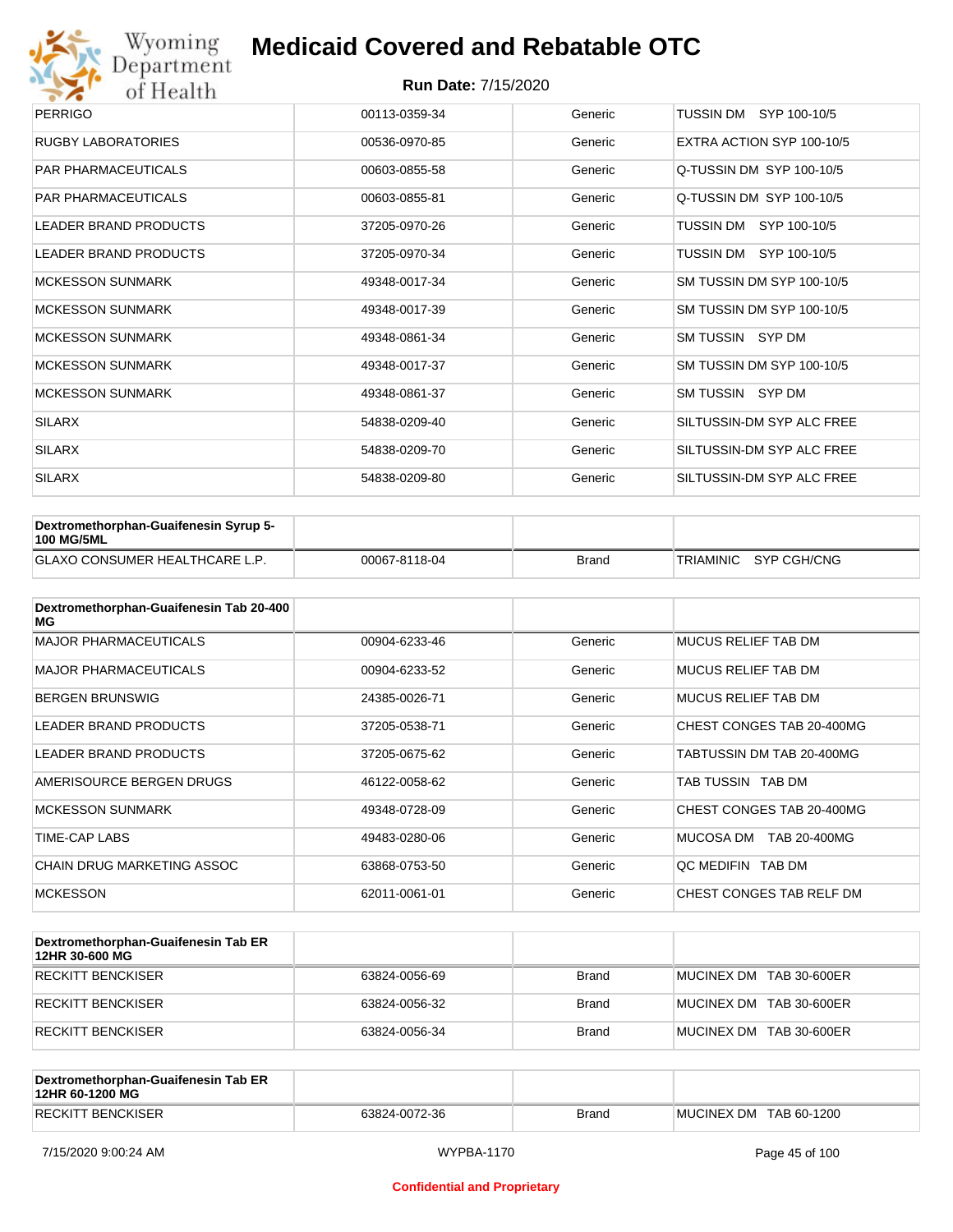# Wyoming<br>Department<br>of Health

## **Medicaid Covered and Rebatable OTC**

| <b>RECKITT BENCKISER</b> | 63824-0072-46 | <b>Brand</b> | MUCINEX DM TAB 60-1200 |
|--------------------------|---------------|--------------|------------------------|
| <b>RECKITT BENCKISER</b> | 63824-0072-35 | <b>Brand</b> | MUCINEX DM TAB 60-1200 |

| Dextromethorphan-Phenylephrine-APAP<br>Cap 10-5-325 MG |               |              |                                  |
|--------------------------------------------------------|---------------|--------------|----------------------------------|
| <b>MAJOR PHARMACEUTICALS</b>                           | 00904-5763-44 | <b>Brand</b> | DAY TIME<br>CAP COLD/FLU         |
| <b>TOPCO</b>                                           | 36800-0215-53 | Generic      | DAYTIME PE CAP COLD/FLU          |
| <b>TOPCO</b>                                           | 36800-0215-60 | Generic      | DAYTIME PE CAP COLD/FLU          |
| <b>SELECT BRAND</b>                                    | 15127-0989-12 | Generic      | SB DAY TIME CAP COLD/FLU         |
| AMERISOURCE BERGEN DRUGS                               | 46122-0184-73 | Generic      | DAY COLD/FLU CAP 10-5-325        |
| <b>BERGEN BRUNSWIG</b>                                 | 24385-0036-62 | Generic      | <b>GNP DAY TIME CAP COLD/FLU</b> |
| <b>MCKESSON SUNMARK</b>                                | 49348-0738-04 | Generic      | SM DAY TIME CAP PE               |
| <b>MCKESSON</b>                                        | 62011-0066-02 | Generic      | HM DAY TIME CAP                  |

| Dextromethorphan-Phenylephrine-APAP<br>Ligd 10-5-325 MG/15ML |               |         |                                  |
|--------------------------------------------------------------|---------------|---------|----------------------------------|
| <b>BERGEN BRUNSWIG</b>                                       | 24385-0005-34 | Generic | <b>GNP DAY TIME LIQ COLD/FLU</b> |
| <b>TOPCO</b>                                                 | 36800-0656-38 | Generic | LIQ COLD/FLU<br>DAY TIME         |
| <b>TOPCO</b>                                                 | 36800-0656-30 | Generic | DAY TIME<br>LIQ COLD/FLU         |
| AMERISOURCE BERGEN DRUGS                                     | 46122-0015-33 | Generic | <b>GNP FLU RELF LIQ DAYTIME</b>  |
| MCKESSON SUNMARK                                             | 49348-0753-37 | Generic | SM DAY TIME LIQ COLD/FLU         |
| <b>MCKESSON</b>                                              | 62011-0065-02 | Generic | LIQ COLD/FLU<br>HM DAYTIME       |
| CHAIN DRUG MARKETING ASSOC                                   | 63868-0067-08 | Generic | QC FLU RELF LIQ DAYTIME          |

| Dextromethorphan-Phenylephrine-APAP<br><b>Powd Pack 20-10-500 MG</b> |               |       |          |              |
|----------------------------------------------------------------------|---------------|-------|----------|--------------|
| <b>GLAXO CONSUMER HEALTHCARE L.P.</b>                                | 00067-6426-06 | Brand | THERAFLU | PAK SEV COLD |
|                                                                      |               |       |          |              |

| Dextromethorphan-Phenylephrine-APAP<br><b>Powd Pack 20-10-650 MG</b> |               |         |                                 |
|----------------------------------------------------------------------|---------------|---------|---------------------------------|
| PERRIGO PHARMACEUTICALS                                              | 00113-0096-91 | Generic | <b>FLU/COLD/CGH POW DAYTIME</b> |
| CHAIN DRUG MARKETING ASSOC                                           | 63868-0763-06 | Generic | IQC COLD/CGH POW DAYTIME        |

| Dextromethorphan-Phenylephrine-APAP<br>Tab 10-5-325 MG |               |         |                                  |
|--------------------------------------------------------|---------------|---------|----------------------------------|
| MAJOR PHARMACEUTICALS                                  | 00904-5786-24 | Generic | MAPAP COLD TAB 10-5-325          |
| <b>TOPCO</b>                                           | 36800-0371-62 | Generic | COLD MULT-SY TAB DAYTIME         |
| <b>TOPCO</b>                                           | 36800-0402-62 | Generic | <b>TAB CONGESTI</b><br>COLD HEAD |
| AMERISOURCE BERGEN DRUGS                               | 46122-0073-62 | Generic | COLD RELIEF TAB MULTI-S          |

| Dextromethorphan-Pyrilamine Liquid 7.5-<br>7.5 MG/5ML |               |       |                  |
|-------------------------------------------------------|---------------|-------|------------------|
| CAPITAL PHARMACEUTICAL                                | 29978-0127-16 | Brand | LIQ<br>CAPRON DM |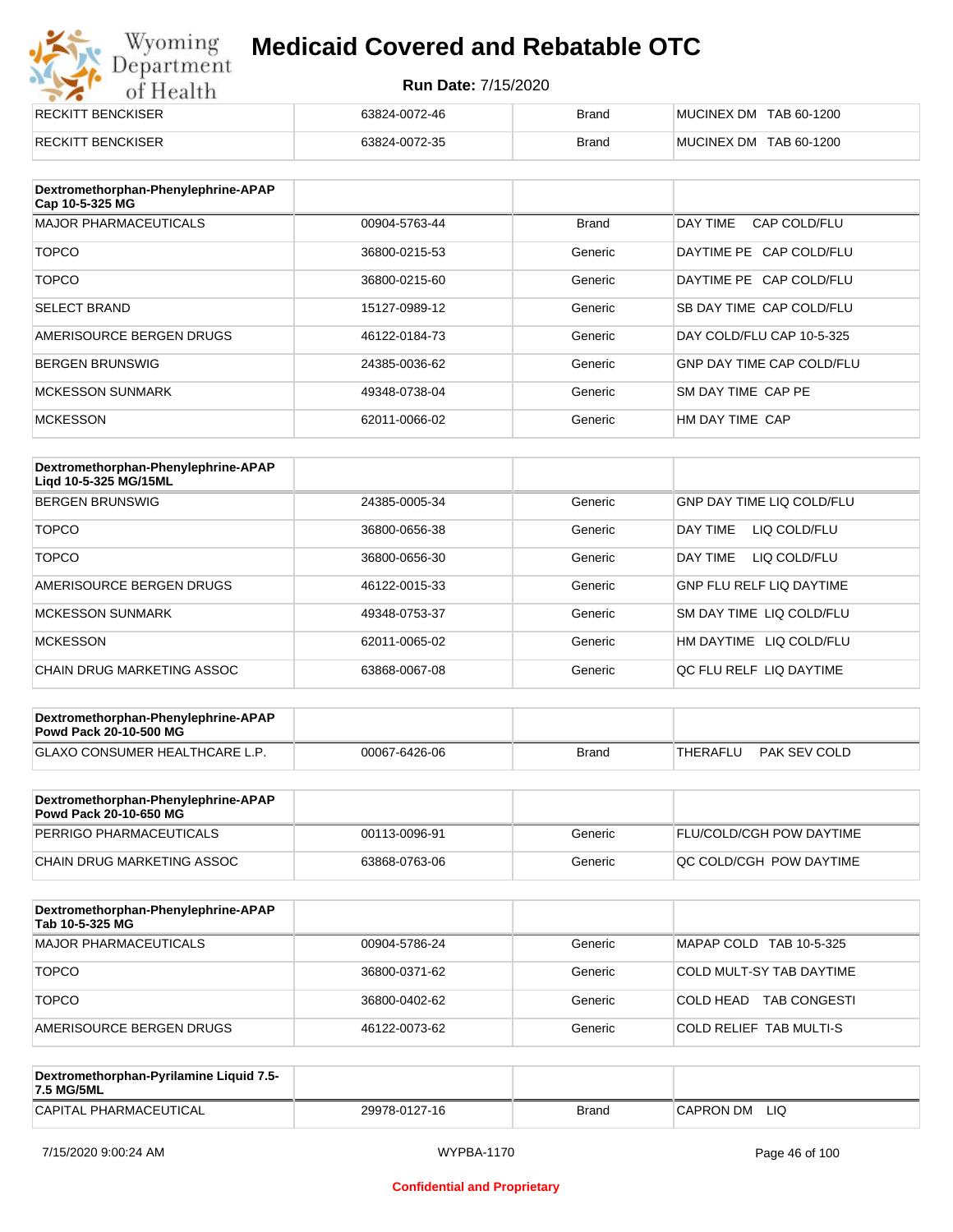

**12.5-325 MG**

**Diphenhydramine-Acetaminophen Tab** 

## **Medicaid Covered and Rebatable OTC**

| <b>RUGBY LABORATORIES</b>                                    | 00536-1003-01 | Generic      | ACETA-GESIC TAB 12.5-325  |
|--------------------------------------------------------------|---------------|--------------|---------------------------|
| Diphenhydramine-Phenylephrine Liq 6.25-<br>2.5 MG/5ML        |               |              |                           |
| <b>TOPCO</b>                                                 | 36800-0913-26 | Generic      | TRIACTING NT LIQ COLD/CGH |
| Diphenhydramine-Phenylephrine Syrup<br>6.25-2.5 MG/5ML       |               |              |                           |
| GLAXO CONSUMER HEALTHCARE L.P.                               | 00067-8106-04 | <b>Brand</b> | SYP COLD/CGH<br>TRIAMINIC |
| Diphenhydramine-Phenylephrine-APAP<br>Liq 12.5-5-325 MG/10ML |               |              |                           |
| <b>RECKITT BENCKISER</b>                                     | 63824-0211-66 | Generic      | DELSYM NIGHT LIQ CGH+CLD  |
| <b>RECKITT BENCKISER</b>                                     | 63824-0212-66 | Generic      | DELSYM NIGHT LIQ CGH+CLD  |
| <b>RECKITT BENCKISER</b>                                     | 63824-0500-66 | Generic      | MUCINEX FAST LIQ COLD FLU |
| <b>RECKITT BENCKISER</b>                                     | 63824-0600-64 | Generic      | MUCINEX MS LIQ COLD NGH   |
| <b>RECKITT BENCKISER</b>                                     | 63824-0262-66 | Generic      | LIQ.<br>MUCINEX           |
| Diphenhydramine-Phenylephrine-APAP<br>Lig 12.5-5-325 MG/15ML |               |              |                           |
| AMERISOURCE BERGEN DRUGS                                     | 46122-0016-33 | Generic      | GNP FLU RELF LIQ NIGHTIME |
| CHAIN DRUG MARKETING ASSOC                                   | 63868-0068-08 | Generic      | QC FLU RELF LIQ NIGHTIME  |
| Diphenhydramine-Phenylephrine-APAP<br>Packet 25-10-650 MG    |               |              |                           |
| GLAXO CONSUMER HEALTHCARE L.P.                               | 00067-7918-06 | <b>Brand</b> | THERAFLU SEV POW COLD/CGH |
| <b>RECKITT BENCKISER</b>                                     | 63824-0233-04 | Generic      | MUCINEX<br>PAK FAST-MAX   |
| CHAIN DRUG MARKETING ASSOC                                   | 63868-0764-06 | Generic      | QC COLD/CGH POW NIGHTTIM  |
| Diphenhydramine-Phenylephrine-APAP<br>Tab 12.5-5-325 MG      |               |              |                           |
| <b>SELECT BRAND</b>                                          | 15127-0973-24 | Generic      | SB ALLERGY/ TAB COLD PE   |
| <b>SELECT BRAND</b>                                          | 15127-0974-12 | Generic      | SB SEVERE TAB COLD PE     |
| AMERISOURCE BERGEN DRUGS                                     | 46122-0052-62 | Generic      | ALLERGY PLUS TAB SINUS    |
| CHAIN DRUG MARKETING ASSOC                                   | 63868-0985-24 | Generic      | QC ALLERGY/ TAB SINUS     |
| Diphenhydramine-Phenylephrine-APAP<br>Tab 25-5-325 MG        |               |              |                           |
| AMERISOURCE BERGEN DRUGS                                     | 46122-0053-60 | Generic      | ALLERGY PLUS TAB SEV/SINU |
| <b>RECKITT BENCKISER</b>                                     | 63824-0550-20 | Generic      | MUCINEX FAST TAB 25-5-325 |
|                                                              |               |              |                           |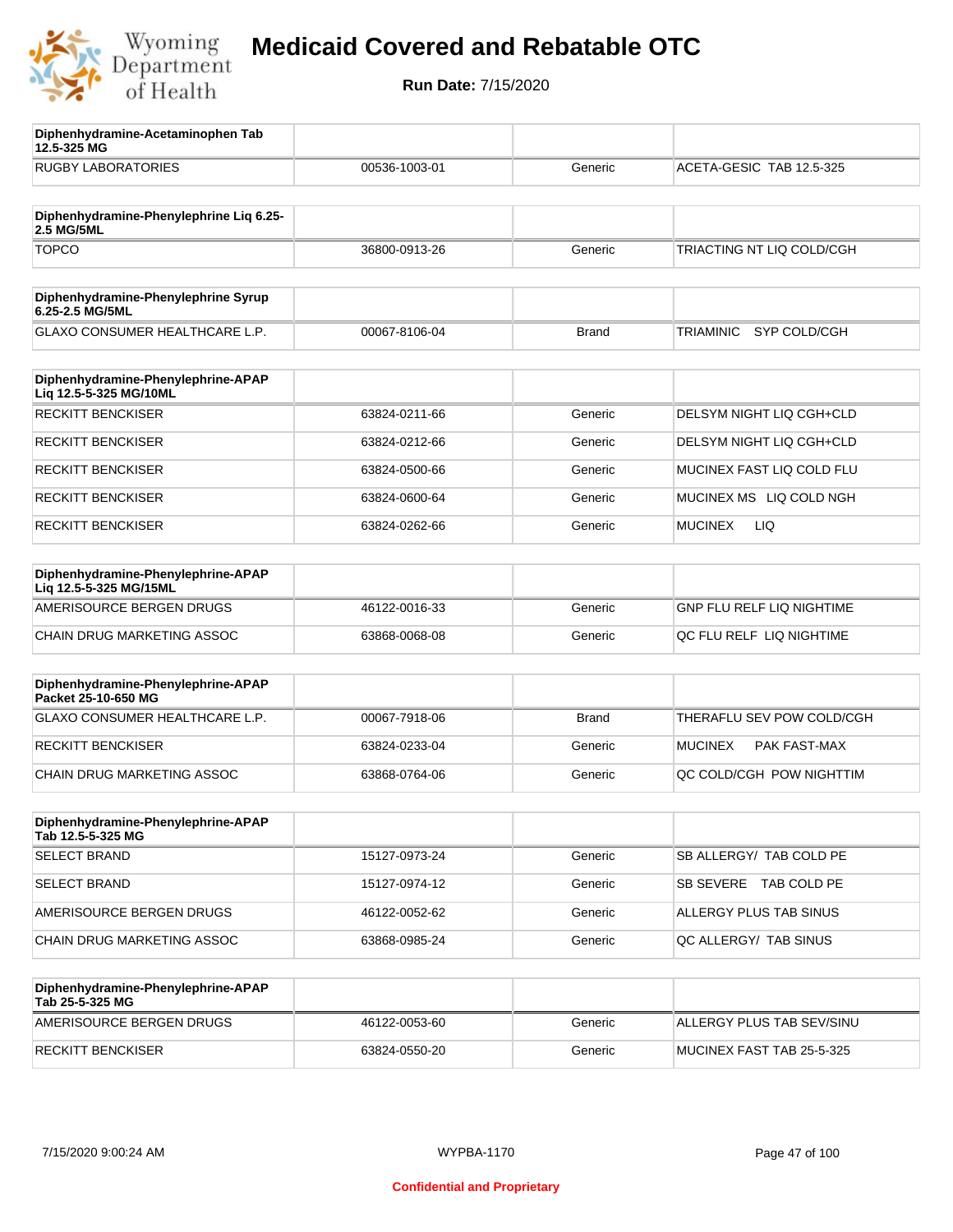

| Doxylamine-DM Liquid 6.25-15 MG/15ML                        |               |              |                                |
|-------------------------------------------------------------|---------------|--------------|--------------------------------|
| <b>BERGEN BRUNSWIG</b>                                      | 24385-0461-34 | Generic      | NIGHT TIME LIQ COUGH           |
| <b>TOPCO</b>                                                | 36800-0668-38 | Generic      | NITE TIME LIQ COUGH            |
| <b>BERGEN BRUNSWIG</b>                                      | 24385-0461-40 | Generic      | NIGHT TIME LIQ COUGH           |
| Doxylamine-Phenylephrine Tab 7.5-10 MG                      |               |              |                                |
| POLY PHARMACEUTICALS                                        | 50991-0216-01 | <b>Brand</b> | POLY HIST<br>TAB 7.5-10MG      |
| Doxylamine-Pseudoephedrine Liquid 6.25-<br><b>30 MG/5ML</b> |               |              |                                |
| <b>SALLUS LABORATORIES</b>                                  | 69036-0110-16 | <b>Brand</b> | LORTUSS LQ LIQ                 |
| Fexofenadine-Pseudoephedrine Tab ER<br>24HR 180-240 MG      |               |              |                                |
| DR.REDDY'S LABORATORIES, INC.                               | 55111-0557-35 | Generic      | FEXOFEN/PSE TAB 180-240        |
| <b>Guaifenesin Granules Packet 100 MG</b>                   |               |              |                                |
| <b>RECKITT BENCKISER</b>                                    | 63824-0254-12 | <b>Brand</b> | MUCINEX/KIDS GRA 100MG         |
| <b>Guaifenesin Liquid 100 MG/5ML</b>                        |               |              |                                |
| PHARMACEUTICAL ASSOCIATES                                   | 00121-1744-05 | Generic      | GUAIFENESIN SOL 100/5ML        |
| PHARMACEUTICAL ASSOCIATES                                   | 00121-1744-15 | Generic      | <b>GUAIFENESIN SOL 100/5ML</b> |
| PAR PHARMACEUTICALS                                         | 00603-0857-94 | Generic      | Q-TUSSIN<br><b>SOL 100/5ML</b> |
| PAR PHARMACEUTICALS                                         | 00603-0857-58 | Generic      | Q-TUSSIN<br><b>SOL 100/5ML</b> |
| PAR PHARMACEUTICALS                                         | 00603-0857-81 | Generic      | Q-TUSSIN<br><b>SOL 100/5ML</b> |
| PAR PHARMACEUTICALS                                         | 00603-1328-58 | Generic      | IOPHEN-NR LIQ 100/5ML          |
| PERRIGO PHARMACEUTICALS                                     | 00113-0288-26 | Generic      | MUCUS RELIEF LIQ 100/5ML       |
| PHARMACEUTICAL ASSOCIATES                                   | 00121-1744-10 | Generic      | GUAIFENESIN SOL 100/5ML        |
| <b>BERGEN BRUNSWIG</b>                                      | 24385-0982-26 | Generic      | MUCUS RELIEF LIQ 100/5ML       |
| <b>TOPCO</b>                                                | 36800-0288-26 | Generic      | MUCUS RELIEF LIQ 100/5ML       |
| HI-TECH                                                     | 50383-0063-07 | Generic      | GUAIFENESIN SOL 100/5ML        |
| HI-TECH                                                     | 50383-0063-11 | Generic      | GUAIFENESIN SOL 200/10ML       |
| HI-TECH                                                     | 50383-0063-12 | Generic      | GUAIFENESIN SOL 200/10ML       |
| HI-TECH                                                     | 50383-0063-17 | Generic      | GUAIFENESIN SOL 300/15ML       |
| HI-TECH                                                     | 50383-0063-06 | Generic      | GUAIFENESIN SOL 100/5ML        |
| HI-TECH                                                     | 50383-0063-18 | Generic      | GUAIFENESIN SOL 300/15ML       |
| <b>MCKESSON</b>                                             | 62011-0089-01 | Generic      | TUSSIN ADULT LIQ 100/5ML       |
| <b>MCKESSON</b>                                             | 62011-0089-02 | Generic      | TUSSIN ADULT LIQ 100/5ML       |
| RECKITT BENCKISER                                           | 63824-0285-64 | Generic      | MUCINEX CHLD LIQ 100/5ML       |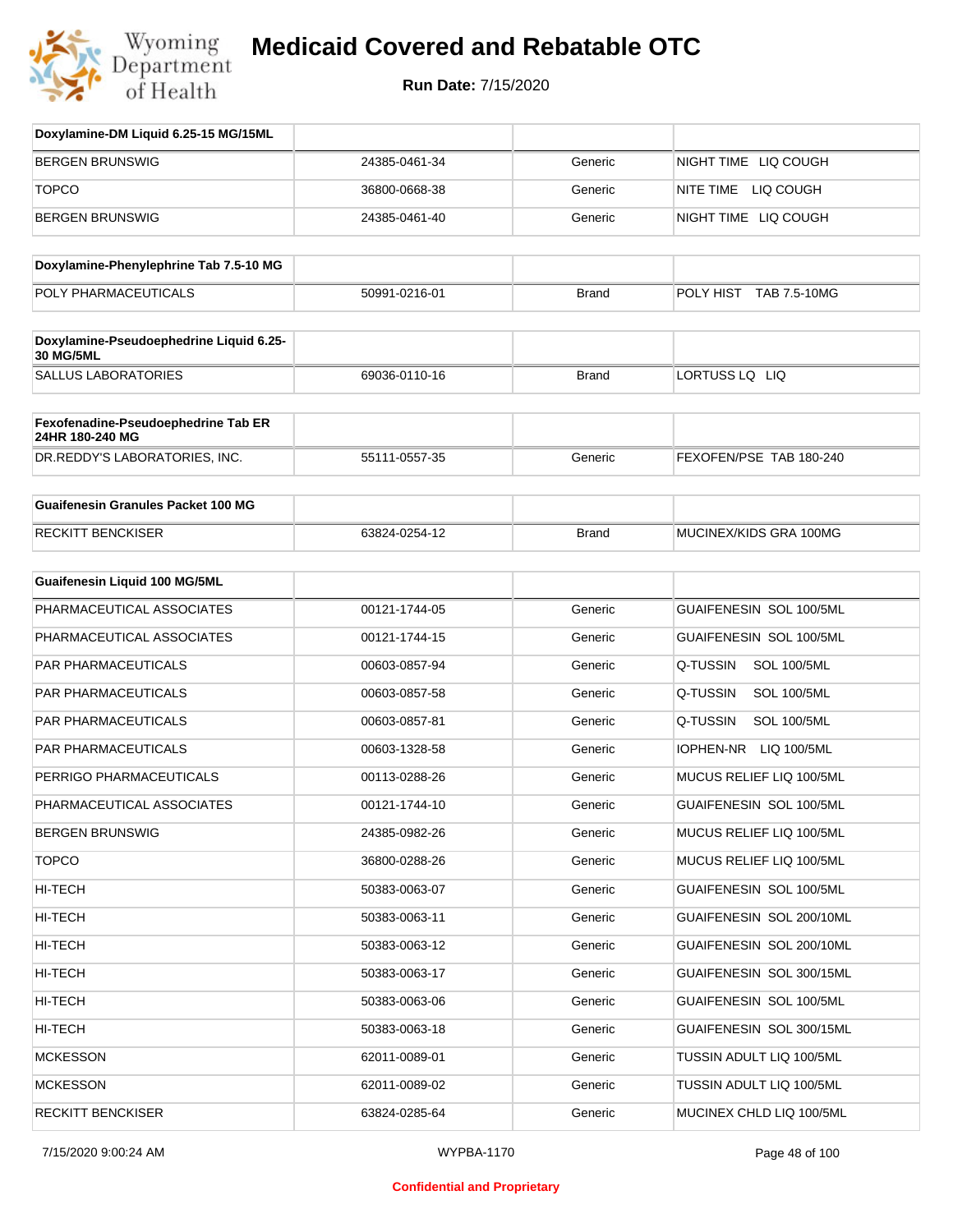

| <b>SILARX</b>                | 54838-0138-40 | Generic | SILTUSS DAS LIQ 100/5ML              |
|------------------------------|---------------|---------|--------------------------------------|
|                              |               |         |                                      |
| Guaifenesin Syrup 100 MG/5ML |               |         |                                      |
| <b>PERRIGO</b>               | 00113-0061-34 | Generic | TUSSIN CHEST SYP 100/5ML             |
| <b>RUGBY LABORATORIES</b>    | 00536-0825-85 | Generic | <b>COUGH</b><br>SYP 100/5ML          |
| <b>MAJOR PHARMACEUTICALS</b> | 00904-0061-00 | Generic | <b>SYP 100/5ML</b><br><b>ROBAFEN</b> |
| <b>MAJOR PHARMACEUTICALS</b> | 00904-0061-16 | Generic | <b>ROBAFEN</b><br>SYP 100/5ML        |
| <b>PERRIGO</b>               | 00113-0061-26 | Generic | TUSSIN CHEST SYP 100/5ML             |
| <b>RUGBY LABORATORIES</b>    | 00536-0825-97 | Generic | <b>COUGH</b><br>SYP 100/5ML          |
| <b>SELECT BRAND</b>          | 15127-0940-44 | Generic | SB CGH CONTR SYP 100/5ML             |
| <b>SELECT BRAND</b>          | 15127-0940-48 | Generic | SB CGH CONTR SYP 100/5ML             |
| <b>BERGEN BRUNSWIG</b>       | 24385-0310-34 | Generic | GNP TUSSIN SYP 100/5ML               |
| <b>MAJOR PHARMACEUTICALS</b> | 00904-0061-09 | Generic | <b>ROBAFEN</b><br><b>SYP 100/5ML</b> |
| <b>TOPCO</b>                 | 36800-0310-26 | Generic | TUSSIN CHEST SYP 100/5ML             |
| <b>MCKESSON SUNMARK</b>      | 49348-0278-34 | Generic | SM TUSSIN SYP 100/5ML                |
| <b>MCKESSON SUNMARK</b>      | 49348-0278-37 | Generic | SM TUSSIN SYP 100/5ML                |
| <b>SILARX</b>                | 54838-0117-40 | Generic | SILTUSSIN SA SYP 100/5ML             |
| <b>SILARX</b>                | 54838-0117-80 | Generic | SILTUSSIN SA SYP 100/5ML             |
| <b>SILARX</b>                | 54838-0117-70 | Generic | SILTUSSIN SA SYP 100/5ML             |

| Guaifenesin Tab 200 MG       |               |         |                                     |
|------------------------------|---------------|---------|-------------------------------------|
| <b>PAR PHARMACEUTICALS</b>   | 00603-4886-21 | Generic | ORGAN-INR TAB 200MG                 |
| <b>PAR PHARMACEUTICALS</b>   | 00603-4890-21 | Generic | ORGAN-INR TAB 200MG                 |
| <b>SELECT BRAND</b>          | 15127-0129-60 | Generic | SB COUGHTAB TAB 200MG               |
| <b>MAJOR PHARMACEUTICALS</b> | 00904-5154-60 | Generic | GUAIFENESIN TAB 200MG               |
| LEADER BRAND PRODUCTS        | 37205-0466-72 | Generic | <b>TAB 200MG</b><br><b>COUGHTAB</b> |

| <b>Guaifenesin Tab 400 MG</b> |               |         |                                   |
|-------------------------------|---------------|---------|-----------------------------------|
| <b>MAJOR PHARMACEUTICALS</b>  | 00904-6232-52 | Generic | MUCUS RELIEF TAB 400MG            |
| <b>BERGEN BRUNSWIG</b>        | 24385-0602-71 | Generic | MUCUS RELIEF TAB 400MG            |
| <b>MAJOR PHARMACEUTICALS</b>  | 00904-6232-46 | Generic | MUCUS RELIEF TAB 400MG            |
| LEADER BRAND PRODUCTS         | 37205-0674-62 | Generic | <b>TAB 400MG</b><br>TABTUSSIN     |
| AMERISOURCE BERGEN DRUGS      | 46122-0057-62 | Generic | TAB TUSSIN TAB 400MG              |
| LEADER BRAND PRODUCTS         | 37205-0476-71 | Generic | CHEST CONGES TAB 400MG            |
| <b>MCKESSON SUNMARK</b>       | 49348-0729-09 | Generic | CHEST CONGES TAB 400MG            |
| TIME-CAP LABS                 | 49483-0272-06 | Generic | <b>MUCOSA</b><br><b>TAB 400MG</b> |
| <b>MCKESSON</b>               | 62011-0060-01 | Generic | CHEST CONGES TAB 400MG            |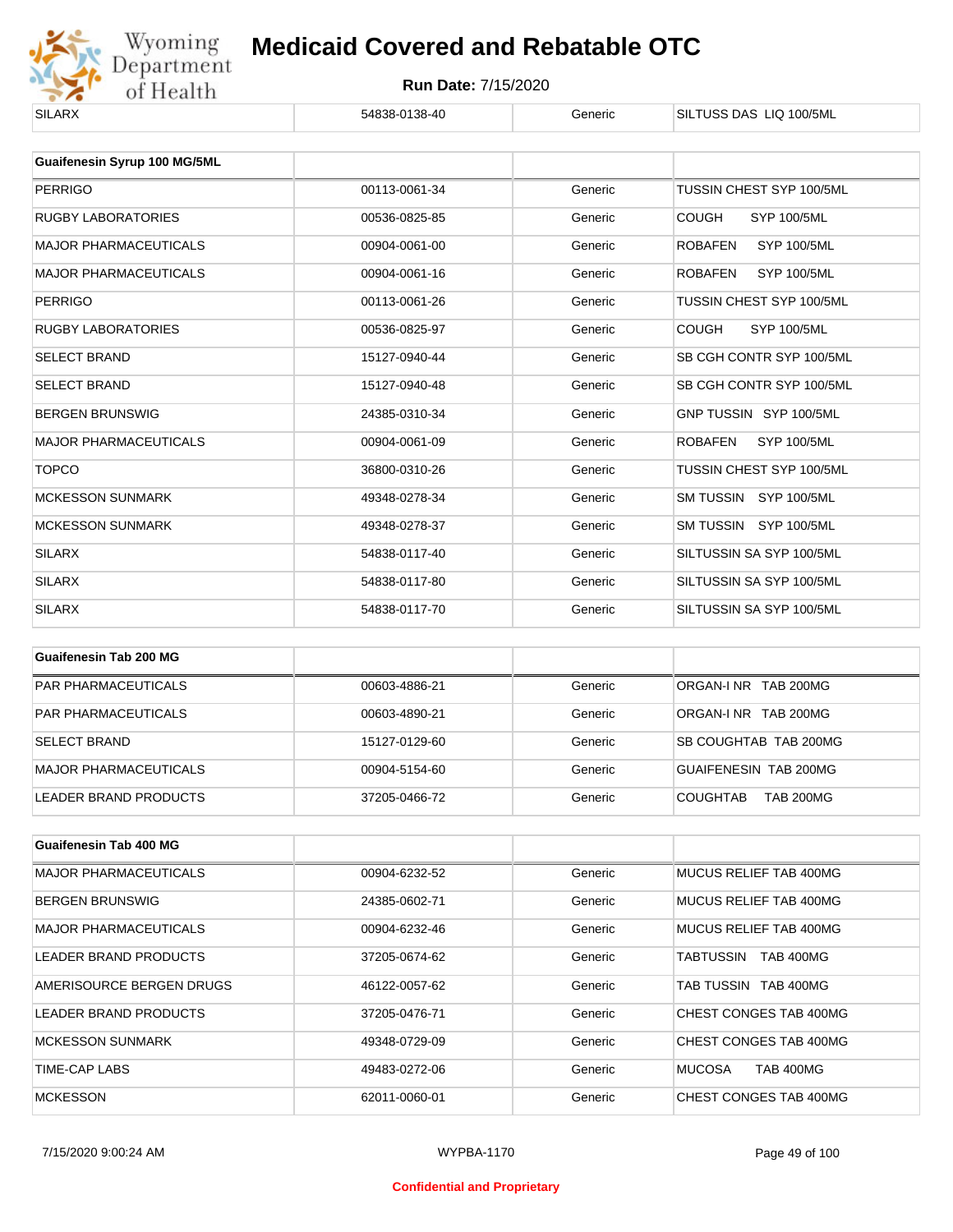

| <b>CHAIN DRUG MARKETING ASSOC</b>            | 63868-0998-50 | Generic      | MEDIFIN 400 TAB 400MG               |
|----------------------------------------------|---------------|--------------|-------------------------------------|
| Guaifenesin Tab ER 12HR 1200 MG              |               |              |                                     |
| <b>RECKITT BENCKISER</b>                     | 63824-0023-46 | Brand        | <b>TAB 1200MG</b><br><b>MUCINEX</b> |
| RECKITT BENCKISER                            | 63824-0023-35 | <b>Brand</b> | <b>MUCINEX</b><br><b>TAB 1200MG</b> |
| <b>RECKITT BENCKISER</b>                     | 63824-0023-36 | <b>Brand</b> | <b>MUCINEX</b><br><b>TAB 1200MG</b> |
| <b>RECKITT BENCKISER</b>                     | 63824-0023-48 | <b>Brand</b> | <b>MUCINEX</b><br><b>TAB 1200MG</b> |
|                                              |               |              |                                     |
| Guaifenesin Tab ER 12HR 600 MG               |               |              |                                     |
| <b>RUGBY LABORATORIES</b>                    | 00536-1026-37 | Generic      | MUCUS-ER<br>TAB 600MG               |
| LEADER BRAND PRODUCTS                        | 37205-0628-58 | Generic      | MUCUS-ER<br>TAB 600MG               |
| PERRIGO PHARMACEUTICALS                      | 45802-0498-60 | Generic      | GUAIFENESIN TAB 600MG ER            |
| AMERISOURCE BERGEN DRUGS                     | 46122-0028-60 | Generic      | GNP MUCUS-ER TAB 600MG              |
| AMERISOURCE BERGEN DRUGS                     | 46122-0028-58 | Generic      | GNP MUCUS-ER TAB 600MG              |
| <b>MCKESSON SUNMARK</b>                      | 49348-0905-47 | Generic      | SM MUCUS ER TAB 600MG               |
| <b>MCKESSON SUNMARK</b>                      | 49348-0905-59 | Generic      | SM MUCUS ER TAB 600MG               |
| PERRIGO PHARMACEUTICALS                      | 45802-0498-58 | Generic      | GUAIFENESIN TAB 600MG ER            |
| PERRIGO PHARMACEUTICALS                      | 45802-0498-78 | Generic      | <b>GUAIFENESIN TAB 600MG ER</b>     |
| <b>MCKESSON</b>                              | 62011-0076-01 | Generic      | HM MUCUS ER TAB 600MG               |
| <b>RECKITT BENCKISER</b>                     | 63824-0008-27 | <b>Brand</b> | <b>MUCINEX</b><br>TAB 600MG ER      |
| RECKITT BENCKISER                            | 63824-0008-34 | Brand        | <b>MUCINEX</b><br>TAB 600MG ER      |
| <b>RECKITT BENCKISER</b>                     | 63824-0008-15 | <b>Brand</b> | <b>MUCINEX</b><br>TAB 600MG ER      |
| RECKITT BENCKISER                            | 63824-0008-50 | Brand        | <b>MUCINEX</b><br>TAB 600MG ER      |
| <b>RECKITT BENCKISER</b>                     | 63824-0008-61 | <b>Brand</b> | <b>MUCINEX</b><br>TAB 600MG ER      |
| <b>MCKESSON</b>                              | 62011-0076-02 | Generic      | HM MUCUS ER TAB 600MG               |
| RECKITT BENCKISER                            | 63824-0008-32 | <b>Brand</b> | <b>MUCINEX</b><br>TAB 600MG ER      |
| <b>RECKITT BENCKISER</b>                     | 63824-0008-36 | <b>Brand</b> | <b>MUCINEX</b><br>TAB 600MG ER      |
| <b>RECKITT BENCKISER</b>                     | 63824-0008-69 | Brand        | <b>MUCINEX</b><br>TAB 600MG ER      |
|                                              |               |              |                                     |
| Guaifenesin-Codeine Liquid 200-8 MG/5ML      |               |              |                                     |
| <b>CENTURION LABS</b>                        | 23359-0040-16 | Brand        | NINJACOF-XG LIQ 200-8/5             |
| Guaifenesin-Codeine Liquid 225-7.5<br>MG/5ML |               |              |                                     |
| ALLEGIS PHARMACEUTICALS                      | 00682-0475-16 | Brand        | MAR-COF CG LIQ 225-7.5              |
|                                              |               |              |                                     |
| Guaifanasin-Cadaina Salp 100-10 MC/5ML       |               |              |                                     |

| Guaifenesin-Codeine Soln 100-10 MG/5ML |               |         |                         |
|----------------------------------------|---------------|---------|-------------------------|
| PHARMACEUTICAL ASSOCIATES              | 00121-0775-04 | Generic | GG/CODEINE SOL 100-10/5 |
| PHARMACEUTICAL ASSOCIATES              | 00121-0775-16 | Generic | GG/CODEINE SOL 100-10/5 |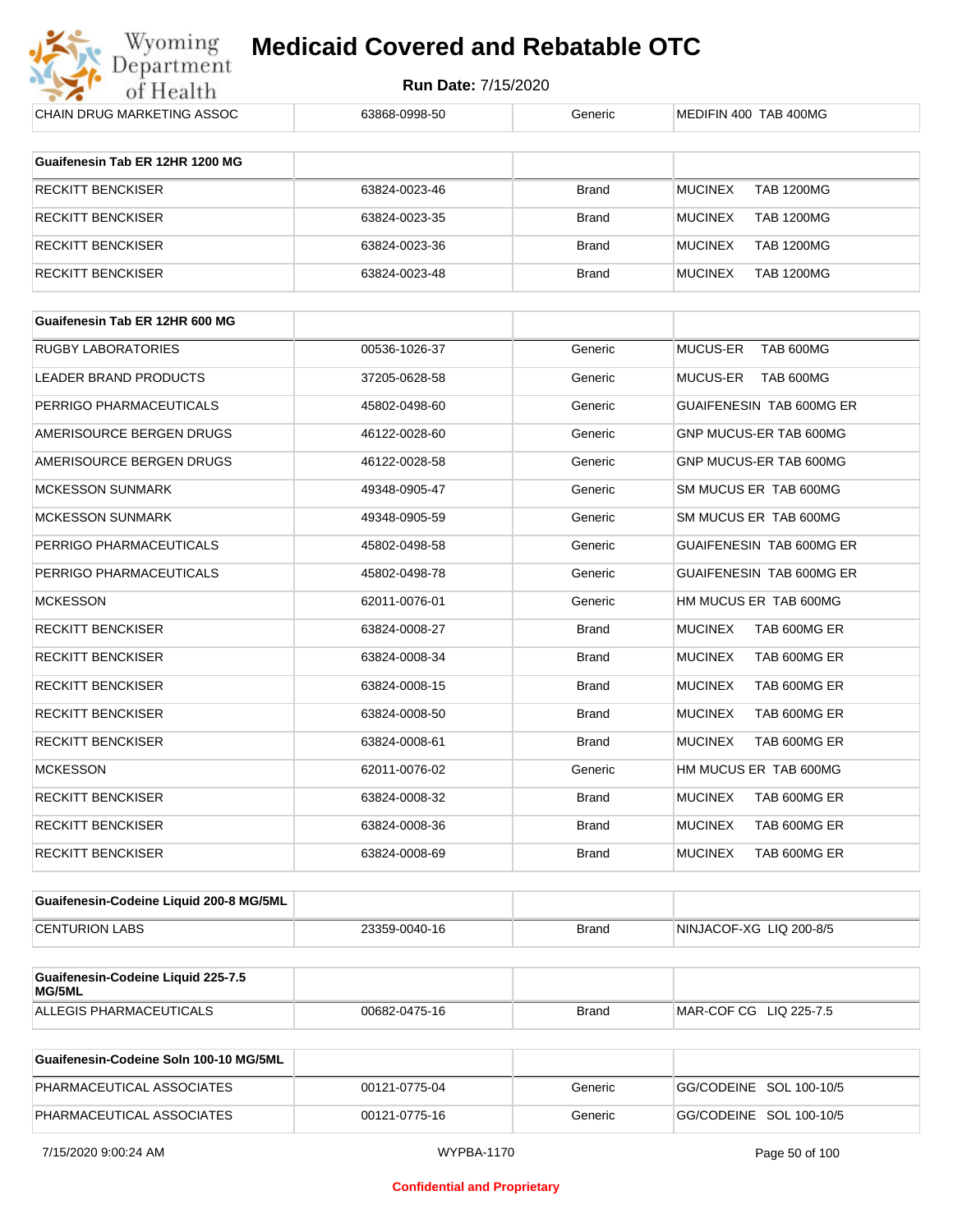| Wyoming<br>Department              | <b>Medicaid Covered and Rebatable OTC</b> |         |                           |
|------------------------------------|-------------------------------------------|---------|---------------------------|
| of Health                          | <b>Run Date: 7/15/2020</b>                |         |                           |
| PHARMACEUTICAL ASSOCIATES          | 00121-1775-05                             | Generic | GG/CODEINE SOL 100-10/5   |
| PHARMACEUTICAL ASSOCIATES          | 00121-1775-10                             | Generic | GG/CODEINE SOL 100-10/5   |
| <b>PAR PHARMACEUTICALS</b>         | 00603-1075-58                             | Generic | CHERATUSSIN SYP AC        |
| <b>PAR PHARMACEUTICALS</b>         | 00603-1075-56                             | Generic | CHERATUSSIN SYP AC        |
| PACK PHARMACEUTICALS, LLC          | 16571-0302-16                             | Generic | GUAIFENESIN SYP 100-10/5  |
| <b>PAR PHARMACEUTICALS</b>         | 00603-1075-54                             | Generic | CHERATUSSIN SYP AC        |
| <b>PAR PHARMACEUTICALS</b>         | 00603-1329-58                             | Generic | IOPHEN C-NR LIQ 100-10/5  |
| HI-TECH                            | 50383-0087-12                             | Generic | GUAIATUSS AC SYP 100-10/5 |
| HI-TECH                            | 50383-0087-10                             | Generic | GUAIATUSS AC SYP 100-10/5 |
| HI-TECH                            | 50383-0087-16                             | Generic | GUAIATUSS AC SYP 100-10/5 |
| HI-TECH                            | 50383-0087-04                             | Generic | GUAIATUSS AC SYP 100-10/5 |
| <b>HI-TECH</b>                     | 50383-0087-05                             | Generic | GUAIATUSS AC SYP 100-10/5 |
| HI-TECH                            | 50383-0087-07                             | Generic | GUAIATUSS AC SYP 100-10/5 |
| <b>METHOD PHARMACEUTICALS</b>      | 58657-0500-04                             | Generic | CODEINE/GG SOL 10-100/5   |
| <b>METHOD PHARMACEUTICALS</b>      | 58657-0500-16                             | Generic | CODEINE/GG SOL 10-100/5   |
| <b>VIRTUS PHARMACEUTICALS OPCO</b> | 76439-0252-04                             | Generic | VIRTUSSIN AC SOL 100-10/5 |
| VIRTUS PHARMACEUTICALS OPCO        | 76439-0252-16                             | Generic | VIRTUSSIN AC SOL 100-10/5 |

| Guaifenesin-Codeine Soln 100-6.3 MG/5ML |               |         |                        |
|-----------------------------------------|---------------|---------|------------------------|
| <b>RAMCNEIL</b>                         | 12830-0717-16 | Brand   | M-CLEAR WC LIQ 100-6.3 |
| BUREL PHARMACEUTICALS                   | 35573-0006-16 | Generic | RELCOFC SOL 100-6.3    |

| Loratadine & Pseudoephedrine Tab ER<br>12HR 5-120 MG |               |         |                          |
|------------------------------------------------------|---------------|---------|--------------------------|
| <b>PERRIGO</b>                                       | 00113-2013-60 | Generic | ALLERGY/CONG TAB 5-120MG |
| <b>PERRIGO</b>                                       | 00113-2013-39 | Generic | ALLERGY/CONG TAB 5-120MG |
| <b>PERRIGO</b>                                       | 00113-2013-52 | Generic | ALLERGY/CONG TAB 5-120MG |
| PERRIGO PHARMACEUTICALS                              | 45802-0106-39 | Generic | LORATADINE-D TAB 5-120MG |
| PERRIGO PHARMACEUTICALS                              | 45802-0106-52 | Generic | LORATADINE-D TAB 5-120MG |
| PERRIGO PHARMACEUTICALS                              | 45802-0106-60 | Generic | LORATADINE-D TAB 5-120MG |
| AMERISOURCE BERGEN DRUGS                             | 46122-0109-52 | Generic | LORATADINE-D TAB 5-120MG |
| <b>MCKESSON SUNMARK</b>                              | 49348-0183-47 | Generic | LORATADINE D TAB 5-120MG |
| <b>MCKESSON</b>                                      | 62011-0120-01 | Generic | ALLERGY/CONG TAB 5-120MG |

| Loratadine & Pseudoephedrine Tab ER<br>24HR 10-240 MG |               |         |                           |
|-------------------------------------------------------|---------------|---------|---------------------------|
| PERRIGO                                               | 00113-0165-22 | Generic | ALLERGY/CONG TAB RELIEF   |
| PERRIGO                                               | 00113-0165-52 | Generic | ALLERGY/CONG TAB RELIEF   |
| MAJOR PHARMACEUTICALS                                 | 00904-5833-15 | Generic | LORATADINE-D TAB 10-240MG |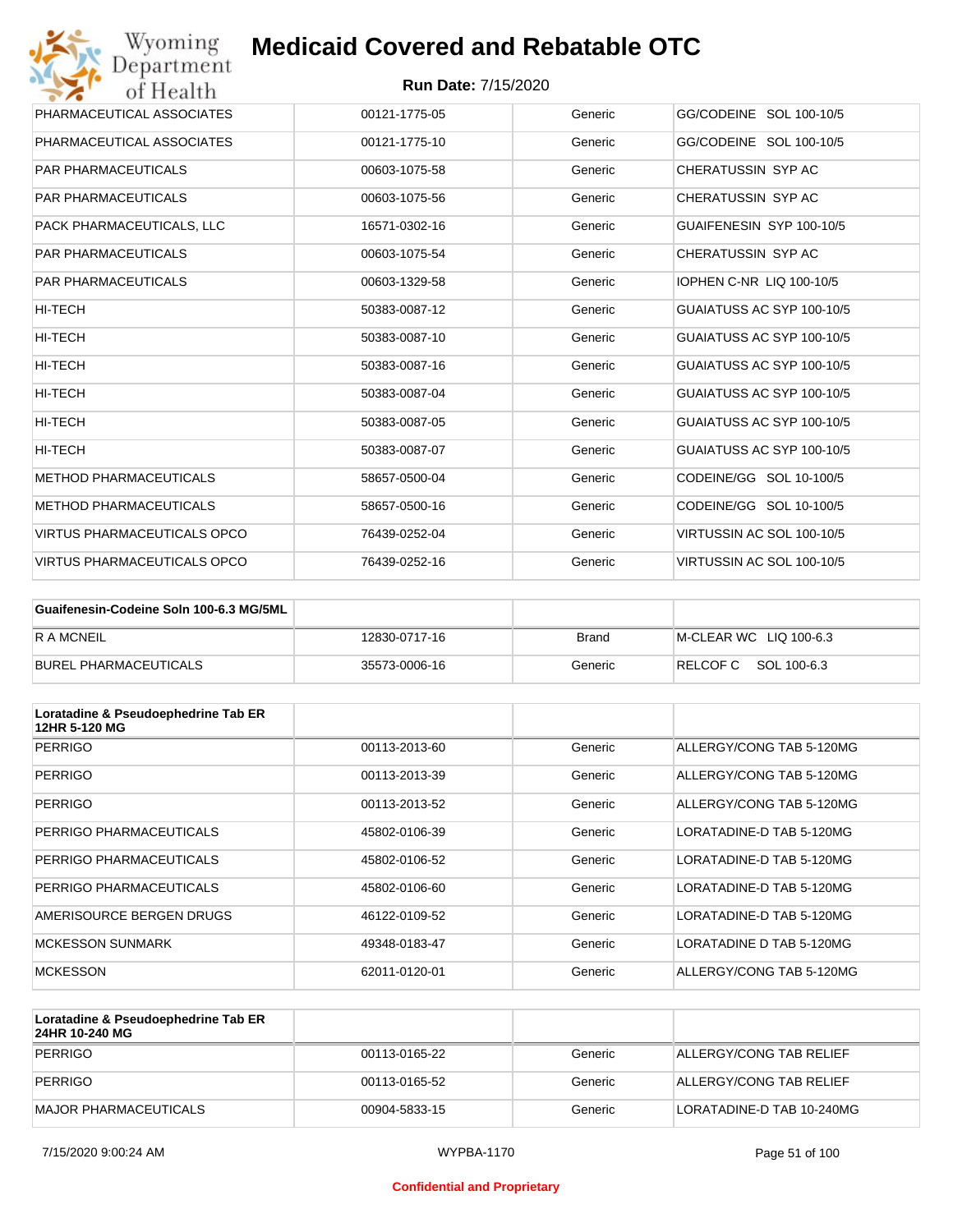#### **Run Date:** 7/15/2020

| Wyoming<br><b>Medicaid Covered and Rebatable OTC</b><br>Department |                            |         |                           |  |
|--------------------------------------------------------------------|----------------------------|---------|---------------------------|--|
| of Health                                                          | <b>Run Date: 7/15/2020</b> |         |                           |  |
| <b>MAJOR PHARMACEUTICALS</b>                                       | 00904-5833-48              | Generic | LORATADINE-D TAB 10-240MG |  |
| <b>LEADER BRAND PRODUCTS</b>                                       | 37205-0348-88              | Generic | ALLERGY RELF TAB D-24     |  |
| PERRIGO PHARMACEUTICALS                                            | 45802-0008-22              | Generic | LORATADINE-D TAB 10-240MG |  |
| PERRIGO PHARMACEUTICALS                                            | 45802-0008-52              | Generic | LORATADINE-D TAB 10-240MG |  |
| AMERISOURCE BERGEN DRUGS                                           | 46122-0167-52              | Generic | ALLER/CONGES TAB 10-240MG |  |
| AMERISOURCE BERGEN DRUGS                                           | 46122-0206-22              | Generic | LORATADINE-D TAB 10-240MG |  |
| <b>LEADER BRAND PRODUCTS</b>                                       | 37205-0348-52              | Generic | ALLERGY RELF TAB D-24     |  |
| <b>MCKESSON SUNMARK</b>                                            | 49348-0543-01              | Generic | LORATA-DINE TAB D 24HR    |  |
| <b>MCKESSON SUNMARK</b>                                            | 49348-0543-57              | Generic | LORATA-DINE TAB D 24HR    |  |
| <b>OHM LABS</b>                                                    | 51660-0724-15              | Generic | ALLERGY RELF TAB DECONGES |  |
| <b>OHM LABS</b>                                                    | 51660-0724-69              | Generic | ALLERGY RELF TAB DECONGES |  |
| <b>MCKESSON</b>                                                    | 62011-0071-01              | Generic | ALLERGY REL/ TAB DECONGES |  |
| <b>CHAIN DRUG MARKETING ASSOC</b>                                  | 63868-0154-10              | Generic | LORATADINE-D TAB 10-240MG |  |

| PE-DM-APAP & PE-CPM-DM-APAP Tab<br>Day/Night Therapy Pack |               |         |                                  |
|-----------------------------------------------------------|---------------|---------|----------------------------------|
| BERGEN BRUNSWIG                                           | 24385-0963-60 | Generic | COLD HEAD<br>PAK DAY/NGHT        |
| ISELECT BRAND                                             | 15127-0927-24 | Generic | <b>SB COLD MULT PAK DAY/NGHT</b> |

| <b>PE-GG-APAP Tab 5-200-325MG &amp;PE-</b><br>Diphenhyd-APAP Tab 5-25-325MG |               |         |                           |
|-----------------------------------------------------------------------------|---------------|---------|---------------------------|
| <b>RECKITT BENCKISER</b>                                                    | 63824-0202-20 | Generic | MIS DAY/NGHT<br>SINUS-MAX |

| Pheniramine-Phenylephrine w/ APAP<br>Powd Pack 20-10-650 MG |               |       |                                  |
|-------------------------------------------------------------|---------------|-------|----------------------------------|
| GLAXO CONSUMER HEALTHCARE L.P.                              | 00067-7916-06 | Brand | 'THERAFLU FLU PAK SORE THR       |
| <b>TOPCO</b>                                                | 36800-0133-91 | Brand | <b>FLU &amp; SORE POW THROAT</b> |

| Phenyleph-Chlorphen-DM w/APAP Susp<br>2.5-1-5-160 MG/5ML |               |         |                          |
|----------------------------------------------------------|---------------|---------|--------------------------|
| <b>GLAXO CONSUMER HEALTHCARE L.P.</b>                    | 00067-8116-04 | Generic | SUS FEV&CLD<br>TRIAMINIC |
| BERGEN BRUNSWIG                                          | 24385-0984-26 | Generic | PAIN RELIEF SUS PLS COLD |
| AMERISOURCE BERGEN DRUGS                                 | 46122-0036-26 | Generic | MULTI-SYMPT SUS PLS COLD |
| <b>TOPCO</b>                                             | 36800-0903-26 | Generic | PAIN RELIEF SUS PLS COLD |
| <b>MCKESSON SUNMARK</b>                                  | 49348-0879-34 | Generic | SM CHILDRENS SUS MS COLD |
| CHAIN DRUG MARKETING ASSOC                               | 63868-0063-04 | Generic | OC COLD RELF SUS PLUS MS |

| Phenyleph-Chlorphen-DM w/APAP Tab 5-2-<br>10-325 MG |               |         |                            |
|-----------------------------------------------------|---------------|---------|----------------------------|
| BERGEN BRUNSWIG                                     | 24385-0195-62 | Generic | ICLD HEAD CNG TAB NIGHTTIM |
| <b>TOPCO</b>                                        | 36800-0014-62 | Generic | COLD MULTI-S TAB NIGHTTIM  |
| <b>TOPCO</b>                                        | 36800-0393-62 | Generic | ICLD HEAD CNG TAB NIGHTTIM |

#### **Confidential and Proprietary**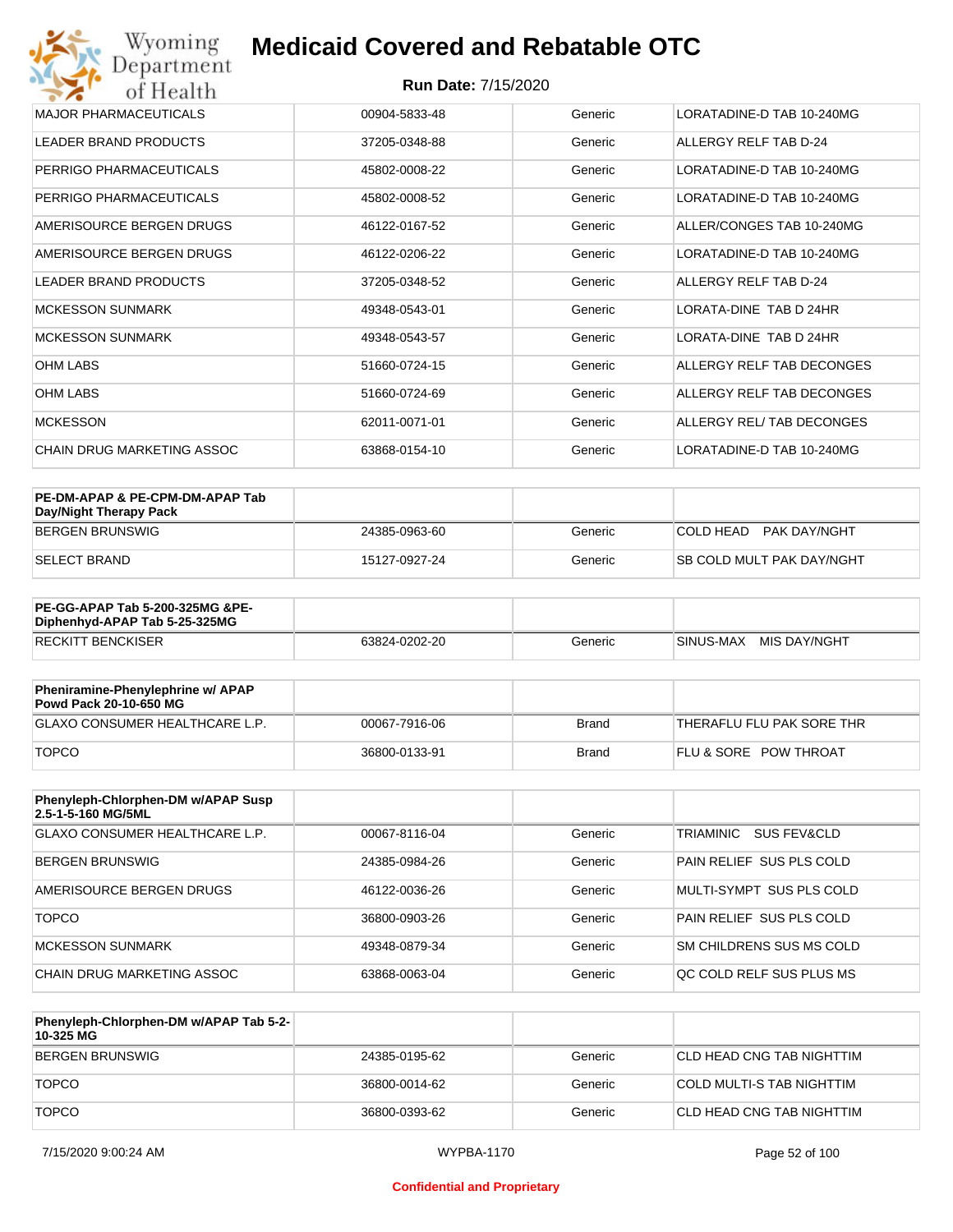#### **Run Date:** 7/15/2020

| Wyoming<br><b>Medicaid Covered and Rebatable OTC</b><br>Department |                            |         |                           |  |
|--------------------------------------------------------------------|----------------------------|---------|---------------------------|--|
| of Health                                                          | <b>Run Date: 7/15/2020</b> |         |                           |  |
| CHAIN DRUG MARKETING ASSOC                                         | 63868-0072-24              | Generic | MULTI-SYMPTM TAB NIGHTTIM |  |
| CHAIN DRUG MARKETING ASSOC                                         | 63868-0074-24              | Generic | OC COLD/HEAD TAB NIGHTTIM |  |

| Phenylephrine w/ Acetaminophen Tab 5-<br>325 MG |               |         |                                         |
|-------------------------------------------------|---------------|---------|-----------------------------------------|
| <b>PERRIGO</b>                                  | 00113-0272-62 | Generic | SINUS CONGST TAB /PAIN DT               |
| MAJOR PHARMACEUTICALS                           | 00904-5783-24 | Generic | MAPAP SINUS TAB MAX ST                  |
| <b>BERGEN BRUNSWIG</b>                          | 24385-0169-62 | Generic | <b>GNP SINUS</b><br><b>TAB CNG/PAIN</b> |
| <b>SELECT BRAND</b>                             | 15127-0965-24 | Generic | <b>SB SINUS CNG TAB / PAIN DT</b>       |
| <b>TOPCO</b>                                    | 36800-0272-62 | Generic | SINUS CONGST TAB /PAIN DT               |
| LEADER BRAND PRODUCTS                           | 37205-0571-62 | Generic | PAIN RLF SIN TAB PE DAY                 |
| CHAIN DRUG MARKETING ASSOC                      | 63868-0984-24 | Generic | OC SINUS PAI TAB RELIEF                 |

| Phenylephrine w/ DM-GG Ligd 10-18-200<br>MG/15ML |               |              |                |
|--------------------------------------------------|---------------|--------------|----------------|
| <b>GM PHARMACEUTICALS</b>                        | 58809-0555-08 | <b>Brand</b> | VANACOF DM LIQ |

| Phenylephrine w/ DM-GG Ligd 2.5-5-100<br>MG/5ML |               |              |                           |
|-------------------------------------------------|---------------|--------------|---------------------------|
| MCKESSON SUNMARK                                | 49348-0083-36 | Generic      | SEVERE CONG LIQ COUGH     |
| <b>RECKITT BENCKISER</b>                        | 63824-0014-66 | <b>Brand</b> | MUCINEX CONG LIO COUGH    |
| <b>RECKITT BENCKISER</b>                        | 63824-0014-69 | <b>Brand</b> | MUCINEX CONG LIO COUGH    |
| <b>RECKITT BENCKISER</b>                        | 63824-0282-64 | <b>Brand</b> | MUCINEX COLD LIQ CHILDREN |
| <b>RECKITT BENCKISER</b>                        | 63824-0282-67 | <b>Brand</b> | MUCINEX COLD LIQ CHILDREN |
| <b>RECKITT BENCKISER</b>                        | 63824-0283-67 | <b>Brand</b> | MUCINEX CONG LIO & COUGH  |

| Phenylephrine w/ DM-GG Ligd 5-10-100<br><b>MG/5ML</b> |               |         |                                  |
|-------------------------------------------------------|---------------|---------|----------------------------------|
| PERRIGO PHARMACEUTICALS                               | 00113-0516-26 | Generic | <b>TUSSIN CF</b><br>LIQ CGH/COLD |
| PERRIGO PHARMACEUTICALS                               | 00113-0516-34 | Generic | LIQ CGH/COLD<br><b>TUSSIN CF</b> |
| <b>SELECT BRAND</b>                                   | 15127-0943-04 | Generic | SB CGH CONTR LIQ CF              |
| <b>SELECT BRAND</b>                                   | 15127-0943-08 | Generic | SB CGH CONTR LIQ CF              |
| <b>TOPCO</b>                                          | 36800-0516-34 | Generic | <b>TUSSIN CF</b><br>LIQ.         |
| <b>LEADER BRAND PRODUCTS</b>                          | 37205-0709-34 | Generic | <b>TUSSIN CF</b><br>LIQ.         |
| <b>TOPCO</b>                                          | 36800-0516-26 | Generic | <b>TUSSIN CF</b><br>LIQ.         |
| <b>LEADER BRAND PRODUCTS</b>                          | 37205-0709-26 | Generic | LIQ.<br><b>TUSSIN CF</b>         |
| <b>MCKESSON SUNMARK</b>                               | 49348-0737-34 | Generic | SM TUSSIN CF LIQ                 |
| <b>MCKESSON SUNMARK</b>                               | 49348-0737-37 | Generic | SM TUSSIN CF LIQ                 |
| <b>MCKESSON</b>                                       | 62011-0090-01 | Generic | TUSSIN ADULT LIQ COLD            |
| <b>CHAIN DRUG MARKETING ASSOC</b>                     | 63868-0244-04 | Generic | <b>TUSSIN CF</b><br><b>LIQ</b>   |
| CHAIN DRUG MARKETING ASSOC                            | 63868-0244-08 | Generic | <b>TUSSIN CF</b><br>LIQ.         |

#### **Confidential and Proprietary**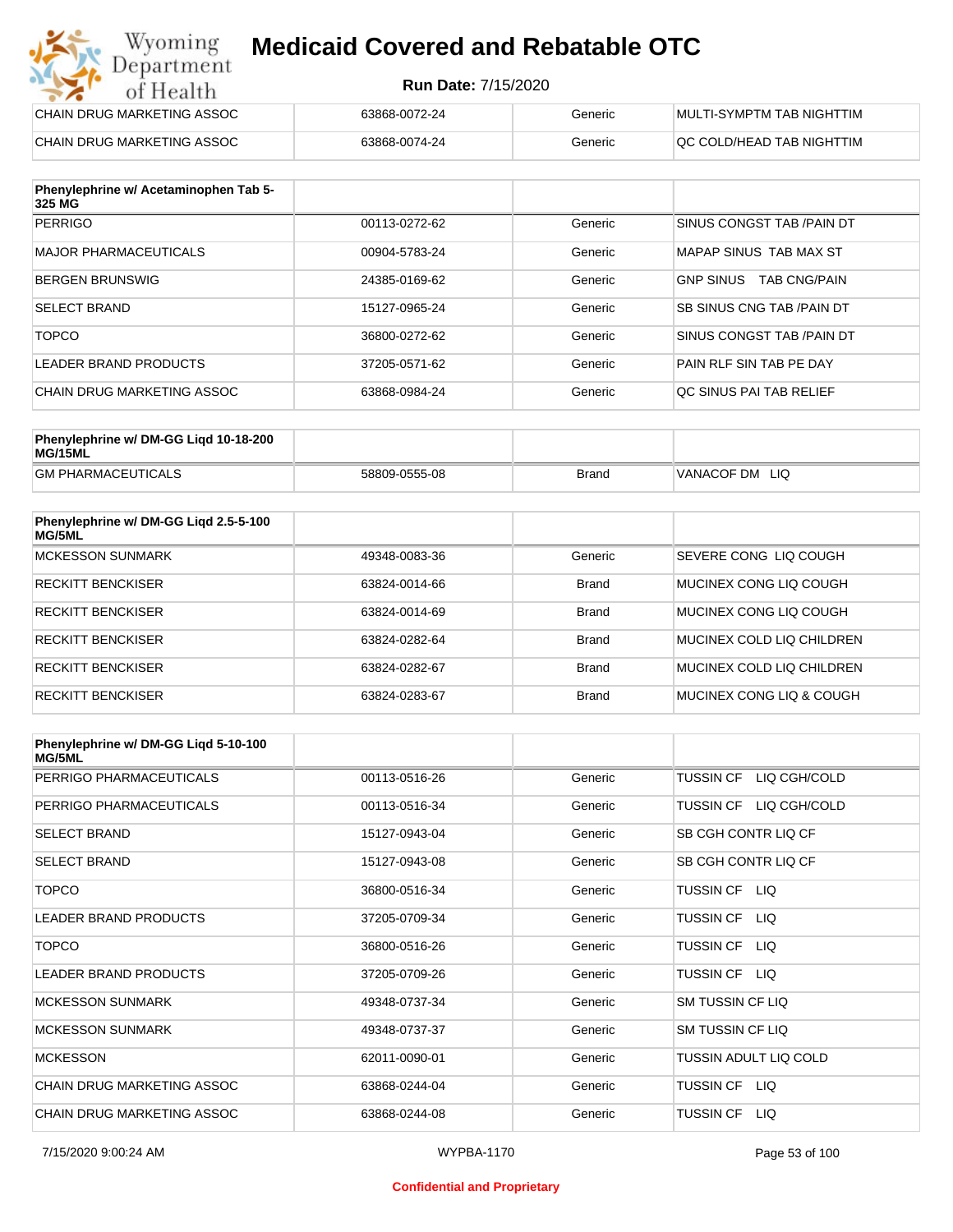

| Phenylephrine w/ DM-GG Ligd 5-10-200<br>MG/5ML |               |         |                                 |
|------------------------------------------------|---------------|---------|---------------------------------|
| AMERISOURCE BERGEN DRUGS                       | 46122-0138-26 | Generic | LIO MAX/M-S<br>TUSSIN CF        |
| AMERISOURCE BERGEN DRUGS                       | 46122-0138-34 | Generic | LIO MAX/M-S<br><b>TUSSIN CF</b> |
|                                                |               |         |                                 |

| Phenylephrine w/ DM-GG Syrup 5-10-100<br>MG/5ML |               |         |                          |
|-------------------------------------------------|---------------|---------|--------------------------|
| MAJOR PHARMACEUTICALS                           | 00904-6309-20 | Generic | ROBAFEN CF SYP CGH/CLD   |
| BERGEN BRUNSWIG                                 | 24385-0904-26 | Generic | <b>GNP TUSSIN SYP CF</b> |
| BERGEN BRUNSWIG                                 | 24385-0904-34 | Generic | GNP TUSSIN SYP CF        |

| Phenylephrine w/ DM-GG Tab 10-15-380<br>MG |               |       |                 |
|--------------------------------------------|---------------|-------|-----------------|
| POLY PHARMACEUTICALS                       | 50991-0730-60 | Brand | DECONEX DMX TAB |
| NIVAGEN PHARMACEUTICALS                    | 75834-0040-60 | Brand | NIVANEX DMX TAB |

| Phenylephrine w/ DM-GG Tab 10-15-395<br>MG |               |       |                 |
|--------------------------------------------|---------------|-------|-----------------|
| ALLEGIS PHARMACEUTICALS                    | 28595-0906-60 | Brand | DURAVENT DM TAB |

| Phenylephrine w/ DM-GG Tab 5-10-200 MG |               |       |                           |
|----------------------------------------|---------------|-------|---------------------------|
| RECKITT BENCKISER                      | 63824-0193-20 | Brand | MUCINEX FAST TAB 5-10-200 |
| RECKITT BENCKISER                      | 63824-0193-30 | Brand | MUCINEX FAST TAB 5-10-200 |

| Phenylephrine-APAP-GG Ligd 10-650-400<br>MG/20ML |               |              |                        |
|--------------------------------------------------|---------------|--------------|------------------------|
| RECKITT BENCKISER                                | 63824-0016-66 | <b>Brand</b> | MUCINEX COLD LIQ SINUS |
| RECKITT BENCKISER                                | 63824-0261-66 | Generic      | <b>MUCINEX</b><br>LIQ  |
| RECKITT BENCKISER                                | 63824-0260-66 | Generic      | LIQ<br><b>MUCINEX</b>  |

| Phenylephrine-APAP-GG Tab 5-325-200<br>MG |               |         |                                    |
|-------------------------------------------|---------------|---------|------------------------------------|
| <b>SELECT BRAND</b>                       | 15127-0963-24 | Generic | SB SINUS CNG TAB /PAIN             |
| AMERISOURCE BERGEN DRUGS                  | 46122-0194-60 | Generic | MUCUS RELIEF TAB CLD/SINU          |
| <b>RECKITT BENCKISER</b>                  | 63824-0190-20 | Generic | MUCINEX COLD TAB SINUS             |
| <b>RECKITT BENCKISER</b>                  | 63824-0190-30 | Generic | MUCINEX COLD TAB SINUS             |
| <b>RECKITT BENCKISER</b>                  | 63824-0200-20 | Generic | <b>TAB SINUS</b><br><b>MUCINEX</b> |
| <b>RECKITT BENCKISER</b>                  | 63824-0201-20 | Generic | <b>TAB SINUS</b><br><b>MUCINEX</b> |
| <b>CHAIN DRUG MARKETING ASSOC</b>         | 63868-0071-24 | Generic | SINUS CONGST TAB /PAIN             |
| <b>RECKITT BENCKISER</b>                  | 63824-0200-30 | Generic | <b>MUCINEX</b><br><b>TAB SINUS</b> |
| <b>RECKITT BENCKISER</b>                  | 63824-0201-30 | Generic | <b>MUCINEX</b><br><b>TAB SINUS</b> |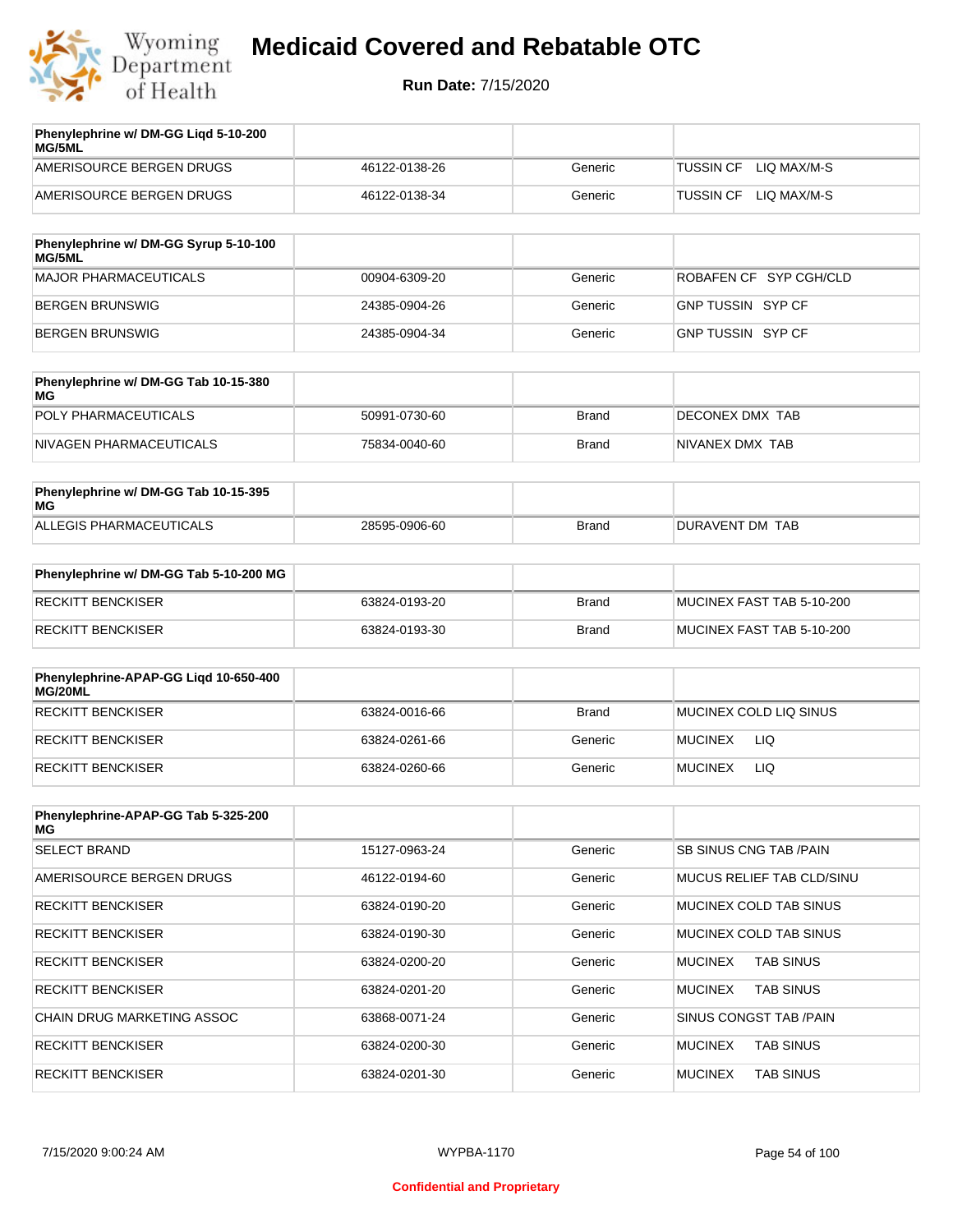

**3.33-1.33-6.33 MG/5ML**

**Phenylephrine-Bromphen w/ Codeine Liqd** 

## **Medicaid Covered and Rebatable OTC**

**Run Date:** 7/15/2020

| <b>RAMCNEIL</b>                                                | 12830-0754-12 | Brand        | M-END PE<br>LIQ               |
|----------------------------------------------------------------|---------------|--------------|-------------------------------|
|                                                                |               |              |                               |
| Phenylephrine-Bromphen w/ Codeine<br>Liquid 10-4-10 MG/5ML     |               |              |                               |
| POLY PHARMACEUTICALS                                           | 50991-0723-16 | <b>Brand</b> | POLY-TUSSIN LIQ 10-4-10       |
|                                                                |               |              |                               |
| Phenylephrine-Brompheniramine-DM Elixir<br>2.5-1-5 MG/5ML      |               |              |                               |
| <b>MAJOR PHARMACEUTICALS</b>                                   | 00904-5782-20 | Generic      | DIMAPHEN DM ELX COLD/CGH      |
| <b>LEADER BRAND PRODUCTS</b>                                   | 37205-0969-26 | Generic      | COLD/COUGH ELX DM CHILD       |
| Phenylephrine-Brompheniramine-DM<br>Liquid 2.5-1-5 MG/5ML      |               |              |                               |
| <b>PERRIGO</b>                                                 | 00113-0987-26 | Generic      | COLD/COUGH LIQ CHILD          |
| <b>WOMEN'S CHOICE PHARMACEUTICALS</b>                          | 00485-0204-04 | Generic      | <b>RYNEX DM</b><br><b>LIQ</b> |
| WOMEN'S CHOICE PHARMACEUTICALS                                 | 00485-0204-16 | Generic      | <b>RYNEX DM</b><br><b>LIQ</b> |
| <b>BERGEN BRUNSWIG</b>                                         | 24385-0519-26 | Generic      | GNP COLD/CGH LIQ CHILD        |
| <b>TOPCO</b>                                                   | 36800-0987-26 | Generic      | COLD/COUGH LIQ CHILD          |
| <b>MCKESSON SUNMARK</b>                                        | 49348-0775-34 | Generic      | SM COLD/CGH LIQ DM CHILD      |
| <b>MCKESSON</b>                                                | 62011-0063-01 | Generic      | HM COLD/CGH LIQ CHILDREN      |
| LARKEN LABORATORIES, INC.                                      | 68047-0143-16 | Generic      | ENDACOF-DM LIQ 2.5-1-5        |
|                                                                |               |              |                               |
| Phenylephrine-Brompheniramine-DM<br>Liquid 7.5-4-15 MG/5ML     |               |              |                               |
| <b>ALLEGIS PHARMACEUTICALS</b>                                 | 28595-0800-16 | <b>Brand</b> | AP-HIST DM LIQ 7.5-4-15       |
| POLY PHARMACEUTICALS                                           | 50991-0814-16 | <b>Brand</b> | ALAHIST DM LIQ 7.5-4-15       |
| NIVAGEN PHARMACEUTICALS                                        | 75834-0060-16 | Generic      | NIVA-HIST DM LIQ 7.5-4-15     |
|                                                                |               |              |                               |
| Phenylephrine-Brompheniramine-DM<br><b>Syrup 5-2-10 MG/5ML</b> |               |              |                               |
| LARKEN LABORATORIES, INC.                                      | 68047-0129-16 | Brand        | LOHIST-DM SYP 5-2-10MG        |
|                                                                |               |              |                               |
| Phenylephrine-Chlorphen w/ Codeine<br>Syrup 5-2-10 MG/5ML      |               |              |                               |
| CAPITAL PHARMACEUTICAL                                         | 29978-0420-16 | <b>Brand</b> | <b>CAPCOF</b><br>SYP 5-2-10MG |
|                                                                |               |              |                               |
| Phenylephrine-Chlorphen-DM Liquid 10-4-<br><b>15 MG/5ML</b>    |               |              |                               |
| WOMEN'S CHOICE PHARMACEUTICALS                                 | 00485-0171-16 | Generic      | ED A-HIST DM LIQ              |

LARKEN LABORATORIES, INC. 68047-0186-16 Generic NOHIST-DM LIQ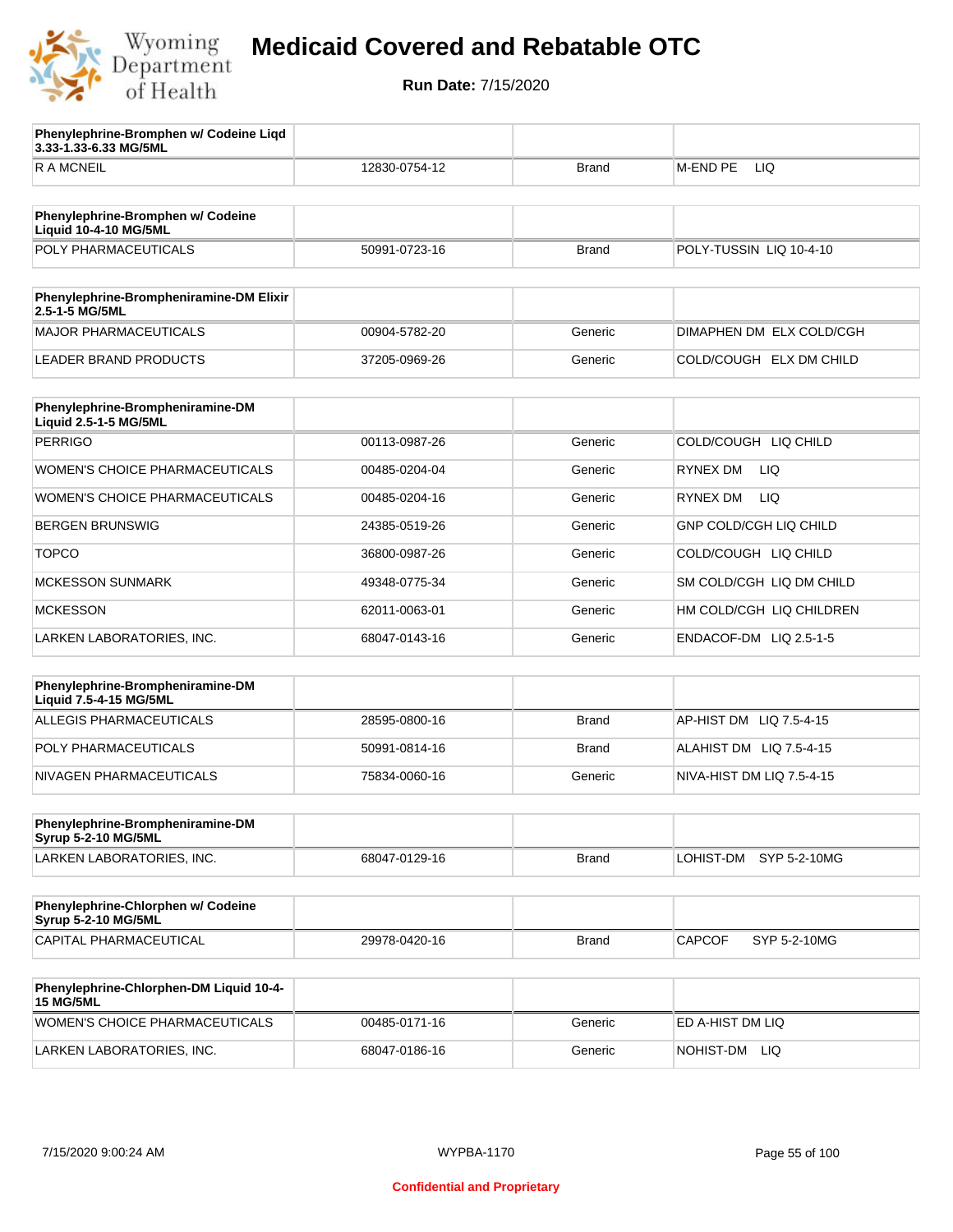

| Phenylephrine-Chlorphen-DM Liquid 3.5-1-                         |               |              |                                  |
|------------------------------------------------------------------|---------------|--------------|----------------------------------|
| 3 MG/ML                                                          |               |              |                                  |
| <b>VIRTUS PHARMACEUTICALS OPCO</b>                               | 76439-0320-30 | Generic      | VIRDEC DM DRO 3.5-1-3            |
|                                                                  |               |              |                                  |
| Phenylephrine-Chlorphen-DM Syrup 10-4-<br><b>20 MG/5ML</b>       |               |              |                                  |
| <b>LASER PHARMACEUTICALS</b>                                     | 16477-0186-01 | <b>Brand</b> | DONATUSSIN SYP                   |
|                                                                  |               |              |                                  |
| Phenylephrine-Chlorphen-DM Tab 10-4-10<br>ΜG                     |               |              |                                  |
| WOMEN'S CHOICE PHARMACEUTICALS                                   | 00485-0240-01 | <b>Brand</b> | ED A-HIST DM TAB 10-4-10         |
| Phenylephrine-Dexbromphen-<br>Chlophedianol Liqd 5-1-12.5 MG/5ML |               |              |                                  |
| R A MCNEIL                                                       | 12830-0760-16 | <b>Brand</b> | CHLO TUSS<br>LIQ                 |
|                                                                  |               |              |                                  |
| Phenylephrine-Dexchlorphenir-Codeine<br>Syrup 5-1-9 MG/5ML       |               |              |                                  |
| PRO-PHARMA LLC                                                   | 66594-0499-16 | <b>Brand</b> | PRO-RED AC SYP 5-1-9/5           |
|                                                                  |               |              |                                  |
| Phenylephrine-DM Soln 2.5-5 MG/5ML                               |               |              |                                  |
| <b>BERGEN BRUNSWIG</b>                                           | 24385-0981-26 | Generic      | TRIACTING DT LIQ COLD/CGH        |
| <b>TOPCO</b>                                                     | 36800-0444-26 | Generic      | TRIACTING DT LIQ COLD/CGH        |
|                                                                  |               |              |                                  |
| Phenylephrine-DM Syrup 2.5-5 MG/5ML                              |               |              |                                  |
| GLAXO CONSUMER HEALTHCARE L.P.                                   | 00067-8105-04 | <b>Brand</b> | SOL COLD/CGH<br><b>TRIAMINIC</b> |
|                                                                  |               |              |                                  |
| Phenylephrine-DM-GG w/ APAP Liq 5-10-<br>200-325 MG/10ML         |               |              |                                  |
| <b>RECKITT BENCKISER</b>                                         | 63824-0017-64 | <b>Brand</b> | MUCINEX CHLD LIQ MULTISYM        |
| <b>RECKITT BENCKISER</b>                                         | 63824-0015-66 | <b>Brand</b> | MUCINEX COLD LIQ FLU&SORE        |
| <b>RECKITT BENCKISER</b>                                         | 63824-0015-69 | Brand        | MUCINEX COLD LIQ FLU&SORE        |
| <b>RECKITT BENCKISER</b>                                         | 63824-0215-66 | Generic      | CGH/COLD DAY LIQ DELSYM          |
| <b>RECKITT BENCKISER</b>                                         | 63824-0020-66 | <b>Brand</b> | MUCINEX FAST LIQ SEV COLD        |
| RECKITT BENCKISER                                                | 63824-0278-64 | <b>Brand</b> | MUCINEX COLD LIQ CHILD           |
|                                                                  |               |              |                                  |
| Phenylephrine-DM-GG w/ APAP Liq 5-10-<br>200-325 MG/15ML         |               |              |                                  |
| <b>PERRIGO</b>                                                   | 00113-0603-34 | Generic      | COLD & FLU LIQ DAY TIME          |
| <b>PERRIGO</b>                                                   | 00113-0603-40 | Generic      | COLD & FLU LIQ DAY TIME          |
|                                                                  |               |              |                                  |
| Phenylephrine-DM-GG w/ APAP Packet 10-<br>20-400-650 MG          |               |              |                                  |

| 20-400-650 MG                    |                        |       |      |                                    |
|----------------------------------|------------------------|-------|------|------------------------------------|
| <b>BENCKISER</b><br><b>RECKI</b> | $0232 - 08$<br>33824-0 | Brand | ∶IN⊩ | <b>MAX</b><br>. AST<br><b>PAKF</b> |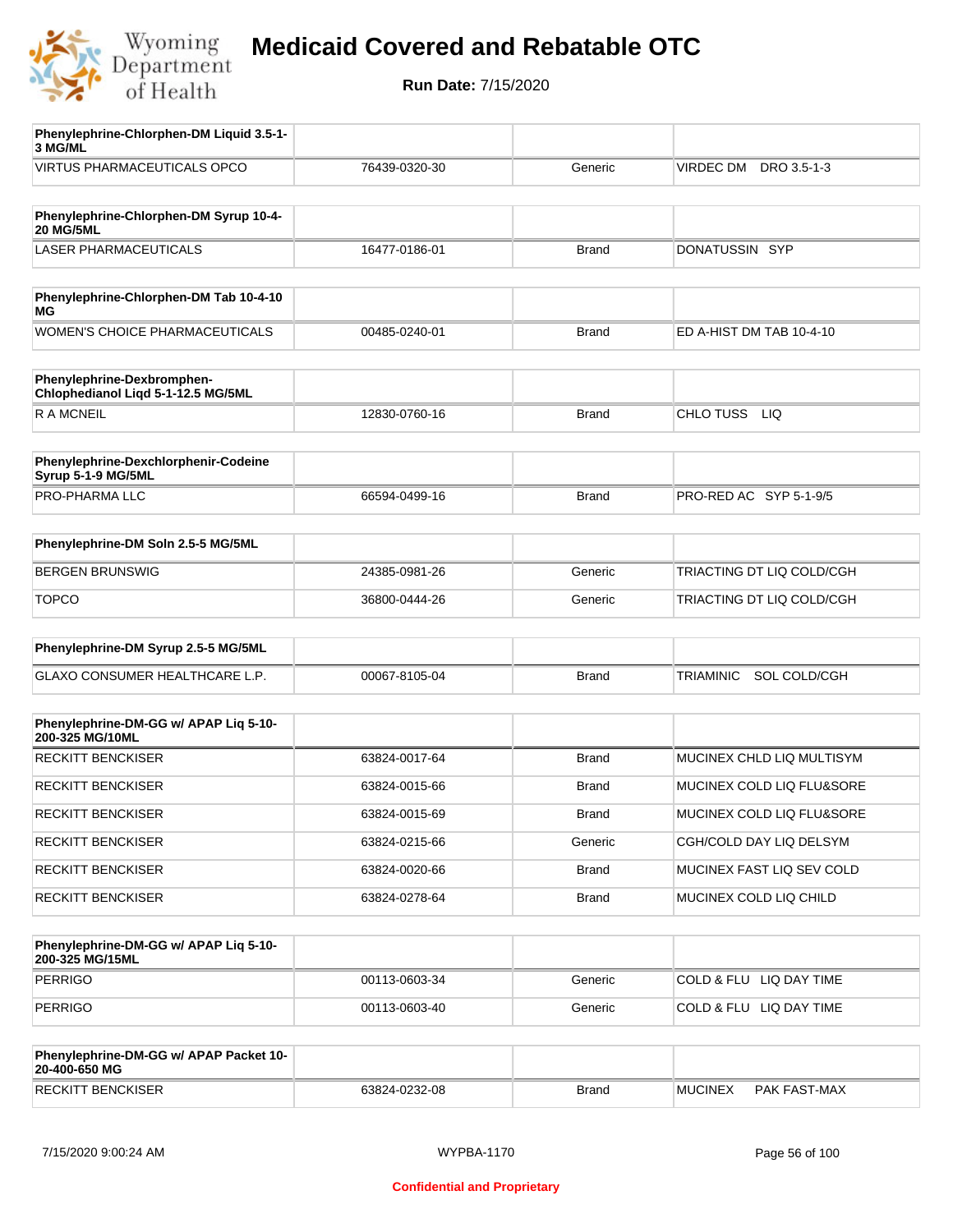

| <b>RECKITT BENCKISER</b>                            | 63824-0231-04 | <b>Brand</b> | <b>MUCINEX</b><br>PAK FAST-MAX  |
|-----------------------------------------------------|---------------|--------------|---------------------------------|
| Phenylephrine-DM-GG w/ APAP Tab 5-10-<br>200-325 MG |               |              |                                 |
| PERRIGO PHARMACEUTICALS                             | 00113-0234-62 | Generic      | COLD HEAD TAB CONG DT           |
| PERRIGO PHARMACEUTICALS                             | 00113-0308-62 | Generic      | COLD MULT-SY TAB SEVR DAY       |
| <b>PERRIGO</b>                                      | 00113-0548-53 | Generic      | COLD & FLU TAB DAYTIME          |
| <b>SELECT BRAND</b>                                 | 15127-0962-24 | Generic      | SB COLD MULT TAB SYMP SEV       |
| <b>SELECT BRAND</b>                                 | 15127-0964-24 | Generic      | SB COLD HEAD TAB CONGEST        |
| <b>PERRIGO</b>                                      | 00113-0548-62 | Generic      | COLD & FLU TAB DAYTIME          |
| <b>TOPCO</b>                                        | 36800-0234-62 | Generic      | COLD HEAD TAB CONG DT           |
| <b>TOPCO</b>                                        | 36800-0308-62 | Generic      | COLD MULT-SY TAB SEVR DAY       |
| <b>MCKESSON SUNMARK</b>                             | 49348-0104-04 | Generic      | SM COLD&FLU TAB SEVERE          |
| AMERISOURCE BERGEN DRUGS                            | 46122-0072-62 | Generic      | <b>COLD RELIEF TAB MULTI-SY</b> |
| AMERISOURCE BERGEN DRUGS                            | 46122-0192-60 | Generic      | MUCUS RELIEF TAB COLD/FLU       |
| <b>MCKESSON SUNMARK</b>                             | 49348-0118-04 | Generic      | SM COLD&FLU TAB SEVERE          |
| AMERISOURCE BERGEN DRUGS                            | 46122-0126-62 | Generic      | <b>GNP COLD RLF TAB DAYTIME</b> |
| AMERISOURCE BERGEN DRUGS                            | 46122-0193-60 | Generic      | MUCUS RELIEF TAB CONG/CLD       |
| <b>MCKESSON</b>                                     | 62011-0241-01 | Generic      | HM SEVERE TAB COLD/FLU          |
| <b>RECKITT BENCKISER</b>                            | 63824-0191-30 | Generic      | MUCINEX COLD TAB FLU&SORE       |
| <b>RECKITT BENCKISER</b>                            | 63824-0192-30 | Generic      | MUCINEX FAST TAB CONGEST        |
| <b>CHAIN DRUG MARKETING ASSOC</b>                   | 63868-0073-24 | Generic      | MULTI-SYMPTM TAB DAYTIME        |
| <b>RECKITT BENCKISER</b>                            | 63824-0196-20 | Generic      | MUCINEX FAST TAB SEV COLD       |
| <b>RECKITT BENCKISER</b>                            | 63824-0196-30 | Generic      | MUCINEX FAST TAB SEV COLD       |
| <b>RECKITT BENCKISER</b>                            | 63824-0191-20 | Generic      | MUCINEX COLD TAB FLU&SORE       |
| <b>RECKITT BENCKISER</b>                            | 63824-0192-20 | Generic      | MUCINEX FAST TAB CONGEST        |

| <b>Phenylephrine-Doxylamine-DM-APAP Lig 5</b><br>-6.25-10-325 MG/15ML |               |         |                          |
|-----------------------------------------------------------------------|---------------|---------|--------------------------|
| PERRIGO                                                               | 00113-0763-40 | Generic | COLD & FLU LIQ NIGHTTIM  |
| PERRIGO                                                               | 00113-0763-34 | Generic | COLD & FLU LIQ NIGHTTIM  |
| AMERISOURCE BERGEN DRUGS                                              | 46122-0034-34 | Generic | MULTI-SYMPT LIQ CLD NGHT |

| Phenylephrine-Guaifenesin Ligd 2.5-100<br>MG/5ML |               |              |                          |
|--------------------------------------------------|---------------|--------------|--------------------------|
| <b>RECKITT BENCKISER</b>                         | 63824-0284-64 | <b>Brand</b> | MUCINEX COLD LIQ 2.5-100 |

| <b>Phenylephrine-Guaifenesin Ligd 5-100</b><br><b>MG/5ML</b> |               |       |                  |
|--------------------------------------------------------------|---------------|-------|------------------|
| WOMEN'S CHOICE PHARMACEUTICALS                               | 00485-0208-16 | Brand | ED BRON GPLIO    |
| CAPELLON PHARMACEUTICALS                                     | 64543-0044-16 | Brand | RESCON-GG<br>LIQ |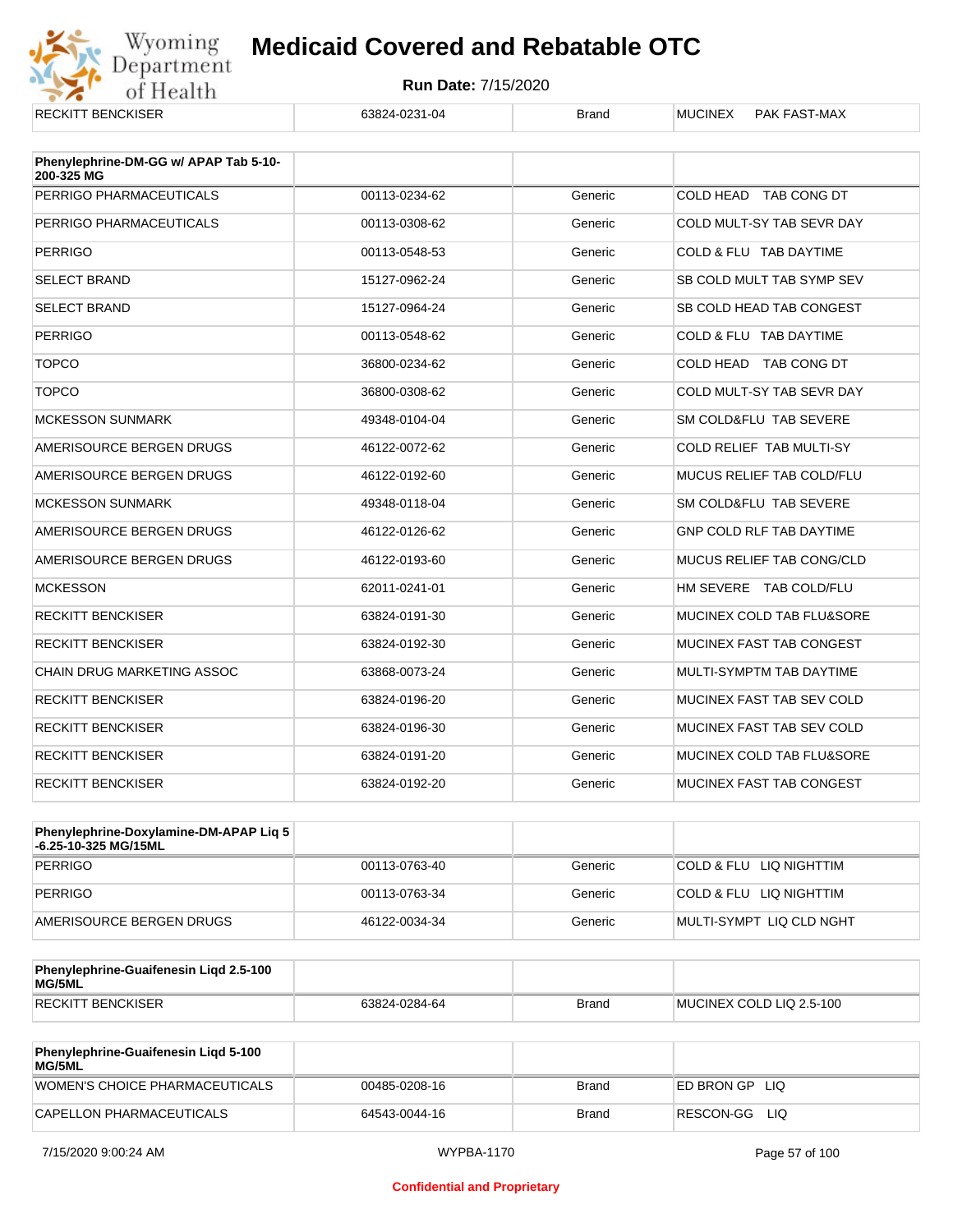| Department<br>of Health                                    | Run Date: 7/15/2020 |              |                                 |
|------------------------------------------------------------|---------------------|--------------|---------------------------------|
| CAPELLON PHARMACEUTICALS                                   | 64543-0044-04       | <b>Brand</b> | RESCON-GG<br>LIQ                |
| Phenylephrine-Guaifenesin Syrup 5-200<br>MG/5ML            |                     |              |                                 |
| JAYMAC PHARMACEUTICAL LLC                                  | 64661-0011-16       | <b>Brand</b> | SYP 5-200MG<br>J-MAX            |
| Phenylephrine-Guaifenesin Tab 10-380 MG                    |                     |              |                                 |
| POLY PHARMACEUTICALS                                       | 50991-0716-60       | <b>Brand</b> | DECONEX IR TAB 10-380MG         |
| Phenylephrine-Guaifenesin Tab 10-400 MG                    |                     |              |                                 |
| WOMEN'S CHOICE PHARMACEUTICALS                             | 00485-0250-01       | Generic      | <b>MUCAPHED</b><br>TAB 10-400MG |
| <b>MAJOR PHARMACEUTICALS</b>                               | 00904-5792-46       | Generic      | MUCUSRELIEF TAB SINUS           |
| <b>MAJOR PHARMACEUTICALS</b>                               | 00904-5792-52       | Generic      | MUCUSRELIEF TAB SINUS           |
| <b>LEADER BRAND PRODUCTS</b>                               | 37205-0874-71       | Generic      | CHEST CONGST TAB RLF PE         |
| <b>BERGEN BRUNSWIG</b>                                     | 24385-0925-71       | Generic      | <b>MUCUS RELIEF TAB PE</b>      |
| <b>MCKESSON SUNMARK</b>                                    | 49348-0774-09       | Generic      | CHEST CONGST TAB RLF PE         |
| CHAIN DRUG MARKETING ASSOC                                 | 63868-0752-50       | <b>Brand</b> | MEDIFIN PE TAB 10-400MG         |
| Phenylephrine-Ibuprofen Tab 10-200 MG                      |                     |              |                                 |
| <b>RUGBY LABORATORIES</b>                                  | 00536-1044-19       | Generic      | CONGESTION TAB 10-200MG         |
| RUGBY LABORATORIES                                         | 00536-1044-34       | Generic      | CONGESTION TAB 10-200MG         |
| Phenylephrine-Pyrilamine-DM Syrup 5-8.33<br>-10 MG/5ML     |                     |              |                                 |
| <b>PAR PHARMACEUTICALS</b>                                 | 00603-0728-54       | <b>Brand</b> | <b>CODITUSS DM SYP</b>          |
| Phenylephrine-Thonzylamine-DM Liquid 5-<br>25-10 MG/5ML    |                     |              |                                 |
| POLY PHARMACEUTICALS                                       | 50991-0220-16       | <b>Brand</b> | POLY-HIST DM LIQ 5-25-10        |
| Phenyleph-Triprolidine-DM Syrup 10-2.5-20<br><b>MG/5ML</b> |                     |              |                                 |
| ALLEGIS PHARMACEUTICALS                                    | 28595-0804-16       | <b>Brand</b> | HISTEX-DM SYP                   |

| <b>MG/5ML</b>              |               |              |                         |
|----------------------------|---------------|--------------|-------------------------|
| <b>PAR PHARMACEUTICALS</b> | 00603-0852-94 | Generic      | Q-TAPP DM ELX           |
| <b>SILARX</b>              | 54838-0136-70 | <b>Brand</b> | BROTAPP DM LIQ 15-1-5/5 |
| <b>SILARX</b>              | 54838-0136-40 | <b>Brand</b> | BROTAPP DM LIQ 15-1-5/5 |

| Pseudoephed-Chlorphen-DM Lig 15-1-5<br><b>MG/5ML</b> |               |         |                           |
|------------------------------------------------------|---------------|---------|---------------------------|
| RUGBY LABORATORIES                                   | 00536-2310-97 | Generic | LIQ CGH/COLD<br>KIDKARE   |
| MAJOR PHARMACEUTICALS                                | 00904-5050-20 | Generic | PEDIA RELIEF LIQ CGH/COLD |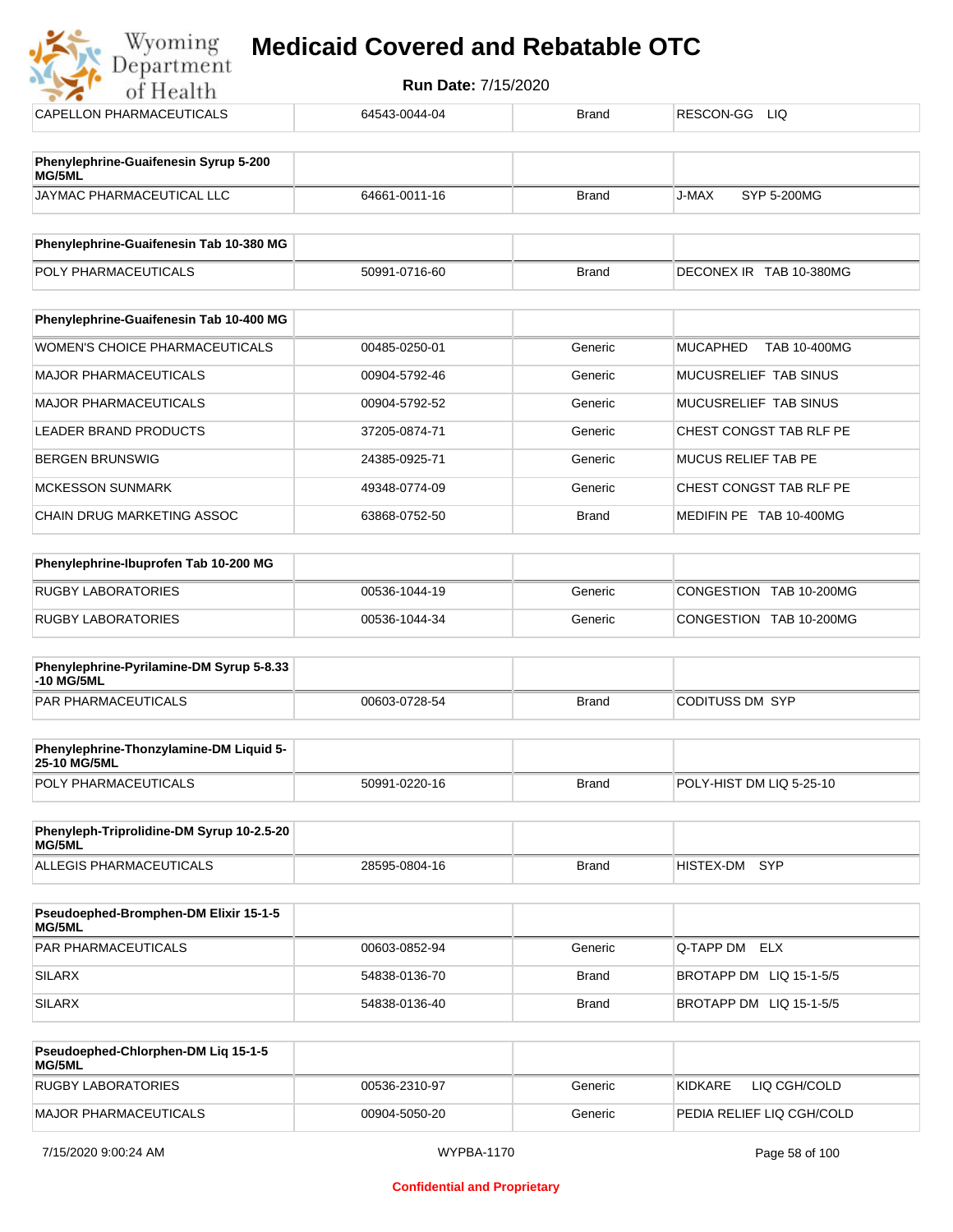

| <b>SILARX</b>                                                    | 54838-0115-40 | <b>Brand</b> | PEDIATRIC LIQ CGH/COLD  |
|------------------------------------------------------------------|---------------|--------------|-------------------------|
|                                                                  |               |              |                         |
| Pseudoephed-Chlorphen-DM Liq 15-2-15<br>MG/5ML                   |               |              |                         |
| <b>RAMCNEIL</b>                                                  | 12830-0810-16 | Generic      | M-END DM<br>LIQ         |
| Pseudoephed-Chlorphen-DM Syrup 30-2-                             |               |              |                         |
| <b>10 MG/5ML</b>                                                 |               |              |                         |
| <b>CAPELLON PHARMACEUTICALS</b>                                  | 64543-0105-16 | <b>Brand</b> | <b>SYP</b><br>RESCON-DM |
| CAPELLON PHARMACEUTICALS                                         | 64543-0105-04 | <b>Brand</b> | RESCON-DM<br><b>SYP</b> |
| Pseudoephed-Dexbromphen-<br>Chlophedianol Liqd 30-1-12.5 MG/5ML  |               |              |                         |
| <b>RAMCNEIL</b>                                                  | 12830-0762-16 | <b>Brand</b> | CHLO TUSS<br>LIQ        |
| Pseudoephed-Dexbrompheniramine-DM<br>Liqd 20-0.667-10 MG/5ML     |               |              |                         |
| <b>RAMCNEIL</b>                                                  | 12830-0816-16 | <b>Brand</b> | M-END DMX LIQ           |
| Pseudoephed-Dexchlorphen-<br>Chlophedianol Liqd 30-1-12.5 MG/5ML |               |              |                         |
| <b>GM PHARMACEUTICALS</b>                                        | 58809-0999-01 | <b>Brand</b> | VANACOF<br>LIQ          |
| Pseudoephed-Doxylamine-DM Liquid 30-<br>6.25-15 MG/5ML           |               |              |                         |
| <b>SALLUS LABORATORIES</b>                                       | 69036-0120-16 | <b>Brand</b> | LORTUSS DM LIQ          |
| Pseudoephedrine w/ COD-GG Liquid 30-10                           |               |              |                         |
| -100 MG/5ML                                                      |               |              |                         |
| <b>SALLUS LABORATORIES</b>                                       | 69036-0130-16 | <b>Brand</b> | LORTUSS EX LIQ          |
| Pseudoephedrine w/ COD-GG Soln 30-10-<br><b>100 MG/5ML</b>       |               |              |                         |
| PAR PHARMACEUTICALS                                              | 00603-1078-58 | Generic      | CHERATUSSIN SOL DAC     |
| <b>VIRTUS PHARMACEUTICALS OPCO</b>                               | 76439-0253-16 | Generic      | VIRTUSSIN SOL DAC       |
|                                                                  |               |              |                         |
| Pseudoephedrine w/ COD-GG Syrup 30-10-<br><b>100 MG/5ML</b>      |               |              |                         |
| LLORENS PHARMACEUTICAL                                           | 54859-0520-16 | <b>Brand</b> | TUSNEL C<br><b>SYP</b>  |
| Pseudoephedrine w/ DM-GG Liquid 15-5-50<br>MG/5ML                |               |              |                         |
| LLORENS PHARMACEUTICAL                                           | 54859-0544-04 | <b>Brand</b> | TUSNEL PEDI LIQ 15-5-50 |
| Pseudoephedrine w/ DM-GG Liquid 30-15-<br><b>200 MG/5ML</b>      |               |              |                         |
| LLORENS PHARMACEUTICAL                                           | 54859-0502-06 | <b>Brand</b> | <b>TUSNEL</b><br>LIQ    |
| LLORENS PHARMACEUTICAL                                           | 54859-0502-10 | <b>Brand</b> | <b>TUSNEL</b><br>LIQ    |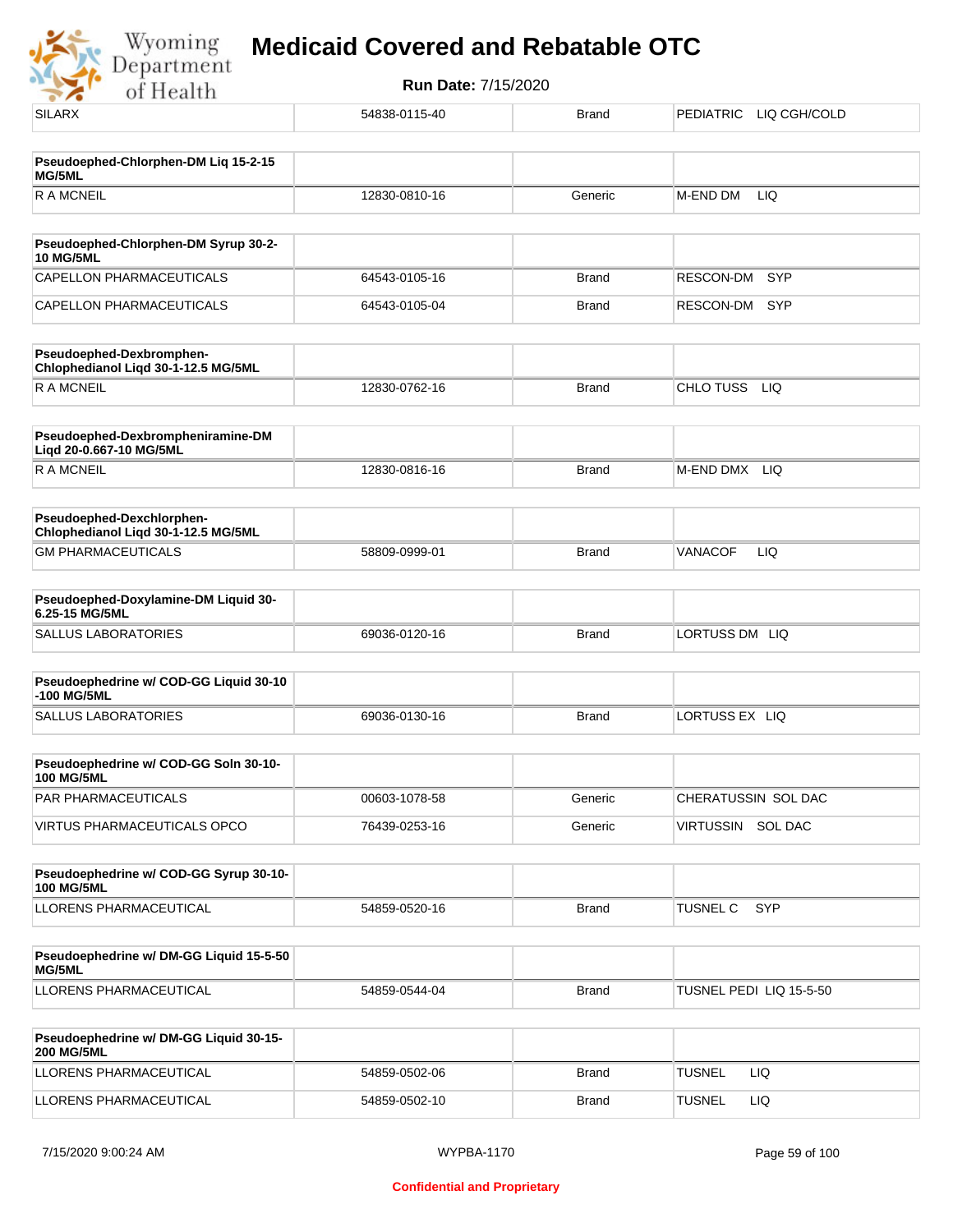| Wyoming Medicaid Covered and Rebatable OTC |
|--------------------------------------------|
|                                            |

| of Health                                                     | Run Date: //15/2020 |              |                                  |
|---------------------------------------------------------------|---------------------|--------------|----------------------------------|
| <b>LLORENS PHARMACEUTICAL</b>                                 | 54859-0502-16       | <b>Brand</b> | LIQ<br><b>TUSNEL</b>             |
| Pseudoephedrine w/ DM-GG Liquid 7.5-2.5-                      |                     |              |                                  |
| 25 MG/ML                                                      |                     |              |                                  |
| <b>LLORENS PHARMACEUTICAL</b>                                 | 54859-0603-02       | <b>Brand</b> | <b>DRO PEDIATRC</b><br>TUSNEL-DM |
| Pseudoephedrine w/ DM-GG Tab 60-15-400<br>МG                  |                     |              |                                  |
| CAPITAL PHARMACEUTICAL                                        | 29978-0601-90       | <b>Brand</b> | CAPMIST DM TAB                   |
| Pseudoephedrine w/ DM-GG Tab 60-20-380<br>МG                  |                     |              |                                  |
| POLY PHARMACEUTICALS                                          | 50991-0214-01       | <b>Brand</b> | POLY-VENT DM TAB                 |
| Pseudoephedrine-Bromphen-Codeine Liq<br>10-1.33-6.33 MG/5ML   |                     |              |                                  |
| <b>CENTURION LABS</b>                                         | 23359-0023-16       | <b>Brand</b> | <b>RYDEX</b><br>LIQ              |
| R A MCNEIL                                                    | 12830-0735-16       | Generic      | <b>M-END WC</b><br>LIQ           |
| Pseudoephedrine-Bromphen-Codeine Liqd<br>30-2-7.5 MG/5ML      |                     |              |                                  |
| ALLEGIS PHARMACEUTICALS                                       | 00682-0480-16       | <b>Brand</b> | MAR-COF BP LIQ 30-2-7.5          |
| Pseudoephedrine-Chlorphen w/ Codeine<br>Liq 30-2-10 MG/5ML    |                     |              |                                  |
| PAR PHARMACEUTICALS                                           | 00603-1520-54       | <b>Brand</b> | PHENHIST DH LIQ 30-2-10          |
| PAR PHARMACEUTICALS                                           | 00603-1520-58       | <b>Brand</b> | PHENHIST DH LIQ 30-2-10          |
| Pseudoephedrine-Dexbromphen-Codeine<br>Ligd 20-0.667-6 MG/5ML |                     |              |                                  |
| <b>RAMCNEIL</b>                                               | 12830-0739-16       | <b>Brand</b> | M-END MAX D LIQ                  |
| Pseudoephedrine-DM-GG w/ APAP Tab 60-<br>20-200-500 MG        |                     |              |                                  |
| POLY PHARMACEUTICALS                                          | 50991-0510-01       | <b>Brand</b> | <b>DURAFLU</b><br><b>TAB</b>     |
| Pseudoephedrine-GG Tab 60-400 MG                              |                     |              |                                  |
| <b>B.F. ASCHER</b>                                            | 00225-0580-08       | <b>Brand</b> | CONGESTAC<br>TAB 60-400MG        |
| <b>B.F. ASCHER</b>                                            | 00225-0580-06       | <b>Brand</b> | TAB 60-400MG<br>CONGESTAC        |
| Pseudoephedrine-Guaifenesin Cap 30-150<br>ΜG                  |                     |              |                                  |
| <b>LASER PHARMACEUTICALS</b>                                  | 16477-0306-01       | <b>Brand</b> | RESPAIRE-30 CAP                  |

| Pseudoephedrine-Guaifenesin Ligd 7.5-50<br>MG/ML |               |              |                       |
|--------------------------------------------------|---------------|--------------|-----------------------|
| LLORENS PHARMACEUTICAL                           | 54859-0602-02 | <b>Brand</b> | TUSNEL PED DRO 7.5-50 |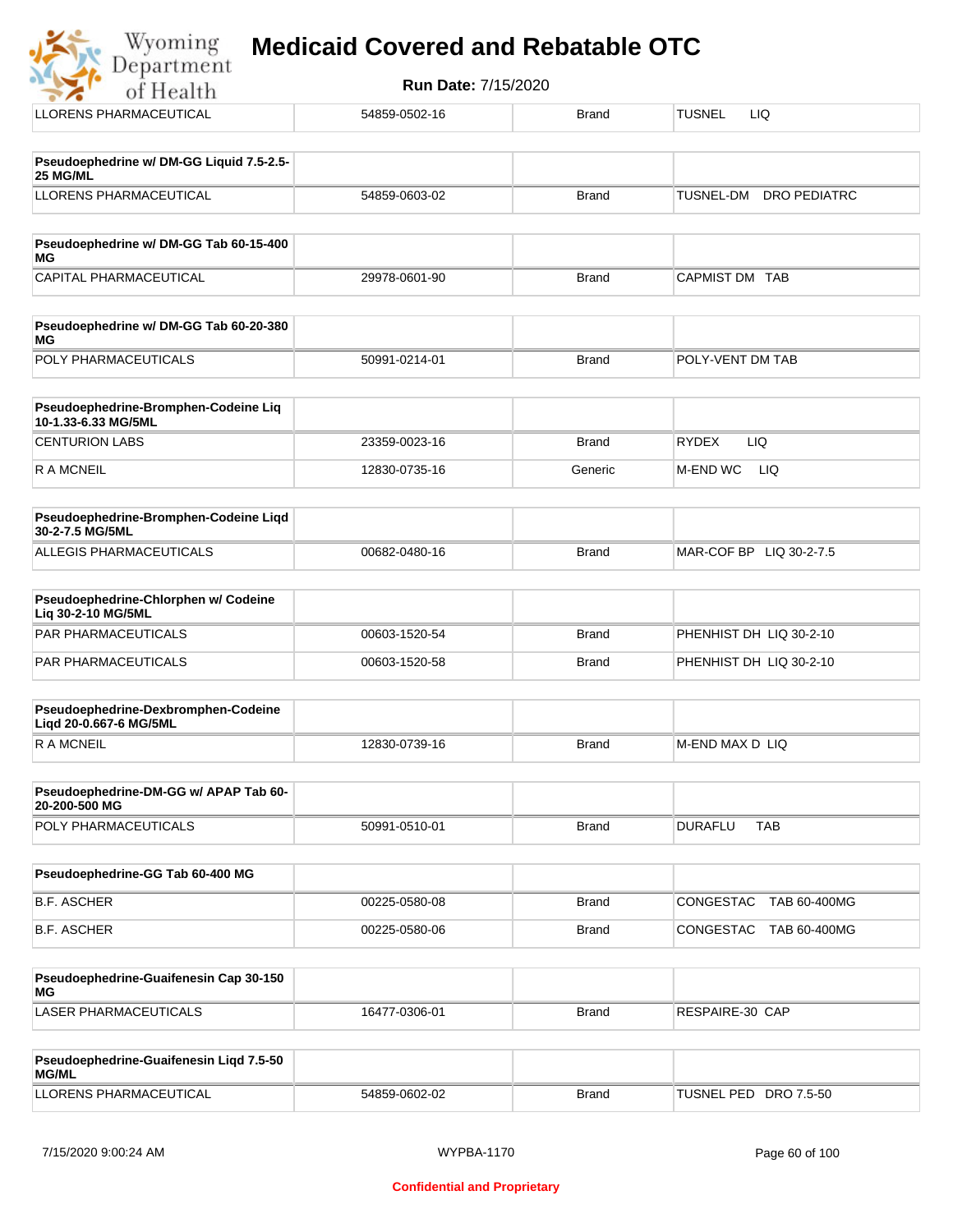

| Pseudoephedrine-Guaifenesin Tab 60-380<br>MG              |               |              |                                    |
|-----------------------------------------------------------|---------------|--------------|------------------------------------|
| POLY PHARMACEUTICALS                                      | 50991-0212-01 | <b>Brand</b> | POLY-VENT IR TAB 60-380MG          |
| Pseudoephedrine-Guaifenesin Tab ER<br>12HR 120-1200 MG    |               |              |                                    |
| <b>RECKITT BENCKISER</b>                                  | 63824-0041-24 | <b>Brand</b> | <b>MUCINEX D</b><br>TAB 120-1200   |
| <b>RECKITT BENCKISER</b>                                  | 63824-0041-36 | <b>Brand</b> | MUCINEX D TAB 120-1200             |
| Pseudoephedrine-Guaifenesin Tab ER<br>12HR 60-600 MG      |               |              |                                    |
| <b>RECKITT BENCKISER</b>                                  | 63824-0057-18 | <b>Brand</b> | <b>MUCINEX D</b><br>TAB 60-600MG   |
| <b>RECKITT BENCKISER</b>                                  | 63824-0057-36 | <b>Brand</b> | MUCINEX D TAB 60-600MG             |
| Pseudoephedrine-Ibuprofen Tab 30-200<br>МG                |               |              |                                    |
| <b>BERGEN BRUNSWIG</b>                                    | 24385-0465-60 | Generic      | <b>GNP IBUPROFN TAB COLD/SIN</b>   |
| <b>TOPCO</b>                                              | 36800-0083-60 | Generic      | IBUPROFEN TAB COLD/SIN             |
| <b>MCKESSON</b>                                           | 62011-0070-01 | Generic      | <b>COLD &amp; SINUS TAB RELIEF</b> |
| CHAIN DRUG MARKETING ASSOC                                | 63868-0453-20 | Generic      | QC IBUPROFEN TAB COLD/SIN          |
| Pseudoephedrine-Naproxen Sodium Tab<br>ER 12HR 120-220 MG |               |              |                                    |
| <b>PERRIGO</b>                                            | 00113-2417-01 | Generic      | SINUS&COLD-D TAB NON-DRSY          |
| AMERISOURCE BERGEN DRUGS                                  | 46122-0197-52 | Generic      | SINUS/COLD-D TAB 120-220           |
| <b>MCKESSON</b>                                           | 62011-0204-01 | Generic      | SINUS/COLD-D TAB 120-220           |
| Pyrilamine-Phenylephrine Tab 25-10 MG                     |               |              |                                    |
| <b>XSPIRE PHARMA</b>                                      | 42195-0210-10 | Generic      | PYRILAMIN/PE TAB 25-10MG           |
| Pyrilamine-Phenylephrine Tab 30-10 MG                     |               |              |                                    |
| <b>CARWIN ASSOCIATES</b>                                  | 15370-0031-10 | <b>Brand</b> | RU-HIST-D<br><b>TAB 30-10MG</b>    |
| Thonzylamine-Chlophedianol Liquid 6.25-<br>6.25 MG/ML     |               |              |                                    |
| POLY PHARMACEUTICALS                                      | 50991-0222-45 | <b>Brand</b> | POLY-HIST PD LIQ                   |
| Thonzylamine-Phenylephrine Liquid 50-10<br>MG/15ML        |               |              |                                    |
| <b>GM PHARMACEUTICALS</b>                                 | 58809-0729-04 | <b>Brand</b> | NASOPEN PE LIQ                     |
| Triprolidine & Pseudoephedrine Tab 2.5-60<br>МG           |               |              |                                    |
| WOMEN'S CHOICE PHARMACEUTICALS                            | 00485-0210-01 | Generic      | ED A-HIST TAB 2.5-60MG             |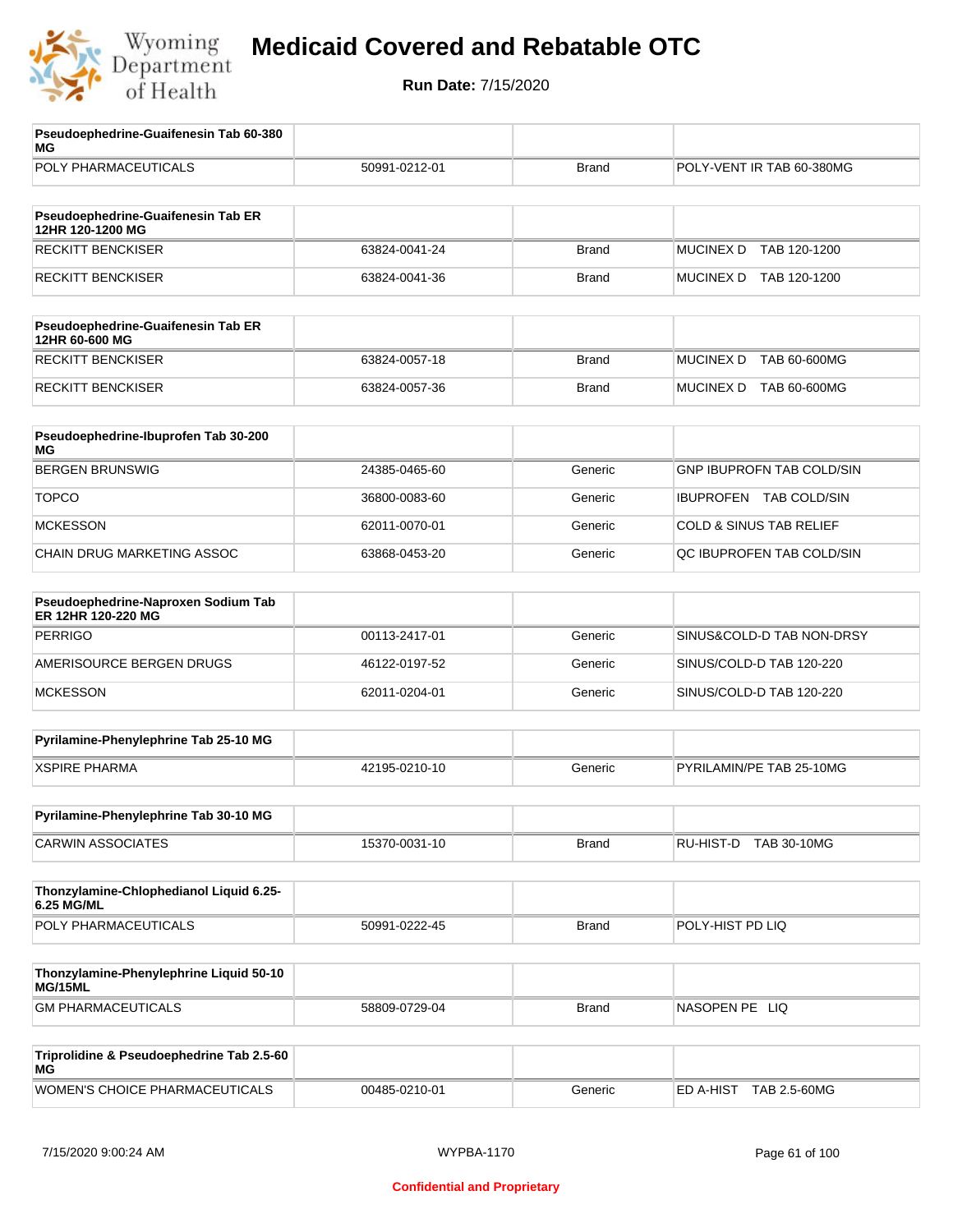## Wyoming<br>Department<br>of Health **Medicaid Covered and Rebatable OTC**

#### **Run Date:** 7/15/2020

| MAJOR PHARMACEUTICALS                                     | 00904-0250-24 | Generic      | TAB 2.5-60MG<br>APRODINE I |
|-----------------------------------------------------------|---------------|--------------|----------------------------|
| MAJOR PHARMACEUTICALS                                     | 00904-0250-59 | Generic      | TAB 2.5-60MG<br>APRODINE   |
|                                                           |               |              |                            |
| Triprolidine-Phenylephrine Liquid 2.5-10<br><b>MG/5ML</b> |               |              |                            |
| ALLEGIS PHARMACEUTICALS                                   | 28595-0803-16 | <b>Brand</b> | HISTEX-PE SYP 2.5-10/5     |

| <b>DERMATOLOGICALS</b>          |               |         |                  |  |
|---------------------------------|---------------|---------|------------------|--|
|                                 |               |         |                  |  |
| *Bacitracin-Polymyxin B Oint*** |               |         |                  |  |
| <b>FOUGERA</b>                  | 00168-0021-31 | Generic | DOUBLE ANTIB OIN |  |
| <b>FOUGERA</b>                  | 00168-0021-09 | Generic | DOUBLE ANTIB OIN |  |
| <b>FOUGERA</b>                  | 00168-0021-35 | Generic | DOUBLE ANTIB OIN |  |
| MCKESSON SUNMARK                | 49348-0274-72 | Generic | DOUBLE ANTIB OIN |  |

MCKESSON 62011-0097-01 Generic DOUBLE ANTIB OIN

| *Neomycin-Bacitracin-Polymyxin Oint*** |               |         |                                |
|----------------------------------------|---------------|---------|--------------------------------|
| PERRIGO PHARMACEUTICALS                | 00113-0067-64 | Generic | <b>TRIPLE ANTIB OIN</b>        |
| <b>ACTAVIS MID ATLANTIC</b>            | 00472-0179-34 | Generic | TRIPLE ANTIB OIN               |
| <b>ACTAVIS MID ATLANTIC</b>            | 00472-0179-56 | Generic | TRIPLE ANTIB OIN               |
| <b>FOUGERA</b>                         | 00168-0012-31 | Generic | <b>BAC/NEO/POLY OIN</b>        |
| PAR PHARMACEUTICAL                     | 00603-0644-50 | Generic | TRIPLE ANTIB OIN               |
| <b>MAJOR PHARMACEUTICALS</b>           | 00904-0734-31 | Generic | TRIPLE ANTIB OIN               |
| <b>MAJOR PHARMACEUTICALS</b>           | 00904-0734-36 | Generic | TRIPLE ANTIB OIN               |
| <b>FOUGERA</b>                         | 00168-0012-09 | Generic | <b>BAC/NEO/POLY OIN</b>        |
| <b>FOUGERA</b>                         | 00168-0012-35 | Generic | <b>BAC/NEO/POLY OIN</b>        |
| <b>COSETTE PHARMACEUTICALS</b>         | 00713-0268-31 | Generic | TRIPLE ANTIB OIN               |
| <b>BERGEN BRUNSWIG</b>                 | 24385-0061-01 | Generic | <b>GNP TRIPLE OIN ANTIBIOT</b> |
| <b>BERGEN BRUNSWIG</b>                 | 24385-0061-03 | Generic | <b>GNP TRIPLE OIN ANTIBIOT</b> |
| <b>LEADER BRAND PRODUCTS</b>           | 37205-0273-10 | Generic | <b>TRIPLE ANTIB OIN</b>        |
| PERRIGO PHARMACEUTICALS                | 45802-0143-01 | Generic | TRIPLE ANTIB OIN               |
| PERRIGO PHARMACEUTICALS                | 45802-0143-03 | Generic | TRIPLE ANTIB OIN               |
| PERRIGO PHARMACEUTICALS                | 45802-0143-70 | Generic | <b>TRIPLE ANTIB OIN</b>        |
| <b>PERRIGO</b>                         | 45802-0061-01 | Generic | TRIPLE ANTIB OIN               |
| <b>PERRIGO</b>                         | 45802-0061-70 | Generic | TRIPLE ANTIB OIN               |
| <b>MCKESSON SUNMARK</b>                | 49348-0029-72 | Generic | SM TRIPLE OIN ANTIBIOT         |
| <b>PERRIGO</b>                         | 45802-0061-03 | Generic | TRIPLE ANTIB OIN               |
| <b>TARO</b>                            | 51672-2016-01 | Generic | TRIPLE ANTIB OIN               |
| <b>TARO</b>                            | 51672-2016-02 | Generic | TRIPLE ANTIB OIN               |

#### **Confidential and Proprietary**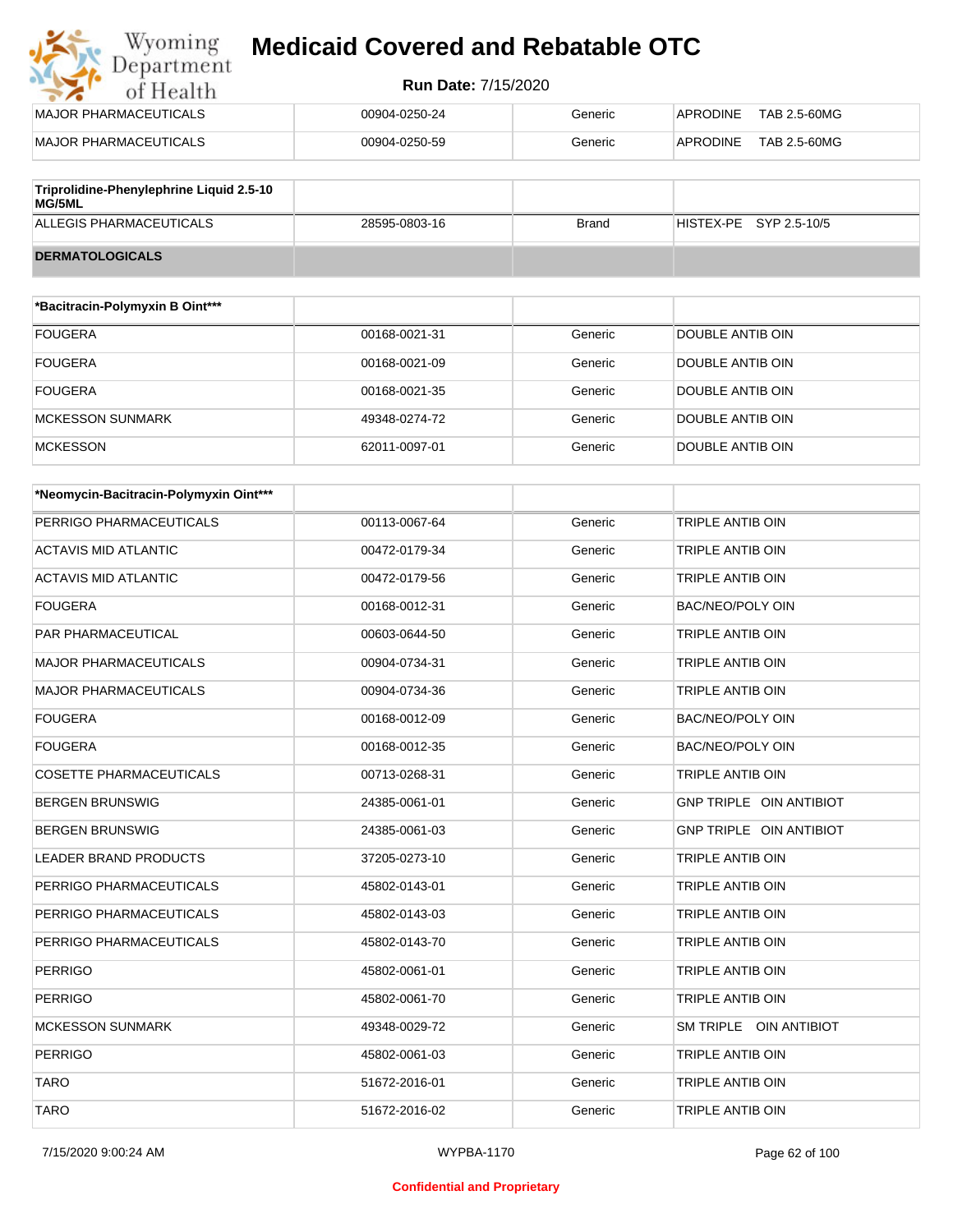

| <b>MCKESSON</b>                         | 62011-0098-01 | Generic | HM TRIPLE OIN ANTIBIOT     |
|-----------------------------------------|---------------|---------|----------------------------|
|                                         |               |         |                            |
| Bacitracin Oint 500 Unit/GM             |               |         |                            |
| <b>COSETTE PHARMACEUTICALS</b>          | 00713-0280-31 | Generic | BACITRACIN OIN 500/GM      |
| <b>LEADER BRAND PRODUCTS</b>            | 37205-0275-10 | Generic | BACITRACIN OIN 500/GM      |
| PERRIGO PHARMACEUTICALS                 | 45802-0060-01 | Generic | BACITRACIN OIN 500/GM      |
| PERRIGO PHARMACEUTICALS                 | 45802-0060-03 | Generic | BACITRACIN OIN 500/GM      |
| PERRIGO PHARMACEUTICALS                 | 45802-0060-70 | Generic | BACITRACIN OIN 500/GM      |
|                                         |               |         |                            |
| <b>Bacitracin Zinc Oint 500 Unit/GM</b> |               |         |                            |
| <b>ACTAVIS MID ATLANTIC</b>             | 00472-1105-34 | Generic | BACITR ZINC OIN 500/GM     |
| ACTAVIS MID ATLANTIC                    | 00472-1105-56 | Generic | BACITR ZINC OIN 500/GM     |
| <b>FOUGERA</b>                          | 00168-0111-09 | Generic | BACITR ZINC OIN 500/GM     |
| PAR PHARMACEUTICAL                      | 00603-0441-50 | Generic | BACITR ZINC OIN 500/GM     |
| <b>FOUGERA</b>                          | 00168-0011-04 | Generic | BACITR ZINC OIN 500/GM     |
| <b>FOUGERA</b>                          | 00168-0011-16 | Generic | BACITR ZINC OIN 500/GM     |
| <b>FOUGERA</b>                          | 00168-0011-31 | Generic | BACITR ZINC OIN 500/GM     |
| <b>FOUGERA</b>                          | 00168-0011-35 | Generic | BACITR ZINC OIN 500/GM     |
| <b>BERGEN BRUNSWIG</b>                  | 24385-0060-03 | Generic | BACITR ZINC OIN 500/GM     |
| <b>MCKESSON SUNMARK</b>                 | 49348-0154-72 | Generic | SM ANTIBIOTI OIN 500/GM    |
| <b>TARO</b>                             | 51672-2075-01 | Generic | BACITR ZINC OIN 500/GM     |
| TARO                                    | 51672-2075-02 | Generic | BACITR ZINC OIN 500/GM     |
| <b>MCKESSON</b>                         | 62011-0094-01 | Generic | BACITRACIN OIN 500/GM      |
|                                         |               |         |                            |
| <b>Castellani Paint</b>                 |               |         |                            |
| <b>BAUSCH HEALTH</b>                    | 00884-2993-01 | Generic | CASTELLANI LIQ PAINT/CL    |
| <b>BAUSCH HEALTH</b>                    | 00884-2893-01 | Generic | CASTELLANI LIQ PAINT       |
|                                         |               |         |                            |
| <b>Clotrimazole Cream 1%</b>            |               |         |                            |
| <b>MAJOR PHARMACEUTICALS</b>            | 00904-7822-36 | Generic | <b>CLOTRIMAZOLE CRE 1%</b> |
| <b>BERGEN BRUNSWIG</b>                  | 24385-0205-01 | Generic | ATHLETE FOOT CRE 1%        |
| <b>BERGEN BRUNSWIG</b>                  | 24385-0205-03 | Generic | ATHLETE FOOT CRE 1%        |
| <b>MAJOR PHARMACEUTICALS</b>            | 00904-7822-31 | Generic | <b>CLOTRIMAZOLE CRE 1%</b> |
| <b>PERRIGO</b>                          | 45802-0434-11 | Generic | <b>CLOTRIMAZOLE CRE 1%</b> |
| <b>MCKESSON SUNMARK</b>                 | 49348-0279-72 | Generic | <b>CLOTRIMAZOLE CRE 1%</b> |
| <b>PERRIGO</b>                          | 45802-0434-01 | Generic | <b>CLOTRIMAZOLE CRE 1%</b> |
| <b>TARO</b>                             | 51672-2002-01 | Generic | <b>CLOTRIMAZOLE CRE 1%</b> |
| <b>TARO</b>                             | 51672-2002-02 | Generic | <b>CLOTRIMAZOLE CRE 1%</b> |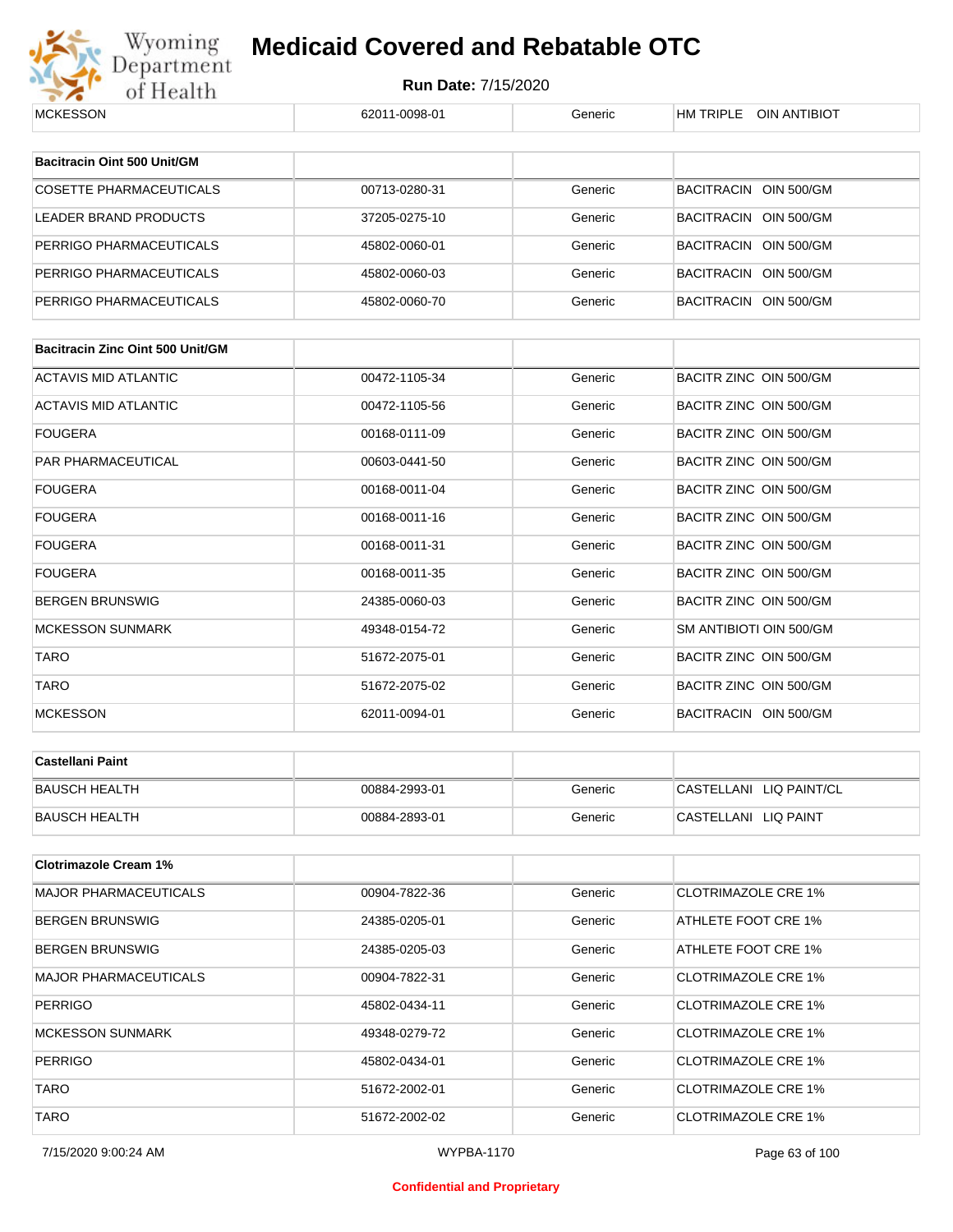

| <b>Clotrimazole Ointment 1%</b>  |               |              |                                  |
|----------------------------------|---------------|--------------|----------------------------------|
| <b>CAPITAL PHARMACEUTICAL</b>    | 29978-0918-60 | <b>Brand</b> | <b>ALEVAZOL</b><br><b>OIN 1%</b> |
|                                  |               |              |                                  |
| <b>Clotrimazole Soln 1%</b>      |               |              |                                  |
| <b>TARO</b>                      | 51672-2037-01 | Generic      | <b>CLOTRIMAZOLE SOL 1%</b>       |
|                                  |               |              |                                  |
| <b>Hydrocortisone Cream 0.5%</b> |               |              |                                  |
| <b>FOUGERA</b>                   | 00168-0014-31 | Generic      | CRE 0.5%<br>HYDROCORT            |
| BERGEN BRUNSWIG                  | 24385-0190-03 | Generic      | HYDROCORT CRE 0.5%               |
| <b>Hydrocortisone Cream 1%</b>   |               |              |                                  |
| PERRIGO PHARMACEUTICALS          | 00113-0973-64 | Generic      | ANTI-ITCH CRE 1%                 |
| PERRIGO PHARMACEUTICALS          | 00113-0541-64 | Generic      | ANTI-ITCH CRE 1%                 |
|                                  |               |              | HYDROCORT CRE 1%                 |
| FOUGERA                          | 00168-0154-08 | Generic      |                                  |
| FOUGERA                          | 00168-0154-31 | Generic      | HYDROCORT CRE 1%                 |
| <b>RUGBY LABORATORIES</b>        | 00536-5108-95 | Generic      | HYDROSKIN CRE 1%                 |
| <b>ACTAVIS MID ATLANTIC</b>      | 00472-0343-56 | Generic      | HYDROCORT CRE 1%                 |
| <b>BERGEN BRUNSWIG</b>           | 24385-0021-03 | Generic      | GNP HYDROCOR CRE 1% PLUS         |
| PAR PHARMACEUTICAL               | 00603-0535-50 | Generic      | HYDROCORT CRE 1%                 |
| LEADER BRAND PRODUCTS            | 37205-0162-10 | Generic      | HYDROCORT CRE 1%                 |
| MAJOR PHARMACEUTICALS            | 00904-7623-31 | Generic      | HYDROCORT CRE 1%                 |
| <b>SELECT BRAND</b>              | 15127-0127-01 | Generic      | SB HYDROCORT CRE 1%              |
| <b>PERRIGO</b>                   | 45802-0438-03 | Generic      | HYDROCORT CRE 1%                 |
| <b>PERRIGO</b>                   | 45802-0438-05 | Generic      | HYDROCORT CRE 1%                 |
| <b>MCKESSON SUNMARK</b>          | 49348-0521-72 | Generic      | SM HYDROCORT CRE 1%              |
| <b>TARO</b>                      | 51672-2013-02 | Generic      | HYDROCORT CRE 1%                 |
| <b>TARO</b>                      | 51672-2013-01 | Generic      | HYDROCORT CRE 1%                 |
| <b>TARO</b>                      | 51672-2063-02 | Generic      | HYDROCORT CRE 1%                 |
| <b>TARO</b>                      | 51672-2069-02 | Generic      | HYDROCORT CRE 1%                 |
|                                  |               |              |                                  |
| <b>Hydrocortisone Lotion 1%</b>  |               |              |                                  |
| RUGBY LABORATORIES               | 00536-5105-97 | Generic      | HYDRO SKIN LOT 1%                |
| <b>BERGEN BRUNSWIG</b>           | 24385-0283-06 | Generic      | <b>HYDRO-LOTION LOT 1%</b>       |
|                                  |               |              |                                  |
| Hydrocortisone Oint 0.5%         |               |              |                                  |
| <b>FOUGERA</b>                   | 00168-0016-31 | Generic      | HYDROCORT OIN 0.5%               |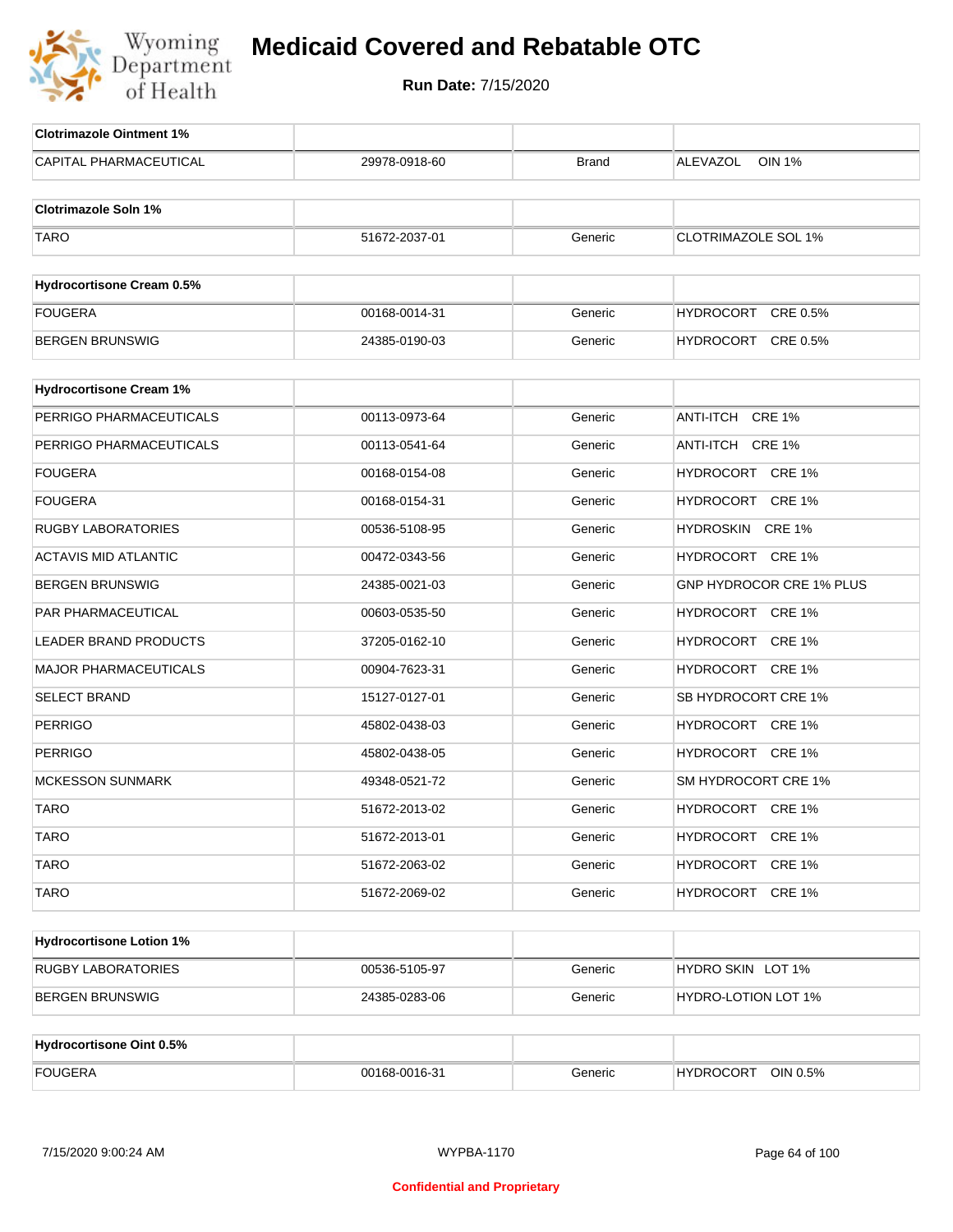

## **Medicaid Covered and Rebatable OTC**

**Run Date:** 7/15/2020

T

| <b>Hydrocortisone Oint 1%</b>            |               |         |                                   |
|------------------------------------------|---------------|---------|-----------------------------------|
| <b>FOUGERA</b>                           | 00168-0181-31 | Generic | <b>HYDROCORT</b><br><b>OIN 1%</b> |
| <b>ACTAVIS MID ATLANTIC</b>              | 00472-0345-56 | Generic | HYDROCORT<br>OIN 1%               |
| <b>SELECT BRAND</b>                      | 15127-0128-01 | Generic | SB HYDROCORT OIN 1%               |
| <b>BERGEN BRUNSWIG</b>                   | 24385-0276-03 | Generic | HYDROCORT OIN 1%                  |
| <b>MCKESSON SUNMARK</b>                  | 49348-0522-72 | Generic | SM HYDROCORT OIN 1%               |
| PERRIGO PHARMACEUTICALS                  | 45802-0276-03 | Generic | HYDROCORT OIN 1%                  |
| TARO                                     | 51672-2018-02 | Generic | HYDROCORT OIN 1%                  |
|                                          |               |         |                                   |
| <b>Hydrocortisone Soln 1%</b>            |               |         |                                   |
| <b>RECKITT BENCKISER</b>                 | 63824-0850-15 | Generic | <b>SCALPICIN</b><br><b>SOL 1%</b> |
|                                          |               |         |                                   |
| Hydrocortisone-Aloe Vera Cream 0.5%      |               |         |                                   |
| <b>TARO</b>                              | 51672-2010-02 | Generic | CRE 0.5%<br><b>HC/ALOE</b>        |
| Hydrocortisone-Aloe Vera Cream 1%        |               |         |                                   |
| <b>ACTAVIS MID ATLANTIC</b>              | 00472-0339-56 | Generic | HYDROCORT/ CRE ALOE 1%            |
|                                          |               |         |                                   |
| <b>BERGEN BRUNSWIG</b>                   | 24385-0274-03 | Generic | HYDROCORT/ CRE ALOE 1%            |
| <b>LEADER BRAND PRODUCTS</b>             | 37205-0272-10 | Generic | HYDROCORT/ CRE ALOE 1%            |
| <b>MCKESSON SUNMARK</b>                  | 49348-0441-72 | Generic | SM HYDROCORT CRE 1% PLUS          |
| <b>MCKESSON</b>                          | 62011-0095-01 | Generic | HYDROCORT/ CRE ALOE 1%            |
| <b>MCKESSON</b>                          | 62011-0096-01 | Generic | HM HYDROCORT CRE 1% PLUS          |
| <b>Miconazole Nitrate Aerosol 2%</b>     |               |         |                                   |
|                                          |               |         |                                   |
| <b>GLAXO CONSUMER HEALTHCARE L.P.</b>    | 00067-0969-46 | Generic | DESENEX SPRY AER LIQUID           |
| <b>Miconazole Nitrate Aerosol Pow 2%</b> |               |         |                                   |
| GLAXO CONSUMER HEALTHCARE L.P.           | 00067-0959-40 | Generic | <b>DESENEX</b><br><b>AER 2%</b>   |
| LEADER BRAND PRODUCTS                    | 37205-0998-66 | Generic | <b>AER 2%</b><br><b>MICATIN</b>   |
|                                          |               |         |                                   |
| <b>Miconazole Nitrate Cream 2%</b>       |               |         |                                   |
| <b>ACTAVIS MID ATLANTIC</b>              | 00472-0735-14 | Generic | ANTIFUNGAL CRE 2%                 |
| PAR PHARMACEUTICAL                       | 00603-7805-50 | Generic | MICONAZOLE CRE 2%                 |
| <b>ACTAVIS MID ATLANTIC</b>              | 00472-0735-56 | Generic | ANTIFUNGAL CRE 2%                 |
| <b>ACTAVIS MID ATLANTIC</b>              | 00472-0735-42 | Generic | ANTIFUNGAL CRE 2%                 |
| <b>COLOPLAST</b>                         | 11701-0045-22 | Generic | <b>BAZA ANTIFUN CRE 2%</b>        |
| <b>COLOPLAST</b>                         | 11701-0045-23 | Generic | <b>BAZA ANTIFUN CRE 2%</b>        |
|                                          |               |         |                                   |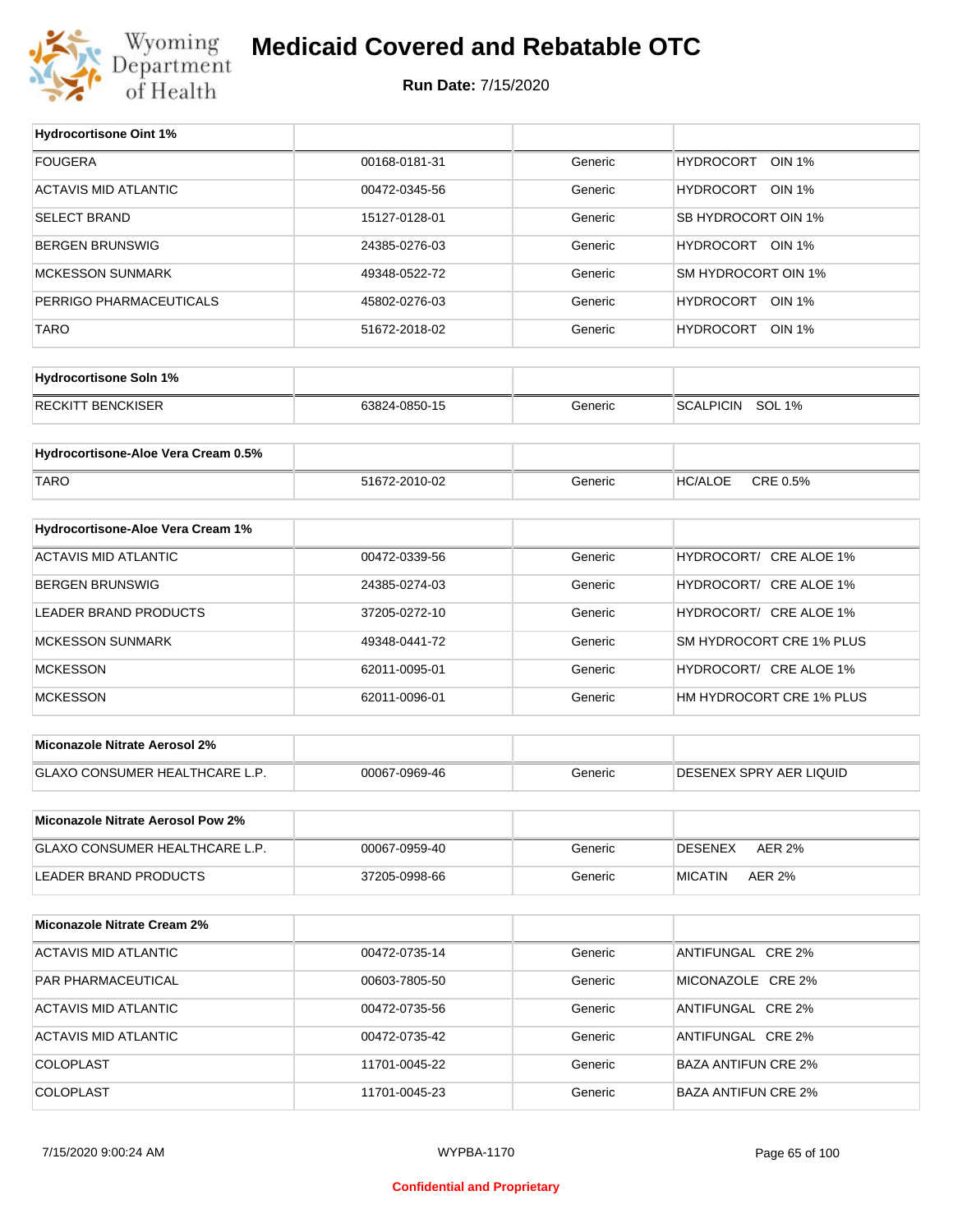## Wyoming<br>Department<br>of Health **Medicaid Covered and Rebatable OTC**

#### **Run Date:** 7/15/2020

| <b>COLOPLAST</b>          | 11701-0045-14 | Generic | BAZA ANTIFUN CRE 2%           |
|---------------------------|---------------|---------|-------------------------------|
| <b>MCKESSON SUNMARK</b>   | 49348-0689-72 | Generic | SM ANTIFUNGL CRE 2%           |
| SMITH & NEPHEW UNITED     | 50484-0328-00 | Generic | ANTIFUNGAL CRE 2%             |
| <b>TARO</b>               | 51672-2001-01 | Generic | MICONAZOLE CRE 2%             |
| MEDLINE/DERMAL MANAGEMENT | 53329-0162-04 | Generic | REMEDY<br><b>CRE ANTIFUNG</b> |
| SMITH & NEPHEW UNITED     | 50484-0329-00 | Generic | ANTIFUNGAL CRE 2%             |
| <b>TARO</b>               | 51672-2001-02 | Generic | MICONAZOLE CRE 2%             |
| MEDLINE/DERMAL MANAGEMENT | 53329-0079-64 | Generic | ANTIFUNGAL CRE 2%             |
| MEDLINE/DERMAL MANAGEMENT | 53329-0080-57 | Generic | SOOTHE&COOL CRE INZO 2%       |
| MEDLINE/DERMAL MANAGEMENT | 53329-0080-58 | Generic | SOOTHE&COOL CRE INZO 2%       |

| Miconazole Nitrate Kit 2% |               |              |                         |
|---------------------------|---------------|--------------|-------------------------|
| BAUSCH HEALTH             | 00884-5493-01 | <b>Brand</b> | <b>FUNGOID TINC KIT</b> |

| Miconazole Nitrate Ointment 2% |               |         |                   |
|--------------------------------|---------------|---------|-------------------|
| <b>COLOPLAST</b>               | 11701-0067-14 | Generic | CRITIC-AID OIN 2% |
| <b>COLOPLAST</b>               | 11701-0067-23 | Generic | CRITIC-AID OIN 2% |
| <b>COLOPLAST</b>               | 11701-0067-22 | Generic | CRITIC-AID OIN 2% |

| Miconazole Nitrate Powder 2%   |               |         |                             |
|--------------------------------|---------------|---------|-----------------------------|
| GLAXO CONSUMER HEALTHCARE L.P. | 00067-0949-15 | Generic | <b>DESENEX SHAK POW 2%</b>  |
| GLAXO CONSUMER HEALTHCARE L.P. | 00145-1501-03 | Generic | <b>POW 2%</b><br>ZEASORB-AF |
| GLAXO CONSUMER HEALTHCARE L.P. | 00145-1506-05 | Generic | <b>POW 2%</b><br>ZEASORB-AF |
| GLAXO CONSUMER HEALTHCARE L.P. | 00067-0949-30 | Generic | <b>DESENEX SHAK POW 2%</b>  |
| COLOPLAST                      | 11701-0038-16 | Generic | MICRO GUARD POW 2%          |
| <b>LEADER BRAND PRODUCTS</b>   | 37205-0653-18 | Generic | MICONAZORB POW AF 2%        |
| AMERISOURCE BERGEN DRUGS       | 46122-0039-27 | Generic | MICONAZORB POW AF 2%        |

| Miconazole Nitrate Soln 2% |               |       |                     |
|----------------------------|---------------|-------|---------------------|
| BAUSCH HEALTH              | 00884-0293-01 | Brand | FUNGOID TINC SOL 2% |

| Neomycin-Bacitracin-Polymyxin-<br><b>Pramoxine Oint 1%</b> |               |         |                         |
|------------------------------------------------------------|---------------|---------|-------------------------|
| COSETTE PHARMACEUTICALS                                    | 00713-0622-31 | Generic | TRIPLE ANTIB OIN PLUS   |
| LEADER BRAND PRODUCTS                                      | 37205-0266-10 | Generic | TRIPLE ANTIB OIN PLUS   |
| <b>BERGEN BRUNSWIG</b>                                     | 24385-0143-03 | Generic | TRIPLE ANTIB OIN PLUS   |
| <b>MCKESSON SUNMARK</b>                                    | 49348-0600-72 | Generic | TRIPLE ANTIB OIN MAX ST |
| <b>TARO</b>                                                | 51672-2027-01 | Generic | TRIPLE ANTIB OIN PLUS   |
| <b>TARO</b>                                                | 51672-2027-02 | Generic | TRIPLE ANTIB OIN PLUS   |

#### **Confidential and Proprietary**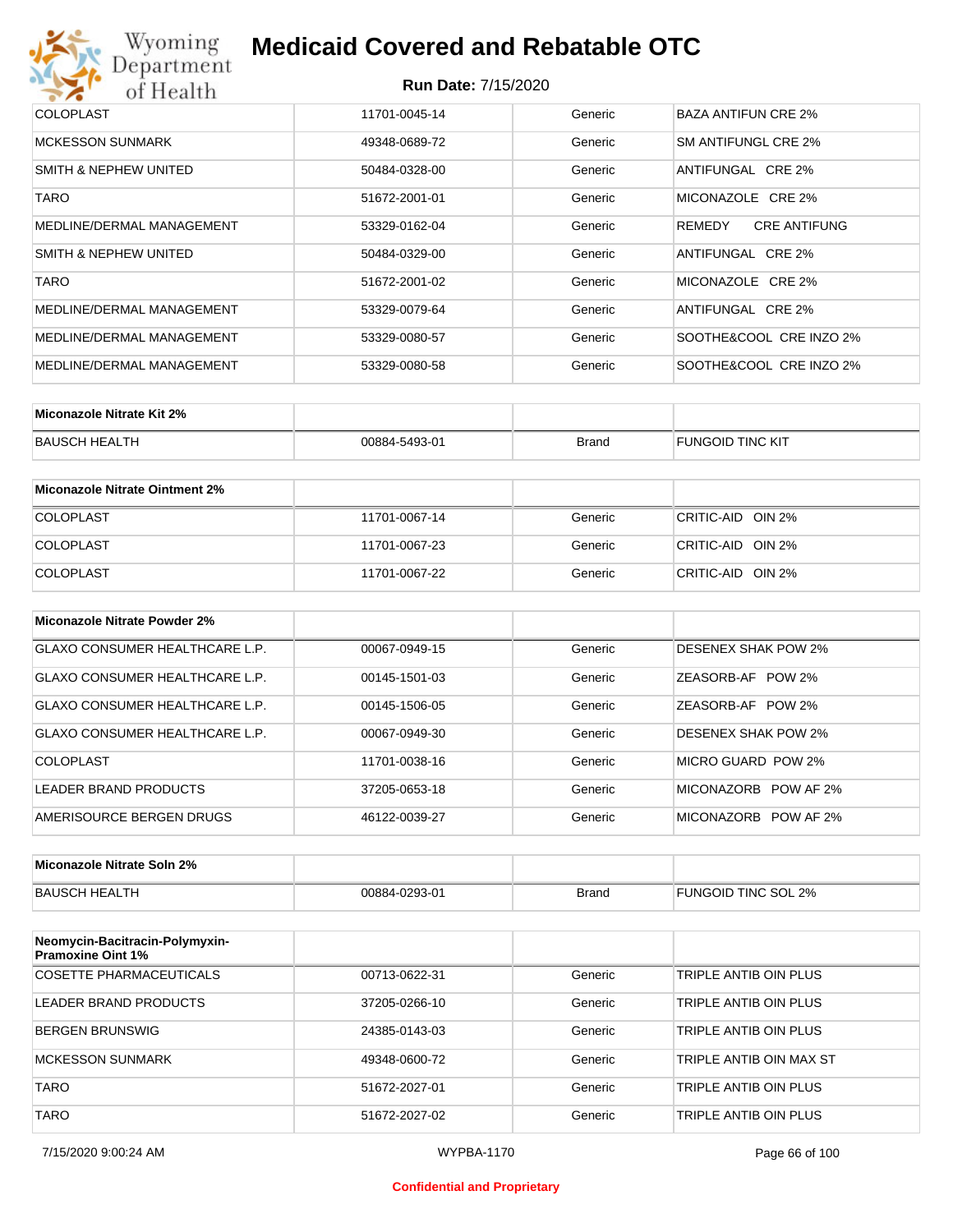

| 62011-0099-01 | Generic                                                                           | TRIPLE ANTIB OIN MAX ST                       |
|---------------|-----------------------------------------------------------------------------------|-----------------------------------------------|
|               |                                                                                   |                                               |
|               |                                                                                   |                                               |
|               | Generic                                                                           | <b>SM ANTIBIOTI CRE PLUS</b>                  |
|               |                                                                                   |                                               |
| 46122-0108-46 | Generic                                                                           | LICE TRTMNT LIQ 1%                            |
|               |                                                                                   |                                               |
|               |                                                                                   | PERMETHRIN LOT 1%                             |
|               |                                                                                   |                                               |
|               |                                                                                   | PERMETHRIN LOT 1%                             |
|               |                                                                                   | <b>SM LICE</b><br>LOT TREATMNT                |
| 49348-0460-34 | Generic                                                                           | <b>SM LICE</b><br>LOT TREATMNT                |
| 62011-0112-01 | Generic                                                                           | LICE TREATME LOT 1%                           |
|               |                                                                                   |                                               |
|               |                                                                                   |                                               |
| 24385-0634-23 | Generic                                                                           | <b>GNP LICE</b><br>KIT                        |
| 37205-0519-02 | Generic                                                                           | LICE SOLN<br>KIT                              |
|               |                                                                                   |                                               |
| 37205-0285-16 | Generic                                                                           | LICE TRTMNT LIQ CRM RNSE                      |
|               |                                                                                   |                                               |
|               |                                                                                   |                                               |
| 00113-0866-26 | Generic                                                                           | LICE KILLING SHA 0.33-4%                      |
| 00904-2528-20 | Generic                                                                           | LICE KILLING SHA 0.33-4%                      |
| 24385-0116-03 | Generic                                                                           | LICE TREATMT SHA 0.33-4%                      |
| 37205-0165-26 | Generic                                                                           | LICE KILLING SHA 0.33-4%                      |
| 49348-0443-34 | Generic                                                                           | LICE KILLING SHA 0.33-4%                      |
| 62011-0119-02 | Generic                                                                           | LICE KILLING SHA 0.33-4%                      |
|               |                                                                                   |                                               |
|               |                                                                                   |                                               |
|               |                                                                                   | LAMISIL ADV GEL 1%                            |
|               |                                                                                   |                                               |
| 00067-3998-42 | <b>Brand</b>                                                                      | LAMISIL AT CRE 1%                             |
| 00067-8114-12 | <b>Brand</b>                                                                      | LAMISIL AT CRE 1%                             |
| 00067-8100-30 | <b>Brand</b>                                                                      | LAMISIL AT CRE 1%                             |
| 00067-8100-12 | <b>Brand</b>                                                                      | LAMISIL AT CRE 1%                             |
|               | 49348-0690-69<br>00472-5242-67<br>00472-5242-69<br>49348-0460-30<br>00067-6239-42 | Generic<br>Generic<br>Generic<br><b>Brand</b> |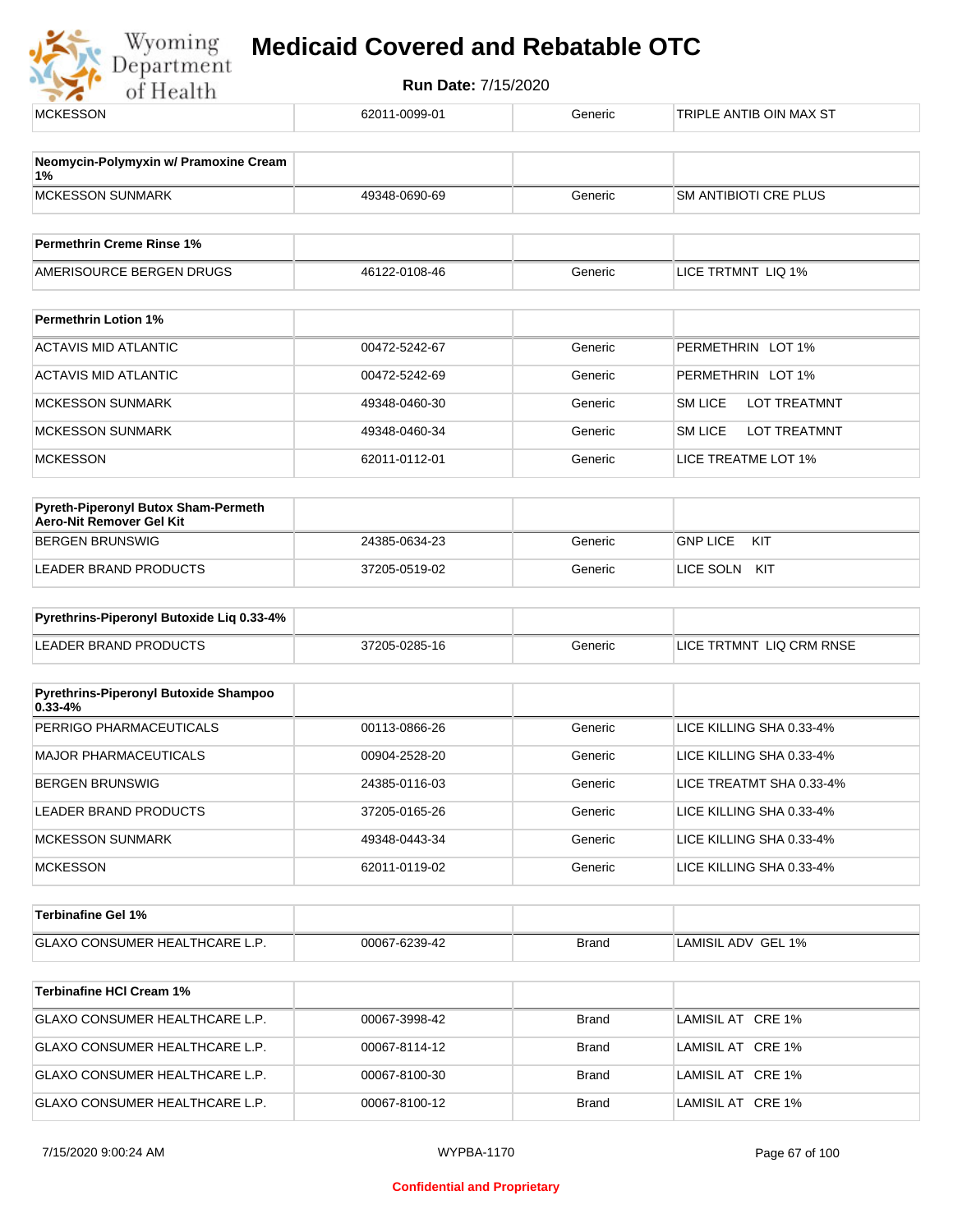# Wyoming<br>Department

## **Medicaid Covered and Rebatable OTC**

| $\mathcal{L}$<br>of Health       | $N$ uli Dalg. $111012020$ |         |                           |
|----------------------------------|---------------------------|---------|---------------------------|
| <b>BERGEN BRUNSWIG</b>           | 24385-0524-03             | Generic | <b>TERBINAFINE CRE 1%</b> |
| <b>BERGEN BRUNSWIG</b>           | 24385-0524-05             | Generic | <b>TERBINAFINE CRE 1%</b> |
| LEADER BRAND PRODUCTS            | 37205-0941-99             | Generic | ATHLETE FOOT CRE AF       |
| <b>MCKESSON SUNMARK</b>          | 49348-0790-72             | Generic | ATHLETE FOOT CRE 1%       |
| <b>TARO</b>                      | 51672-2080-01             | Generic | TERBINAFINE CRE 1%        |
| <b>TARO</b>                      | 51672-2080-02             | Generic | TERBINAFINE CRE 1%        |
| <b>Terbinafine HCI Soln 1%</b>   |                           |         |                           |
|                                  |                           |         |                           |
| GLAXO CONSUMER HEALTHCARE L.P.   | 00067-6292-83             | Brand   | LAMISIL AT SPR 1%         |
| GLAXO CONSUMER HEALTHCARE L.P.   | 00067-6293-83             | Brand   | LAMISIL AT SPR 1%         |
| <b>Tolnaftate Aerosol 1%</b>     |                           |         |                           |
| PERRIGO PHARMACEUTICALS          | 00113-0154-73             | Generic | ATH FOOT SPR AER 1%       |
| LEADER BRAND PRODUCTS            | 37205-0344-66             | Generic | ANTIFUNGAL AER 1%         |
|                                  |                           |         |                           |
| <b>Tolnaftate Aerosol Pow 1%</b> |                           |         |                           |
| GLAXO CONSUMER HEALTHCARE L.P.   | 00067-6114-46             | Generic | LAMISIL AF AER 1%         |
| PERRIGO PHARMACEUTICALS          | 00113-0695-90             | Generic | JOCK ITCH AER 1%          |
| <b>Tolnaftate Cream 1%</b>       |                           |         |                           |
|                                  |                           |         |                           |
| <b>MAJOR PHARMACEUTICALS</b>     | 00904-0722-36             | Generic | ANTIFUNGAL CRE 1%         |
| <b>BERGEN BRUNSWIG</b>           | 24385-0032-03             | Generic | TOLNAFTATE CRE 1%         |
| LEADER BRAND PRODUCTS            | 37205-0197-10             | Generic | ANTIFUNGAL CRE 1%         |
| <b>PERRIGO</b>                   | 45802-0032-01             | Generic | TOLNAFTATE CRE 1%         |
| <b>PERRIGO</b>                   | 45802-0032-03             | Generic | TOLNAFTATE CRE 1%         |
| <b>MCKESSON SUNMARK</b>          | 49348-0155-29             | Generic | SM ANTIFUNGL CRE 1%       |
| <b>TARO</b>                      | 51672-2020-02             | Generic | TOLNAFTATE CRE 1%         |
| <b>TARO</b>                      | 51672-2020-01             | Generic | TOLNAFTATE CRE 1%         |
| CHAIN DRUG MARKETING ASSOC       | 63868-0104-46             | Generic | TOLNAFTATE CRE 1%         |
| <b>Tolnaftate Powder 1%</b>      |                           |         |                           |
|                                  |                           |         |                           |
| RUGBY LABORATORIES               | 00536-5150-26             | Generic | ANTI-FUNGAL POW 1%        |
| <b>MAJOR PHARMACEUTICALS</b>     | 00904-0726-45             | Generic | TOLNAFTATE POW 1%         |
| <b>Tolnaftate Soln 1%</b>        |                           |         |                           |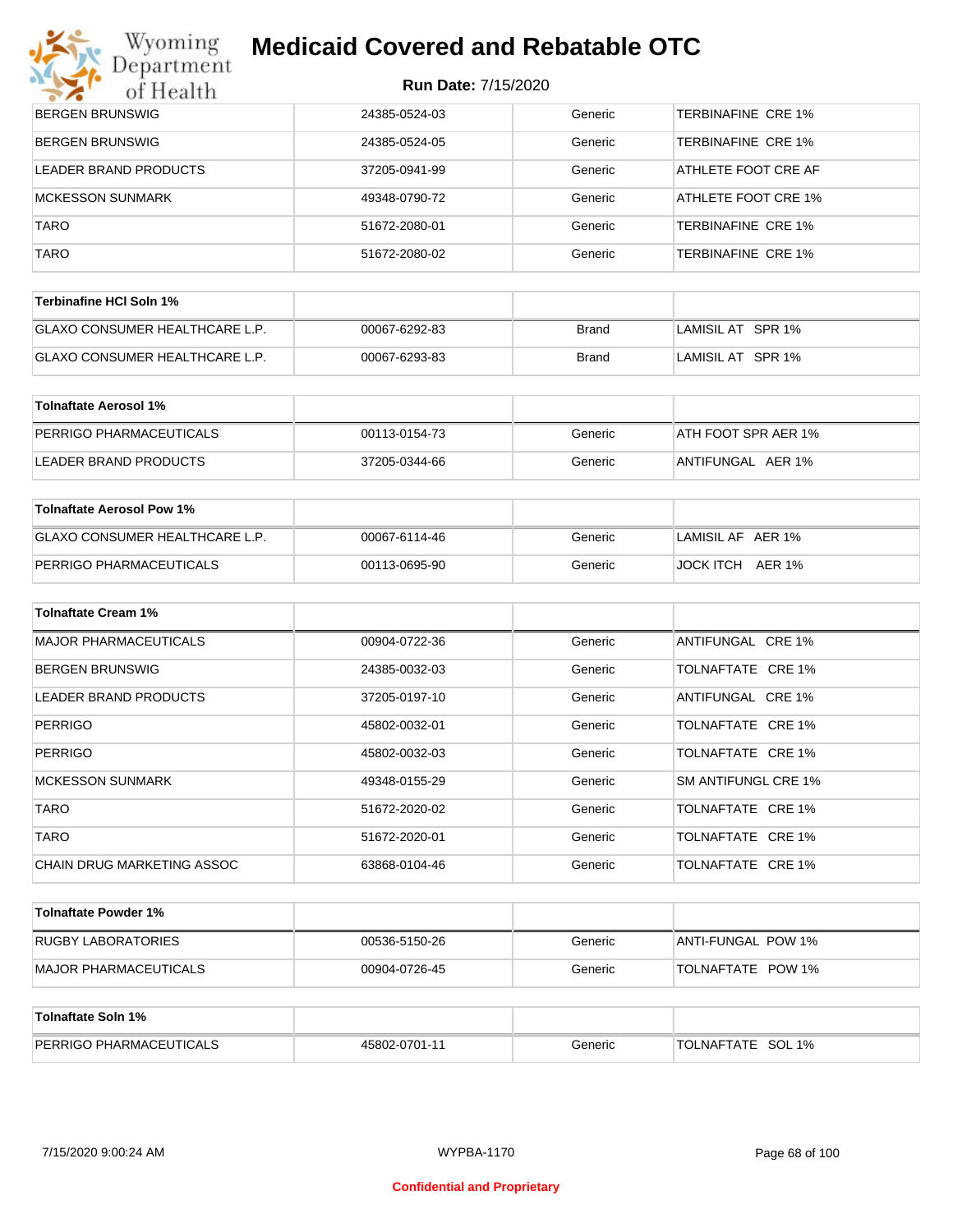

**GASTROINTESTINAL AGENTS - MISC.**

Wyoming<br>Department

of Health

| 59528-0331-02 | Generic | <b>CALPHRON</b><br><b>TAB 667MG</b> |
|---------------|---------|-------------------------------------|
|               |         |                                     |
|               |         |                                     |
| 00067-6275-50 | Generic | GAS-X<br><b>CAP 125MG</b>           |
| 00067-6275-72 | Generic | GAS-X<br><b>CAP 125MG</b>           |
| 00067-6275-82 | Generic | GAS-X<br><b>CAP 125MG</b>           |
| 00113-0428-60 | Generic | GAS RELIEF CAP 125MG                |
| 00067-6275-20 | Generic | GAS-X<br><b>CAP 125MG</b>           |
| 00904-5458-46 | Generic | <b>GAS FREE</b><br>CAP 125MG        |
| 00067-6275-10 | Generic | GAS-X<br><b>CAP 125MG</b>           |
| 24385-0428-65 | Generic | GAS RELIEF CAP 125MG                |
| 36800-0428-71 | Generic | GAS RELIEF CAP 125MG                |
| 36800-0428-60 | Generic | GAS RELIEF CAP 125MG                |
| 37205-0295-65 | Generic | GAS RELIEF CAP 125MG                |
| 62011-0160-01 | Generic | GAS RELIEF CAP 125MG                |
|               |         |                                     |
|               |         |                                     |
| 00113-0657-72 | Generic | GAS RELIEF CAP 180MG                |
| 00067-6274-50 | Generic | GAS-X<br>CAP 180MG                  |
| 00536-3604-08 | Generic | SIMETHICONE CAP 180MG               |
| 00904-5572-52 | Generic | GAS RELIEF CAP 180MG                |
| 00067-6274-18 | Generic | CAP 180MG<br>GAS-X                  |
| 24385-0460-72 | Generic | CAP 180MG<br>ANTI-GAS               |
| 37205-0292-72 | Generic | GAS RELIEF CAP 180MG                |
| 49348-0489-12 | Generic | GAS RELIEF CAP 180MG                |
|               |         |                                     |

| Simethicone Chew Tab 125 MG    |               |              |                                |
|--------------------------------|---------------|--------------|--------------------------------|
| GLAXO CONSUMER HEALTHCARE L.P. | 00067-0129-18 | <b>Brand</b> | GAS-X EX-STR CHW 125MG         |
| GLAXO CONSUMER HEALTHCARE L.P. | 00067-0117-18 | <b>Brand</b> | GAS-X EX-STR CHW 125MG         |
| GLAXO CONSUMER HEALTHCARE L.P. | 00067-0117-48 | <b>Brand</b> | GAS-X EX-STR CHW 125MG         |
| <b>PAR PHARMACEUTICAL</b>      | 00603-0211-20 | Generic      | CHW 125MG<br>MYTAB GAS         |
| <b>RUGBY LABORATORIES</b>      | 00536-1020-08 | Generic      | CHW 125MG<br><b>GAS RELIEF</b> |
| <b>SELECT BRAND</b>            | 15127-0157-08 | Generic      | SB GAS RELF CHW 125MG          |
| <b>BERGEN BRUNSWIG</b>         | 24385-0307-89 | Generic      | GNP GAS RELF CHW 125MG         |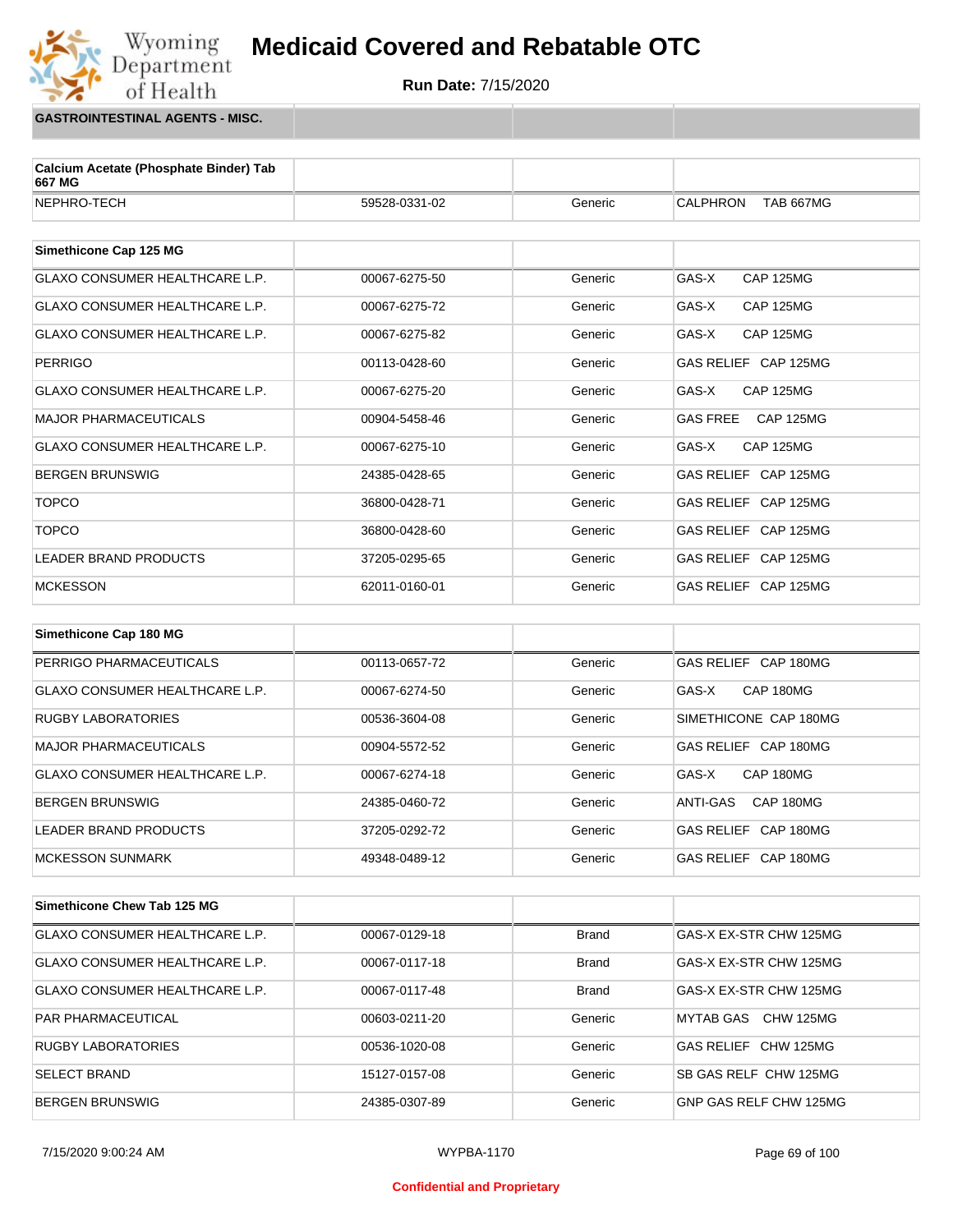| Wyoming<br><b>Medicaid Covered and Rebatable OTC</b><br>Department |                            |         |                       |  |
|--------------------------------------------------------------------|----------------------------|---------|-----------------------|--|
| of Health                                                          | <b>Run Date: 7/15/2020</b> |         |                       |  |
| MCKESSON SUNMARK                                                   | 49348-0863-48              | Generic | SM GAS REL CHW 125MG  |  |
| <b>MCKESSON</b>                                                    | 62011-0189-01              | Generic | HM GAS RELF CHW 125MG |  |

| Simethicone Chew Tab 80 MG            |               |              |                       |
|---------------------------------------|---------------|--------------|-----------------------|
| <b>GLAXO CONSUMER HEALTHCARE L.P.</b> | 00067-0113-36 | <b>Brand</b> | GAS-X<br>CHW 80MG     |
| <b>GLAXO CONSUMER HEALTHCARE L.P.</b> | 00067-0116-36 | <b>Brand</b> | GAS-X<br>CHW 80MG     |
| <b>RUGBY LABORATORIES</b>             | 00536-1019-01 | Generic      | GAS RELIEF CHW 80MG   |
| <b>PAR PHARMACEUTICAL</b>             | 00603-0210-21 | Generic      | MYTAB GAS CHW 80MG    |
| <b>MAJOR PHARMACEUTICALS</b>          | 00904-5068-60 | Generic      | MI-ACID GAS CHW 80MG  |
| <b>BERGEN BRUNSWIG</b>                | 24385-0118-78 | Generic      | GNP GAS RELF CHW 80MG |
| <b>LEADER BRAND PRODUCTS</b>          | 37205-0112-78 | Generic      | GAS RELIEF CHW 80MG   |
| MCKESSON SUNMARK                      | 49348-0509-07 | Generic      | SM GAS RELF CHW 80MG  |
| <b>MCKESSON</b>                       | 62011-0138-01 | Generic      | HM GAS RELF CHW 80MG  |

| Simethicone Susp 40 MG/0.6ML |               |         |                          |
|------------------------------|---------------|---------|--------------------------|
| PERRIGO PHARMACEUTICALS      | 00113-0882-10 | Generic | SIMETHICONE DRO 20/0.3ML |
| <b>RUGBY LABORATORIES</b>    | 00536-2220-75 | Generic | GAS RELIEF DRO 20/0.3ML  |
| <b>PAR PHARMACEUTICALS</b>   | 00603-0894-50 | Generic | SIMETHICONE DRO 40/0.6ML |
| <b>MAJOR PHARMACEUTICALS</b> | 00904-5894-30 | Generic | GAS RELIEF DRO 20/0.3ML  |
| <b>SELECT BRAND</b>          | 15127-0042-17 | Generic | GAS RELIEF DRO 40/0.6ML  |
| <b>TOPCO</b>                 | 36800-0882-10 | Generic | GAS RELIEF DRO 40/0.6ML  |
| <b>LEADER BRAND PRODUCTS</b> | 37205-0119-10 | Generic | SIMETHICONE DRO 40/0.6ML |
| <b>MCKESSON SUNMARK</b>      | 49348-0740-27 | Generic | GAS RELIEF DRO 20/0.3ML  |
| AMERISOURCE BERGEN DRUGS     | 46122-0051-03 | Generic | GAS RELIEF DRO 20/0.3ML  |
| <b>MCKESSON</b>              | 62011-0139-01 | Generic | GAS RELIEF DRO 40/0.6ML  |
| <b>MCKESSON</b>              | 62011-0187-01 | Generic | GAS RELIEF DRO 20/0.3ML  |
| <b>HEMATOPOIETIC AGENTS</b>  |               |         |                          |

| Carbonyl Iron Susp 15 MG/1.25ML<br>(Elemental Iron) |               |         |                 |             |
|-----------------------------------------------------|---------------|---------|-----------------|-------------|
| <b>CENTURION LABS</b>                               | 23359-0012-04 | Generic | <b>WEE CARE</b> | SUS 15/1.25 |

| <b>Polysaccharide Iron Complex Cap 150 MG</b><br>(Iron Equivalent) |               |         |                |
|--------------------------------------------------------------------|---------------|---------|----------------|
| NNODUM CORPORATION                                                 | 63044-0203-61 | Generic | IFEREX 150 CAP |
| NNODUM CORPORATION                                                 | 63044-0203-01 | Generic | IFEREX 150 CAP |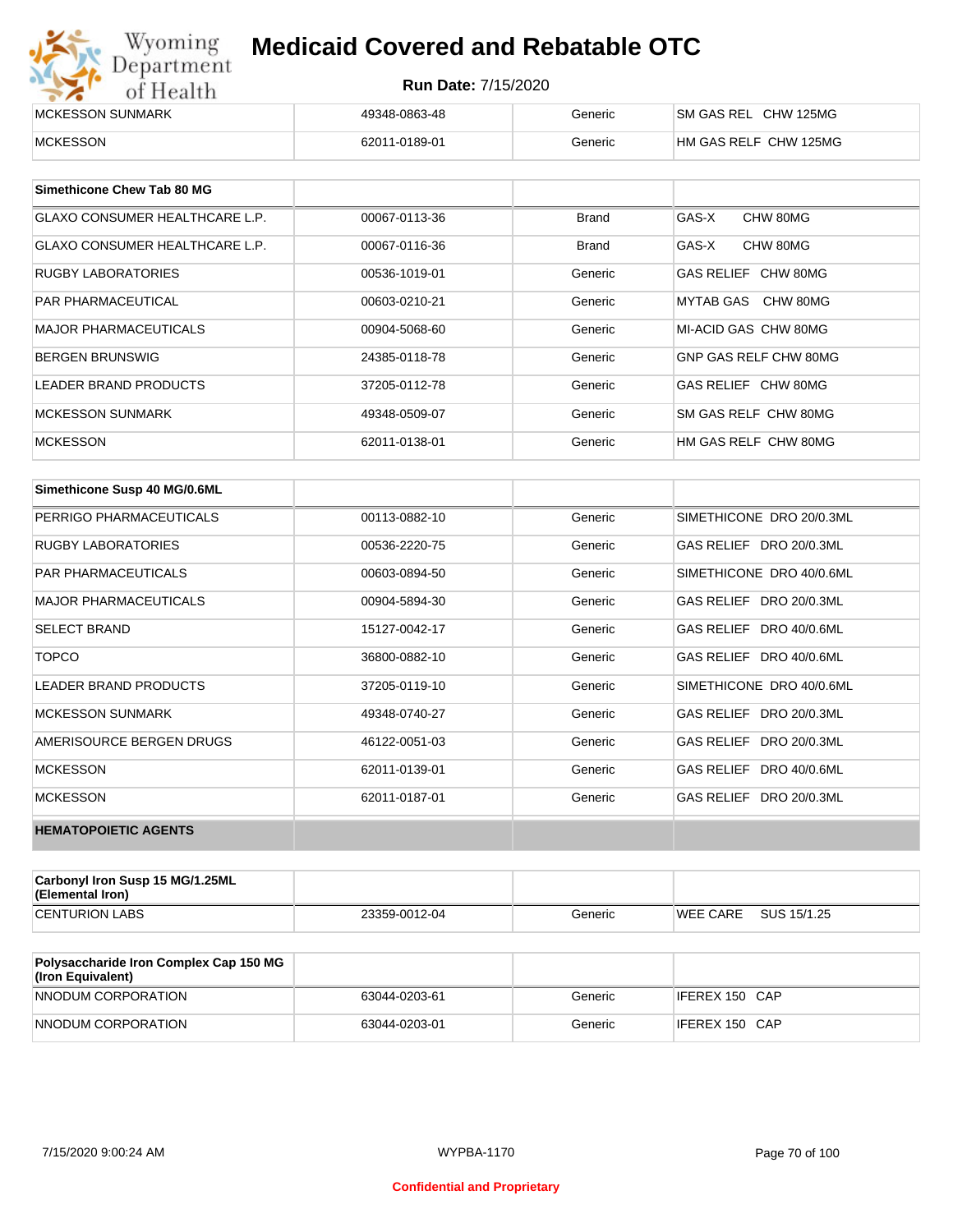

**\*Sodium Phosphates - Enema (Pediatric)\*\*\***

| FLEET PHARMACEUTICALS                                              | 00132-0202-20 | <b>Brand</b> | <b>FLEET</b><br>ENE PED           |  |
|--------------------------------------------------------------------|---------------|--------------|-----------------------------------|--|
|                                                                    |               |              |                                   |  |
| *Sodium Phosphates - Enema***                                      |               |              |                                   |  |
| FLEET PHARMACEUTICALS                                              | 00132-0201-40 | <b>Brand</b> | <b>FLEET</b><br><b>ENE</b>        |  |
| FLEET PHARMACEUTICALS                                              | 00132-0201-45 | <b>Brand</b> | <b>FLEET</b><br><b>ENE</b>        |  |
| RUGBY LABORATORIES                                                 | 00536-7415-51 | Generic      | ENEMA READY- ENE-TO-USE           |  |
| <b>MAJOR PHARMACEUTICALS</b>                                       | 00904-6320-78 | Generic      | ENEMA READY- ENE -TO-USE          |  |
| <b>FLEET PHARMACEUTICALS</b>                                       | 00132-0201-42 | <b>Brand</b> | <b>FLEET</b><br><b>ENE</b>        |  |
| BERGEN BRUNSWIG                                                    | 24385-0039-36 | Generic      | GNP ENEMA ENE                     |  |
| <b>TOPCO</b>                                                       | 36800-0002-36 | Generic      | <b>ENEMA</b><br><b>ENE SINGLE</b> |  |
| AMERISOURCE BERGEN DRUGS                                           | 46122-0161-28 | Generic      | GNP ENEMA ENE                     |  |
| <b>TOPCO</b>                                                       | 36800-0002-02 | Generic      | <b>ENEMA</b><br><b>ENE SINGLE</b> |  |
| AMERISOURCE BERGEN DRUGS                                           | 46122-0161-36 | Generic      | GNP ENEMA ENE                     |  |
| <b>MCKESSON SUNMARK</b>                                            | 49348-0864-20 | Generic      | <b>SM ENEMA</b><br>ENE            |  |
| <b>MCKESSON</b>                                                    | 62011-0191-02 | Generic      | <b>HM ENEMA</b><br>ENE R-T-U      |  |
| <b>MCKESSON</b>                                                    | 62011-0154-01 | Generic      | HM ENEMA<br>ENE                   |  |
| MCKESSON                                                           | 62011-0191-01 | Generic      | HM ENEMA<br>ENE R-T-U             |  |
|                                                                    |               |              |                                   |  |
| <b>Benzocaine-Docusate Sodium Rectal</b><br><b>Enema 20-283 MG</b> |               |              |                                   |  |
| ENEMEEZ                                                            | 17433-9877-03 | <b>Brand</b> | ENEMEEZ PLUS ENE 20-283           |  |
| ENEMEEZ                                                            | 17433-9883-05 | <b>Brand</b> | DOCUSOL PLUS ENE 20-283           |  |
|                                                                    |               |              |                                   |  |
| <b>Bisacodyl Enema 10 MG/30ML</b>                                  |               |              |                                   |  |
| FLEET PHARMACEUTICALS                                              | 00132-0703-36 | <b>Brand</b> | FLEET BISACO ENE 10/30ML          |  |
|                                                                    |               |              |                                   |  |
| <b>Bisacodyl Suppos 10 MG</b>                                      |               |              |                                   |  |
| <b>PERRIGO</b>                                                     | 00574-7050-12 | Generic      | BISACODYL SUP 10MG                |  |
| <b>PERRIGO</b>                                                     | 00574-7050-50 | Generic      | BISACODYL SUP 10MG                |  |
| <b>COSETTE PHARMACEUTICALS</b>                                     | 00713-0109-01 | Generic      | BISAC-EVAC SUP 10MG               |  |
| RUGBY LABORATORIES                                                 | 00536-1355-01 | Generic      | LAXATIVE<br>SUP 10MG              |  |
| COSETTE PHARMACEUTICALS                                            | 00713-0109-12 | Generic      | BISAC-EVAC SUP 10MG               |  |
| COSETTE PHARMACEUTICALS                                            | 00713-0109-50 | Generic      | BISAC-EVAC SUP 10MG               |  |
| MAJOR PHARMACEUTICALS                                              | 00904-5058-12 | Generic      | <b>BISCOLAX</b><br>SUP 10MG       |  |
| MAJOR PHARMACEUTICALS                                              | 00904-5058-60 | Generic      | <b>BISCOLAX</b><br>SUP 10MG       |  |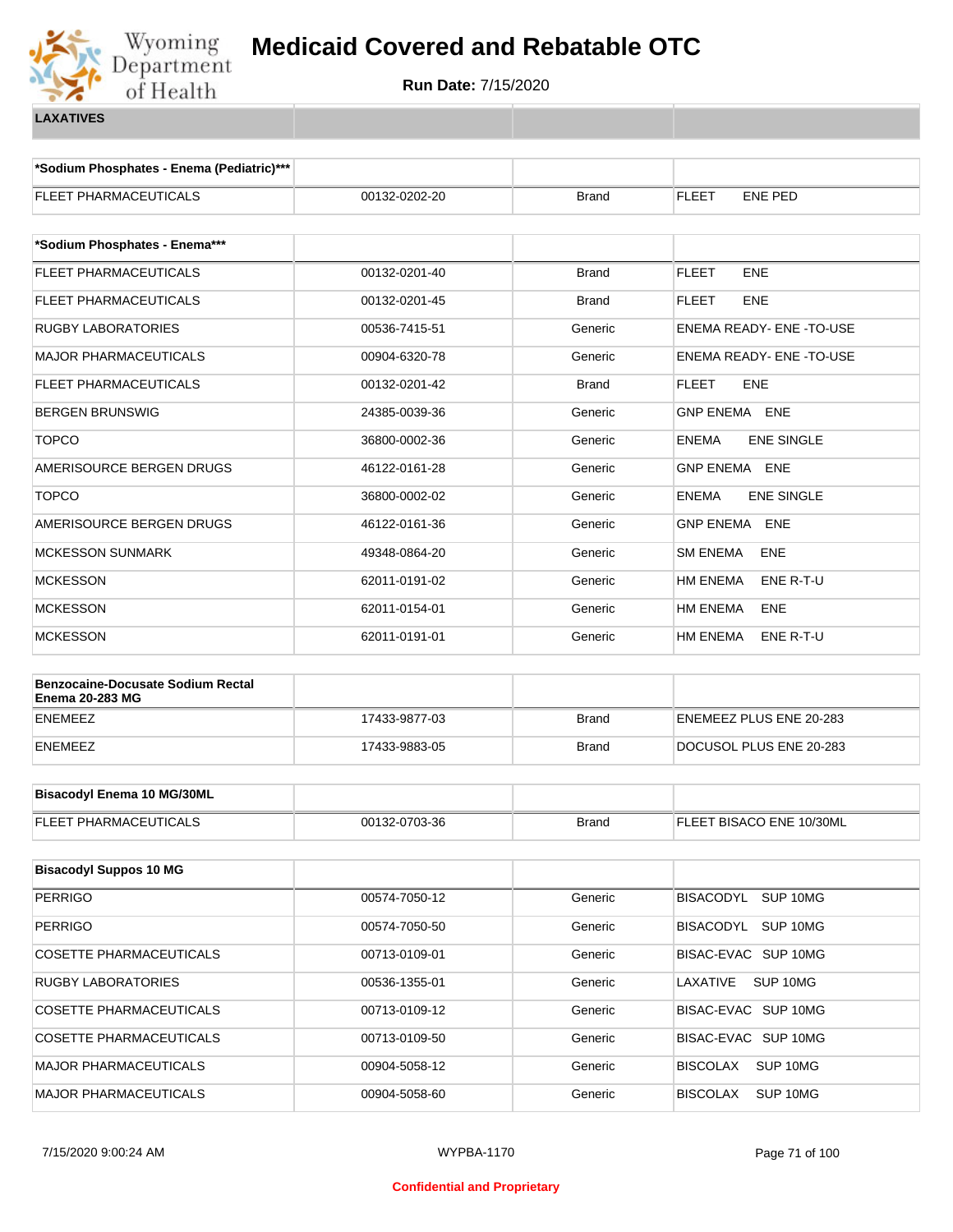#### Wyoming<br>Department **Medicaid Covered and Rebatable OTC**

| of Health                                 |               |         |                                |
|-------------------------------------------|---------------|---------|--------------------------------|
| COSETTE PHARMACEUTICALS                   | 00713-0109-10 | Generic | BISAC-EVAC SUP 10MG            |
| RUGBY LABORATORIES                        | 00536-1355-12 | Generic | LAXATIVE SUP 10MG              |
| COSETTE PHARMACEUTICALS                   | 00713-0109-05 | Generic | BISAC-EVAC SUP 10MG            |
| COSETTE PHARMACEUTICALS                   | 00713-0109-08 | Generic | BISAC-EVAC SUP 10MG            |
| CHAIN DRUG MARKETING ASSOC                | 63868-0328-08 | Generic | QC LAXATIVE SUP 10MG           |
|                                           |               |         |                                |
| <b>Bisacodyl Tab Delayed Release 5 MG</b> |               |         |                                |
| <b>FLEET PHARMACEUTICALS</b>              | 00132-0704-02 | Generic | FLEET LAXATI TAB 5MG EC        |
| <b>RUGBY LABORATORIES</b>                 | 00536-3381-10 | Generic | STIM LAXAT TAB 5MG EC          |
| <b>SELECT BRAND</b>                       | 15127-0178-07 | Generic | SB BISACODYL TAB 5MG EC        |
| <b>MAJOR PHARMACEUTICALS</b>              | 00904-7927-17 | Generic | BISACODYL TAB 5MG EC           |
| <b>MAJOR PHARMACEUTICALS</b>              | 00904-7927-60 | Generic | BISACODYL TAB 5MG EC           |
| <b>MAJOR PHARMACEUTICALS</b>              | 00904-7927-80 | Generic | BISACODYL TAB 5MG EC           |
| <b>BERGEN BRUNSWIG</b>                    | 24385-0903-63 | Generic | <b>GNP LAXATIVE TAB 5MG EC</b> |
| <b>RUGBY LABORATORIES</b>                 | 00536-3381-01 | Generic | STIM LAXAT TAB 5MG EC          |
| PAR PHARMACEUTICALS                       | 00603-2483-21 | Generic | BISACODYL TAB 5MG EC           |
| <b>MAJOR PHARMACEUTICALS</b>              | 00904-6407-61 | Generic | BISACODYL TAB 5MG EC           |
| <b>TOPCO</b>                              | 36800-0174-65 | Generic | WOMANS LAXAT TAB 5MG EC        |
| LEADER BRAND PRODUCTS                     | 37205-0128-63 | Generic | BISACODYL TAB 5MG EC           |
| <b>BERGEN BRUNSWIG</b>                    | 24385-0193-65 | Generic | <b>GNP LAXATIVE TAB 5MG EC</b> |
| <b>BERGEN BRUNSWIG</b>                    | 24385-0903-78 | Generic | GNP BISA-LAX TAB 5MG EC        |
| <b>TOPCO</b>                              | 36800-0086-63 | Generic | LAXATIVE TAB 5MG EC            |
| <b>LEADER BRAND PRODUCTS</b>              | 37205-0298-65 | Generic | FEMININE LAX TAB 5MG EC        |
| <b>MCKESSON SUNMARK</b>                   | 49348-0920-44 | Generic | WOMENS LAXAT TAB 5MG EC        |
| TIME-CAP LABS                             | 49483-0003-10 | Generic | BISACODYL TAB 5MG EC           |
| <b>MCKESSON SUNMARK</b>                   | 49348-0599-05 | Generic | SM LAXATIVE TAB 5MG EC         |
| TIME-CAP LABS                             | 49483-0003-01 | Generic | BISACODYL TAB 5MG EC           |
| AUBURN PHARMACEUTICAL                     | 62107-0030-01 | Generic | <b>DUCODYL</b><br>TAB 5MG EC   |
| <b>MCKESSON</b>                           | 62011-0159-01 | Generic | HM LAXATIVE TAB 5MG EC         |
| AUBURN PHARMACEUTICAL                     | 62107-0030-10 | Generic | <b>DUCODYL</b><br>TAB 5MG EC   |
|                                           |               |         |                                |

| Calcium Polycarbophil Tab 625 MG |               |         |                                  |
|----------------------------------|---------------|---------|----------------------------------|
| <b>RUGBY LABORATORIES</b>        | 00536-4306-05 | Generic | TAB 625MG<br>FIBER-LAX           |
| KONSYL PHARMACEUTICAL            | 00224-0500-80 | Generic | KONSYL FIBER TAB 625MG           |
| <b>RUGBY LABORATORIES</b>        | 00536-4306-08 | Generic | TAB 625MG<br>FIBER-LAX           |
| <b>RUGBY LABORATORIES</b>        | 00536-4306-11 | Generic | TAB 625MG<br>FIBER-LAX           |
| MAJOR PHARMACEUTICALS            | 00904-2500-91 | Generic | <b>TAB 625MG</b><br><b>FIBER</b> |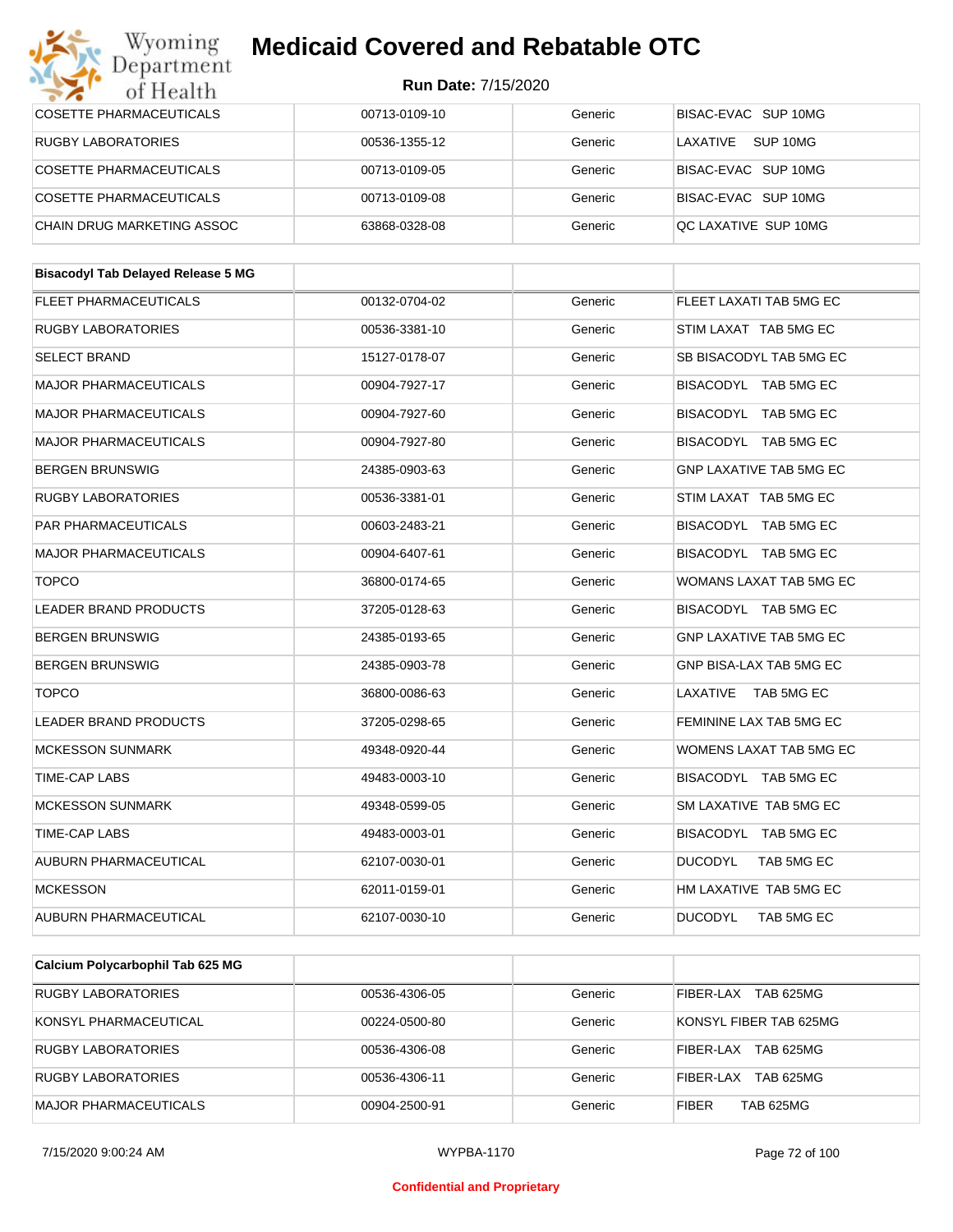| Wyoming<br><b>Medicaid Covered and Rebatable OTC</b><br>Department |                            |         |                                |  |
|--------------------------------------------------------------------|----------------------------|---------|--------------------------------|--|
| of Health                                                          | <b>Run Date: 7/15/2020</b> |         |                                |  |
| PERRIGO PHARMACEUTICALS                                            | 00113-0477-75              | Generic | FIBER LAXATV TAB 625MG         |  |
| KONSYL PHARMACEUTICAL                                              | 00224-0500-90              | Generic | KONSYL FIBER TAB 625MG         |  |
| <b>BERGEN BRUNSWIG</b>                                             | 24385-0125-76              | Generic | FIBER-CAPS<br><b>TAB 625MG</b> |  |
| <b>TOPCO</b>                                                       | 36800-0477-92              | Generic | FIBER LAXATV TAB 625MG         |  |
| LEADER BRAND PRODUCTS                                              | 37205-0213-75              | Generic | FIBER LAXATV TAB 625MG         |  |
| <b>TOPCO</b>                                                       | 36800-0477-75              | Generic | FIBER LAXATV TAB 625MG         |  |
| <b>MCKESSON SUNMARK</b>                                            | 49348-0759-13              | Generic | FIBER LAXATV TAB 625MG         |  |

| Castor Oil 100%            |               |         |                                        |
|----------------------------|---------------|---------|----------------------------------------|
| SUNMARK<br><b>MCKESSON</b> | 49348-0016-36 | Generic | <b>OIL</b><br><b>SM CASTOR</b><br>100% |

| Docusate Calcium Cap 240 MG  |               |         |                             |
|------------------------------|---------------|---------|-----------------------------|
| <b>RUGBY LABORATORIES</b>    | 00536-1065-01 | Generic | STOOL SOFTNR CAP 240MG      |
| RUGBY LABORATORIES           | 00536-1065-05 | Generic | STOOL SOFTNR CAP 240MG      |
| RUGBY LABORATORIES           | 00536-3755-01 | Generic | STOOL SOFTNR CAP 240MG      |
| RUGBY LABORATORIES           | 00536-3755-05 | Generic | STOOL SOFTNR CAP 240MG      |
| RUGBY LABORATORIES           | 00536-3755-10 | Generic | STOOL SOFTNR CAP 240MG      |
| <b>MAJOR PHARMACEUTICALS</b> | 00904-5779-40 | Generic | CAP 240MG<br>KAO-TIN        |
| <b>MAJOR PHARMACEUTICALS</b> | 00904-6459-59 | Generic | KAO-TIN<br><b>CAP 240MG</b> |
| <b>MAJOR PHARMACEUTICALS</b> | 00904-5779-60 | Generic | KAO-TIN<br><b>CAP 240MG</b> |
| <b>BERGEN BRUNSWIG</b>       | 24385-0435-78 | Generic | DOCUSATE CAL CAP 240MG      |
| <b>MCKESSON SUNMARK</b>      | 49348-0280-10 | Generic | DOCUSATE CAL CAP 240MG      |

| Docusate Sodium Cap 100 MG   |               |         |                              |
|------------------------------|---------------|---------|------------------------------|
| <b>FLEET PHARMACEUTICALS</b> | 00132-0751-60 | Generic | CAP 100MG<br>SOF-LAX         |
| PERRIGO PHARMACEUTICALS      | 00113-0486-72 | Generic | STOOL SOFTNR CAP 100MG       |
| <b>PAR PHARMACEUTICALS</b>   | 00603-0150-21 | Generic | CAP 100MG<br><b>DOCOLACE</b> |
| <b>PAR PHARMACEUTICALS</b>   | 00603-0150-32 | Generic | CAP 100MG<br>DOCOLACE        |
| <b>RUGBY LABORATORIES</b>    | 00536-1062-10 | Generic | STOOL SOFTNR CAP 100MG       |
| <b>RUGBY LABORATORIES</b>    | 00536-3756-10 | Generic | STOOL SOFTNR CAP 100MG       |
| <b>RUGBY LABORATORIES</b>    | 00536-3756-01 | Generic | STOOL SOFTNR CAP 100MG       |
| <b>MAJOR PHARMACEUTICALS</b> | 00904-6457-80 | Generic | <b>DOK</b><br>CAP 100MG      |
| <b>MAJOR PHARMACEUTICALS</b> | 00904-6457-60 | Generic | <b>DOK</b><br>CAP 100MG      |
| <b>MAJOR PHARMACEUTICALS</b> | 00904-7889-59 | Generic | DOK.<br>CAP 100MG            |
| <b>MAJOR PHARMACEUTICALS</b> | 00904-7889-80 | Generic | DOK.<br>CAP 100MG            |
| PHARBEST PHARMACEUTICALS     | 16103-0384-11 | Generic | DOCUSATE SOD CAP 100MG       |
| <b>RUGBY LABORATORIES</b>    | 00536-1062-29 | Generic | STOOL SOFTNR CAP 100MG       |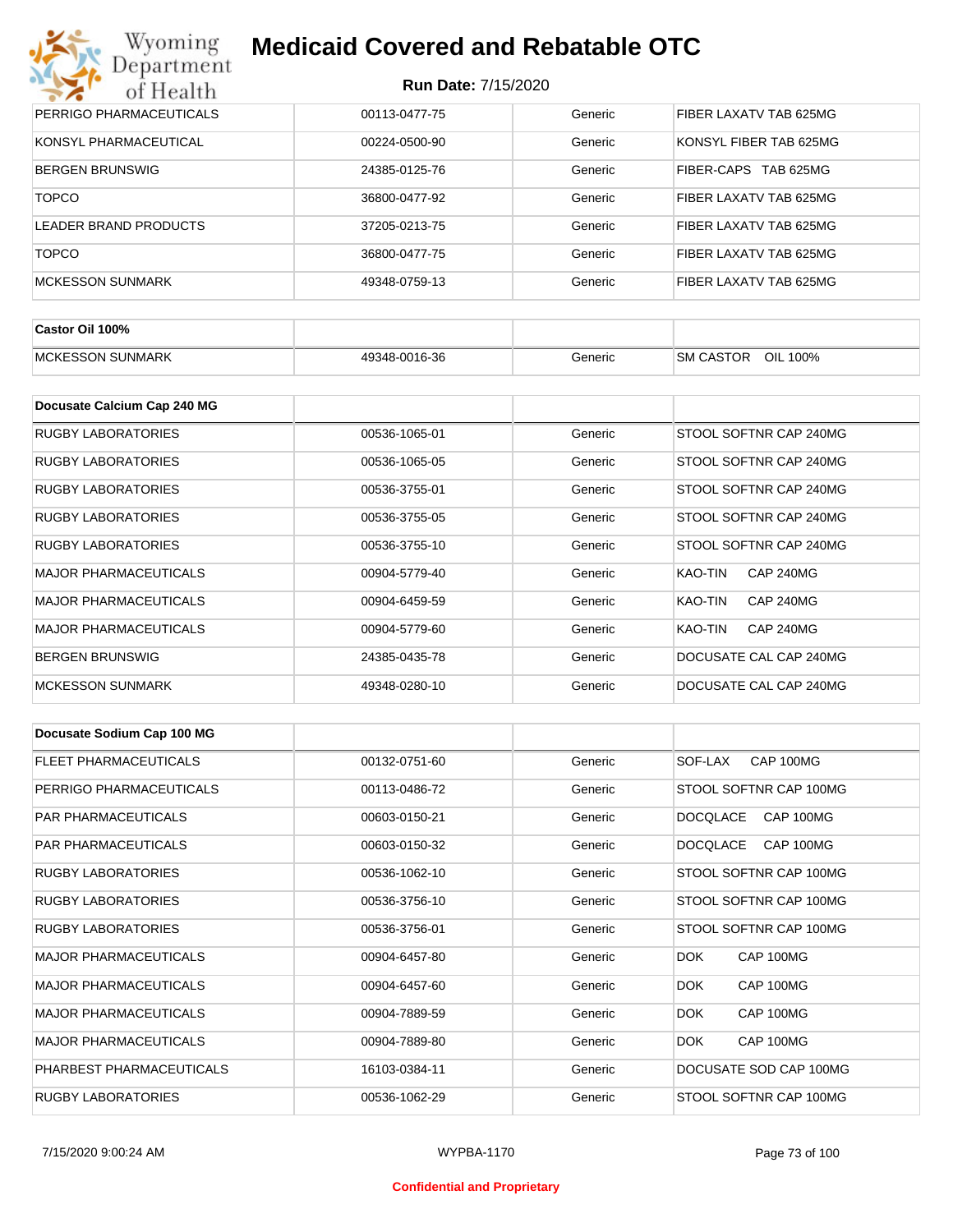

| <b>SELECT BRAND</b>                | 15127-0288-10 | Generic      | DOCUSATE SOD CAP 100MG      |
|------------------------------------|---------------|--------------|-----------------------------|
| <b>MAJOR PHARMACEUTICALS</b>       | 00904-2244-61 | Generic      | CAP 100MG<br>DOK.           |
| <b>TOPCO</b>                       | 36800-0486-72 | Generic      | STOOL SOFTNR CAP 100MG      |
| <b>TOPCO</b>                       | 36800-0486-78 | Generic      | STOOL SOFTNR CAP 100MG      |
| <b>MAJOR PHARMACEUTICALS</b>       | 00904-7889-60 | Generic      | CAP 100MG<br>DOK.           |
| PHARBEST PHARMACEUTICALS           | 16103-0384-08 | Generic      | DOCUSATE SOD CAP 100MG      |
| PERRIGO PHARMACEUTICALS            | 45802-0486-78 | Generic      | DOCUSATE SOD CAP 100MG      |
| AMERISOURCE BERGEN DRUGS           | 46122-0231-72 | Generic      | STOOL SOFTNR CAP 100MG      |
| AMERISOURCE BERGEN DRUGS           | 46122-0231-78 | Generic      | STOOL SOFTNR CAP 100MG      |
| <b>BERGEN BRUNSWIG</b>             | 24385-0436-78 | Generic      | STOOL SOFTNR CAP 100MG      |
| <b>MCKESSON SUNMARK</b>            | 49348-0058-19 | Generic      | STOOL SOFTNR CAP 100MG      |
| <b>MCKESSON SUNMARK</b>            | 49348-0483-90 | Generic      | STOOL SOFTNR CAP 100MG      |
| <b>MCKESSON SUNMARK</b>            | 49348-0483-10 | Generic      | STOOL SOFTNR CAP 100MG      |
| <b>MCKESSON SUNMARK</b>            | 49348-0616-90 | Generic      | STOOL SOFTNR CAP 100MG      |
| <b>MCKESSON SUNMARK</b>            | 49348-0917-05 | Generic      | STOOL SOFTNR CAP 100MG      |
| <b>MCKESSON SUNMARK</b>            | 49348-0483-19 | Generic      | STOOL SOFTNR CAP 100MG      |
| AMERICAN HEALTH PACKAGING          | 62584-0683-11 | Generic      | DOCUSATE SOD CAP 100MG      |
| AUBURN PHARMACEUTICAL              | 62107-0033-01 | Generic      | <b>DOCUSIL</b><br>CAP 100MG |
| AUBURN PHARMACEUTICAL              | 62107-0033-10 | Generic      | <b>DOCUSIL</b><br>CAP 100MG |
| AMERICAN HEALTH PACKAGING          | 62584-0683-01 | Generic      | DOCUSATE SOD CAP 100MG      |
| <b>SDA LABORATORIES INC</b>        | 66424-0030-10 | Generic      | STOOL SOFTNR CAP 100MG      |
| PURDUE PRODUCTS LP                 | 67618-0101-10 | <b>Brand</b> | <b>COLACE</b><br>CAP 100MG  |
| PURDUE PRODUCTS LP                 | 67618-0101-52 | <b>Brand</b> | <b>COLACE</b><br>CAP 100MG  |
| <b>MCKESSON</b>                    | 62011-0163-03 | Generic      | STOOL SOFTNR CAP 100MG      |
| <b>MCKESSON</b>                    | 62011-0224-01 | Generic      | STOOL SOFTNR CAP 100MG      |
| MCKESSON PACKAGING SERVICES        | 63739-0478-01 | Generic      | DOCUSATE SOD CAP 100MG      |
| <b>MCKESSON PACKAGING SERVICES</b> | 63739-0478-10 | Generic      | DOCUSATE SOD CAP 100MG      |
| PURDUE PRODUCTS LP                 | 67618-0101-30 | <b>Brand</b> | COLACE<br>CAP 100MG         |
| PURDUE PRODUCTS LP                 | 67618-0101-60 | <b>Brand</b> | COLACE<br>CAP 100MG         |

| Docusate Sodium Cap 250 MG   |               |         |                                |
|------------------------------|---------------|---------|--------------------------------|
| <b>RUGBY LABORATORIES</b>    | 00536-1064-01 | Generic | STOOL SOFTNR CAP 250MG         |
| <b>RUGBY LABORATORIES</b>    | 00536-3757-10 | Generic | STOOL SOFTNR CAP 250MG         |
| <b>MAJOR PHARMACEUTICALS</b> | 00904-6458-59 | Generic | <b>CAP 250MG</b><br><b>DOK</b> |
| <b>RUGBY LABORATORIES</b>    | 00536-1064-10 | Generic | STOOL SOFTNR CAP 250MG         |
| <b>BERGEN BRUNSWIG</b>       | 24385-0443-78 | Generic | STOOL SOFTNR CAP 250MG         |
| <b>RUGBY LABORATORIES</b>    | 00536-3757-01 | Generic | STOOL SOFTNR CAP 250MG         |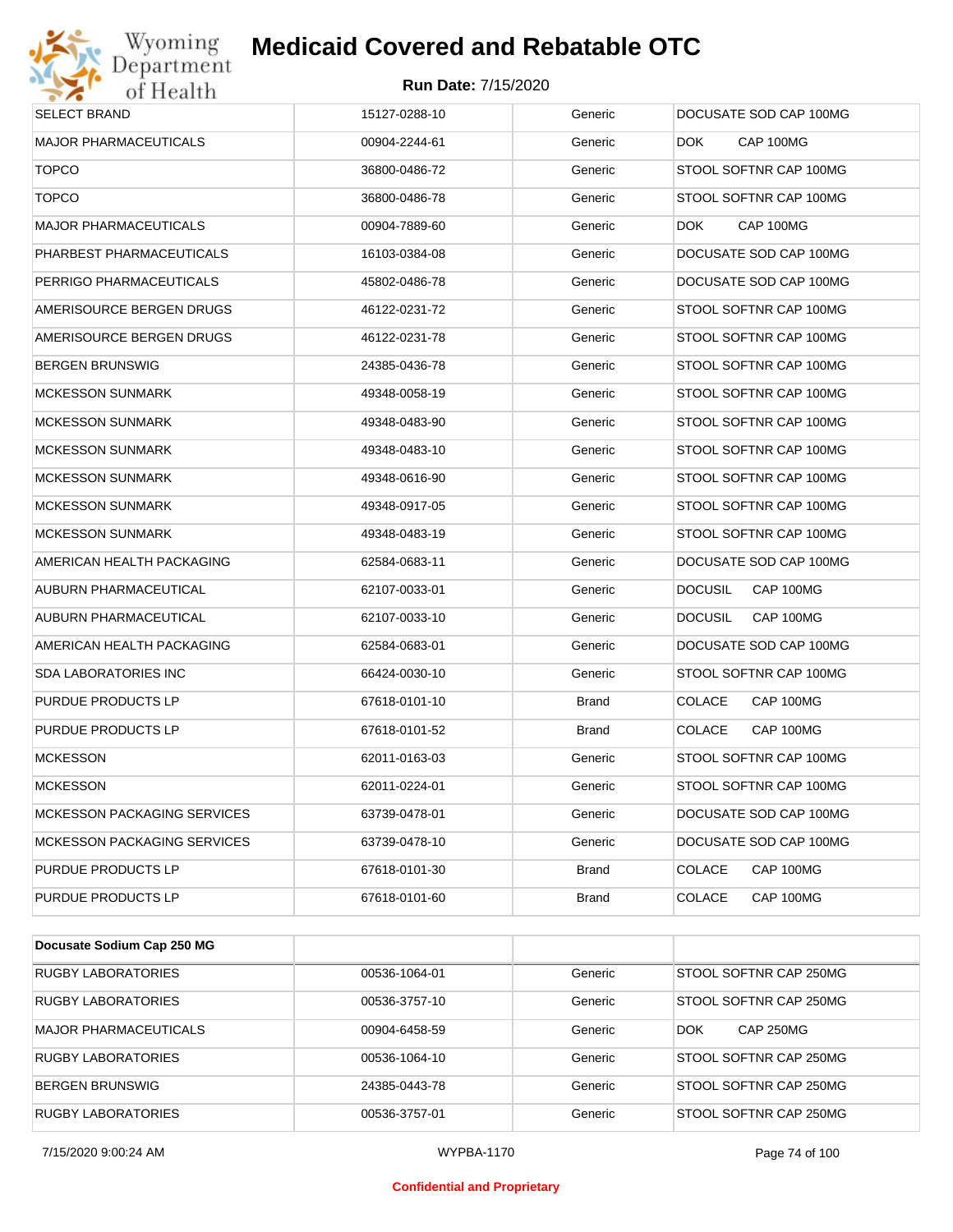| Department<br>of Health                                      | <b>Run Date: 7/15/2020</b> |              |                                |
|--------------------------------------------------------------|----------------------------|--------------|--------------------------------|
| <b>MAJOR PHARMACEUTICALS</b>                                 | 00904-7891-59              | Generic      | <b>CAP 250MG</b><br><b>DOK</b> |
| AMERISOURCE BERGEN DRUGS                                     | 46122-0263-78              | Generic      | STOOL SOFTNR CAP 250MG         |
| <b>MCKESSON SUNMARK</b>                                      | 49348-0714-10              | Generic      | STOOL SOFTNR CAP 250MG         |
| <b>MCKESSON</b>                                              | 62011-0164-01              | Generic      | STOOL SOFTNR CAP 250MG         |
| <b>MCKESSON</b>                                              | 62011-0244-01              | Generic      | STOOL SOFTNR CAP 250MG         |
| Docusate Sodium Cap 50 MG                                    |                            |              |                                |
| PURDUE PRODUCTS LP                                           | 67618-0109-28              | <b>Brand</b> | COLACE CLEAR CAP 50 MG         |
| PURDUE PRODUCTS LP                                           | 67618-0100-30              | Brand        | COLACE<br>CAP 50MG             |
| PURDUE PRODUCTS LP                                           | 67618-0100-60              | Brand        | <b>COLACE</b><br>CAP 50MG      |
|                                                              |                            |              |                                |
| Docusate Sodium Enema 100 MG/5ML                             |                            |              |                                |
| ENEMEEZ                                                      | 17433-9884-05              | <b>Brand</b> | DOCUSOL KIDS ENE 100MG/5M      |
| Docusate Sodium Enema 283 MG/5ML                             |                            |              |                                |
| ENEMEEZ                                                      | 17433-9876-03              | Generic      | <b>ENEMEEZ MINI ENE</b>        |
| ENEMEEZ                                                      | 17433-9878-05              | Generic      | DOCUSOL MINI ENE               |
| Docusate Sodium Liquid 150 MG/15ML                           |                            |              |                                |
| PHARMACEUTICAL ASSOCIATES                                    | 00121-0544-10              | Generic      | DOCUSATE SOD LIQ 50MG/5ML      |
| RUGBY LABORATORIES                                           | 00536-0590-85              | Generic      | <b>DIOCTO</b><br>LIQ 50MG/5ML  |
| HI-TECH                                                      | 50383-0771-10              | Generic      | <b>DOCU</b><br>LIQ 50MG/5ML    |
| HI-TECH                                                      | 50383-0771-11              | Generic      | <b>DOCU</b><br>LIQ 50MG/5ML    |
| HI-TECH                                                      | 50383-0771-16              | Generic      | DOCU<br>LIQ 50MG/5ML           |
| <b>SILARX</b>                                                | 54838-0116-80              | Generic      | <b>SILACE</b><br>LIQ 10MG/ML   |
| Docusate Sodium Liquid 50 MG/15ML                            |                            |              |                                |
| FLEET PHARMACEUTICALS                                        | 00132-0106-24              | <b>Brand</b> | PEDIA-LAX LIQ 50MG             |
| Docusate Sodium Syrup 60 MG/15ML                             |                            |              |                                |
| <b>RUGBY LABORATORIES</b>                                    | 00536-1001-85              | Generic      | SYP 60/15ML<br><b>DIOCTO</b>   |
| <b>SILARX</b>                                                | 54838-0107-80              | Generic      | <b>SILACE</b><br>SYP 60/15ML   |
|                                                              |                            |              |                                |
| Docusate Sodium Tab 100 MG                                   |                            |              |                                |
| <b>MAJOR PHARMACEUTICALS</b>                                 | 00904-5869-60              | Generic      | <b>DOK</b><br>TAB 100MG        |
| Glycerin Enema Adult 5.4 GM/Average<br><b>Delivered Dose</b> |                            |              |                                |
| FLEET PHARMACEUTICALS                                        | 00132-0185-82              | <b>Brand</b> | FLEET LIQUID ENE GLYCERIN      |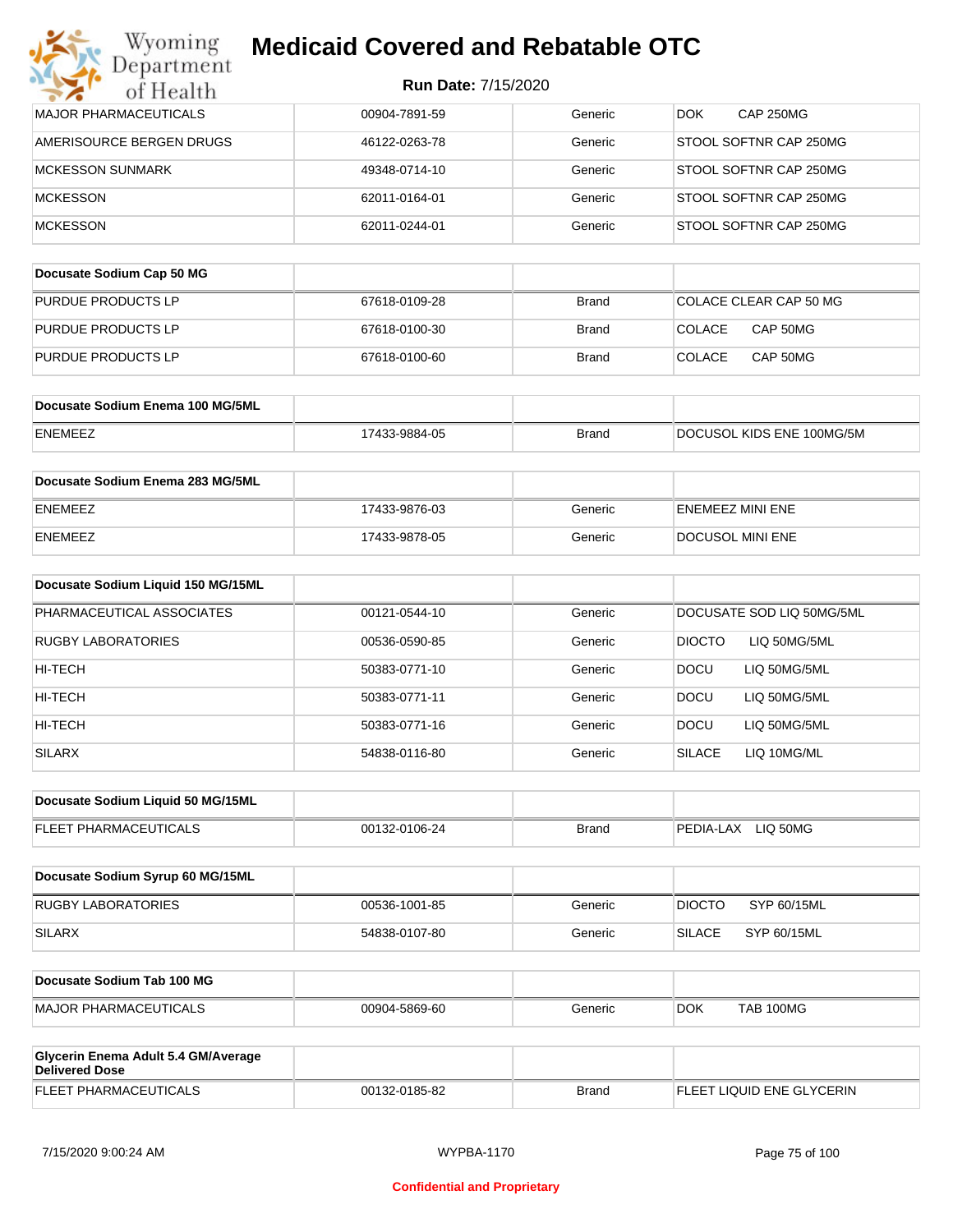

# **Medicaid Covered and Rebatable OTC**

**Run Date:** 7/15/2020

 $\top$ 

| Glycerin Liquid Suppos 2.8 GM (2.7 ML) |               |              |                                       |
|----------------------------------------|---------------|--------------|---------------------------------------|
| <b>FLEET PHARMACEUTICALS</b>           | 00132-0190-12 | <b>Brand</b> | PEDIA-LAX SUP 2.8GM                   |
|                                        |               |              |                                       |
| <b>Glycerin Suppos 1 GM</b>            |               |              |                                       |
| FLEET PHARMACEUTICALS                  | 00132-0081-12 | <b>Brand</b> | PEDIA-LAX SUP 1GM                     |
|                                        |               |              |                                       |
| <b>Glycerin Suppos 1.2 GM</b>          |               |              |                                       |
| G & W LABS                             | 00713-0102-26 | Generic      | GLYCERIN PED SUP 1.2GM                |
| <b>COSETTE PHARMACEUTICALS</b>         | 00713-0102-09 | Generic      | SANI-SUPP SUP PEDIATRI                |
| <b>COSETTE PHARMACEUTICALS</b>         | 00713-0102-25 | Generic      | SANI-SUPP<br><b>SUP PEDIATRI</b>      |
| G & W LABS                             | 00713-0102-13 | Generic      | GLYCERIN PED SUP 1.2GM                |
| <b>Glycerin Suppos 2 GM</b>            |               |              |                                       |
|                                        |               |              |                                       |
| FLEET PHARMACEUTICALS                  | 00132-0079-12 | Generic      | <b>GLYCERIN</b><br>SUP <sub>2GM</sub> |
| <b>FLEET PHARMACEUTICALS</b>           | 00132-0079-24 | Generic      | <b>GLYCERIN</b><br>SUP <sub>2GM</sub> |
| <b>FLEET PHARMACEUTICALS</b>           | 00132-0079-50 | Generic      | <b>GLYCERIN</b><br>SUP <sub>2GM</sub> |
| <b>COSETTE PHARMACEUTICALS</b>         | 00713-0101-25 | Generic      | SANI-SUPP<br><b>SUP ADULT</b>         |
| <b>COSETTE PHARMACEUTICALS</b>         | 00713-0101-09 | Generic      | SANI-SUPP<br><b>SUP ADULT</b>         |
| <b>Glycerin Suppos 2.1 GM</b>          |               |              |                                       |
| G & W LABS                             | 00713-0101-13 | Generic      | <b>GLYCERIN</b><br><b>SUP 2.1GM</b>   |
| G & W LABS                             | 00713-0101-26 | Generic      | <b>GLYCERIN</b><br><b>SUP 2.1GM</b>   |
| G & W LABS                             | 00713-0101-02 | Generic      | <b>GLYCERIN</b><br><b>SUP 2.1GM</b>   |
| G & W LABS                             | 00713-0101-51 | Generic      | <b>GLYCERIN</b><br><b>SUP 2.1GM</b>   |
|                                        |               |              |                                       |
| <b>Magnesium Citrate Soln</b>          |               |              |                                       |
| MAJOR PHARMACEUTICALS                  | 00904-6304-77 | Generic      | MAG CITRATE SOL LEMON                 |
| <b>BERGEN BRUNSWIG</b>                 | 24385-0675-10 | Generic      | MAG CITRATE SOL LEMON                 |
| <b>BERGEN BRUNSWIG</b>                 | 24385-0910-10 | Generic      | MAG CITRATE SOL CHERRY                |
| <b>MCKESSON SUNMARK</b>                | 49348-0504-49 | Generic      | MAG CITRATE SOL CHERRY                |
| <b>MCKESSON SUNMARK</b>                | 49348-0696-49 | Generic      | MAG CITRATE SOL LEMON                 |
| <b>MCKESSON</b>                        | 62011-0166-01 | Generic      | MAG CITRATE SOL LEMON                 |
| CHAIN DRUG MARKETING ASSOC             | 63868-0934-10 | Generic      | MAG CITRATE SOL CHERRY                |
| CHAIN DRUG MARKETING ASSOC             | 63868-0935-10 | Generic      | MAG CITRATE SOL LEMON                 |
|                                        |               |              |                                       |
| Magnesium Hydroxide Chew Tab 400 MG    |               |              |                                       |
| FLEET PHARMACEUTICALS                  | 00132-0655-01 | <b>Brand</b> | PEDIA-LAX CHW 400MG                   |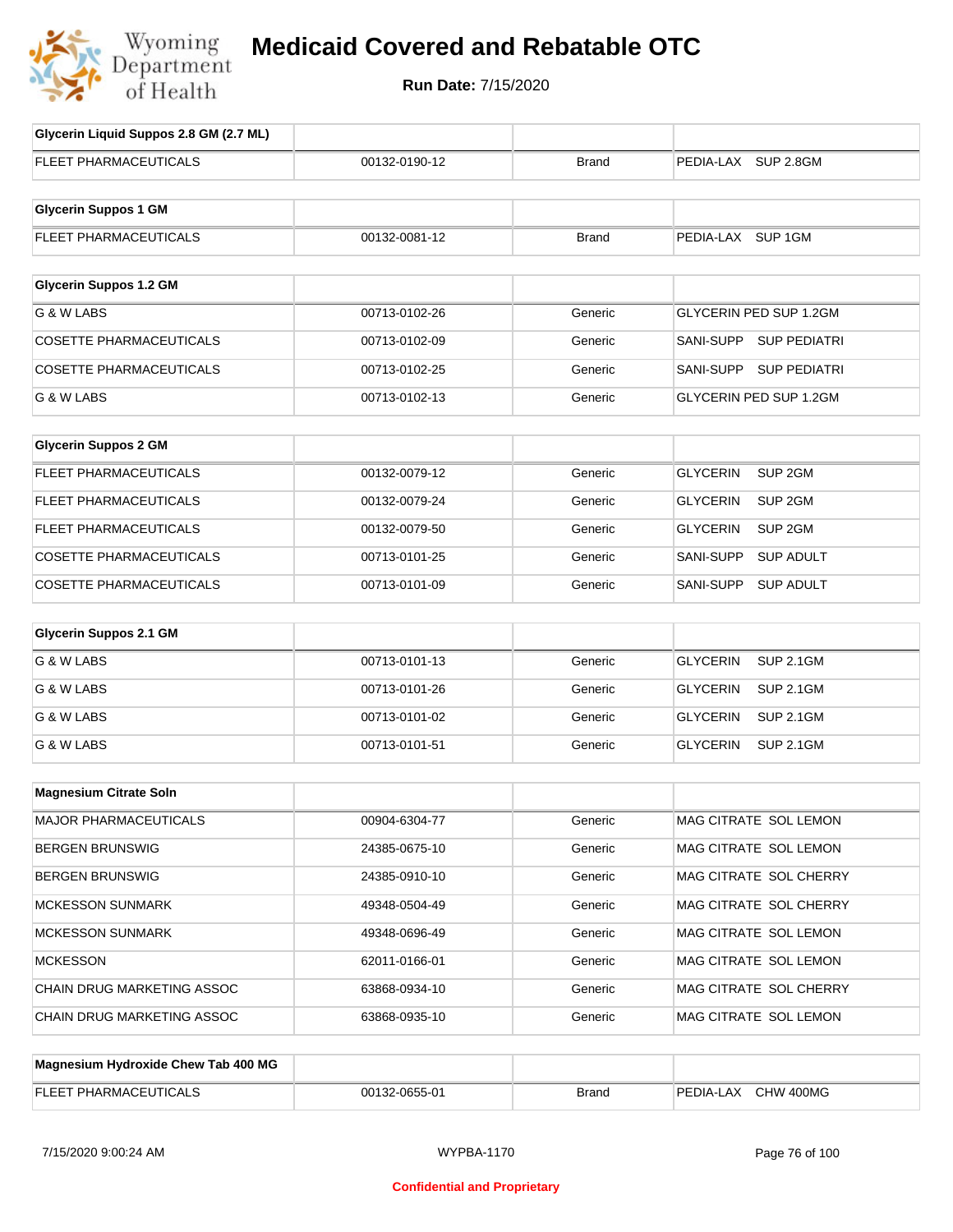

| Magnesium Hydroxide Susp 400 MG/5ML |               |         |                           |
|-------------------------------------|---------------|---------|---------------------------|
| <b>PERRIGO</b>                      | 00113-0396-40 | Generic | <b>MILK OF MAGN SUS</b>   |
| PHARMACEUTICAL ASSOCIATES           | 00121-0431-30 | Generic | MILK OF MAGN SUS          |
| <b>PERRIGO</b>                      | 00113-0332-40 | Generic | MILK OF MAGN SUS FRSH MNT |
| <b>RUGBY LABORATORIES</b>           | 00536-2470-85 | Generic | MILK OF MAGN SUS          |
| <b>MAJOR PHARMACEUTICALS</b>        | 00904-0789-14 | Generic | MILK OF MAGN SUS MINT     |
| <b>MAJOR PHARMACEUTICALS</b>        | 00904-0788-14 | Generic | MILK OF MAGN SUS 1200/15  |
| <b>MAJOR PHARMACEUTICALS</b>        | 00904-0788-16 | Generic | MILK OF MAGN SUS 1200/15  |
| <b>SELECT BRAND</b>                 | 15127-0835-73 | Generic | SB MILK MAGN SUS MINT     |
| <b>SELECT BRAND</b>                 | 15127-0833-73 | Generic | <b>SB MILK MAGN SUS</b>   |
| <b>BERGEN BRUNSWIG</b>              | 24385-0332-40 | Generic | <b>GNP MILK MAG SUS</b>   |
| <b>RUGBY LABORATORIES</b>           | 00536-2470-83 | Generic | MILK OF MAGN SUS          |
| <b>BERGEN BRUNSWIG</b>              | 24385-0396-40 | Generic | <b>GNP MILK MAG SUS</b>   |
| <b>BERGEN BRUNSWIG</b>              | 24385-0608-40 | Generic | <b>GNP MILK MAG SUS</b>   |
| <b>LEADER BRAND PRODUCTS</b>        | 37205-0834-40 | Generic | MILK OF MAGN SUS MINT     |
| <b>TOPCO</b>                        | 36800-0396-40 | Generic | <b>MILK OF MAGN SUS</b>   |
| <b>TOPCO</b>                        | 36800-0332-40 | Generic | MILK OF MAGN SUS 1200/15  |
| <b>TOPCO</b>                        | 36800-0949-40 | Generic | MILK OF MAGN SUS CHERRY   |
| <b>LEADER BRAND PRODUCTS</b>        | 37205-0833-40 | Generic | MILK OF MAGN SUS 400/5ML  |
| <b>MCKESSON SUNMARK</b>             | 49348-0307-39 | Generic | MILK OF MAGN SUS 1200/15  |
| <b>MCKESSON</b>                     | 62011-0124-01 | Generic | MILK OF MAGN SUS 400/5ML  |
| <b>CHAIN DRUG MARKETING ASSOC</b>   | 63868-0787-57 | Generic | MILK OF MAGN SUS 400/5ML  |
| CHAIN DRUG MARKETING ASSOC          | 63868-0310-12 | Generic | MILK OF MAGN SUS 400/5ML  |
| <b>CHAIN DRUG MARKETING ASSOC</b>   | 63868-0788-57 | Generic | MILK OF MAGN SUS 400/5ML  |
| <b>MCKESSON</b>                     | 62011-0123-01 | Generic | MILK OF MAGN SUS 400/5ML  |
|                                     |               |         |                           |

| <b>Magnesium Hydroxide Susp Concentrate</b><br>2400 MG/10ML |               |         |                         |
|-------------------------------------------------------------|---------------|---------|-------------------------|
| <b>HIKMA</b>                                                | 00054-3567-49 | Generic | MILK OF MAGN SUS 2400MG |
| <b>HIKMA</b>                                                | 00054-3567-61 | Generic | MILK OF MAGN SUS 2400MG |
| PHARMACEUTICAL ASSOCIATES                                   | 00121-0527-10 | Generic | MILK OF MAGN SUS 2400MG |

| <b>Magnesium Sulfate Oral Granules</b> |               |         |                                    |
|----------------------------------------|---------------|---------|------------------------------------|
| BERGEN BRUNSWIG                        | 24385-0807-01 | Generic | GRA SALT<br><b>GNP EPSOM</b>       |
| MCKESSON SUNMARK                       | 49348-0018-75 | Generic | <b>GRA SALT</b><br><b>SM EPSOM</b> |
| BERGEN BRUNSWIG                        | 24385-0807-04 | Generic | GRA SALT<br><b>GNP EPSOM</b>       |
| MCKESSON SUNMARK                       | 49348-0018-63 | Generic | <b>SM EPSOM</b><br><b>GRA SALT</b> |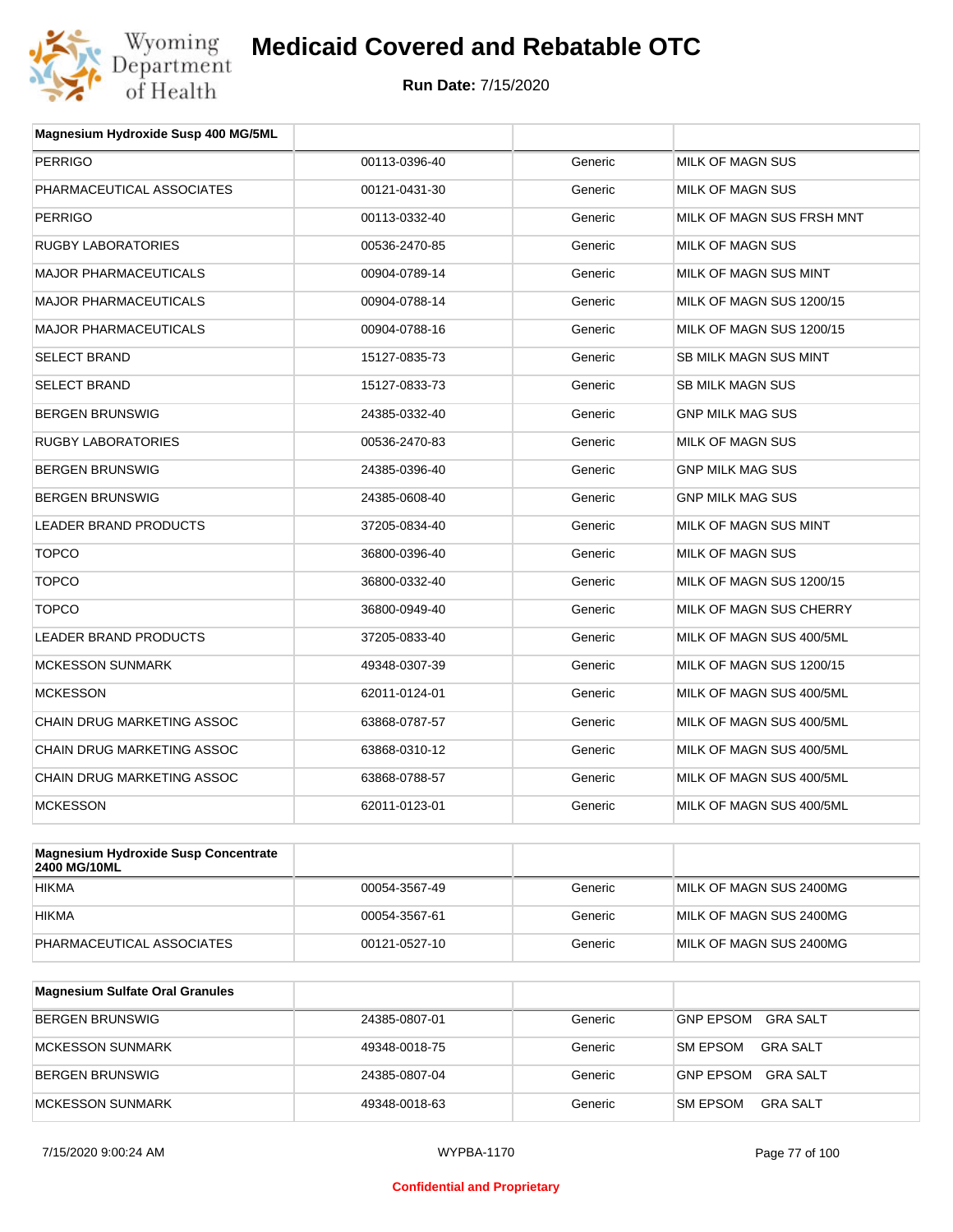

| <b>Methylcellulose Powder Laxative</b>        |               |              |                                      |
|-----------------------------------------------|---------------|--------------|--------------------------------------|
| GLAXO CONSUMER HEALTHCARE L.P.                | 00135-0090-70 | <b>Brand</b> | <b>CITRUCEL</b><br>POW SF ORANG      |
| GLAXO CONSUMER HEALTHCARE L.P.                | 00135-0090-74 | <b>Brand</b> | <b>CITRUCEL</b><br>POW SF ORANG      |
| GLAXO CONSUMER HEALTHCARE L.P.                | 00135-0090-75 | <b>Brand</b> | <b>CITRUCEL</b><br>POW SF ORANG      |
| GLAXO CONSUMER HEALTHCARE L.P.                | 00135-0089-69 | <b>Brand</b> | <b>CITRUCEL</b><br><b>POW ORANGE</b> |
| <b>MAJOR PHARMACEUTICALS</b>                  | 00904-5675-16 | Generic      | SOLUBLE FIB POW THERAPY              |
| GLAXO CONSUMER HEALTHCARE L.P.                | 00135-0089-71 | <b>Brand</b> | <b>CITRUCEL</b><br><b>POW ORANGE</b> |
|                                               |               |              |                                      |
| Methylcellulose Tab 500 MG                    |               |              |                                      |
| GLAXO CONSUMER HEALTHCARE L.P.                | 00135-0199-02 | <b>Brand</b> | <b>CITRUCEL</b><br>TAB 500MG         |
| GLAXO CONSUMER HEALTHCARE L.P.                | 00135-0199-07 | <b>Brand</b> | <b>CITRUCEL</b><br>TAB 500MG         |
| GLAXO CONSUMER HEALTHCARE L.P.                | 00135-0199-01 | <b>Brand</b> | <b>CITRUCEL</b><br>TAB 500MG         |
| <b>BERGEN BRUNSWIG</b>                        | 24385-0466-78 | Generic      | FIBER THERAP TAB 500MG               |
| <b>MCKESSON SUNMARK</b>                       | 49348-0541-10 | Generic      | SM FIBER LAX TAB 500MG               |
| <b>MCKESSON</b>                               | 62011-0134-01 | Generic      | HM FIBER<br>TAB 500MG                |
|                                               |               |              |                                      |
| <b>Mineral Oil</b>                            |               |              |                                      |
| <b>PERRIGO</b>                                | 00574-0618-16 | Generic      | <b>MINERAL</b><br>OIL                |
| <b>BERGEN BRUNSWIG</b>                        | 24385-0685-16 | Generic      | <b>GNP MINERAL OIL HEAVY</b>         |
| <b>MCKESSON SUNMARK</b>                       | 49348-0804-38 | Generic      | SM MINERAL OIL                       |
| CHAIN DRUG MARKETING ASSOC                    | 63868-0938-16 | Generic      | QC MINERAL OIL HEAVY                 |
|                                               |               |              |                                      |
| <b>Mineral Oil Enema</b>                      |               |              |                                      |
| FLEET PHARMACEUTICALS                         | 00132-0301-40 | Brand        | FLEET OIL ENE                        |
| <b>MCKESSON</b>                               | 62011-0190-01 | Generic      | MINERAL OIL ENE                      |
|                                               |               |              |                                      |
| Polyethylene Glycol 3350 Oral Packet 17<br>GМ |               |              |                                      |
| <b>MAJOR PHARMACEUTICALS</b>                  | 00904-6422-86 | Generic      | PEG 3350<br><b>POW</b>               |
| <b>MAJOR PHARMACEUTICALS</b>                  | 00904-6025-61 | Generic      | PEG 3350<br><b>POW</b>               |
| <b>MAJOR PHARMACEUTICALS</b>                  | 00904-6422-81 | Generic      | PEG 3350<br><b>POW</b>               |
| <b>TOPCO</b>                                  | 36800-0306-52 | Generic      | CLEARLAX<br><b>POW</b>               |
| <b>MYLAN INSTITUTIONAL</b>                    | 51079-0306-01 | Generic      | POLYETH GLYC POW 3350 NF             |
| <b>MYLAN INSTITUTIONAL</b>                    | 51079-0306-30 | Generic      | POLYETH GLYC POW 3350 NF             |
| AMERICAN HEALTH PACKAGING                     | 68084-0430-98 | Generic      | HEALTHYLAX POW                       |
| AMERICAN HEALTH PACKAGING                     | 68084-0430-99 | Generic      | HEALTHYLAX POW                       |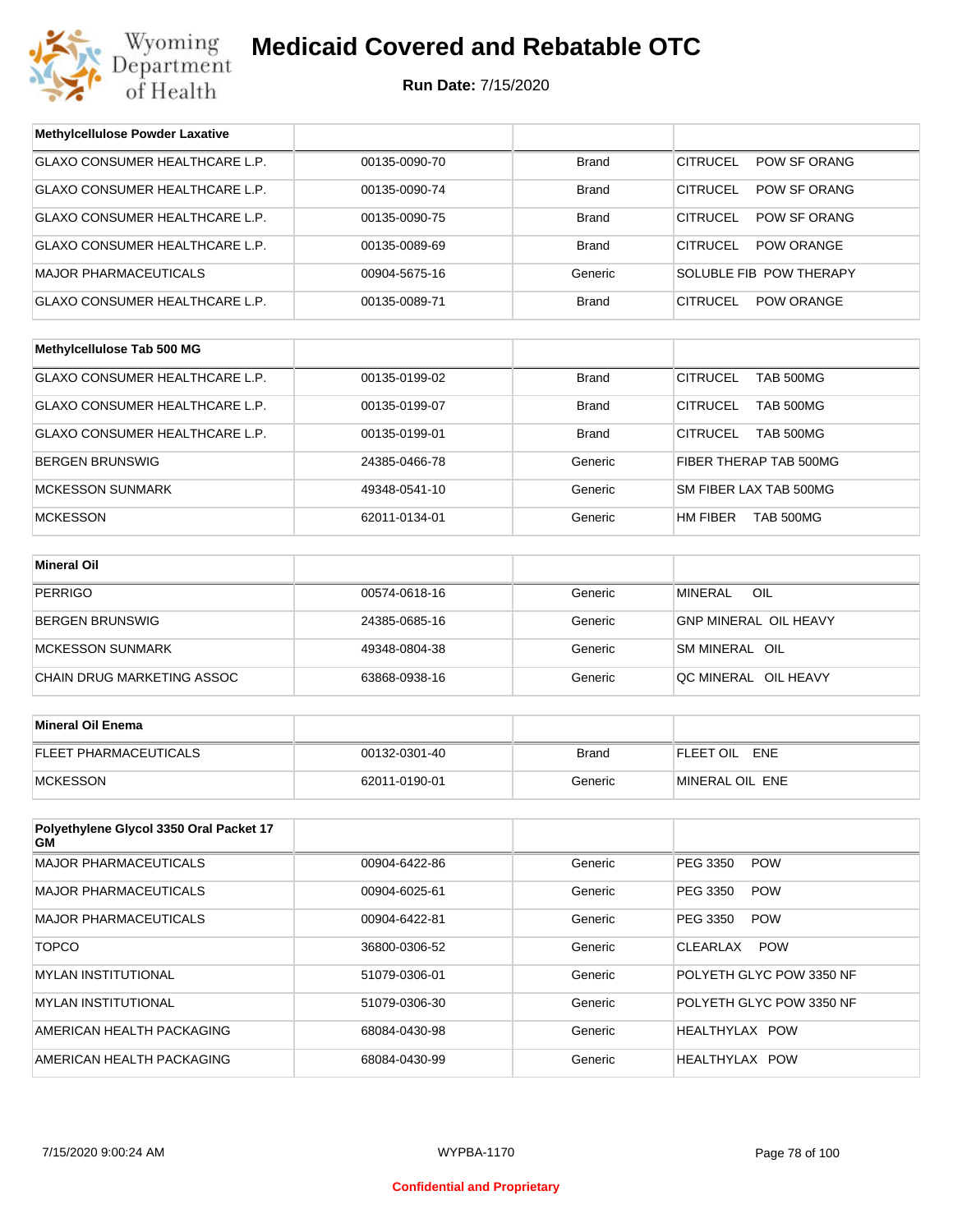

| Polyethylene Glycol 3350 Oral Powder 17<br><b>GM/SCOOP</b> |               |         |                          |
|------------------------------------------------------------|---------------|---------|--------------------------|
| RUGBY LABORATORIES                                         | 00536-1052-24 | Generic | <b>POW</b><br>PEG3350    |
| RUGBY LABORATORIES                                         | 00536-1052-27 | Generic | <b>POW</b><br>PEG3350    |
| RUGBY LABORATORIES                                         | 00536-1052-84 | Generic | <b>POW</b><br>PEG3350    |
| <b>MAJOR PHARMACEUTICALS</b>                               | 00904-6025-76 | Generic | <b>POW</b><br>PEG 3350   |
| <b>MAJOR PHARMACEUTICALS</b>                               | 00904-6025-84 | Generic | <b>POW</b><br>PEG 3350   |
| <b>MAJOR PHARMACEUTICALS</b>                               | 00904-6025-77 | Generic | <b>POW</b><br>PEG 3350   |
| <b>TOPCO</b>                                               | 36800-0181-04 | Generic | <b>POW</b><br>CLEARLAX   |
| <b>TOPCO</b>                                               | 36800-0306-01 | Generic | <b>POW</b><br>CLEARLAX   |
| <b>TOPCO</b>                                               | 36800-0306-02 | Generic | <b>POW</b><br>CLEARLAX   |
| PERRIGO PHARMACEUTICALS                                    | 45802-0868-03 | Generic | POLYETH GLYC POW 3350 NF |
| PERRIGO PHARMACEUTICALS                                    | 45802-0868-01 | Generic | POLYETH GLYC POW 3350 NF |
| AMERISOURCE BERGEN DRUGS                                   | 46122-0014-31 | Generic | <b>GNP CLEARLAX POW</b>  |
| AMERISOURCE BERGEN DRUGS                                   | 46122-0014-71 | Generic | <b>GNP CLEARLAX POW</b>  |
| LEADER BRAND PRODUCTS                                      | 37205-0612-71 | Generic | <b>POW</b><br>CLEARLAX   |
| LEADER BRAND PRODUCTS                                      | 37205-0612-72 | Generic | CLEARLAX<br><b>POW</b>   |
| <b>LEADER BRAND PRODUCTS</b>                               | 37205-0612-73 | Generic | <b>POW</b><br>CLEARLAX   |
| LUPIN PHARMACEUTICALS                                      | 43386-0312-08 | Generic | GAVILAX<br><b>POW</b>    |
| LUPIN PHARMACEUTICALS                                      | 43386-0312-14 | Generic | <b>POW</b><br>GAVILAX    |
| <b>TOPCO</b>                                               | 36800-0306-03 | Generic | <b>POW</b><br>CLEARLAX   |
| PERRIGO PHARMACEUTICALS                                    | 45802-0868-02 | Generic | POLYETH GLYC POW 3350 NF |
| AMERISOURCE BERGEN DRUGS                                   | 46122-0014-33 | Generic | <b>GNP CLEARLAX POW</b>  |
| <b>MCKESSON SUNMARK</b>                                    | 49348-0893-70 | Generic | SM CLEARLAX POW          |
| <b>MCKESSON SUNMARK</b>                                    | 49348-0893-50 | Generic | SM CLEARLAX POW          |
| <b>MCKESSON SUNMARK</b>                                    | 49348-0893-92 | Generic | <b>SM CLEARLAX POW</b>   |
| <b>MCKESSON</b>                                            | 62011-0153-01 | Generic | HM CLEARLAX POW          |
| <b>MCKESSON</b>                                            | 62011-0153-02 | Generic | HM CLEARLAX POW          |
| KREMERS URBAN                                              | 62175-0190-15 | Generic | GLYCOLAX POW 3350 NF     |
| KREMERS URBAN                                              | 62175-0195-07 | Generic | POLYETH GLYC POW 3350 NF |
| KREMERS URBAN                                              | 62175-0195-31 | Generic | POLYETH GLYC POW 3350 NF |
| KREMERS URBAN                                              | 62175-0190-31 | Generic | GLYCOLAX POW 3350 NF     |
| KREMERS URBAN                                              | 62175-0195-15 | Generic | POLYETH GLYC POW 3350 NF |
| CHAIN DRUG MARKETING ASSOC                                 | 63868-0002-14 | Generic | NATURA-LAX POW 3350 NF   |

| <b>Psyllium Cap 0.52 GM</b> |               |         |         |           |
|-----------------------------|---------------|---------|---------|-----------|
| KONSYL PHARMACEUTICAL       | 00224-1847-80 | Generic | 'KONSYL | CAP 520MG |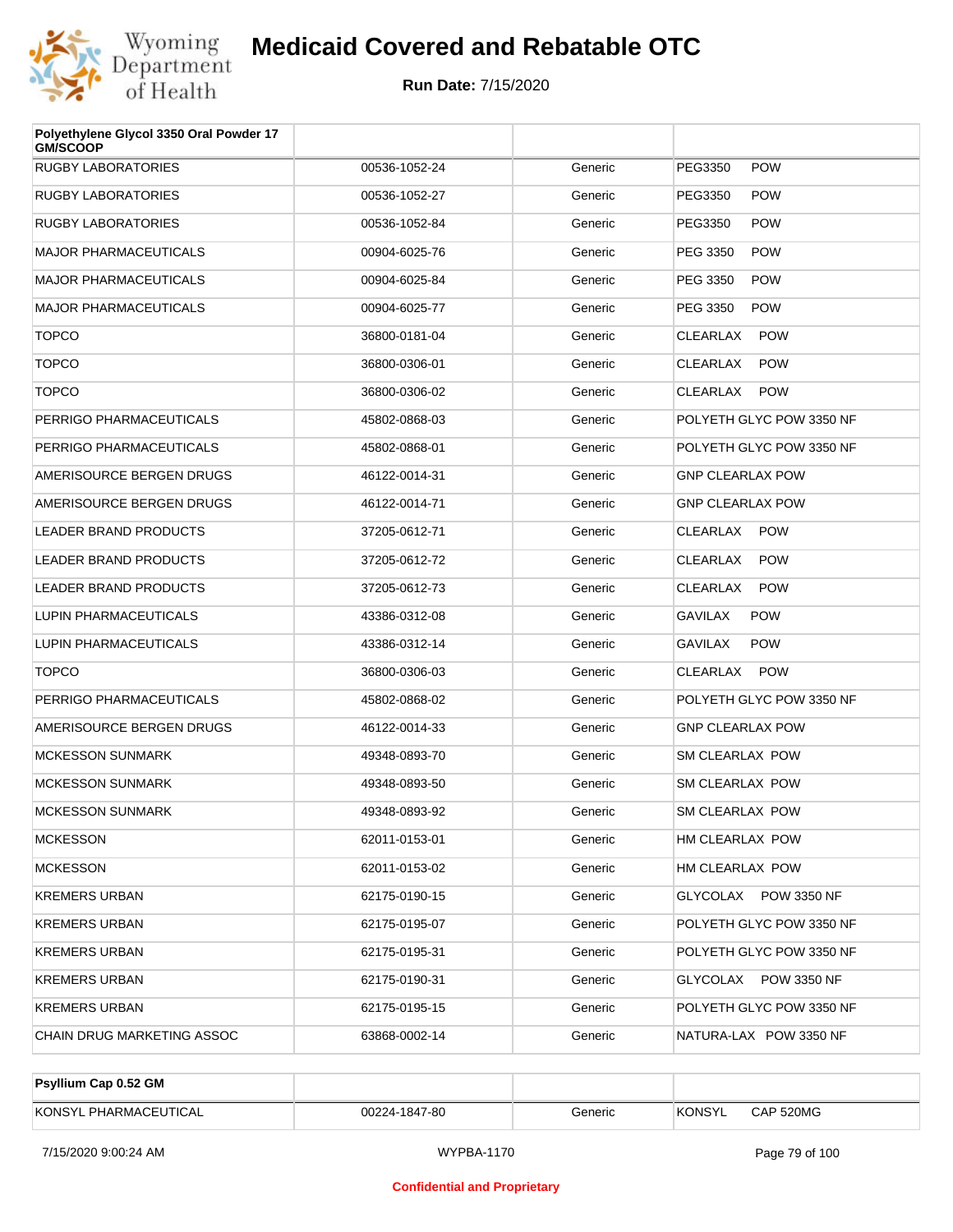| Wyoming<br>Department        | <b>Medicaid Covered and Rebatable OTC</b> |                            |                                      |  |
|------------------------------|-------------------------------------------|----------------------------|--------------------------------------|--|
| of Health                    |                                           | <b>Run Date: 7/15/2020</b> |                                      |  |
| KONSYL PHARMACEUTICAL        | 00224-1847-10                             | Generic                    | <b>KONSYL</b><br><b>CAP 520MG</b>    |  |
| <b>RUGBY LABORATORIES</b>    | 00536-1500-60                             | Generic                    | <b>REGULOID</b><br><b>CAP 0.52GM</b> |  |
| <b>LEADER BRAND PRODUCTS</b> | 37205-0372-78                             | Generic                    | FIBER LAXTIV CAP 0.52GM              |  |
| <b>MCKESSON SUNMARK</b>      | 49348-0633-49                             | Generic                    | SM FIBER LAX CAP 0.52GM              |  |
| <b>MCKESSON</b>              | 62011-0053-01                             | Generic                    | HM FIBER<br>CAP 0.52GM               |  |
| <b>Psyllium Powder 100%</b>  |                                           |                            |                                      |  |
| KONSYL PHARMACEUTICAL        | 00224-1801-80                             | <b>Brand</b>               | KONSYL DAILY POW 100%                |  |
| KONSYL PHARMACEUTICAL        | 00224-1801-06                             | <b>Brand</b>               | KONSYL DAILY POW 100%                |  |
| KONSYL PHARMACEUTICAL        | 00224-1801-07                             | <b>Brand</b>               | KONSYL DAILY POW 100%                |  |
| KONSYL PHARMACEUTICAL        | 00224-1801-81                             | <b>Brand</b>               | KONSYL DAILY POW 100%                |  |

| <b>Psyllium Powder 28.3%</b> |               |         |                              |
|------------------------------|---------------|---------|------------------------------|
| KONSYL PHARMACEUTICAL        | 00224-1852-06 | Generic | KONSYL DAILY POW 28.3%       |
| KONSYL PHARMACEUTICAL        | 00224-1852-80 | Generic | KONSYL DAILY POW 28.3%       |
| <b>RUGBY LABORATORIES</b>    | 00536-4445-54 | Generic | <b>REGULOID</b><br>POW 28.3% |
| <b>RUGBY LABORATORIES</b>    | 00536-4445-89 | Generic | POW 28.3%<br><b>REGULOID</b> |
| <b>MAJOR PHARMACEUTICALS</b> | 00904-5200-65 | Generic | NATURL FIBER POW 28.3%       |
| <b>MAJOR PHARMACEUTICALS</b> | 00904-5200-66 | Generic | NATURL FIBER POW 28.3%       |
| <b>MCKESSON SUNMARK</b>      | 49348-0047-65 | Generic | <b>SM FIBER</b><br>POW 28.3% |
| <b>MCKESSON SUNMARK</b>      | 49348-0091-68 | Generic | SM FIBER<br>POW 28.3%        |
| <b>MCKESSON</b>              | 62011-0133-01 | Generic | HM FIBER<br>POW 28.3%        |

| <b>Psyllium Powder 30.9%</b> |               |         |                            |
|------------------------------|---------------|---------|----------------------------|
| KONSYL PHARMACEUTICAL        | 00224-1841-80 | Generic | <b>KONSYL</b><br>POW 30.9% |
| KONSYL PHARMACEUTICAL        | 00224-1841-03 | Generic | KONSYL<br>POW 30.9%        |
| MCKESSON                     | 62011-0135-01 | Generic | HM FIBER<br>POW 30.9%      |

| <b>Psyllium Powder 48.57%</b> |               |         |                                 |
|-------------------------------|---------------|---------|---------------------------------|
| <b>RUGBY LABORATORIES</b>     | 00536-4444-54 | Generic | <b>REGULOID</b><br>POW 48.57%   |
| <b>RUGBY LABORATORIES</b>     | 00536-4444-89 | Generic | <b>REGULOID</b><br>POW 48.57%   |
| <b>MAJOR PHARMACEUTICALS</b>  | 00904-5199-65 | Generic | NAT FIBER<br><b>POW THERAPY</b> |
| <b>MAJOR PHARMACEUTICALS</b>  | 00904-5199-66 | Generic | NAT FIBER<br><b>POW THERAPY</b> |
| <b>BERGEN BRUNSWIG</b>        | 24385-0301-27 | Generic | <b>NAT FIBER</b><br>POW 48.57%  |
| <b>MCKESSON SUNMARK</b>       | 49348-0166-93 | Generic | SM FIBER<br>POW 48.57%          |
| <b>MCKESSON SUNMARK</b>       | 49348-0166-65 | Generic | SM FIBER<br>POW 48.57%          |
| <b>MCKESSON</b>               | 62011-0136-01 | Generic | HM FIBER<br>POW 48.57%          |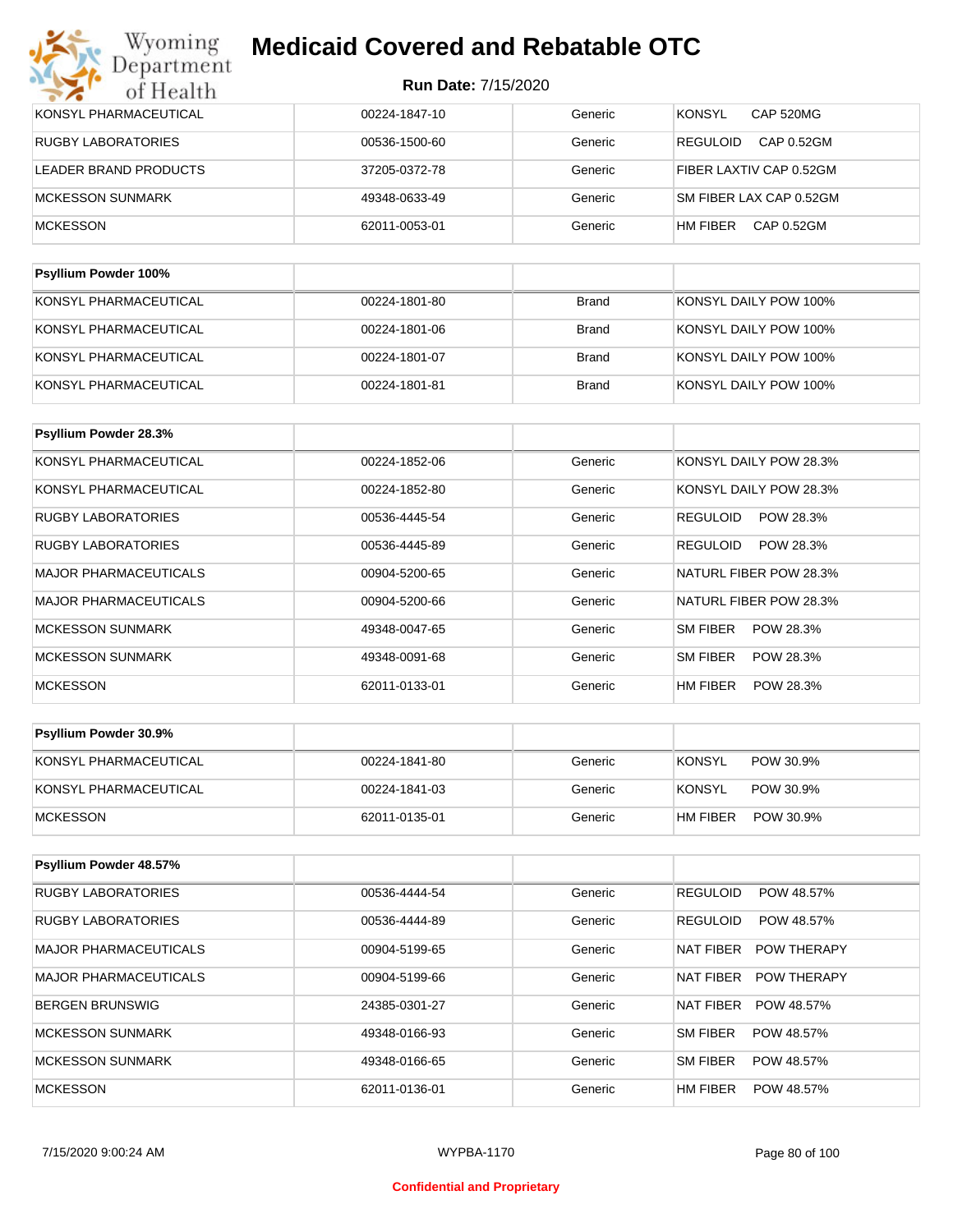

**Run Date:** 7/15/2020

| Psyllium Powder 52.3%               |               |              |                              |
|-------------------------------------|---------------|--------------|------------------------------|
| KONSYL PHARMACEUTICAL               | 00224-1822-03 | <b>Brand</b> | KONSYL-D<br>POW 52.3%        |
| KONSYL PHARMACEUTICAL               | 00224-1822-80 | <b>Brand</b> | KONSYL-D<br>POW 52.3%        |
|                                     |               |              |                              |
| Psyllium Powder 58.6%               |               |              |                              |
| <b>RUGBY LABORATORIES</b>           | 00536-1875-16 | Generic      | <b>REGULOID</b><br>POW 58.6% |
| <b>RUGBY LABORATORIES</b>           | 00536-1875-79 | Generic      | <b>REGULOID</b><br>POW 58.6% |
| <b>RUGBY LABORATORIES</b>           | 00536-1881-16 | Generic      | <b>REGULOID</b><br>POW 58.6% |
| <b>MAJOR PHARMACEUTICALS</b>        | 00904-5788-77 | Generic      | FIBER THERAP POW 58.6%       |
| <b>RUGBY LABORATORIES</b>           | 00536-1881-79 | Generic      | <b>REGULOID</b><br>POW 58.6% |
| <b>MCKESSON SUNMARK</b>             | 49348-0090-92 | Generic      | <b>SM FIBER</b><br>POW 58.6% |
| <b>MCKESSON</b>                     | 62011-0137-01 | Generic      | HM FIBER<br>POW 58.6%        |
|                                     |               |              |                              |
| Psyllium Powder 60.3%               |               |              |                              |
| KONSYL PHARMACEUTICAL               | 00224-1866-28 | <b>Brand</b> | <b>KONSYL</b><br>POW 60.3%   |
| KONSYL PHARMACEUTICAL               | 00224-1866-80 | <b>Brand</b> | <b>KONSYL</b><br>POW 60.3%   |
| KONSYL PHARMACEUTICAL               | 00224-1855-81 | <b>Brand</b> | <b>KONSYL</b><br>POW 60.3%   |
| KONSYL PHARMACEUTICAL               | 00224-1855-07 | <b>Brand</b> | <b>KONSYL</b><br>POW 60.3%   |
| Psyllium Powder 71.67%              |               |              |                              |
| KONSYL PHARMACEUTICAL               | 00224-1856-06 | <b>Brand</b> | <b>KONSYL</b><br>POW 71.67%  |
| KONSYL PHARMACEUTICAL               | 00224-1856-80 | <b>Brand</b> | <b>KONSYL</b><br>POW 71.67%  |
|                                     |               |              |                              |
| Psyllium Powder Packet 100%         |               |              |                              |
| KONSYL PHARMACEUTICAL               | 00224-1801-84 | <b>Brand</b> | KONSYL DAILY POW 100%        |
| KONSYL PHARMACEUTICAL               | 00224-1801-24 | <b>Brand</b> | KONSYL DAILY POW 100%        |
| KONSYL PHARMACEUTICAL               | 00224-1801-35 | <b>Brand</b> | KONSYL DAILY POW 100%        |
|                                     |               |              |                              |
| Psyllium Powder Packet 28.3%        |               |              |                              |
| KONSYL PHARMACEUTICAL               | 00224-1852-13 | <b>Brand</b> | KONSYL DAILY POW 28.3%       |
| KONSYL PHARMACEUTICAL               | 00224-1852-81 | <b>Brand</b> | KONSYL DAILY POW 28.3%       |
|                                     |               |              |                              |
| <b>Psyllium Powder Packet 60.3%</b> |               |              |                              |
| KONSYL PHARMACEUTICAL               | 00224-1855-30 | <b>Brand</b> | <b>KONSYL</b><br>POW 60.3%   |
| KONSYL PHARMACEUTICAL               | 00224-1855-82 | <b>Brand</b> | <b>KONSYL</b><br>POW 60.3%   |
|                                     |               |              |                              |
| <b>Sennosides Chew Tab 15 MG</b>    |               |              |                              |
| GLAXO CONSUMER HEALTHCARE L.P.      | 00067-0005-12 | <b>Brand</b> | EX-LAX<br>CHW 15MG           |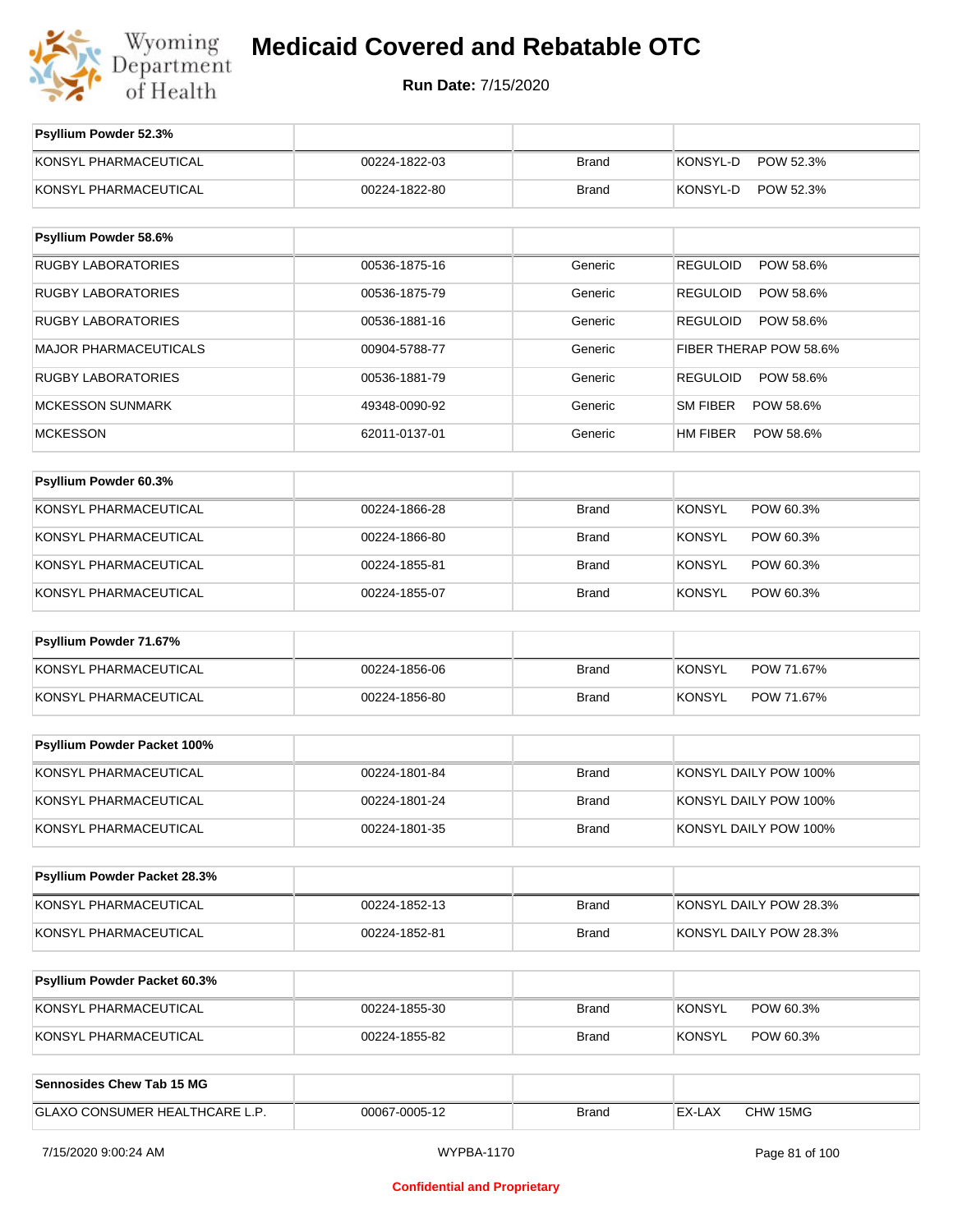| Wyoming<br><b>Medicaid Covered and Rebatable OTC</b><br>Department |                            |              |        |          |  |  |
|--------------------------------------------------------------------|----------------------------|--------------|--------|----------|--|--|
| of Health                                                          | <b>Run Date: 7/15/2020</b> |              |        |          |  |  |
| <b>GLAXO CONSUMER HEALTHCARE L.P.</b>                              | 00067-0005-24              | Brand        | EX-LAX | CHW 15MG |  |  |
| GLAXO CONSUMER HEALTHCARE L.P.                                     | 00067-0005-48              | <b>Brand</b> | EX-LAX | CHW 15MG |  |  |

| Sennosides Syrup 8.8 MG/5ML |               |         |                        |
|-----------------------------|---------------|---------|------------------------|
| <b>RUGBY LABORATORIES</b>   | 00536-1000-59 | Generic | SENEXON<br>LIQ 8.8MG/5 |
| MAJOR PHARMACEUTICALS       | 00904-6289-09 | Generic | SYP 8.8MG/5<br>SENNA   |

| <b>Sennosides Tab 15 MG</b>    |               |         |                       |
|--------------------------------|---------------|---------|-----------------------|
| GLAXO CONSUMER HEALTHCARE L.P. | 00067-0003-30 | Brand   | TAB 15MG<br>EX-LAX    |
| GLAXO CONSUMER HEALTHCARE L.P. | 00067-6025-60 | Generic | PERDIEM OVER TAB 15MG |
| GLAXO CONSUMER HEALTHCARE L.P. | 00067-0003-08 | Brand   | TAB 15MG<br>EX-LAX    |

| Sennosides Tab 17.2 MG    |               |              |                         |
|---------------------------|---------------|--------------|-------------------------|
| <b>PURDUE PRODUCTS LP</b> | 67618-0315-12 | <b>Brand</b> | SENOKOT XTRA TAB 17.2MG |

| Sennosides Tab 25 MG           |               |              |                                |
|--------------------------------|---------------|--------------|--------------------------------|
| GLAXO CONSUMER HEALTHCARE L.P. | 00067-0016-90 | Brand        | EX-LAX<br>TAB MAX ST           |
| GLAXO CONSUMER HEALTHCARE L.P. | 00067-0016-48 | <b>Brand</b> | TAB MAX ST<br>EX-LAX           |
| GLAXO CONSUMER HEALTHCARE L.P. | 00067-0016-24 | <b>Brand</b> | <b>TAB MAX ST</b><br>EX-LAX    |
| <b>BERGEN BRUNSWIG</b>         | 24385-0369-62 | Generic      | GNP LAXATIVE TAB 25MG          |
| LEADER BRAND PRODUCTS          | 37205-0294-62 | Generic      | TAB 25MG<br>LAXATIVE           |
| <b>MCKESSON SUNMARK</b>        | 49348-0224-04 | Generic      | SM SENNA LAX TAB MAX STR       |
| CHAIN DRUG MARKETING ASSOC     | 63868-0549-24 | Generic      | LAXATIVE<br><b>TAB MAX-STR</b> |

| Sennosides Tab 8.6 MG        |               |         |                             |
|------------------------------|---------------|---------|-----------------------------|
| <b>PAR PHARMACEUTICAL</b>    | 00603-0282-32 | Generic | SENNA LAX TAB 8.6MG         |
| <b>RUGBY LABORATORIES</b>    | 00536-5904-10 | Generic | TAB 8.6MG<br>SENEXON        |
| <b>MAJOR PHARMACEUTICALS</b> | 00904-5165-61 | Generic | TAB 8.6MG<br><b>SENNA</b>   |
| <b>MAJOR PHARMACEUTICALS</b> | 00904-5165-80 | Generic | <b>SENNA</b><br>TAB 8.6MG   |
| <b>MAJOR PHARMACEUTICALS</b> | 00904-5165-59 | Generic | <b>SENNA</b><br>TAB 8.6MG   |
| <b>MAJOR PHARMACEUTICALS</b> | 00904-6434-59 | Generic | <b>SENNA</b><br>TAB 8.6MG   |
| <b>MAJOR PHARMACEUTICALS</b> | 00904-6434-80 | Generic | TAB 8.6MG<br><b>SENNA</b>   |
| PHARBEST PHARMACEUTICALS     | 16103-0363-08 | Generic | SENNA-TABS TAB 8.6MG        |
| PHARBEST PHARMACEUTICALS     | 16103-0363-11 | Generic | SENNA-TABS TAB 8.6MG        |
| <b>RUGBY LABORATORIES</b>    | 00536-5904-01 | Generic | <b>SENEXON</b><br>TAB 8.6MG |
| <b>PAR PHARMACEUTICAL</b>    | 00603-0282-21 | Generic | SENNA LAX TAB 8.6MG         |
| <b>SELECT BRAND</b>          | 15127-0105-01 | Generic | SB SENNA-LAX TAB 8.6MG      |
| <b>BERGEN BRUNSWIG</b>       | 24385-0404-78 | Generic | SENNA-LAX TAB 8.6MG         |

#### **Confidential and Proprietary**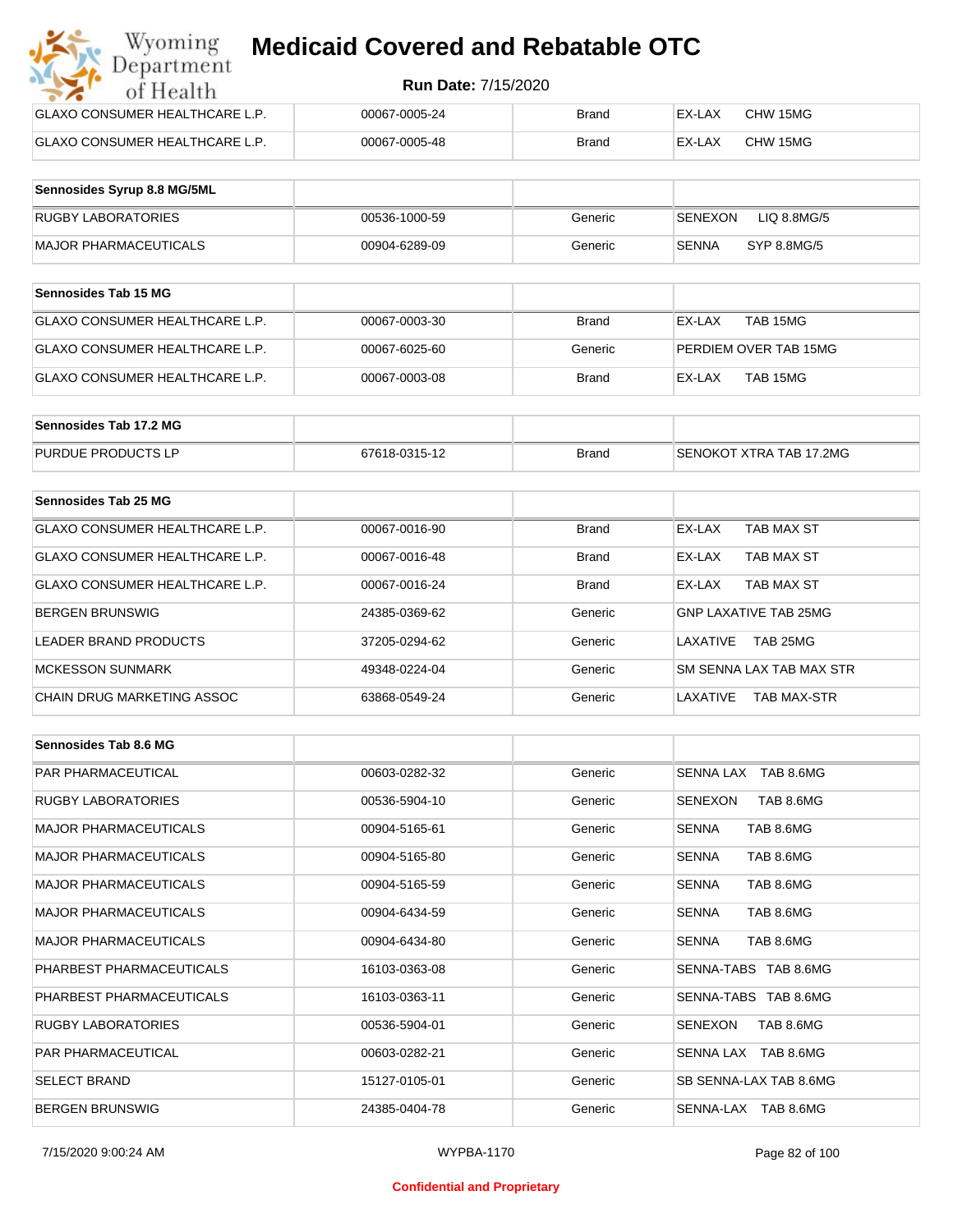# Wyoming<br>Department<br>of Health **Medicaid Covered and Rebatable OTC**

| LEADER BRAND PRODUCTS      | 37205-0241-78 | Generic      | <b>SENNA</b><br>TAB 8.6MG    |
|----------------------------|---------------|--------------|------------------------------|
| TIME-CAP LABS              | 49483-0080-01 | Generic      | TAB 8.6MG<br>SENNA-TIME      |
| TIME-CAP LABS              | 49483-0080-10 | Generic      | SENNA-TIME TAB 8.6MG         |
| AUBURN PHARMACEUTICAL      | 62107-0031-01 | Generic      | TAB 8.6MG<br><b>SENNO</b>    |
| CHAIN DRUG MARKETING ASSOC | 63868-0257-10 | Generic      | NAT VEG LAX TAB 8.6MG        |
| PURDUE PRODUCTS LP         | 67618-0300-10 | <b>Brand</b> | TAB 8.6MG<br><b>SENOKOT</b>  |
| PURDUE PRODUCTS LP         | 67618-0300-20 | <b>Brand</b> | TAB 8.6MG<br><b>SENOKOT</b>  |
| PURDUE PRODUCTS LP         | 67618-0300-50 | <b>Brand</b> | TAB 8.6MG<br><b>SENOKOT</b>  |
| <b>MCKESSON</b>            | 62011-0192-01 | Generic      | <b>HM SENNA</b><br>TAB 8.6MG |
| PURDUE PRODUCTS LP         | 67618-0300-11 | <b>Brand</b> | <b>SENOKOT</b><br>TAB 8.6MG  |

| Sennosides-Docusate Sodium Tab 8.6-50<br>МG |               |         |                           |
|---------------------------------------------|---------------|---------|---------------------------|
| <b>RUGBY LABORATORIES</b>                   | 00536-0355-10 | Generic | DSS/SENNA TAB 8.6-50MG    |
| PAR PHARMACEUTICAL                          | 00603-0149-32 | Generic | DOC-Q-LAX TAB 8.6-50MG    |
| <b>RUGBY LABORATORIES</b>                   | 00536-4086-10 | Generic | SENEXON-S TAB 8.6-50MG    |
| <b>PAR PHARMACEUTICAL</b>                   | 00603-0283-21 | Generic | SENNALAX-S TAB 8.6-50MG   |
| PAR PHARMACEUTICAL                          | 00603-0283-32 | Generic | SENNALAX-S TAB 8.6-50MG   |
| <b>MAJOR PHARMACEUTICALS</b>                | 00904-5643-60 | Generic | DOK PLUS TAB 8.6-50MG     |
| <b>MAJOR PHARMACEUTICALS</b>                | 00904-6339-61 | Generic | SENNA PLUS TAB 8.6-50MG   |
| <b>RUGBY LABORATORIES</b>                   | 00536-0355-01 | Generic | DSS/SENNA TAB 8.6-50MG    |
| <b>BERGEN BRUNSWIG</b>                      | 24385-0495-78 | Generic | STOOL SOFTNR TAB 8.6-50MG |
| RUGBY LABORATORIES                          | 00536-4086-01 | Generic | SENEXON-S TAB 8.6-50MG    |
| <b>PAR PHARMACEUTICAL</b>                   | 00603-0149-21 | Generic | DOC-Q-LAX TAB 8.6-50MG    |
| <b>MAJOR PHARMACEUTICALS</b>                | 00904-5643-61 | Generic | DOK PLUS<br>TAB 8.6-50MG  |
| <b>LEADER BRAND PRODUCTS</b>                | 37205-0251-72 | Generic | SENNA PLUS TAB 8.6-50MG   |
| <b>BERGEN BRUNSWIG</b>                      | 24385-0495-72 | Generic | STOOL SOFTNR TAB 8.6-50MG |
| <b>BERGEN BRUNSWIG</b>                      | 24385-0505-72 | Generic | SENNA PLUS TAB 8.6-50MG   |
| <b>MCKESSON SUNMARK</b>                     | 49348-0544-19 | Generic | STOOL SOFTNR TAB 8.6-50MG |
| <b>MCKESSON SUNMARK</b>                     | 49348-0532-12 | Generic | LAX/STL SOFT TAB 8.6-50MG |
| TIME-CAP LABS                               | 49483-0081-01 | Generic | SENNA-TIME S TAB 8.6-50MG |
| <b>MCKESSON SUNMARK</b>                     | 49348-0544-10 | Generic | STOOL SOFTNR TAB 8.6-50MG |
| TIME-CAP LABS                               | 49483-0081-10 | Generic | SENNA-TIME S TAB 8.6-50MG |
| CYPRESS PHARMACEUTICAL                      | 60258-0951-06 | Generic | SENNA-S<br>TAB 8.6-50MG   |
| <b>MCKESSON PACKAGING SERVICES</b>          | 63739-0432-10 | Generic | SENNA/DSS TAB 8.6-50MG    |
| <b>MCKESSON PACKAGING SERVICES</b>          | 63739-0432-01 | Generic | SENNA/DSS TAB 8.6-50MG    |
| <b>MCKESSON</b>                             | 62011-0161-01 | Generic | SENNA-S<br>TAB 8.6-50MG   |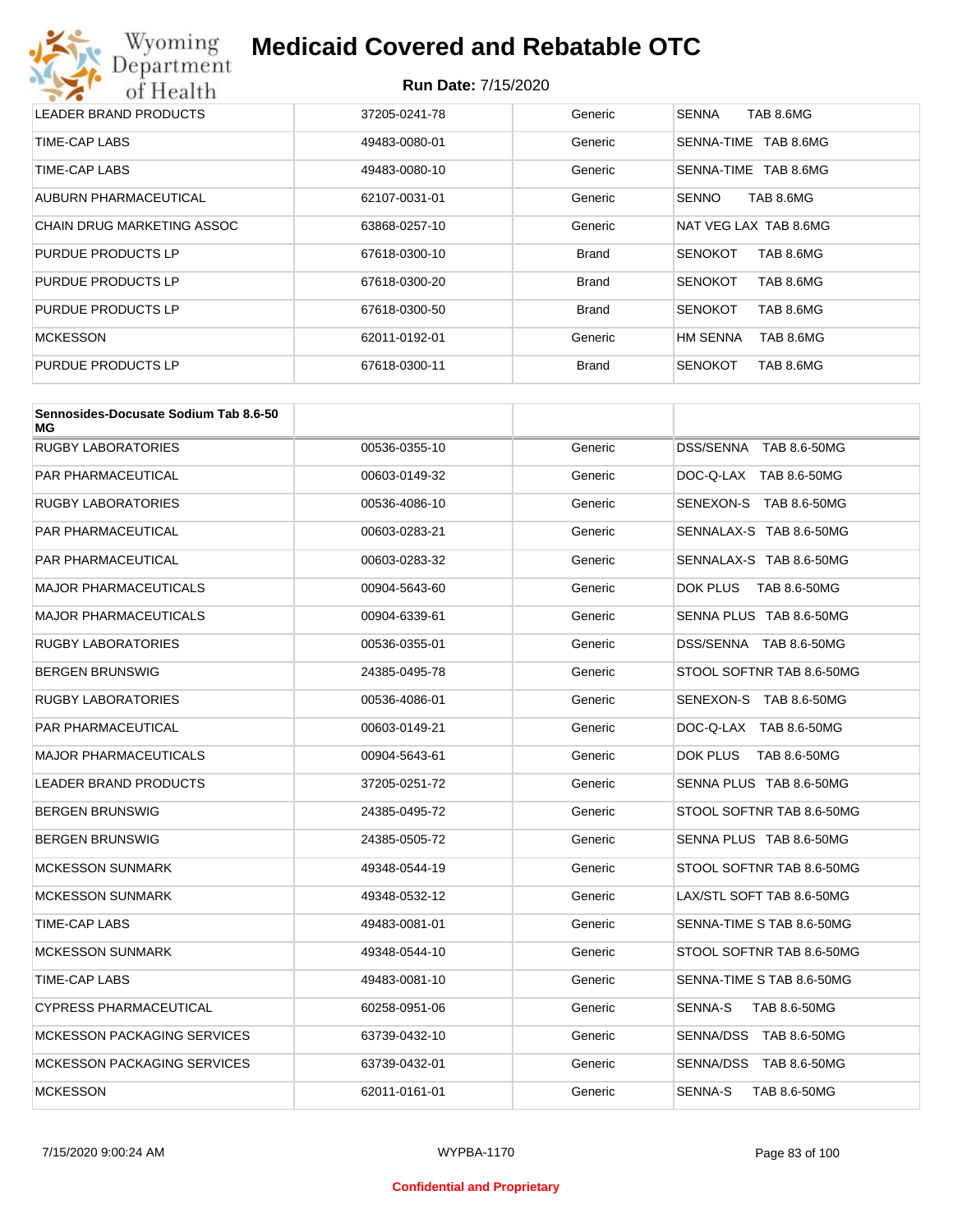| Wyoming<br><b>Medicaid Covered and Rebatable OTC</b><br>Department |                            |              |                           |  |
|--------------------------------------------------------------------|----------------------------|--------------|---------------------------|--|
| of Health                                                          | <b>Run Date: 7/15/2020</b> |              |                           |  |
| PURDUE PRODUCTS LP                                                 | 67618-0310-60              | <b>Brand</b> | SENOKOT S<br>TAB 8.6-50MG |  |
| <b>CHAIN DRUG MARKETING ASSOC</b>                                  | 63868-0131-01              | Generic      | STOOL SOFTNR TAB 8.6-50MG |  |
| PURDUE PRODUCTS LP                                                 | 67618-0106-10              | Generic      | PERI-COLACE TAB 8.6-50MG  |  |
| PURDUE PRODUCTS LP                                                 | 67618-0106-30              | Generic      | PERI-COLACE TAB 8.6-50MG  |  |
| PURDUE PRODUCTS LP                                                 | 67618-0106-60              | Generic      | PERI-COLACE TAB 8.6-50MG  |  |
| PURDUE PRODUCTS LP                                                 | 67618-0310-01              | <b>Brand</b> | SENOKOT S<br>TAB 8.6-50MG |  |
| PURDUE PRODUCTS LP                                                 | 67618-0310-11              | <b>Brand</b> | SENOKOT S<br>TAB 8.6-50MG |  |
| <b>MCKESSON</b>                                                    | 62011-0165-01              | Generic      | STOOL SOFTNR TAB 8.6-50MG |  |
| PURDUE PRODUCTS LP                                                 | 67618-0310-30              | <b>Brand</b> | SENOKOT S<br>TAB 8.6-50MG |  |

| Sennosides-Psyllium Cap 9-500 MG   |               |       |                          |
|------------------------------------|---------------|-------|--------------------------|
| KONSYL PHARMACEUTICAL              | 00224-1860-60 | Brand | SENNA PROMPT CAP 9-500MG |
| KONSYL PHARMACEUTICAL              | 00224-1860-81 | Brand | SENNA PROMPT CAP 9-500MG |
| <b>MINERALS &amp; ELECTROLYTES</b> |               |       |                          |

| Calcium Carbonate Tab 1250 MG (500 MG<br>Elemental Ca) |               |         |                         |
|--------------------------------------------------------|---------------|---------|-------------------------|
| <b>HIKMA</b>                                           | 00054-8120-25 | Generic | CALCIUM CARB TAB 1250MG |
| <b>HIKMA</b>                                           | 00054-4120-25 | Generic | CALCIUM CARB TAB 1250MG |

| <b>Calcium Carbonate-Magnesium Carbonate</b><br>Tab 250-300 MG |               |              |                             |
|----------------------------------------------------------------|---------------|--------------|-----------------------------|
| NEPHRO-TECH                                                    | 59528-0508-05 | <b>Brand</b> | <b>TAB 300</b><br>MAGNEBIND |

| Calcium Gluconate Tab 500 MG                         |               |         |                        |
|------------------------------------------------------|---------------|---------|------------------------|
| <b>HIKMA</b>                                         | 00054-0262-20 | Generic | CALCIUM GLUC TAB 500MG |
| <b>HIKMA</b>                                         | 00054-0262-25 | Generic | CALCIUM GLUC TAB 500MG |
| <b>NASAL AGENTS - SYSTEMIC AND</b><br><b>TOPICAL</b> |               |         |                        |

| Cromolyn Sodium Nasal Aerosol Soln 5.2<br><b>MG/ACT (4%)</b> |               |         |                          |
|--------------------------------------------------------------|---------------|---------|--------------------------|
| MAJOR PHARMACEUTICALS                                        | 00904-5532-67 | Generic | CROMOLYN SOD SPR 5.2/ACT |
| BAUSCH HEALTH                                                | 57782-0397-26 | Generic | CROMOLYN SOD SPR 5.2/ACT |

| Oxymetazoline HCI Nasal Soln 0.05% |               |         |                        |
|------------------------------------|---------------|---------|------------------------|
| GEISS DESTIN & DUNN                | 00113-0304-10 | Generic | NASAL 12 HR SPR 0.05%  |
| <b>GEISS DESTIN &amp; DUNN</b>     | 00113-0388-10 | Generic | 12 HR NASAL SPR 0.05%  |
| <b>MAJOR PHARMACEUTICALS</b>       | 00904-5711-30 | Generic | NASAL DECONG SPR 0.05% |
| <b>MAJOR PHARMACEUTICALS</b>       | 00904-5711-35 | Generic | NASAL DECONG SPR 0.05% |
| <b>SELECT BRAND</b>                | 15127-0304-05 | Generic | 12 HR NASAL SPR 0.05%  |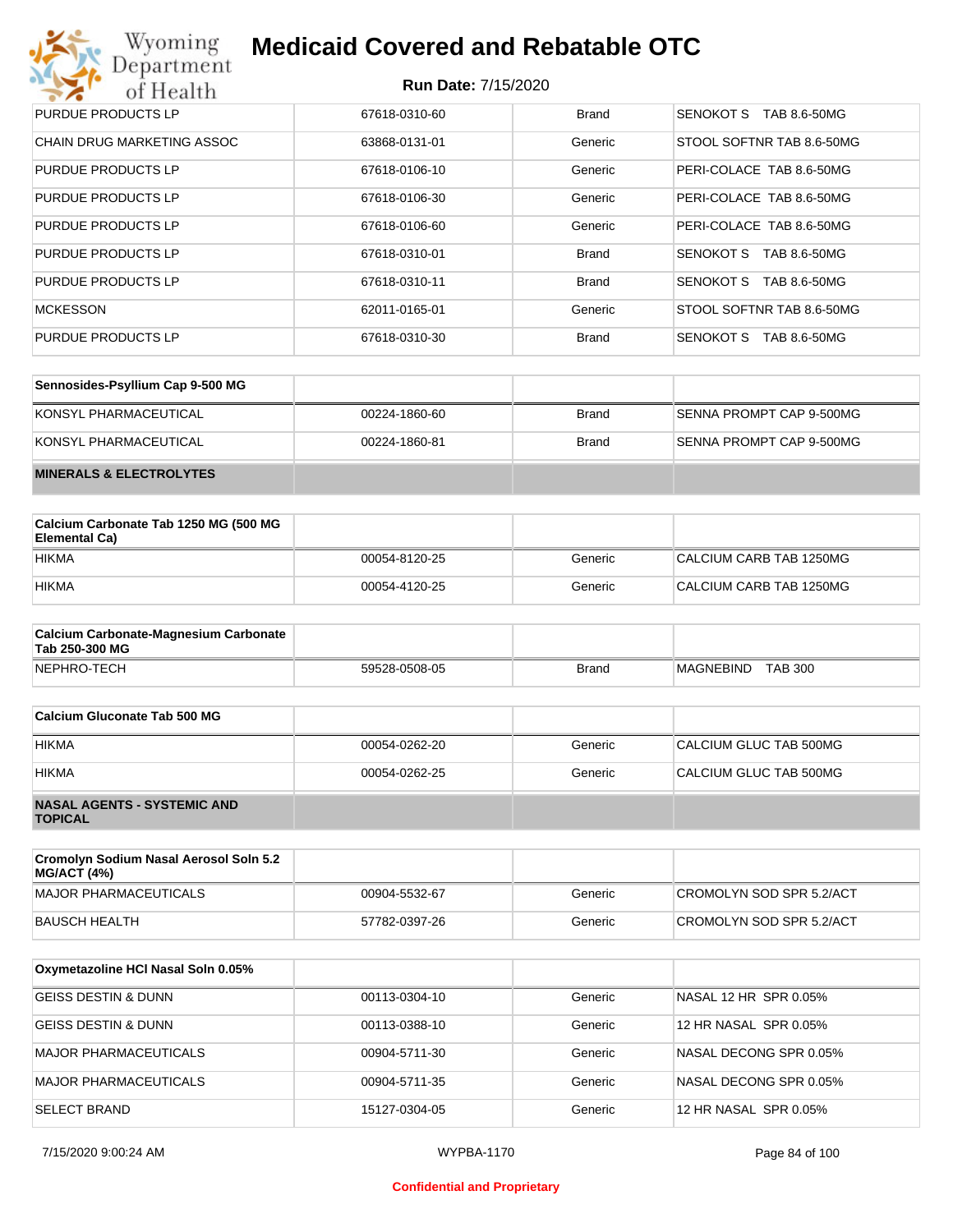

### **Run Date:** 7/15/2020

| <b>SELECT BRAND</b>      | 15127-0304-10 | Generic | 12 HR NASAL SPR 0.05%  |
|--------------------------|---------------|---------|------------------------|
| <b>PERRIGO</b>           | 00113-0065-10 | Generic | NASAL<br>SPR 0.05%     |
| GEISS DESTIN & DUNN      | 00113-0817-10 | Generic | SINUS NASAL SPR 0.05%  |
| RUGBY LABORATORIES       | 00536-1013-94 | Generic | NRS NASAL SPR 0.05%    |
| BERGEN BRUNSWIG          | 24385-0304-10 | Generic | 12 HR NASAL SPR 0.05%  |
| BERGEN BRUNSWIG          | 24385-0304-11 | Generic | 12 HR NASAL SPR 0.05%  |
| BERGEN BRUNSWIG          | 24385-0352-10 | Generic | GNP NASAL SPR 0.05%    |
| BERGEN BRUNSWIG          | 24385-0498-10 | Generic | 12 HR NASAL SPR 0.05%  |
| <b>TOPCO</b>             | 36800-0688-05 | Generic | SINUS RELIEF SPR 0.05% |
| <b>TOPCO</b>             | 36800-0817-10 | Generic | NASAL 12 HR SPR 0.05%  |
| <b>TOPCO</b>             | 36800-0388-10 | Generic | NO DRIP NASL SPR 0.05% |
| <b>PERRIGO</b>           | 45802-0410-59 | Generic | NASAL RELIEF SPR 0.05% |
| AMERISOURCE BERGEN DRUGS | 46122-0165-10 | Generic | GNP NASAL SPR 0.05%    |
| AMERISOURCE BERGEN DRUGS | 46122-0165-11 | Generic | GNP NASAL SPR 0.05%    |
| BERGEN BRUNSWIG          | 24385-0067-10 | Generic | GNP NASAL SPR 0.05%    |
| <b>TOPCO</b>             | 36800-0065-10 | Generic | NASAL 12 HR SPR 0.05%  |
| <b>TOPCO</b>             | 36800-0304-10 | Generic | NASAL 12 HR SPR 0.05%  |
| <b>MCKESSON SUNMARK</b>  | 49348-0028-27 | Generic | SM NASAL 12H SPR 0.05% |
| <b>MCKESSON SUNMARK</b>  | 49348-0230-27 | Generic | SM NASAL SPR 0.05%     |
| <b>MCKESSON SUNMARK</b>  | 49348-0231-27 | Generic | SM NASAL SPR 0.05%     |
| <b>MCKESSON SUNMARK</b>  | 49348-0472-27 | Generic | SM 12-HOUR SPR 0.05%   |
| <b>MCKESSON SUNMARK</b>  | 49348-0130-27 | Generic | SM NASAL SPR 0.05%     |
| <b>TARO</b>              | 51672-2030-03 | Generic | NASAL DECONG SPR 0.05% |
| <b>TARO</b>              | 51672-2030-05 | Generic | NASAL DECONG SPR 0.05% |
| <b>MCKESSON</b>          | 62011-0080-01 | Generic | HM NASAL SPR 0.05%     |
| RECKITT BENCKISER        | 63824-0127-75 | Generic | MUCINEX FF SPR 0.05%   |
| <b>MCKESSON</b>          | 62011-0079-01 | Generic | SINUS NASAL SPR 0.05%  |
| <b>MCKESSON</b>          | 62011-0081-01 | Generic | HM NASAL SPR 0.05%     |
| <b>RECKITT BENCKISER</b> | 63824-0126-75 | Generic | MUCINEX MS SPR 0.05%   |
|                          |               |         |                        |

| Phenylephrine HCI Nasal Soln 1%       |               |         |                                  |
|---------------------------------------|---------------|---------|----------------------------------|
| <b>GLAXO CONSUMER HEALTHCARE L.P.</b> | 00067-2086-01 | Generic | 4-WAY FAST SPR 1%                |
| GEISS DESTIN & DUNN                   | 00113-0648-10 | Generic | NASAL FOUR SOL 1%                |
| <b>BERGEN BRUNSWIG</b>                | 24385-0390-10 | Generic | <b>GNP NOSE</b><br><b>DRO 1%</b> |
| <b>TOPCO</b>                          | 36800-0390-10 | Generic | <b>NOSE</b><br>DRO 1%            |
| <b>TOPCO</b>                          | 36800-0648-10 | Generic | NASAL FOUR SOL 1%                |
| LEADER BRAND PRODUCTS                 | 37205-0483-10 | Generic | DECONGESTANT SOL 1%              |

7/15/2020 9:00:24 AM WYPBA-1170 Page 85 of 100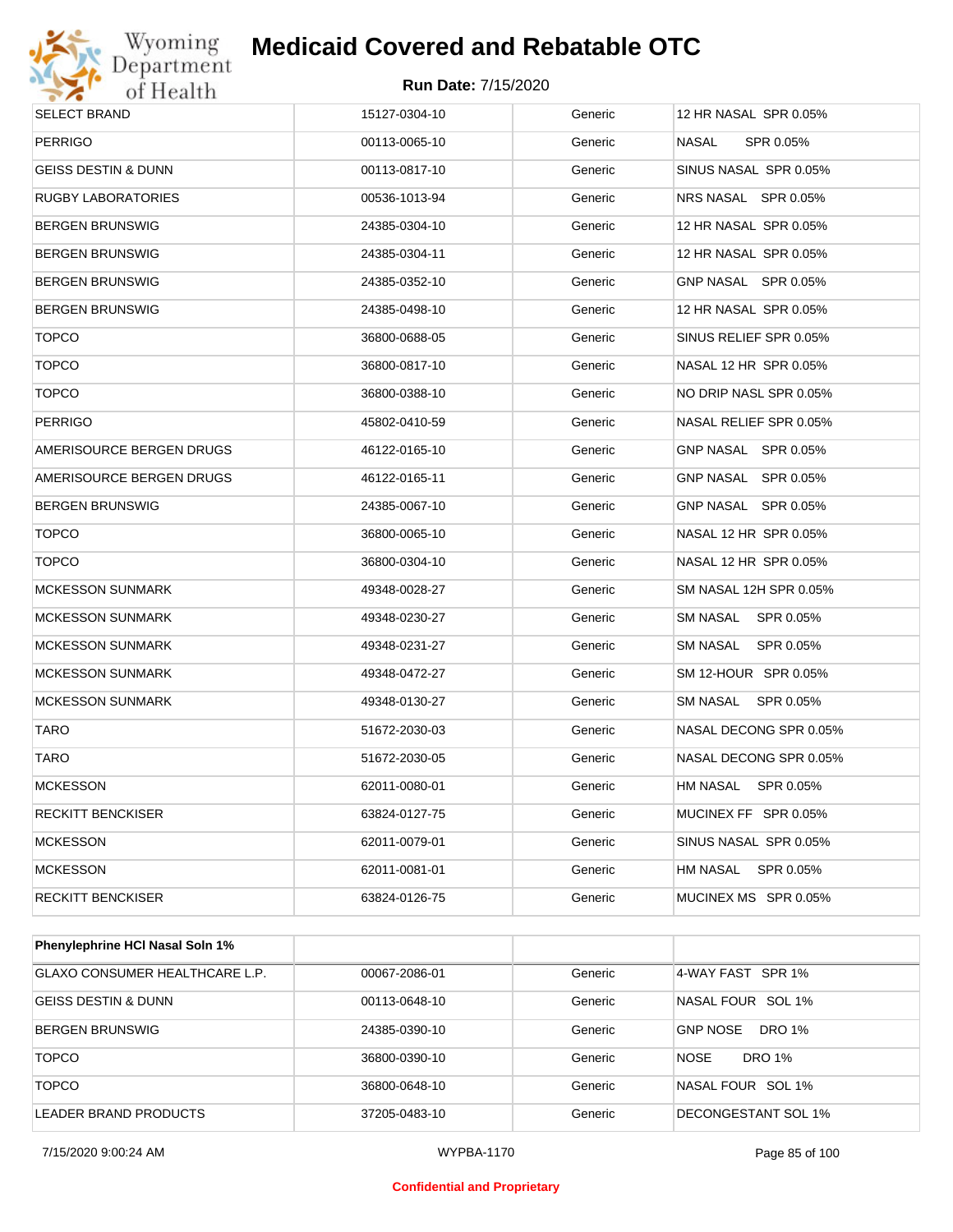| Wyoming<br>Department    | <b>Medicaid Covered and Rebatable OTC</b><br><b>Run Date: 7/15/2020</b> |         |                           |  |
|--------------------------|-------------------------------------------------------------------------|---------|---------------------------|--|
| of Health                |                                                                         |         |                           |  |
| MCKESSON SUNMARK         | 49348-0197-27                                                           | Generic | DRO 1%<br>SM NOSE         |  |
| AMERISOURCE BERGEN DRUGS | 46122-0149-03                                                           | Generic | GNP NASAL<br>SPR 1%       |  |
| <b>MCKESSON</b>          | 62011-0085-01                                                           | Generic | <b>DRO 1%</b><br>`HM NOSE |  |

| Phenylephrine HCI Tab 10 MG  |               |         |                       |
|------------------------------|---------------|---------|-----------------------|
| <b>PERRIGO</b>               | 00113-0094-23 | Generic | NASAL DECONG TAB 10MG |
| <b>PERRIGO</b>               | 00113-0094-68 | Generic | NASAL DECONG TAB 10MG |
| <b>MAJOR PHARMACEUTICALS</b> | 00904-5733-73 | Generic | SUDOGEST PE TAB 10MG  |
| <b>MAJOR PHARMACEUTICALS</b> | 00904-5733-49 | Generic | SUDOGEST PE TAB 10MG  |
| <b>PERRIGO</b>               | 00113-0094-89 | Generic | NASAL DECONG TAB 10MG |
| <b>BERGEN BRUNSWIG</b>       | 24385-0603-89 | Generic | NASAL DECONG TAB 10MG |
| <b>TOPCO</b>                 | 36800-0094-47 | Generic | NASAL DECONG TAB 10MG |
| <b>TOPCO</b>                 | 36800-0094-89 | Generic | NASAL DECONG TAB 10MG |
| <b>LEADER BRAND PRODUCTS</b> | 37205-0473-69 | Generic | NASAL DECONG TAB 10MG |
| <b>BERGEN BRUNSWIG</b>       | 24385-0603-68 | Generic | NASAL DECONG TAB 10MG |
| <b>TOPCO</b>                 | 36800-0094-23 | Generic | NASAL DECONG TAB 10MG |
| <b>TOPCO</b>                 | 36800-0094-68 | Generic | NASAL DECONG TAB 10MG |
| LEADER BRAND PRODUCTS        | 37205-0473-89 | Generic | NASAL DECONG TAB 10MG |
| <b>MCKESSON SUNMARK</b>      | 49348-0700-48 | Generic | NASAL DECONG TAB 10MG |
| <b>MCKESSON SUNMARK</b>      | 49348-0700-07 | Generic | NASAL DECONG TAB 10MG |
| <b>MCKESSON</b>              | 62011-0077-01 | Generic | NASAL DECONG TAB 10MG |
| <b>MCKESSON</b>              | 62011-0077-02 | Generic | NASAL DECONG TAB 10MG |

| <b>Pseudoephedrine HCI Lig 15 MG/5ML</b> |               |         |                           |
|------------------------------------------|---------------|---------|---------------------------|
| <b>SILARX</b>                            | 54838-0104-40 | Generic | CHILD SILFED LIQ 15MG/5ML |
| SILARX                                   | 54838-0104-70 | Generic | CHILD SILFED LIQ 15MG/5ML |

| <b>Pseudoephedrine HCI Lig 30 MG/5ML</b> |               |       |                           |
|------------------------------------------|---------------|-------|---------------------------|
| RUGBY LABORATORIES                       | 00536-1850-97 | Brand | NASAL DECONG LIQ 30MG/5ML |

| <b>Pseudoephedrine HCI Syrup 30 MG/5ML</b> |               |       |                           |
|--------------------------------------------|---------------|-------|---------------------------|
| RUGBY LABORATORIES                         | 00536-1850-85 | Brand | INASAL DECON SYP 30MG/5ML |

| <b>Pseudoephedrine HCI Tab 30 MG</b> |               |         |                       |
|--------------------------------------|---------------|---------|-----------------------|
| GEISS DESTIN & DUNN                  | 00113-0432-62 | Generic | NASAL DECONG TAB 30MG |
| PERRIGO                              | 00113-2432-62 | Generic | NASAL DECONG TAB 30MG |
| PERRIGO                              | 00113-2432-80 | Generic | NASAL DECONG TAB 30MG |
| RUGBY LABORATORIES                   | 00536-3607-35 | Generic | NASAL DECONG TAB 30MG |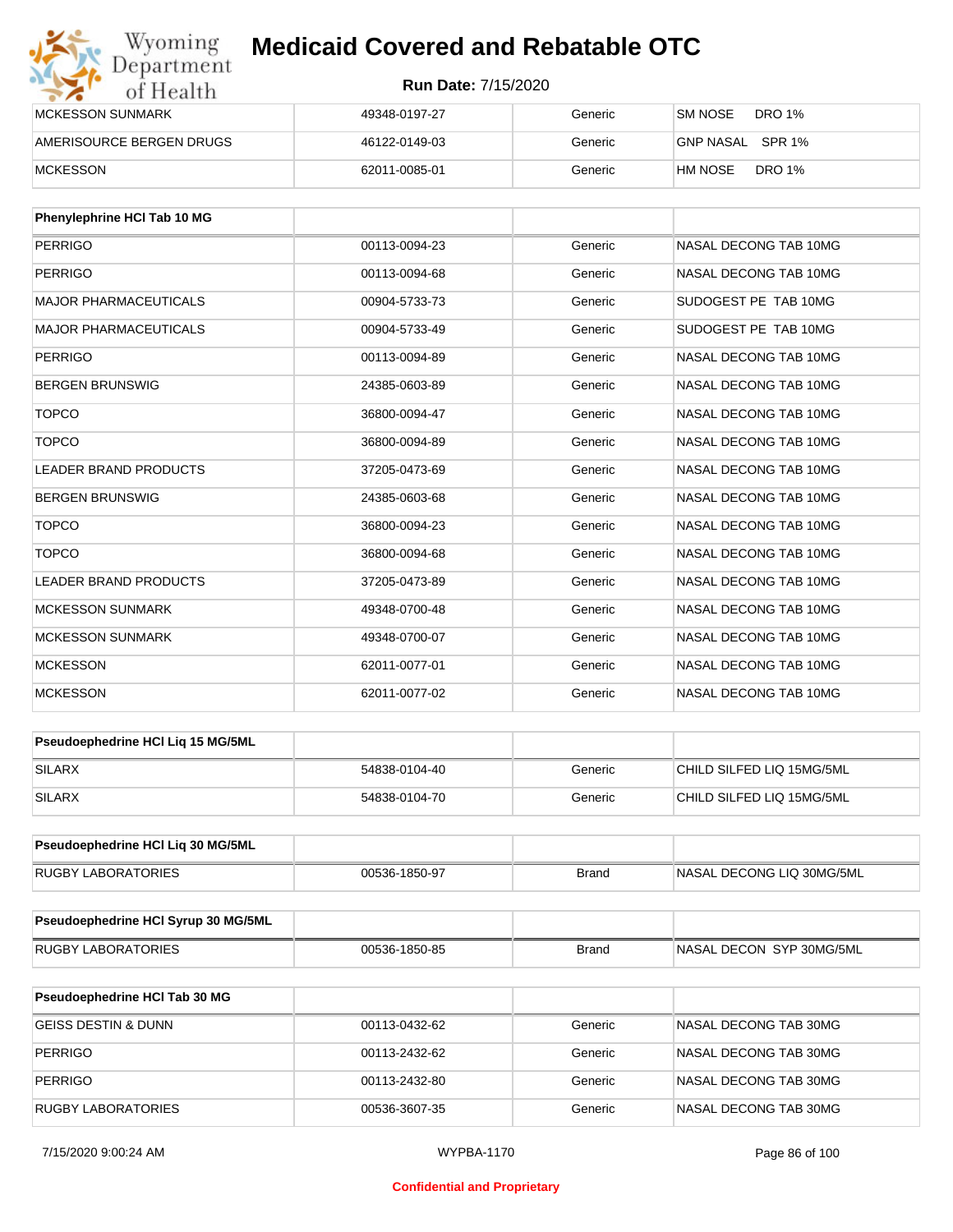### **Run Date:** 7/15/2020

| Wyoming                           | <b>Medicaid Covered and Rebatable OTC</b> |         |                             |
|-----------------------------------|-------------------------------------------|---------|-----------------------------|
| Department<br>of Health           | <b>Run Date: 7/15/2020</b>                |         |                             |
| <b>MAJOR PHARMACEUTICALS</b>      | 00904-5053-60                             | Generic | <b>SUDOGEST</b><br>TAB 30MG |
| <b>MAJOR PHARMACEUTICALS</b>      | 00904-5053-24                             | Generic | <b>SUDOGEST</b><br>TAB 30MG |
| <b>MAJOR PHARMACEUTICALS</b>      | 00904-6338-60                             | Generic | <b>SUDOGEST</b><br>TAB 30MG |
| <b>PERRIGO</b>                    | 00113-2432-67                             | Generic | NASAL DECONG TAB 30MG       |
| <b>MAJOR PHARMACEUTICALS</b>      | 00904-5053-59                             | Generic | <b>SUDOGEST</b><br>TAB 30MG |
| <b>BERGEN BRUNSWIG</b>            | 24385-0432-80                             | Generic | NASAL DECONG TAB 30MG       |
| <b>TOPCO</b>                      | 36800-0432-62                             | Generic | NASAL DECONG TAB 30MG       |
| <b>TOPCO</b>                      | 36800-0432-67                             | Generic | NASAL DECONG TAB 30MG       |
| PERRIGO PHARMACEUTICALS           | 45802-0432-62                             | Generic | PSEUDOEPHEDR TAB 30MG       |
| <b>LEADER BRAND PRODUCTS</b>      | 37205-0445-80                             | Generic | PSEUDOEPHEDR TAB 30MG       |
| <b>MCKESSON SUNMARK</b>           | 49348-0024-04                             | Generic | SM NASAL DEC TAB 30MG       |
| <b>MCKESSON SUNMARK</b>           | 49348-0024-08                             | Generic | SM NASAL DEC TAB 30MG       |
| <b>MCKESSON SUNMARK</b>           | 49348-0024-34                             | Generic | SM NASAL DEC TAB 30MG       |
| <b>BERGEN BRUNSWIG</b>            | 24385-0432-62                             | Generic | NASAL DECONG TAB 30MG       |
| <b>MCKESSON</b>                   | 62011-0078-01                             | Generic | NASAL DECONG TAB 30MG       |
| <b>MCKESSON</b>                   | 62011-0078-02                             | Generic | NASAL DECONG TAB 30MG       |
| CHAIN DRUG MARKETING ASSOC        | 63868-0146-48                             | Generic | SUPHEDRINE TAB 30MG         |
| <b>CHAIN DRUG MARKETING ASSOC</b> | 63868-0146-24                             | Generic | SUPHEDRINE TAB 30MG         |

| <b>Pseudoephedrine HCI Tab 60 MG</b> |               |         |                             |
|--------------------------------------|---------------|---------|-----------------------------|
| MAJOR PHARMACEUTICALS                | 00904-5125-59 | Generic | TAB 60MG<br><b>SUDOGEST</b> |
| MAJOR PHARMACEUTICALS                | 00904-5125-46 | Generic | TAB 60MG<br><b>SUDOGEST</b> |

| Pseudoephedrine HCI Tab ER 12HR 120<br>МG |               |         |                                 |
|-------------------------------------------|---------------|---------|---------------------------------|
| <b>PERRIGO</b>                            | 00113-2054-60 | Generic | DECONGESTANT TAB 120MG ER       |
| <b>MAJOR PHARMACEUTICALS</b>              | 00904-5803-15 | Generic | <b>SUDOGEST</b><br>TAB 120MG ER |
| <b>GEISS DESTIN &amp; DUNN</b>            | 00113-0054-52 | Generic | DECONGESTANT TAB 120MG ER       |
| <b>LEADER BRAND PRODUCTS</b>              | 37205-0446-52 | Generic | DECONGESTANT TAB 120MG ER       |
| <b>TOPCO</b>                              | 36800-0054-52 | Generic | DECONGESTANT TAB 120MG ER       |
| <b>TOPCO</b>                              | 36800-0054-60 | Generic | DECONGESTANT TAB 120MG ER       |
| AMERISOURCE BERGEN DRUGS                  | 46122-0166-60 | Generic | PSEUDOEPHEDR TAB 120MG ER       |
| <b>BERGEN BRUNSWIG</b>                    | 24385-0054-52 | Generic | PSEUDOEPHEDR TAB 120MG ER       |
| <b>MCKESSON SUNMARK</b>                   | 49348-0361-01 | Generic | DECONGESTANT TAB 120MG ER       |
| PERRIGO PHARMACEUTICALS                   | 45802-0107-52 | Generic | PSEUDOEPHEDR TAB 120MG ER       |
| <b>OHM LABS</b>                           | 51660-0204-69 | Generic | PSEUDOEPHEDR TAB 120MG ER       |
| <b>MCKESSON</b>                           | 62011-0087-01 | Generic | NASAL DECONG TAB 120MG ER       |
| CHAIN DRUG MARKETING ASSOC                | 63868-0143-10 | Generic | OC SUPHEDRIN TAB 120MG SR       |

#### **Confidential and Proprietary**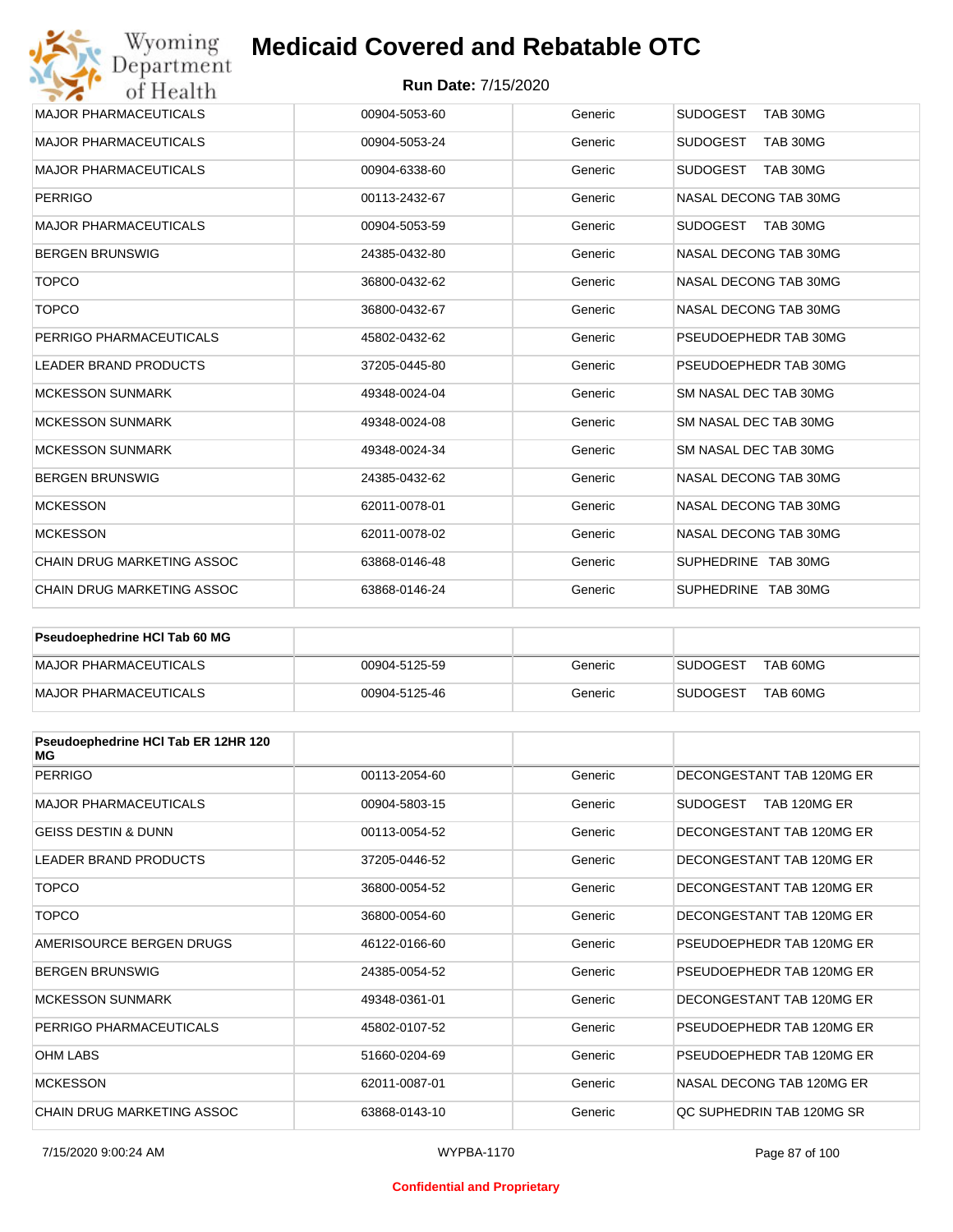

**Run Date:** 7/15/2020

**OPHTHALMIC AGENTS**

| Sodium Chloride Hypertonic Ophth Oint<br>5% |               |              |                              |
|---------------------------------------------|---------------|--------------|------------------------------|
| MAJOR PHARMACEUTICALS                       | 00904-5315-38 | Generic      | SOD CHLORIDE OIN 5% OP       |
| BAUSCH HEALTH                               | 24208-0385-55 | <b>Brand</b> | <b>MURO 128</b><br>OIN 5% OP |
| BAUSCH HEALTH                               | 24208-0385-56 | <b>Brand</b> | MURO 128<br>OIN 5% OP        |
| <b>AKORN</b>                                | 17478-0622-35 | Generic      | SOD CHLORIDE OIN 5% OP       |

| Sodium Chloride Hypertonic Ophth Soln<br>2% |               |       |          |           |
|---------------------------------------------|---------------|-------|----------|-----------|
| BAUSCH HEALTH                               | 24208-0276-15 | Brand | MURO 128 | SOL 2% OP |

| Sodium Chloride Hypertonic Ophth Soln<br>5%                 |               |              |                        |
|-------------------------------------------------------------|---------------|--------------|------------------------|
| <b>MAJOR PHARMACEUTICALS</b>                                | 00904-5314-35 | Generic      | SOD CHLORIDE SOL 5% OP |
| <b>AKORN</b>                                                | 17478-0623-12 | Generic      | SOD CHLORIDE SOL 5% OP |
| <b>BAUSCH HEALTH</b>                                        | 24208-0277-15 | <b>Brand</b> | MURO 128<br>SOL 5% OP  |
| <b>BAUSCH HEALTH</b>                                        | 24208-0277-30 | <b>Brand</b> | MURO 128<br>SOL 5% OP  |
| <b>PSYCHOTHERAPEUTIC AND</b><br>NEUROLOGICAL AGENTS - MISC. |               |              |                        |

| <b>Nicotine Polacrilex Gum 2 MG</b>   |               |              |                                         |
|---------------------------------------|---------------|--------------|-----------------------------------------|
| <b>PERRIGO</b>                        | 00113-0206-25 | Generic      | NICOTINE POL GUM 2MG MINT               |
| <b>GLAXO CONSUMER HEALTHCARE L.P.</b> | 00135-0157-07 | <b>Brand</b> | NICORETTE ST GUM 2MG ORIG               |
| <b>GLAXO CONSUMER HEALTHCARE L.P.</b> | 00135-0474-01 | <b>Brand</b> | NICORETTE GUM 2MG MINT                  |
| <b>GLAXO CONSUMER HEALTHCARE L.P.</b> | 00135-0474-02 | <b>Brand</b> | <b>NICORETTE</b><br><b>GUM 2MG MINT</b> |
| <b>GLAXO CONSUMER HEALTHCARE L.P.</b> | 00135-0157-11 | <b>Brand</b> | NICORETTE GUM 2MG ORIG                  |
| <b>GLAXO CONSUMER HEALTHCARE L.P.</b> | 00135-0225-02 | <b>Brand</b> | NICORETTE ST GUM 2MG MINT               |
| <b>GLAXO CONSUMER HEALTHCARE L.P.</b> | 00135-0229-05 | <b>Brand</b> | <b>NICORETTE</b><br><b>GUM 2MG MINT</b> |
| GLAXO CONSUMER HEALTHCARE L.P.        | 00135-0241-03 | <b>Brand</b> | <b>NICORETTE</b><br><b>GUM 2MGFRUIT</b> |
| <b>GLAXO CONSUMER HEALTHCARE L.P.</b> | 00135-0241-06 | <b>Brand</b> | <b>NICORETTE</b><br><b>GUM 2MGFRUIT</b> |
| <b>GLAXO CONSUMER HEALTHCARE L.P.</b> | 00135-0466-03 | <b>Brand</b> | <b>NICORETTE</b><br><b>GUM 2MG CINN</b> |
| <b>GLAXO CONSUMER HEALTHCARE L.P.</b> | 00135-0474-03 | <b>Brand</b> | <b>NICORETTE</b><br><b>GUM 2MG MINT</b> |
| <b>GLAXO CONSUMER HEALTHCARE L.P.</b> | 00135-0241-02 | <b>Brand</b> | <b>NICORETTE</b><br><b>GUM 2MGFRUIT</b> |
| GLAXO CONSUMER HEALTHCARE L.P.        | 00135-0466-01 | <b>Brand</b> | <b>NICORETTE</b><br><b>GUM 2MG CINN</b> |
| <b>GLAXO CONSUMER HEALTHCARE L.P.</b> | 00135-0466-02 | <b>Brand</b> | <b>NICORETTE</b><br><b>GUM 2MG CINN</b> |
| <b>RUGBY LABORATORIES</b>             | 00536-1362-06 | Generic      | NICOTINE POL GUM 2MG                    |
| <b>RUGBY LABORATORIES</b>             | 00536-1362-23 | Generic      | NICOTINE POL GUM 2MG                    |
| <b>RUGBY LABORATORIES</b>             | 00536-1362-34 | Generic      | NICOTINE POL GUM 2MG                    |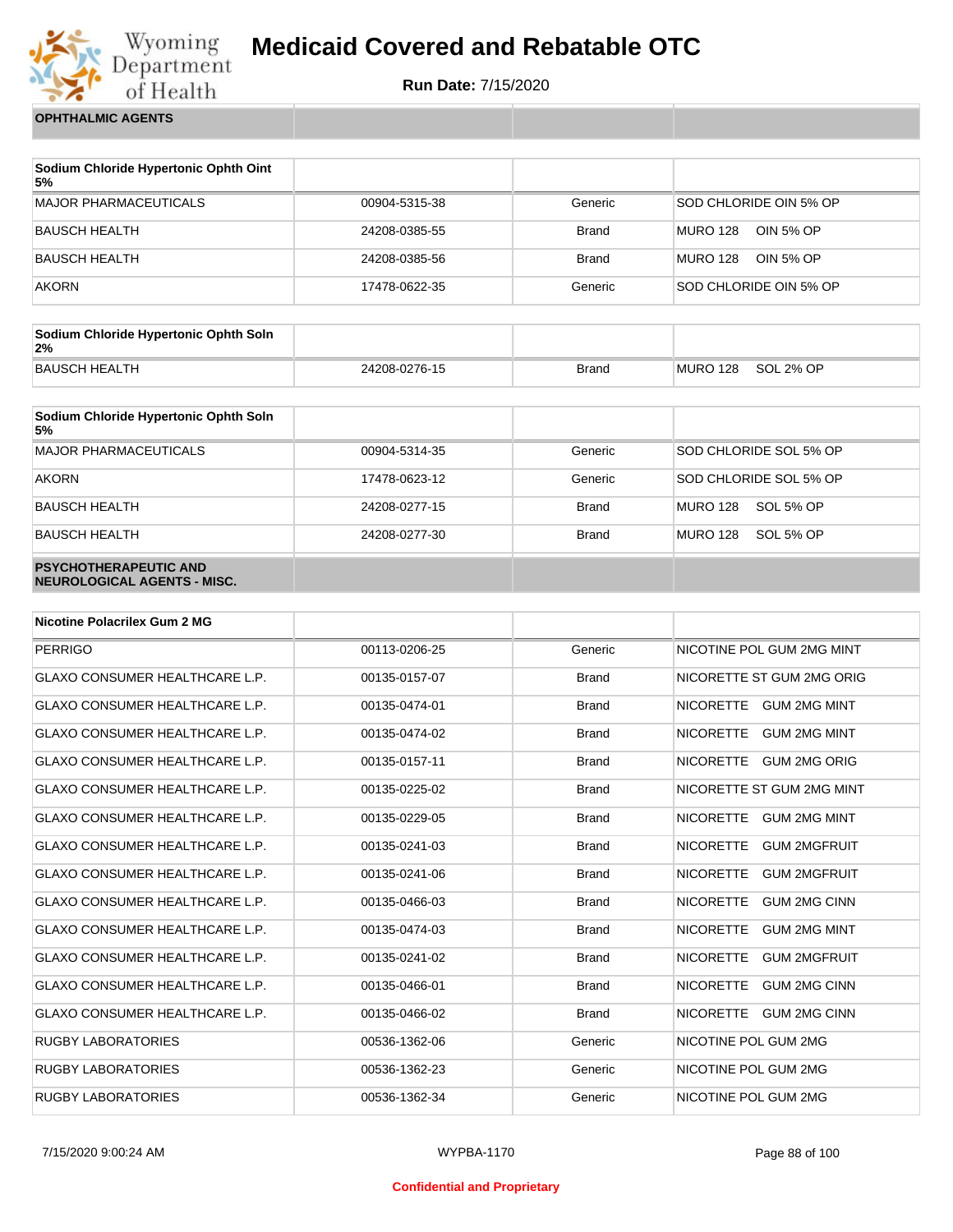

| RUGBY LABORATORIES                    | 00536-3029-06 | Generic      | NICOTINE POL GUM 2MG ORIG        |
|---------------------------------------|---------------|--------------|----------------------------------|
| RUGBY LABORATORIES                    | 00536-3029-23 | Generic      | NICOTINE POL GUM 2MG ORIG        |
| RUGBY LABORATORIES                    | 00536-3029-34 | Generic      | NICOTINE POL GUM 2MG ORIG        |
| RUGBY LABORATORIES                    | 00536-3386-01 | Generic      | NICOTINE POL GUM 2MGFRUIT        |
| RUGBY LABORATORIES                    | 00536-3112-37 | Generic      | NICOTINE POL GUM 2MG MINT        |
| MAJOR PHARMACEUTICALS                 | 00904-5734-11 | Generic      | NICORELIEF GUM 2MG ORIG          |
| MAJOR PHARMACEUTICALS                 | 00904-5734-51 | Generic      | NICORELIEF GUM 2MG ORIG          |
| MAJOR PHARMACEUTICALS                 | 00904-5736-11 | Generic      | NICORELIEF GUM 2MG MINT          |
| GLAXO CONSUMER HEALTHCARE L.P.        | 00135-0157-10 | <b>Brand</b> | NICORETTE GUM 2MG ORIG           |
| GLAXO CONSUMER HEALTHCARE L.P.        | 00135-0225-03 | <b>Brand</b> | NICORETTE GUM 2MG MINT           |
| GLAXO CONSUMER HEALTHCARE L.P.        | 00135-0229-04 | <b>Brand</b> | NICORETTE GUM 2MG MINT           |
| <b>GLAXO CONSUMER HEALTHCARE L.P.</b> | 00135-0241-05 | <b>Brand</b> | NICORETTE<br><b>GUM 2MGFRUIT</b> |
| <b>GLAXO CONSUMER HEALTHCARE L.P.</b> | 00135-0241-08 | <b>Brand</b> | NICORETTE GUM 2MGFRUIT           |
| <b>GLAXO CONSUMER HEALTHCARE L.P.</b> | 00135-0466-05 | <b>Brand</b> | NICORETTE<br><b>GUM 2MG CINN</b> |
| GLAXO CONSUMER HEALTHCARE L.P.        | 00135-0474-05 | <b>Brand</b> | NICORETTE GUM 2MG MINT           |
| GLAXO CONSUMER HEALTHCARE L.P.        | 00135-0474-08 | <b>Brand</b> | NICORETTE GUM 2MG MINT           |
| BERGEN BRUNSWIG                       | 24385-0594-71 | Generic      | GNP NICOTINE GUM 2MG MINT        |
| <b>RUGBY LABORATORIES</b>             | 00536-3112-01 | Generic      | NICOTINE POL GUM 2MG MINT        |
| RUGBY LABORATORIES                    | 00536-3404-01 | Generic      | NICOTINE POL GUM 2MG CINN        |
| MAJOR PHARMACEUTICALS                 | 00904-5736-51 | Generic      | NICORELIEF GUM 2MG MINT          |
| <b>TOPCO</b>                          | 36800-0206-25 | Generic      | NICOTINE POL GUM 2MG MINT        |
| <b>TOPCO</b>                          | 36800-0029-25 | Generic      | NICOTINE POL GUM 2MG ORIG        |
| <b>LEADER BRAND PRODUCTS</b>          | 37205-0203-71 | Generic      | NICOTINE POL GUM 2MG             |
| LEADER BRAND PRODUCTS                 | 37205-0967-78 | Generic      | NICOTINE POL GUM 2MG MINT        |
| <b>TOPCO</b>                          | 36800-0456-78 | Generic      | NICOTINE POL GUM 2MG MINT        |
| AMERISOURCE BERGEN DRUGS              | 46122-0173-20 | Generic      | <b>GNP NICOTINE GUM 2MG ORIG</b> |
| PERRIGO                               | 45802-0206-25 | Generic      | NICOTINE POL GUM 2MG MINT        |
| BERGEN BRUNSWIG                       | 24385-0170-58 | Generic      | GNP NICOTINE GUM 2MG MINT        |
| <b>TOPCO</b>                          | 36800-0352-78 | Generic      | NICOTINE POL GUM 2MGFRUIT        |
| <b>MCKESSON SUNMARK</b>               | 49348-0691-36 | Generic      | SM NICOTINE GUM 2MG MINT         |
| <b>MCKESSON SUNMARK</b>               | 49348-0787-10 | Generic      | SM NICOTINE GUM 2MG MINT         |
| <b>MCKESSON SUNMARK</b>               | 49348-0573-08 | Generic      | SM NICOTINE GUM 2MG              |
| <b>MCKESSON SUNMARK</b>               | 49348-0573-36 | Generic      | SM NICOTINE GUM 2MG              |
| LEADER BRAND PRODUCTS                 | 37205-0967-58 | Generic      | NICOTINE POL GUM 2MG MINT        |
| <b>MCKESSON</b>                       | 62011-0047-02 | Generic      | HM NICOTINE GUM 2MG MINT         |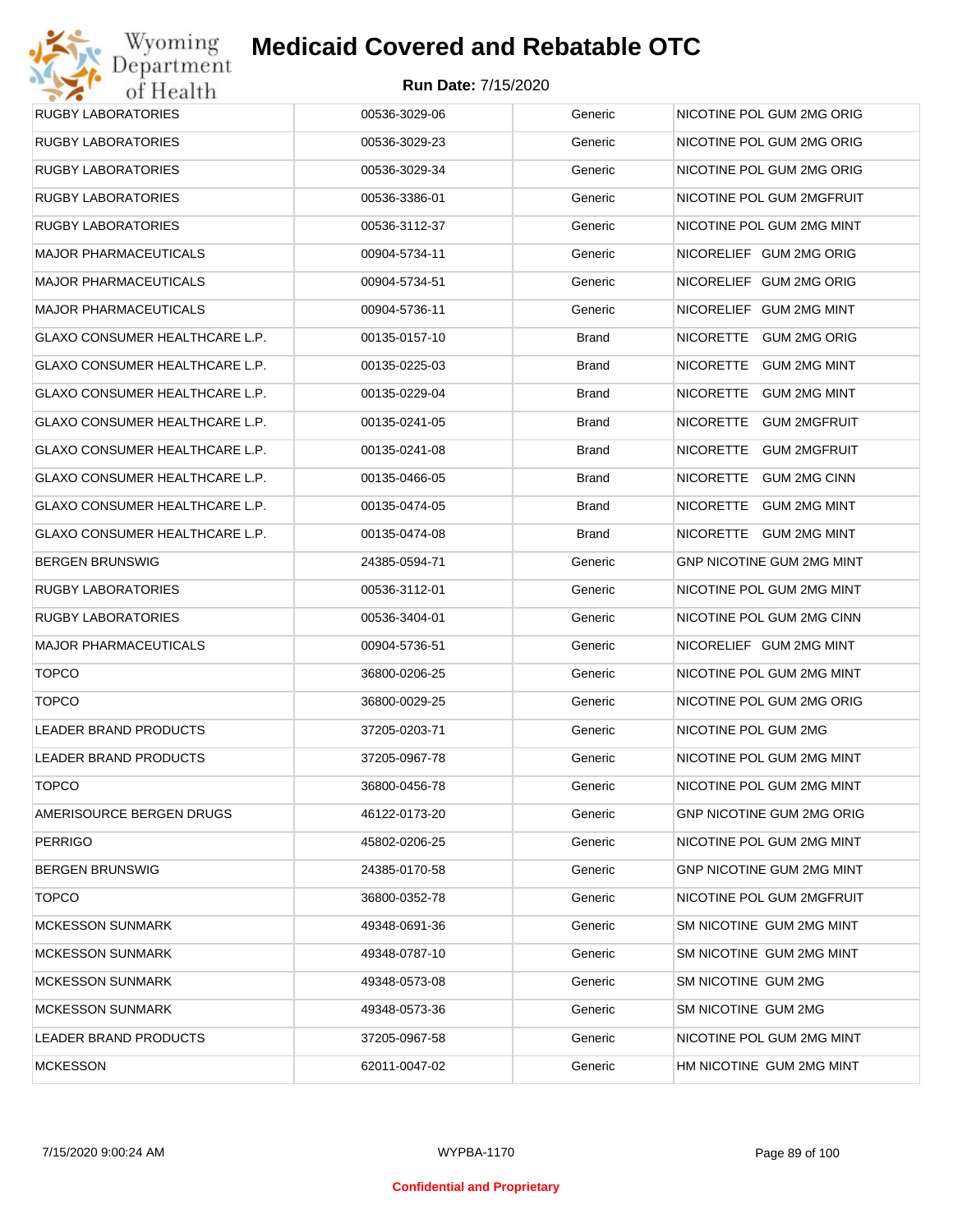

| <b>Nicotine Polacrilex Gum 4 MG</b>   |               |              |                            |
|---------------------------------------|---------------|--------------|----------------------------|
| GLAXO CONSUMER HEALTHCARE L.P.        | 00135-0226-02 | <b>Brand</b> | NICORETTE GUM 4MG MINT     |
| GLAXO CONSUMER HEALTHCARE L.P.        | 00135-0226-03 | <b>Brand</b> | NICORETTE GUM 4MG MINT     |
| GLAXO CONSUMER HEALTHCARE L.P.        | 00135-0242-01 | <b>Brand</b> | NICORETTE GUM 4MGFRUIT     |
| GLAXO CONSUMER HEALTHCARE L.P.        | 00135-0242-02 | <b>Brand</b> | NICORETTE GUM 4MGFRUIT     |
| GLAXO CONSUMER HEALTHCARE L.P.        | 00135-0242-03 | <b>Brand</b> | NICORETTE GUM 4MGFRUIT     |
| <b>GLAXO CONSUMER HEALTHCARE L.P.</b> | 00135-0242-05 | <b>Brand</b> | NICORETTE GUM 4MGFRUIT     |
| GLAXO CONSUMER HEALTHCARE L.P.        | 00135-0242-06 | <b>Brand</b> | NICORETTE GUM 4MGFRUIT     |
| GLAXO CONSUMER HEALTHCARE L.P.        | 00135-0158-07 | <b>Brand</b> | NICORETTE ST GUM 4MG ORIG  |
| GLAXO CONSUMER HEALTHCARE L.P.        | 00135-0158-11 | <b>Brand</b> | NICORETTE GUM 4MG ORIG     |
| GLAXO CONSUMER HEALTHCARE L.P.        | 00135-0230-05 | <b>Brand</b> | NICORETTE GUM 4MG MINT     |
| GLAXO CONSUMER HEALTHCARE L.P.        | 00135-0242-08 | <b>Brand</b> | NICORETTE GUM 4MGFRUIT     |
| GLAXO CONSUMER HEALTHCARE L.P.        | 00135-0467-02 | <b>Brand</b> | NICORETTE GUM 4MG CINN     |
| GLAXO CONSUMER HEALTHCARE L.P.        | 00135-0467-05 | <b>Brand</b> | NICORETTE GUM 4MG CINN     |
| GLAXO CONSUMER HEALTHCARE L.P.        | 00135-0475-01 | <b>Brand</b> | NICORETTE GUM 4MG MINT     |
| GLAXO CONSUMER HEALTHCARE L.P.        | 00135-0475-02 | <b>Brand</b> | NICORETTE GUM 4MG MINT     |
| GLAXO CONSUMER HEALTHCARE L.P.        | 00135-0475-03 | <b>Brand</b> | NICORETTE GUM 4MG MINT     |
| GLAXO CONSUMER HEALTHCARE L.P.        | 00135-0475-05 | <b>Brand</b> | NICORETTE GUM 4MG MINT     |
| RUGBY LABORATORIES                    | 00536-3387-01 | Generic      | NICOTINE POL GUM 4MG       |
| GLAXO CONSUMER HEALTHCARE L.P.        | 00135-0475-08 | Brand        | NICORETTE GUM 4MG MINT     |
| RUGBY LABORATORIES                    | 00536-1372-06 | Generic      | NICOTINE POL GUM 4MG MINT  |
| RUGBY LABORATORIES                    | 00536-1372-34 | Generic      | NICOTINE POL GUM 4MG MINT  |
| RUGBY LABORATORIES                    | 00536-3030-06 | Generic      | NICOTINE POL GUM 4MG ORIG  |
| <b>RUGBY LABORATORIES</b>             | 00536-3113-37 | Generic      | NICOTINE POL GUM 4MG MINT  |
| <b>MAJOR PHARMACEUTICALS</b>          | 00904-5735-51 | Generic      | NICORELIEF GUM 4MG ORIG    |
| <b>MAJOR PHARMACEUTICALS</b>          | 00904-5737-11 | Generic      | NICORELIEF GUM 4MG MINT    |
| <b>MAJOR PHARMACEUTICALS</b>          | 00904-5737-51 | Generic      | NICORELIEF GUM 4MG MINT    |
| <b>PERRIGO</b>                        | 00113-0422-25 | Generic      | NICOTINE POL GUM 4MG MINT  |
| PERRIGO PHARMACEUTICALS               | 00113-0532-78 | Generic      | <b>NICOTINE</b><br>GUM 4MG |
| GLAXO CONSUMER HEALTHCARE L.P.        | 00135-0158-10 | Brand        | NICORETTE GUM 4MG ORIG     |
| GLAXO CONSUMER HEALTHCARE L.P.        | 00135-0230-04 | Brand        | NICORETTE GUM 4MG MINT     |
| GLAXO CONSUMER HEALTHCARE L.P.        | 00135-0467-03 | Brand        | NICORETTE GUM 4MG CINN     |
| RUGBY LABORATORIES                    | 00536-1372-23 | Generic      | NICOTINE POL GUM 4MG MINT  |
| RUGBY LABORATORIES                    | 00536-3030-23 | Generic      | NICOTINE POL GUM 4MG ORIG  |
| RUGBY LABORATORIES                    | 00536-3113-01 | Generic      | NICOTINE POL GUM 4MG MINT  |
| RUGBY LABORATORIES                    | 00536-3405-01 | Generic      | NICOTINE POL GUM 4MG       |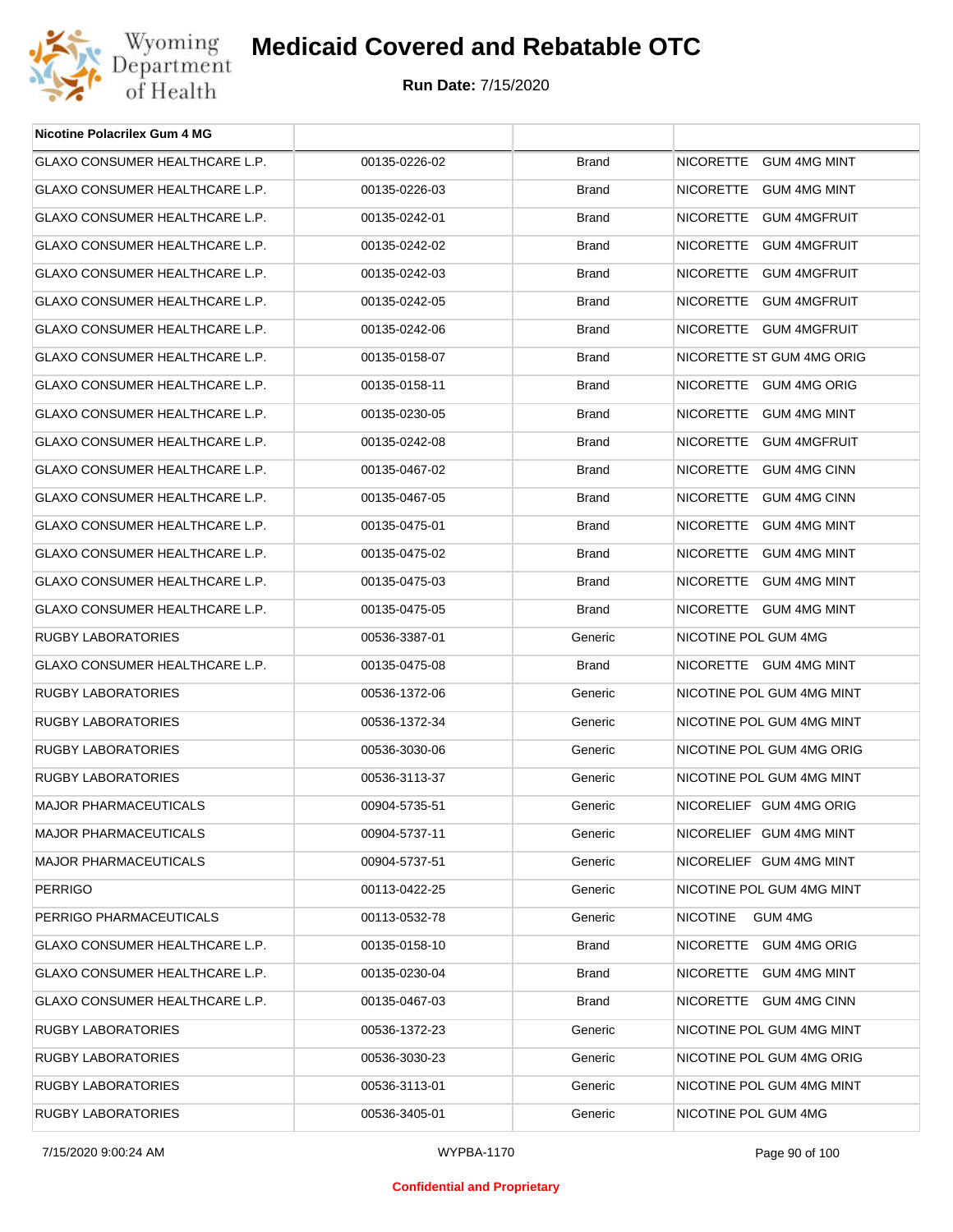

| <b>MAJOR PHARMACEUTICALS</b>       | 00904-5735-11 | Generic | NICORELIEF GUM 4MG ORIG          |
|------------------------------------|---------------|---------|----------------------------------|
| <b>TOPCO</b>                       | 36800-0170-25 | Generic | NICOTINE POL GUM 4MG ORIG        |
| <b>BERGEN BRUNSWIG</b>             | 24385-0598-71 | Generic | <b>GNP NICOTINE GUM 4MG MINT</b> |
| <b>TOPCO</b>                       | 36800-0422-71 | Generic | NICOTINE POL GUM 4MG MINT        |
| <b>TOPCO</b>                       | 36800-0532-78 | Generic | NICOTINE POL GUM 4MG MINT        |
| <b>LEADER BRAND PRODUCTS</b>       | 37205-0204-71 | Generic | NICOTINE POL GUM 4MG             |
| <b>LEADER BRAND PRODUCTS</b>       | 37205-0968-78 | Generic | NICOTINE POL GUM 4MG MINT        |
| <b>PERRIGO</b>                     | 45802-0001-25 | Generic | NICOTINE POL GUM 4MG MINT        |
| <b>TOPCO</b>                       | 36800-0170-71 | Generic | NICOTINE POL GUM 4MG ORIG        |
| <b>TOPCO</b>                       | 36800-0854-78 | Generic | NICOTINE POL GUM 4MGFRUIT        |
| <b>MCKESSON SUNMARK</b>            | 49348-0572-08 | Generic | SM NICOTINE GUM 4MG              |
| <b>MCKESSON SUNMARK</b>            | 49348-0572-36 | Generic | SM NICOTINE GUM 4MG              |
| <b>LEADER BRAND PRODUCTS</b>       | 37205-0968-58 | Generic | NICOTINE POL GUM 4MG MINT        |
| <b>PERRIGO</b>                     | 45802-0110-78 | Generic | NICOTINE POL GUM 4MG MINT        |
| AMERISOURCE BERGEN DRUGS           | 46122-0286-60 | Generic | <b>GNP NICOTINE GUM 4MG MINT</b> |
| <b>MCKESSON SUNMARK</b>            | 49348-0692-36 | Generic | SM NICOTINE GUM 4MG MINT         |
| <b>MCKESSON SUNMARK</b>            | 49348-0788-10 | Generic | SM NICOTINE GUM 4MG MINT         |
| <b>MCKESSON</b>                    | 62011-0170-01 | Generic | HM NICOTINE GUM 4MG MINT         |
| Nisstine Delessiless Legenden O.MO |               |         |                                  |

| <b>Nicotine Polacrilex Lozenge 2 MG</b> |               |              |                                         |
|-----------------------------------------|---------------|--------------|-----------------------------------------|
| <b>GLAXO CONSUMER HEALTHCARE L.P.</b>   | 00135-0508-03 | <b>Brand</b> | <b>NICORETTE</b><br>LOZ 2MG MINT        |
| <b>GLAXO CONSUMER HEALTHCARE L.P.</b>   | 00135-0510-01 | <b>Brand</b> | <b>NICORETTE</b><br>LOZ 2MG MINT        |
| <b>GLAXO CONSUMER HEALTHCARE L.P.</b>   | 00135-0510-02 | <b>Brand</b> | <b>LOZ 2MG MINT</b><br><b>NICORETTE</b> |
| <b>GLAXO CONSUMER HEALTHCARE L.P.</b>   | 00135-0508-02 | <b>Brand</b> | <b>NICORETTE</b><br>LOZ 2MG MINT        |
| <b>GLAXO CONSUMER HEALTHCARE L.P.</b>   | 00135-0510-05 | <b>Brand</b> | <b>NICORETTE</b><br>LOZ 2MG MINT        |
| <b>RUGBY LABORATORIES</b>               | 00536-1038-81 | Generic      | NICOTINE POL LOZ 2MG MINT               |
| <b>GLAXO CONSUMER HEALTHCARE L.P.</b>   | 00135-0512-01 | <b>Brand</b> | <b>NICORETTE</b><br>LOZ 2MG CHRY        |
| <b>GLAXO CONSUMER HEALTHCARE L.P.</b>   | 00135-0512-05 | <b>Brand</b> | <b>NICORETTE</b><br>LOZ 2MG CHRY        |
| PERRIGO PHARMACEUTICALS                 | 00113-0344-05 | Generic      | NICOTINE POL LOZ 2MG MINT               |
| <b>GLAXO CONSUMER HEALTHCARE L.P.</b>   | 00135-0510-03 | <b>Brand</b> | <b>NICORETTE</b><br>LOZ 2MG MINT        |
| <b>GLAXO CONSUMER HEALTHCARE L.P.</b>   | 00135-0514-03 | <b>Brand</b> | <b>NICORETTE</b><br>LOZ 2MG ORIG        |
| <b>TOPCO</b>                            | 36800-0344-05 | Generic      | NICOTINE POL LOZ 2MG MINT               |
| <b>LEADER BRAND PRODUCTS</b>            | 37205-0987-69 | Generic      | NICOTINE POL LOZ 2MG MINT               |
| PERRIGO PHARMACEUTICALS                 | 45802-0344-05 | Generic      | NICOTINE POL LOZ 2MG MINT               |
| AMERISOURCE BERGEN DRUGS                | 46122-0176-08 | Generic      | GNP NICOTINE LOZ 2MG MINT               |
| AMERISOURCE BERGEN DRUGS                | 46122-0254-15 | Generic      | <b>GNP NICOTINE LOZ MINI 2MG</b>        |
| <b>MCKESSON SUNMARK</b>                 | 49348-0852-16 | Generic      | SM NICOTINE LOZ 2MG MINT                |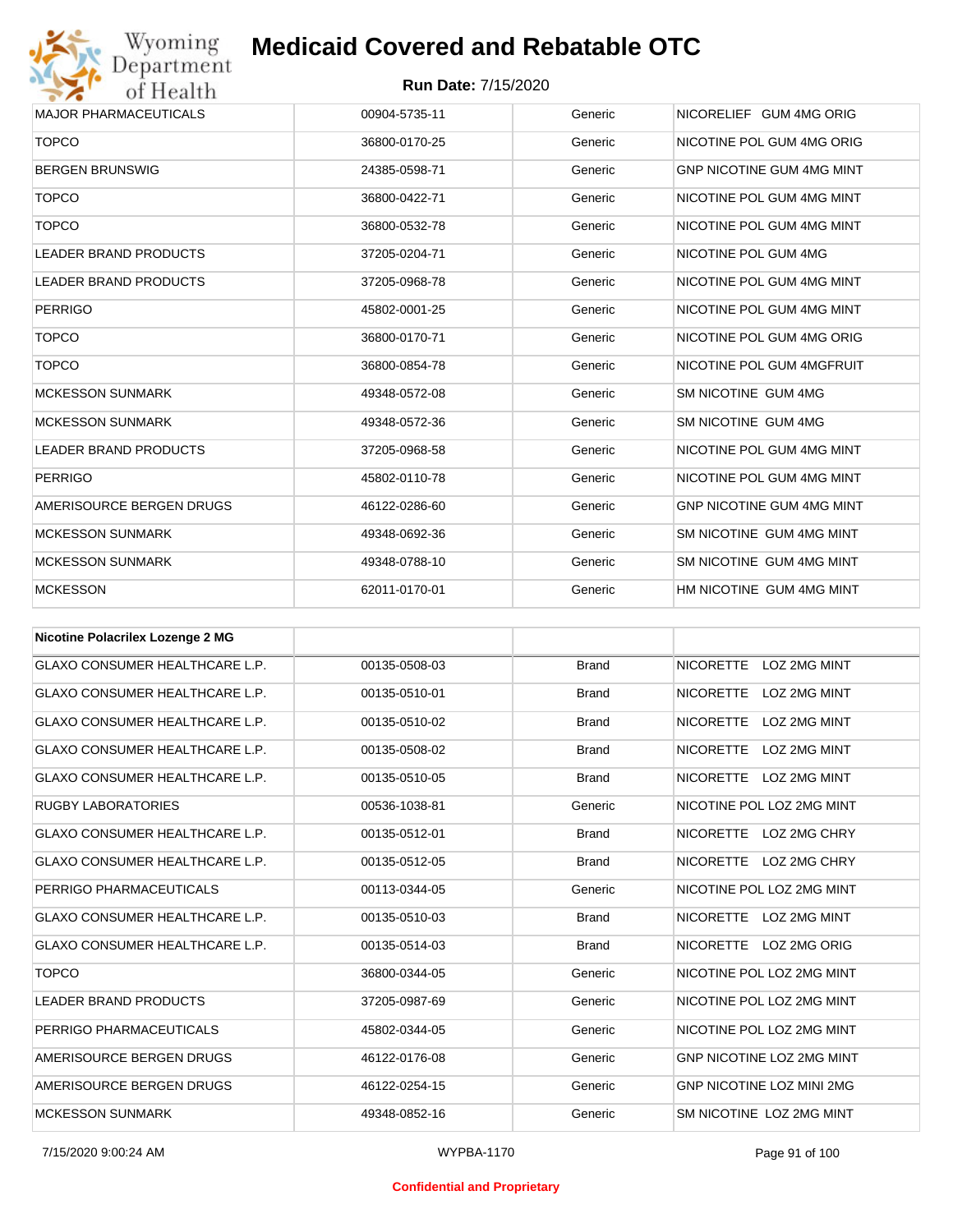

| <b>MCKESSON</b> | 62011-0048-01 | Generic | HM NICOTINE LOZ 2MG MINT |
|-----------------|---------------|---------|--------------------------|
| <b>MCKESSON</b> | 62011-0199-01 | Beneric | HM NICOTINE LOZ 2MG MINT |

| <b>Nicotine Polacrilex Lozenge 4 MG</b> |               |              |                                         |
|-----------------------------------------|---------------|--------------|-----------------------------------------|
| <b>GLAXO CONSUMER HEALTHCARE L.P.</b>   | 00135-0511-05 | <b>Brand</b> | NICORETTE LOZ 4MG MINT                  |
| <b>GEISS DESTIN &amp; DUNN</b>          | 00113-0873-05 | Generic      | NICOTINE POL LOZ 4MG MINT               |
| <b>GLAXO CONSUMER HEALTHCARE L.P.</b>   | 00135-0509-02 | <b>Brand</b> | <b>NICORETTE</b><br><b>LOZ 4MG MINT</b> |
| <b>GLAXO CONSUMER HEALTHCARE L.P.</b>   | 00135-0509-03 | <b>Brand</b> | <b>NICORETTE</b><br><b>LOZ 4MG MINT</b> |
| <b>GLAXO CONSUMER HEALTHCARE L.P.</b>   | 00135-0511-02 | <b>Brand</b> | <b>NICORETTE</b><br>LOZ 4MG MINT        |
| <b>GLAXO CONSUMER HEALTHCARE L.P.</b>   | 00135-0513-05 | <b>Brand</b> | <b>NICORETTE</b><br>LOZ 4MG CHRY        |
| <b>GLAXO CONSUMER HEALTHCARE L.P.</b>   | 00135-0515-03 | <b>Brand</b> | <b>NICORETTE</b><br>LOZ 4MG ORIG        |
| <b>GLAXO CONSUMER HEALTHCARE L.P.</b>   | 00135-0513-01 | <b>Brand</b> | <b>NICORETTE</b><br>LOZ 4MG CHRY        |
| <b>GLAXO CONSUMER HEALTHCARE L.P.</b>   | 00135-0511-01 | <b>Brand</b> | NICORETTE LOZ 4MG MINT                  |
| <b>RUGBY LABORATORIES</b>               | 00536-1039-81 | Generic      | NICOTINE POL LOZ 4MG MINT               |
| <b>TOPCO</b>                            | 36800-0873-05 | Generic      | NICOTINE POL LOZ 4MG MINT               |
| <b>LEADER BRAND PRODUCTS</b>            | 37205-0988-69 | Generic      | NICOTINE POL LOZ 4MG MINT               |
| PERRIGO PHARMACEUTICALS                 | 45802-0873-05 | Generic      | NICOTINE POL LOZ 4MG MINT               |
| AMERISOURCE BERGEN DRUGS                | 46122-0177-08 | Generic      | GNP NICOTINE LOZ 4MG MINT               |
| AMERISOURCE BERGEN DRUGS                | 46122-0255-15 | Generic      | <b>GNP NICOTINE LOZ 4MG MINT</b>        |
| <b>MCKESSON SUNMARK</b>                 | 49348-0853-16 | Generic      | SM NICOTINE LOZ 4MG MINT                |
| <b>MCKESSON</b>                         | 62011-0171-01 | Generic      | HM NICOTINE LOZ 4MG MINT                |
| <b>MCKESSON</b>                         | 62011-0200-01 | Generic      | HM NICOTINE LOZ 4MG MINT                |
| <b>MCKESSON</b>                         | 62011-0171-02 | Generic      | HM NICOTINE LOZ 4MG MINT                |

| Nicotine TD Patch 24 HR Kit 21-14-7<br>MG/24HR |               |         |                           |
|------------------------------------------------|---------------|---------|---------------------------|
| IDR.REDDY'S LABORATORIES                       | 00067-6045-56 | Generic | NICOTINE SYS KIT TRANSDER |
| DR.REDDY'S LABORATORIES. INC.                  | 43598-0445-56 | Generic | NICOTINE SYS KIT TRANSDER |

| Nicotine TD Patch 24HR 14 MG/24HR     |               |              |                                        |
|---------------------------------------|---------------|--------------|----------------------------------------|
| DR. REDDY'S LABORATORIES              | 00067-5125-14 | Generic      | <b>NICOTINE</b><br><b>DIS 14MG/24H</b> |
| <b>GLAXO CONSUMER HEALTHCARE L.P.</b> | 00135-0195-02 | <b>Brand</b> | NICODERM CO DIS 14MG/24H               |
| <b>GLAXO CONSUMER HEALTHCARE L.P.</b> | 00135-0195-03 | <b>Brand</b> | NICODERM CO DIS 14MG/24H               |
| <b>RUGBY LABORATORIES</b>             | 00536-5895-88 | Generic      | NICOTINE TD DIS 14MG/24H               |
| DR. REDDY'S LABORATORIES              | 00067-5125-07 | Generic      | <b>NICOTINE</b><br><b>DIS 14MG/24H</b> |
| <b>MCKESSON SUNMARK</b>               | 00067-6129-14 | Generic      | SM NICOTINE DIS 14MG/24H               |
| <b>GLAXO CONSUMER HEALTHCARE L.P.</b> | 00135-0195-05 | <b>Brand</b> | NICODERM CO DIS 14MG/24H               |
| LEADER BRAND PRODUCTS                 | 37205-0361-74 | Generic      | NICOTINE TD DIS 14MG/24H               |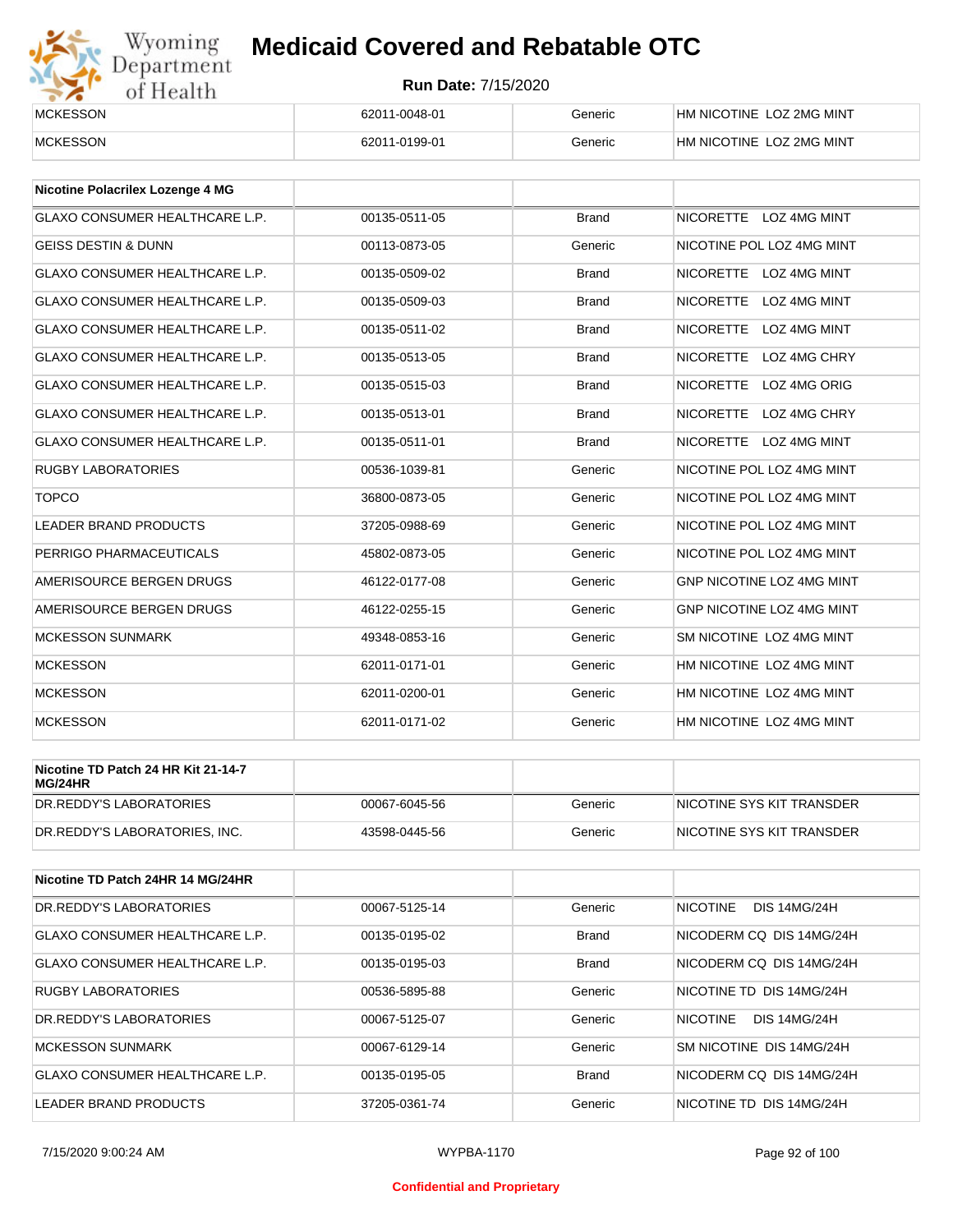| Wyoming<br><b>Medicaid Covered and Rebatable OTC</b><br>Department |                            |         |                          |  |
|--------------------------------------------------------------------|----------------------------|---------|--------------------------|--|
| of Health                                                          | <b>Run Date: 7/15/2020</b> |         |                          |  |
| DR.REDDY'S LABORATORIES, INC.                                      | 43598-0447-70              | Generic | NICOTINE TD DIS 14MG/24H |  |
| DR.REDDY'S LABORATORIES, INC.                                      | 43598-0447-74              | Generic | NICOTINE TD DIS 14MG/24H |  |
| <b>MCKESSON</b>                                                    | 62011-0172-01              | Generic | HM NICOTINE DIS 14MG/24H |  |

| Nicotine TD Patch 24HR 21 MG/24HR     |               |              |                                        |
|---------------------------------------|---------------|--------------|----------------------------------------|
| DR. REDDY'S LABORATORIES              | 00067-5126-14 | Generic      | <b>NICOTINE</b><br><b>DIS 21MG/24H</b> |
| DR. REDDY'S LABORATORIES              | 00067-5126-28 | Generic      | <b>NICOTINE</b><br>DIS 21MG/24H        |
| <b>GLAXO CONSUMER HEALTHCARE L.P.</b> | 00135-0145-02 | <b>Brand</b> | NICODERM CO DIS 21MG/24H               |
| <b>MCKESSON SUNMARK</b>               | 00067-6130-14 | Generic      | SM NICOTINE DIS 21MG                   |
| <b>GLAXO CONSUMER HEALTHCARE L.P.</b> | 00135-0194-01 | <b>Brand</b> | NICODERM CO DIS 21MG/24H               |
| <b>GLAXO CONSUMER HEALTHCARE L.P.</b> | 00135-0194-03 | <b>Brand</b> | NICODERM CO DIS 21MG/24H               |
| <b>GLAXO CONSUMER HEALTHCARE L.P.</b> | 00135-0194-05 | <b>Brand</b> | NICODERM CO DIS 21MG/24H               |
| <b>RUGBY LABORATORIES</b>             | 00536-5896-88 | Generic      | NICOTINE TD DIS 21MG/24H               |
| DR.REDDY'S LABORATORIES               | 00067-5126-07 | Generic      | <b>NICOTINE</b><br>DIS 21MG/24H        |
| <b>GLAXO CONSUMER HEALTHCARE L.P.</b> | 00135-0194-02 | <b>Brand</b> | NICODERM CO DIS 21MG/24H               |
| DR. REDDY'S LABORATORIES. INC.        | 43598-0448-70 | Generic      | NICOTINE TD DIS 21MG/24H               |
| <b>LEADER BRAND PRODUCTS</b>          | 37205-0358-74 | Generic      | NICOTINE TD DIS 21MG/24H               |
| DR.REDDY'S LABORATORIES, INC.         | 43598-0448-28 | Generic      | NICOTINE TD DIS 21MG/24H               |
| DR. REDDY'S LABORATORIES. INC.        | 43598-0448-74 | Generic      | NICOTINE TD DIS 21MG/24H               |
| <b>MCKESSON</b>                       | 62011-0173-01 | Generic      | HM NICOTINE DIS 21MG/24H               |

| Nicotine TD Patch 24HR 7 MG/24HR                                 |               |              |                                 |
|------------------------------------------------------------------|---------------|--------------|---------------------------------|
| DR. REDDY'S LABORATORIES                                         | 00067-5124-07 | Generic      | <b>NICOTINE</b><br>DIS 7MG/24HR |
| DR. REDDY'S LABORATORIES                                         | 00067-5124-14 | Generic      | <b>NICOTINE</b><br>DIS 7MG/24HR |
| <b>MCKESSON SUNMARK</b>                                          | 00067-6128-14 | Generic      | SM NICOTINE DIS 7MG/24HR        |
| <b>GLAXO CONSUMER HEALTHCARE L.P.</b>                            | 00135-0196-02 | <b>Brand</b> | NICODERM CQ DIS 7MG/24HR        |
| <b>RUGBY LABORATORIES</b>                                        | 00536-5894-88 | Generic      | NICOTINE TD DIS 7MG/24HR        |
| <b>GLAXO CONSUMER HEALTHCARE L.P.</b>                            | 00135-0196-05 | <b>Brand</b> | NICODERM CQ DIS 7MG/24HR        |
| DR.REDDY'S LABORATORIES, INC.                                    | 43598-0446-70 | Generic      | NICOTINE TD DIS 7MG/24HR        |
| DR.REDDY'S LABORATORIES, INC.                                    | 43598-0446-74 | Generic      | NICOTINE TD DIS 7MG/24HR        |
| <b>LEADER BRAND PRODUCTS</b>                                     | 37205-0363-74 | Generic      | NICOTINE TD DIS 7MG/24HR        |
| <b>MCKESSON</b>                                                  | 62011-0050-01 | Generic      | NICOTINE TD DIS 7MG/24HR        |
| <b>ULCER</b><br>DRUGS/ANTISPASMODICS/ANTICHOLINE<br><b>RGICS</b> |               |              |                                 |

| Cimetidine Tab 200 MG  |               |         |                                      |  |
|------------------------|---------------|---------|--------------------------------------|--|
| <b>BERGEN BRUNSWIG</b> | 24385-0111-65 | Generic | <b>TAB 200MG</b><br><b>HEARTBURN</b> |  |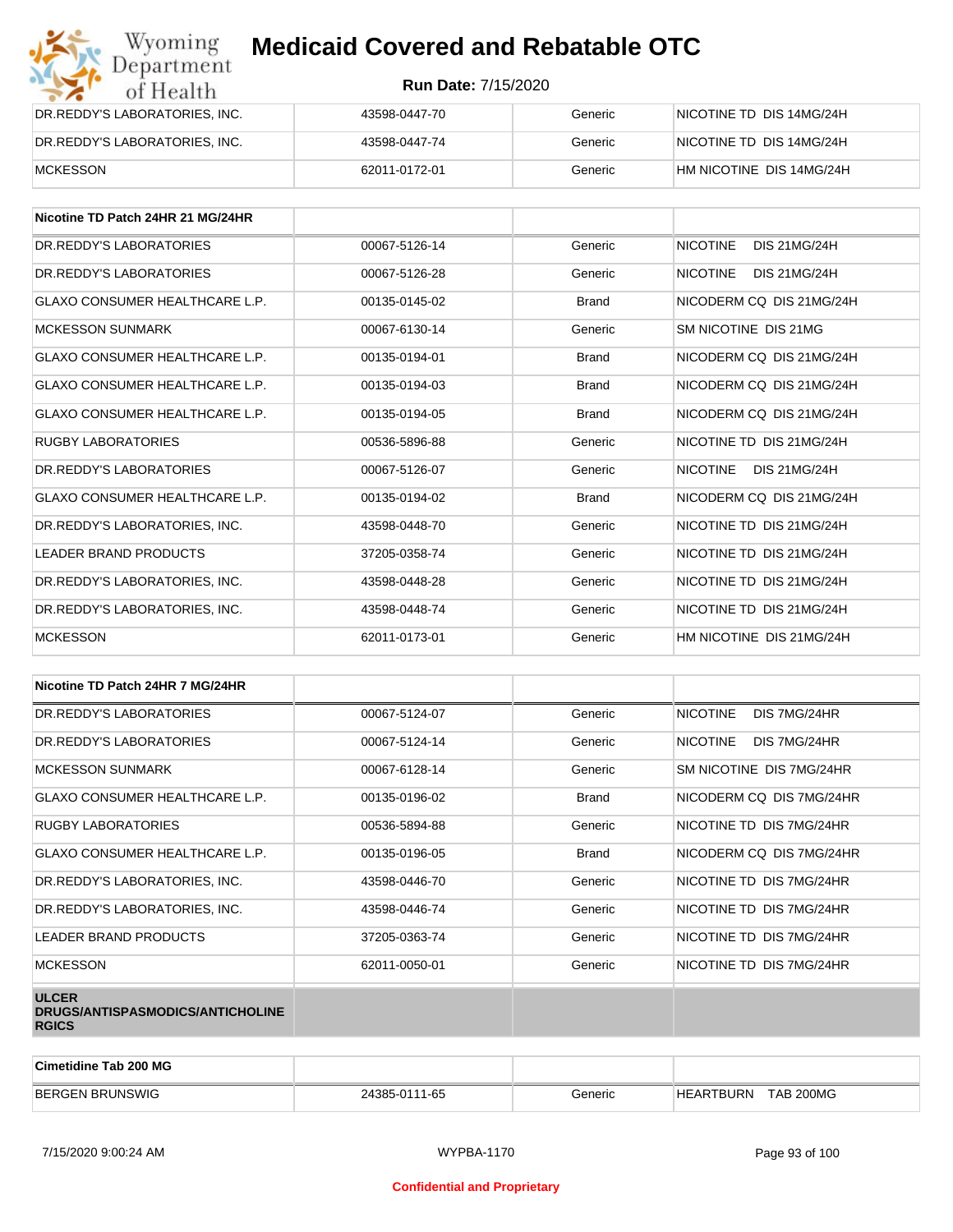

| ______<br><b>TOPCO</b>   | 36800-0022-39 | Generic | <b>TAB RELIEF</b><br><b>HEARTBURN</b> |
|--------------------------|---------------|---------|---------------------------------------|
| <b>IMCKESSON SUNMARK</b> | 49348-0246-44 | Generic | <b>SM ACID REDU TAB 200MG</b>         |

| <b>Famotidine Tab 10 MG</b>  |               |         |                             |
|------------------------------|---------------|---------|-----------------------------|
| PERRIGO PHARMACEUTICALS      | 00113-0141-65 | Generic | ACID REDUCER TAB 10MG       |
| TEVA PHARMACEUTICALS USA     | 00093-2748-65 | Generic | FAMOTIDINE TAB 10MG         |
| TEVA PHARMACEUTICALS USA     | 00093-2748-92 | Generic | FAMOTIDINE TAB 10MG         |
| TEVA PHARMACEUTICALS USA     | 00093-2748-94 | Generic | FAMOTIDINE TAB 10MG         |
| <b>MAJOR PHARMACEUTICALS</b> | 00904-5529-87 | Generic | <b>HEARTBURN TAB RELIEF</b> |
| <b>SELECT BRAND</b>          | 15127-0370-30 | Generic | ACID REDUCER TAB 10MG       |
| <b>MAJOR PHARMACEUTICALS</b> | 00904-5529-52 | Generic | <b>HEARTBURN TAB RELIEF</b> |
| <b>TOPCO</b>                 | 36800-0141-65 | Generic | ACID REDUCER TAB 10MG       |
| <b>LEADER BRAND PRODUCTS</b> | 37205-0614-65 | Generic | ACID REDUCER TAB 10MG       |
| <b>BERGEN BRUNSWIG</b>       | 24385-0255-72 | Generic | ACID REDUCER TAB 10MG       |
| <b>TOPCO</b>                 | 36800-0141-72 | Generic | ACID REDUCER TAB 10MG       |
| <b>MCKESSON SUNMARK</b>      | 49348-0442-13 | Generic | ACID REDUCER TAB 10MG       |
| <b>MCKESSON</b>              | 62011-0142-01 | Generic | FAMOTIDINE TAB 10MG         |
| CHAIN DRUG MARKETING ASSOC   | 63868-0714-30 | Generic | ACID CONTROL TAB 10MG       |

| <b>Famotidine Tab 20 MG</b>  |               |         |                           |
|------------------------------|---------------|---------|---------------------------|
| PERRIGO PHARMACEUTICALS      | 00113-0194-02 | Generic | ACID REDUCER TAB 20MG     |
| <b>MAJOR PHARMACEUTICALS</b> | 00904-5780-17 | Generic | HEARTBURN TAB 20MG        |
| <b>BERGEN BRUNSWIG</b>       | 24385-0385-63 | Generic | ACID REDUCER TAB 20MG     |
| <b>MAJOR PHARMACEUTICALS</b> | 00904-5780-51 | Generic | <b>HEARTBURN TAB 20MG</b> |
| <b>TOPCO</b>                 | 36800-0194-71 | Generic | ACID REDUCER TAB 20MG     |
| <b>TOPCO</b>                 | 36800-0194-02 | Generic | ACID REDUCER TAB 20MG     |
| <b>BERGEN BRUNSWIG</b>       | 24385-0385-71 | Generic | ACID REDUCER TAB 20MG     |
| <b>BERGEN BRUNSWIG</b>       | 24385-0385-51 | Generic | ACID REDUCER TAB 20MG     |
| <b>TOPCO</b>                 | 36800-0194-51 | Generic | ACID REDUCER TAB 20MG     |
| <b>LEADER BRAND PRODUCTS</b> | 37205-0861-63 | Generic | ACID REDUCER TAB 20MG     |
| <b>MCKESSON SUNMARK</b>      | 49348-0817-09 | Generic | ACID REDUCER TAB 20MG     |
| AMERISOURCE BERGEN DRUGS     | 46122-0168-78 | Generic | ACID REDUCER TAB 20MG     |
| <b>MCKESSON SUNMARK</b>      | 49348-0817-05 | Generic | ACID REDUCER TAB 20MG     |
| CHAIN DRUG MARKETING ASSOC   | 63868-0486-25 | Generic | ACID CONTROL TAB 20MG     |
| <b>MCKESSON</b>              | 62011-0143-01 | Generic | FAMOTIDINE TAB 20MG       |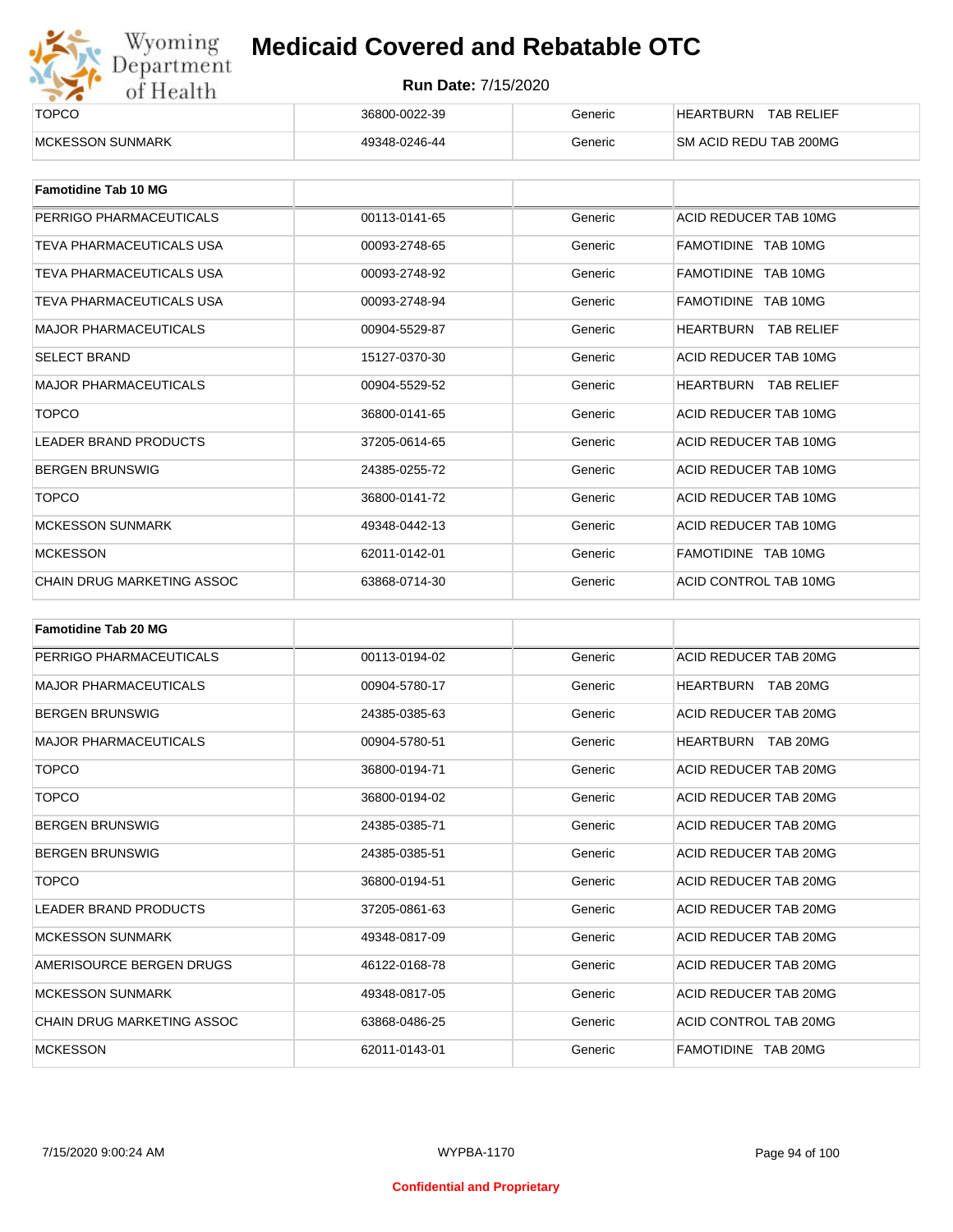

| Famotidine-Ca Carbonate-Mag Hydroxide<br>Chew Tab 10-800-165 MG |               |         |                                 |
|-----------------------------------------------------------------|---------------|---------|---------------------------------|
| PERRIGO PHARMACEUTICALS                                         | 00113-0321-63 | Generic | DUAL ACTION CHW COMPLETE        |
| <b>BERGEN BRUNSWIG</b>                                          | 24385-0201-63 | Generic | DUAL ACTION CHW COMPLETE        |
| <b>TOPCO</b>                                                    | 36800-0321-71 | Generic | DUAL ACTION CHW COMPLETE        |
| LEADER BRAND PRODUCTS                                           | 37205-0680-63 | Generic | ACID REDUCER CHW COMPLETE       |
| <b>TOPCO</b>                                                    | 36800-0546-71 | Generic | DUAL ACTION CHW COMPLETE        |
| <b>BERGEN BRUNSWIG</b>                                          | 24385-0202-63 | Generic | DUAL ACTION CHW COMPLETE        |
| <b>TOPCO</b>                                                    | 36800-0321-63 | Generic | DUAL ACTION CHW COMPLETE        |
| <b>TOPCO</b>                                                    | 36800-0546-63 | Generic | DUAL ACTION CHW COMPLETE        |
| <b>MCKESSON SUNMARK</b>                                         | 49348-0403-05 | Generic | SM COMPLETE CHW DUAL ACT        |
| <b>MCKESSON</b>                                                 | 62011-0182-01 | Generic | <b>COMPLETE</b><br>CHW DUAL ACT |

| Lansoprazole Cap Delayed Release 15 MG |               |              |                              |
|----------------------------------------|---------------|--------------|------------------------------|
| <b>GLAXO CONSUMER HEALTHCARE L.P.</b>  | 00067-6286-42 | <b>Brand</b> | PREVACID 24H CAP 15MG DR     |
| <b>GLAXO CONSUMER HEALTHCARE L.P.</b>  | 00067-6286-28 | <b>Brand</b> | PREVACID 24H CAP 15MG DR     |
| <b>RUGBY LABORATORIES</b>              | 00536-1034-13 | Generic      | <b>HEARTBURN TR CAP 15MG</b> |
| <b>RUGBY LABORATORIES</b>              | 00536-1034-71 | Generic      | <b>HEARTBURN TR CAP 15MG</b> |
| <b>RUGBY LABORATORIES</b>              | 00536-1034-88 | Generic      | <b>HEARTBURN TR CAP 15MG</b> |
| <b>GLAXO CONSUMER HEALTHCARE L.P.</b>  | 00067-6286-14 | <b>Brand</b> | PREVACID 24H CAP 15MG DR     |
| PERRIGO PHARMACEUTICALS                | 45802-0245-01 | Generic      | LANSOPRAZOLE CAP 15MG DR     |
| PERRIGO PHARMACEUTICALS                | 45802-0245-03 | Generic      | LANSOPRAZOLE CAP 15MG DR     |
| AMERISOURCE BERGEN DRUGS               | 46122-0107-03 | Generic      | LANSOPRAZOLE CAP 15MG DR     |
| AMERISOURCE BERGEN DRUGS               | 46122-0107-04 | Generic      | LANSOPRAZOLE CAP 15MG DR     |
| AMERISOURCE BERGEN DRUGS               | 46122-0107-74 | Generic      | LANSOPRAZOLE CAP 15MG DR     |
| <b>LEADER BRAND PRODUCTS</b>           | 37205-0661-74 | Generic      | LANSOPRAZOLE CAP 15MG DR     |
| <b>MCKESSON SUNMARK</b>                | 49348-0301-61 | Generic      | LANSOPRAZOLE CAP 15MG DR     |
| PERRIGO PHARMACEUTICALS                | 45802-0245-02 | Generic      | LANSOPRAZOLE CAP 15MG DR     |
| <b>MCKESSON SUNMARK</b>                | 49348-0301-46 | Generic      | LANSOPRAZOLE CAP 15MG DR     |
| <b>MCKESSON SUNMARK</b>                | 49348-0301-78 | Generic      | LANSOPRAZOLE CAP 15MG DR     |
| <b>MCKESSON</b>                        | 62011-0168-01 | Generic      | LANSOPRAZOLE CAP 15MG DR     |
| <b>MCKESSON</b>                        | 62011-0168-02 | Generic      | LANSOPRAZOLE CAP 15MG DR     |
| <b>MCKESSON</b>                        | 62011-0168-03 | Generic      | LANSOPRAZOLE CAP 15MG DR     |

| Omeprazole Delayed Release Tab 20 MG |               |         |                     |
|--------------------------------------|---------------|---------|---------------------|
| PERRIGO PHARMACEUTICALS              | 00113-0915-30 | Generic | OMEPRAZOLE TAB 20MG |
| PERRIGO PHARMACEUTICALS              | 00113-0915-55 | Generic | OMEPRAZOLE TAB 20MG |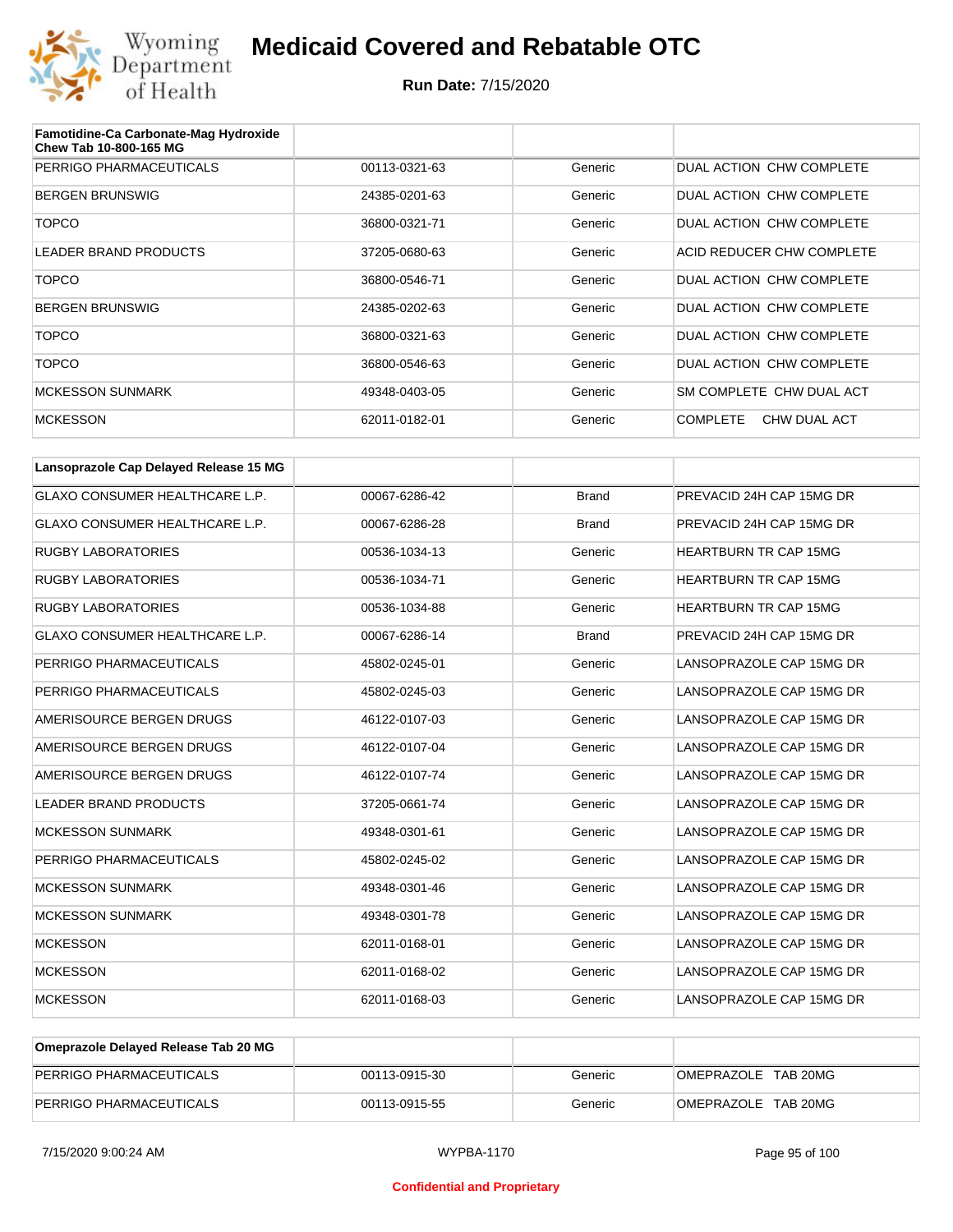

| PERRIGO PHARMACEUTICALS                                   | 00113-0915-74 | Generic | OMEPRAZOLE TAB 20MG |
|-----------------------------------------------------------|---------------|---------|---------------------|
| <b>MAJOR PHARMACEUTICALS</b>                              | 00904-5834-41 | Generic | OMEPRAZOLE TAB 20MG |
| <b>MAJOR PHARMACEUTICALS</b>                              | 00904-5834-42 | Generic | OMEPRAZOLE TAB 20MG |
| <b>MAJOR PHARMACEUTICALS</b>                              | 00904-5834-71 | Generic | OMEPRAZOLE TAB 20MG |
| <b>TOPCO</b>                                              | 36800-0915-30 | Generic | OMEPRAZOLE TAB 20MG |
| <b>TOPCO</b>                                              | 36800-0915-74 | Generic | OMEPRAZOLE TAB 20MG |
| <b>LEADER BRAND PRODUCTS</b>                              | 37205-0837-66 | Generic | OMEPRAZOLE TAB 20MG |
| <b>TOPCO</b>                                              | 36800-0915-01 | Generic | OMEPRAZOLE TAB 20MG |
| <b>LEADER BRAND PRODUCTS</b>                              | 37205-0837-06 | Generic | OMEPRAZOLE TAB 20MG |
| LEADER BRAND PRODUCTS                                     | 37205-0837-15 | Generic | OMEPRAZOLE TAB 20MG |
| <b>PERRIGO</b>                                            | 45802-0888-55 | Generic | OMEPRAZOLE TAB 20MG |
| AMERISOURCE BERGEN DRUGS                                  | 46122-0029-04 | Generic | OMEPRAZOLE TAB 20MG |
| AMERISOURCE BERGEN DRUGS                                  | 46122-0029-99 | Generic | OMEPRAZOLE TAB 20MG |
| <b>TOPCO</b>                                              | 36800-0915-55 | Generic | OMEPRAZOLE TAB 20MG |
| <b>LEADER BRAND PRODUCTS</b>                              | 37205-0837-74 | Generic | OMEPRAZOLE TAB 20MG |
| <b>MCKESSON SUNMARK</b>                                   | 49348-0846-46 | Generic | OMEPRAZOLE TAB 20MG |
| <b>MCKESSON SUNMARK</b>                                   | 49348-0846-61 | Generic | OMEPRAZOLE TAB 20MG |
| <b>PERRIGO</b>                                            | 45802-0888-30 | Generic | OMEPRAZOLE TAB 20MG |
| AMERISOURCE BERGEN DRUGS                                  | 46122-0029-03 | Generic | OMEPRAZOLE TAB 20MG |
| AMERISOURCE BERGEN DRUGS                                  | 46122-0029-74 | Generic | OMEPRAZOLE TAB 20MG |
| <b>MCKESSON SUNMARK</b>                                   | 49348-0846-78 | Generic | OMEPRAZOLE TAB 20MG |
| <b>MCKESSON</b>                                           | 62011-0157-02 | Generic | OMEPRAZOLE TAB 20MG |
| <b>MCKESSON</b>                                           | 62011-0157-01 | Generic | OMEPRAZOLE TAB 20MG |
| <b>MCKESSON</b>                                           | 62011-0157-03 | Generic | OMEPRAZOLE TAB 20MG |
|                                                           |               |         |                     |
| Omeprazole Magnesium Cap DR 20.6 MG<br>(20 MG Base Equiv) |               |         |                     |

| $\overline{120}$ ind dase culture |                               |         |                                |
|-----------------------------------|-------------------------------|---------|--------------------------------|
| I DRUG MARKETING ASSOC<br>CHAIN   | 63868-0<br>$\sim$<br>$1 - 44$ | Generic | 20.6MGDR<br>⊟OMEPRAZO∟∟<br>GAP |

| Ranitidine HCI Tab 150 MG |               |              |                                   |
|---------------------------|---------------|--------------|-----------------------------------|
| <b>PERRIGO</b>            | 00113-0852-71 | Generic      | ACID REDUCER TAB 150MG            |
| <b>CHATTEM INC</b>        | 00597-0120-50 | <b>Brand</b> | <b>ZANTAC</b><br><b>TAB 150MG</b> |
| CHATTEM INC               | 00597-0120-68 | <b>Brand</b> | <b>ZANTAC</b><br><b>TAB 150MG</b> |
| <b>CHATTEM INC</b>        | 00597-0121-24 | <b>Brand</b> | ZANTAC<br><b>TAB 150MG</b>        |
| <b>CHATTEM INC</b>        | 00597-0121-50 | <b>Brand</b> | ZANTAC<br><b>TAB 150MG</b>        |
| CHATTEM INC               | 00597-0120-24 | <b>Brand</b> | ZANTAC<br><b>TAB 150MG</b>        |
| CHATTEM INC               | 00597-0121-68 | <b>Brand</b> | ZANTAC<br><b>TAB 150MG</b>        |
| CHATTEM INC               | 00597-0121-95 | <b>Brand</b> | ZANTAC<br><b>TAB 150MG</b>        |

#### **Confidential and Proprietary**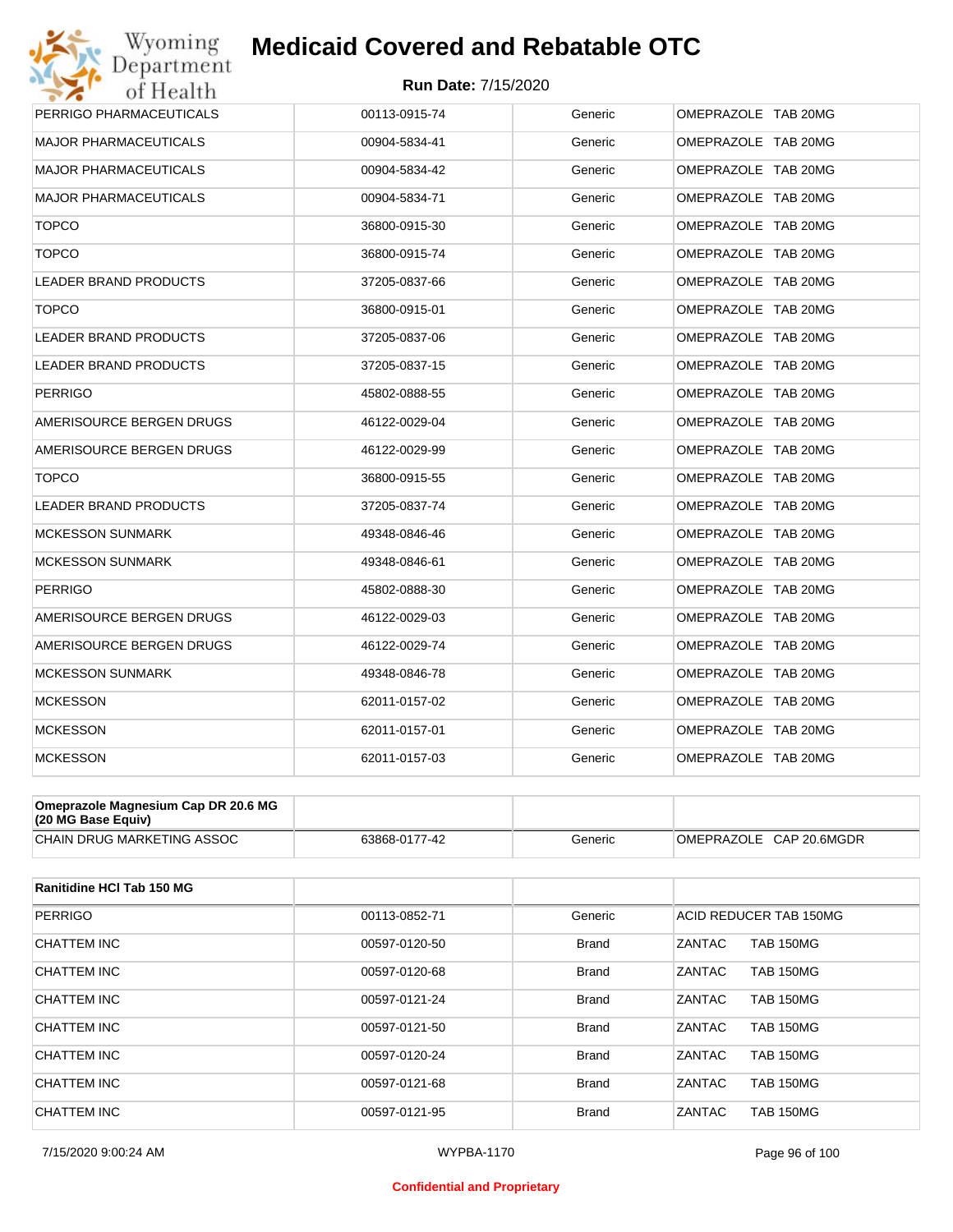| <b>MAJOR PHARMACEUTICALS</b> | 00904-6350-24 | Generic      | RANITIDINE TAB 150MG       |
|------------------------------|---------------|--------------|----------------------------|
| <b>MAJOR PHARMACEUTICALS</b> | 00904-6350-51 | Generic      | RANITIDINE TAB 150MG       |
| <b>PERRIGO</b>               | 00113-0852-02 | Generic      | ACID REDUCER TAB 150MG     |
| CHATTEM INC                  | 00597-0121-90 | <b>Brand</b> | ZANTAC<br><b>TAB 150MG</b> |
| <b>TOPCO</b>                 | 36800-0047-02 | Generic      | HEARTBURN TAB 150MG        |
| <b>BERGEN BRUNSWIG</b>       | 24385-0268-62 | Generic      | ACID CONTROL TAB 150MG     |
| <b>BERGEN BRUNSWIG</b>       | 24385-0268-71 | Generic      | ACID CONTROL TAB 150MG     |
| AMERISOURCE BERGEN DRUGS     | 46122-0041-62 | Generic      | ACID CONTROL TAB 150MG     |
| AMERISOURCE BERGEN DRUGS     | 46122-0041-71 | Generic      | ACID CONTROL TAB 150MG     |
| <b>TOPCO</b>                 | 36800-0047-71 | Generic      | HEARTBURN<br>TAB 150MG     |
| AMERISOURCE BERGEN DRUGS     | 46122-0224-62 | Generic      | ACID CONTROL TAB 150MG     |
| <b>OHM LABS</b>              | 51660-0351-60 | Generic      | ACID REDUCER TAB 150MG     |
| <b>MCKESSON SUNMARK</b>      | 49348-0026-54 | Generic      | ACID REDUCER TAB 150MG     |
| <b>MCKESSON</b>              | 62011-0227-01 | Generic      | ACID REDUCER TAB 150MG     |

| <b>Ranitidine HCI Tab 75 MG</b> |               |              |                              |
|---------------------------------|---------------|--------------|------------------------------|
| <b>CHATTEM INC</b>              | 00597-0122-27 | <b>Brand</b> | TAB 75MG<br>ZANTAC           |
| <b>CHATTEM INC</b>              | 00597-0122-37 | <b>Brand</b> | ZANTAC<br>TAB 75MG           |
| <b>CHATTEM INC</b>              | 00597-0122-54 | <b>Brand</b> | ZANTAC<br>TAB 75MG           |
| <b>CHATTEM INC</b>              | 00597-0122-81 | <b>Brand</b> | ZANTAC<br>TAB 75MG           |
| <b>MAJOR PHARMACEUTICALS</b>    | 00904-6349-52 | Generic      | RANITIDINE TAB 75MG          |
| <b>CHATTEM INC</b>              | 00597-0122-13 | <b>Brand</b> | ZANTAC<br>TAB 75MG           |
| <b>MAJOR PHARMACEUTICALS</b>    | 00904-6349-46 | Generic      | RANITIDINE TAB 75MG          |
| <b>TOPCO</b>                    | 36800-0271-39 | Generic      | <b>HEARTBRN REL TAB 75MG</b> |
| <b>TOPCO</b>                    | 36800-0271-72 | Generic      | <b>HEARTBRN REL TAB 75MG</b> |
| AMERISOURCE BERGEN DRUGS        | 46122-0223-65 | Generic      | <b>ACID REDUCER TAB 75MG</b> |
| <b>MCKESSON SUNMARK</b>         | 49348-0473-44 | Generic      | ACID REDUCER TAB 75MG        |
| <b>MCKESSON SUNMARK</b>         | 49348-0473-12 | Generic      | ACID REDUCER TAB 75MG        |
| AMERISOURCE BERGEN DRUGS        | 46122-0223-72 | Generic      | ACID REDUCER TAB 75MG        |
| <b>OHM LABS</b>                 | 51660-0352-30 | Generic      | <b>ACID REDUCER TAB 75MG</b> |
| <b>MCKESSON</b>                 | 62011-0144-01 | Generic      | ACID REDUCER TAB 75MG        |
| <b>MCKESSON</b>                 | 62011-0225-01 | Generic      | ACID REDUCER TAB 75MG        |
| <b>MCKESSON</b>                 | 62011-0225-02 | Generic      | ACID REDUCER TAB 75MG        |
| <b>MCKESSON</b>                 | 62011-0144-02 | Generic      | <b>ACID REDUCER TAB 75MG</b> |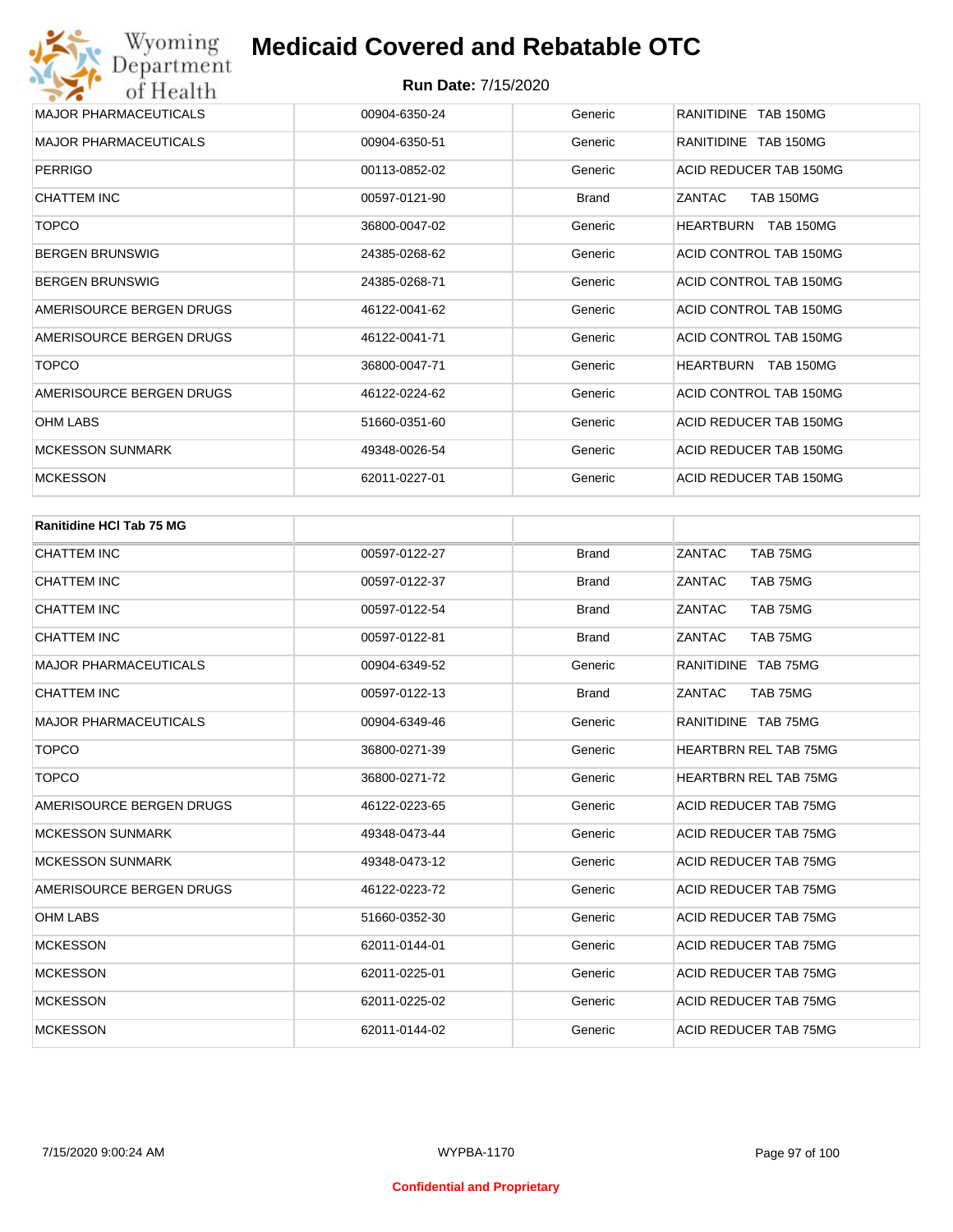**Run Date:** 7/15/2020

Wyoming<br>Department<br>of Health **VAGINAL AND RELATED PRODUCTS**

| <b>Clotrimazole Vaginal Cream 1%</b> |               |         |                            |
|--------------------------------------|---------------|---------|----------------------------|
| ACTAVIS MID ATLANTIC                 | 00472-0220-41 | Generic | CLOTRIMAZOLE CRE 1%        |
| ACTAVIS MID ATLANTIC                 | 00472-0220-63 | Generic | <b>CLOTRIMAZOLE CRE 1%</b> |
| <b>MCKESSON SUNMARK</b>              | 49348-0793-76 | Generic | CLOTRIMAZOLE CRE 1% VAG    |
| <b>TARO</b>                          | 51672-2003-06 | Generic | CLOTRIMAZOLE CRE 1% VAG    |

| <b>Clotrimazole Vaginal Cream 2%</b> |               |         |                        |
|--------------------------------------|---------------|---------|------------------------|
| <b>BERGEN BRUNSWIG</b>               | 24385-0110-09 | Generic | CLOTRIMAZOLE CRE 3 DAY |
| MCKESSON SUNMARK                     | 49348-0379-54 | Generic | 3 DAY VAGINL CRE 2%    |
| <b>TARO</b>                          | 51672-2062-00 | Generic | 3 DAY VAGINL CRE 2%    |

| Miconazole Nitrate Vaginal App 200 MG &<br>2% Cream 9 GM Kit |               |         |                               |
|--------------------------------------------------------------|---------------|---------|-------------------------------|
| AMERISOURCE BERGEN DRUGS                                     | 46122-0144-04 | Generic | ™II MICONAZOLE 3 KIT COMBO PK |
| <b>TOPCO</b>                                                 | 36800-0982-00 | Generic | MICONAZOLE 3 KIT COMBINAT     |
| MCKESSON SUNMARK                                             | 49348-0645-73 | Generic | MICONAZOLE 3 KIT COMBINAT     |

| <b>Miconazole Nitrate Vaginal Cream 2%</b> |               |         |                           |
|--------------------------------------------|---------------|---------|---------------------------|
| <b>GEISS DESTIN &amp; DUNN</b>             | 00113-0214-29 | Generic | MICONAZOLE 7 CRE TUBE/KIT |
| <b>GEISS DESTIN &amp; DUNN</b>             | 00113-0825-29 | Generic | MICONAZOLE 7 CRE 2%       |
| ACTAVIS MID ATLANTIC                       | 00472-0730-41 | Generic | MICONAZOLE CRE 2%         |
| <b>COSETTE PHARMACEUTICALS</b>             | 00713-0252-37 | Generic | MICONAZOLE CRE 2%         |
| <b>MAJOR PHARMACEUTICALS</b>               | 00904-7734-57 | Generic | MICONAZOLE 7 CRE 2%       |
| ACTAVIS MID ATLANTIC                       | 00472-0730-63 | Generic | MICONAZOLE CRE 2%         |
| <b>MAJOR PHARMACEUTICALS</b>               | 00904-7734-45 | Generic | MICONAZOLE 7 CRE 2%       |
| <b>TOPCO</b>                               | 36800-0825-29 | Generic | MICONAZOLE 7 CRE 2%       |
| <b>BERGEN BRUNSWIG</b>                     | 24385-0590-29 | Generic | MICONAZOLE 7 CRE 2%       |
| <b>MCKESSON SUNMARK</b>                    | 49348-0530-77 | Generic | MICONAZOLE 7 CRE 2%       |
| <b>TARO</b>                                | 51672-2035-06 | Generic | MICONAZOLE CRE 2%         |
| <b>MCKESSON SUNMARK</b>                    | 49348-0872-77 | Generic | MICONAZOLE 7 CRE 2%       |

| Miconazole Nitrate Vaginal Cream 4% (200<br>MG/5GM) |               |         |                     |
|-----------------------------------------------------|---------------|---------|---------------------|
| CHAIN DRUG MARKETING ASSOC                          | 63868-0197-25 | Generic | 3 DAY VAGNAL CRE 4% |

| Miconazole Nitrate Vaginal Supp 1200 MG<br>8. 2% Cream Kit |               |         |                          |
|------------------------------------------------------------|---------------|---------|--------------------------|
| LEADER BRAND PRODUCTS                                      | 37205-0640-03 | Generic | MICONAZOLE 1 KIT 1200-2% |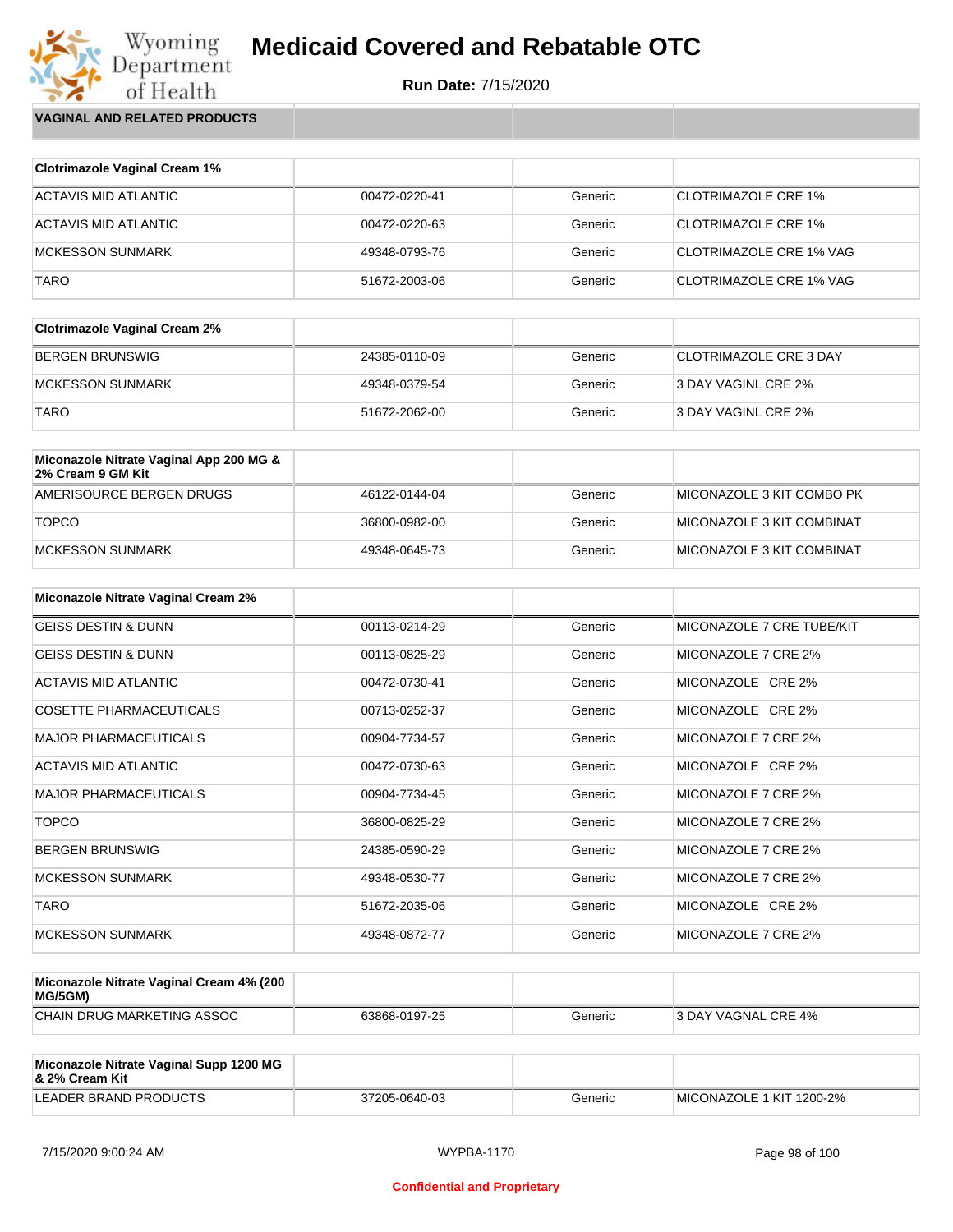|  | от пеани                 |  |
|--|--------------------------|--|
|  | AMERISOURCE BERGEN DRUGS |  |

| .                        |               |         |                          |
|--------------------------|---------------|---------|--------------------------|
| AMERISOURCE BERGEN DRUGS | 46122-0027-02 | Generic | <b>IMICONAZOLE 1 KIT</b> |
| TOPCO                    | 36800-0737-45 | Generic | <b>IMICONAZOLE 1 KIT</b> |

| Miconazole Nitrate Vaginal Supp 200 MG &<br>2% Cream 9 GM Kit |               |         |                           |
|---------------------------------------------------------------|---------------|---------|---------------------------|
| <b>GLAXO CONSUMER HEALTHCARE L.P.</b>                         | 00067-2091-03 | Generic | VAGISTAT-3 KIT COMBO PK   |
| <b>MAJOR PHARMACEUTICALS</b>                                  | 00904-5415-01 | Generic | MICONAZOLE 3 KIT COMBO PK |
| <b>GEISS DESTIN &amp; DUNN</b>                                | 00113-0081-00 | Generic | MICONAZOLE 3 KIT COMBO PK |
| BERGEN BRUNSWIG                                               | 24385-0606-02 | Generic | MICONAZOLE 3 KIT COMBO PK |
| <b>TOPCO</b>                                                  | 36800-0081-00 | Generic | MICONAZOLE 3 KIT COMBO PK |
| <b>MCKESSON SUNMARK</b>                                       | 49348-0355-43 | Generic | MICONAZOLE 3 KIT COMBO PK |

| Miconazole Nitrate Vaginal Suppos 100 MG |               |         |                        |
|------------------------------------------|---------------|---------|------------------------|
| ACTAVIS MID ATLANTIC                     | 00472-1736-07 | Generic | MICONAZOLE 7 SUP 100MG |
| COSETTE PHARMACEUTICALS                  | 00713-0197-57 | Generic | MICONAZOLE SUP 100MG   |
| IMCKESSON SUNMARK                        | 49348-0833-61 | Generic | SM MICON 7 SUP 100MG   |

| Nonoxynol-9 Film 28% |               |              |                                 |
|----------------------|---------------|--------------|---------------------------------|
| <b>APOTHECUS</b>     | 52925-0112-01 | <b>Brand</b> | <b>VCF VAGINAL MIS CONTRACP</b> |
| <b>APOTHECUS</b>     | 52925-0112-03 | <b>Brand</b> | <b>VCF VAGINAL MIS CONTRACP</b> |
| APOTHECUS            | 52925-0112-02 | <b>Brand</b> | <b>VCF VAGINAL MIS CONTRACP</b> |

| Nonoxynol-9 Foam 12.5% |               |              |                          |
|------------------------|---------------|--------------|--------------------------|
| APOTHECUS              | 52925-0312-14 | <b>Brand</b> | VCF VAGINAL AER CONTRACP |

| Nonoxynol-9 Gel 2% |               |       |                  |               |
|--------------------|---------------|-------|------------------|---------------|
| <b>MILEX</b>       | 00396-4010-00 | Brand | <b>SHUR-SEAL</b> | <b>GEL 2%</b> |

| GEL 3%<br><b>CALDWELL CONSUMER HEALTH</b><br><b>GYNOL</b><br>34362-0302-13<br><b>Brand</b> | Nonoxynol-9 Gel 3% |  |  |
|--------------------------------------------------------------------------------------------|--------------------|--|--|
|                                                                                            |                    |  |  |

| Nonoxynol-9 Gel 4%              |               |              |                   |
|---------------------------------|---------------|--------------|-------------------|
| <b>REVIVE PERSONAL PRODUCTS</b> | 34362-0300-10 | <b>Brand</b> | CONCEPTROL GEL 4% |

| Nonoxynol-9 Vaginal Sponge 1000 MG |               |       |                         |
|------------------------------------|---------------|-------|-------------------------|
| <b>MAYER LABORATORIES</b>          | 16169-0404-03 | Brand | <b>TODAY SPONGE MIS</b> |

| Nonoxynol-9 Vaginal Suppos 100 MG |               |              |               |           |
|-----------------------------------|---------------|--------------|---------------|-----------|
| <b>BLAIREX LABS</b>               | 50486-0221-12 | <b>Brand</b> | <b>ENCARE</b> | SUP 100MG |